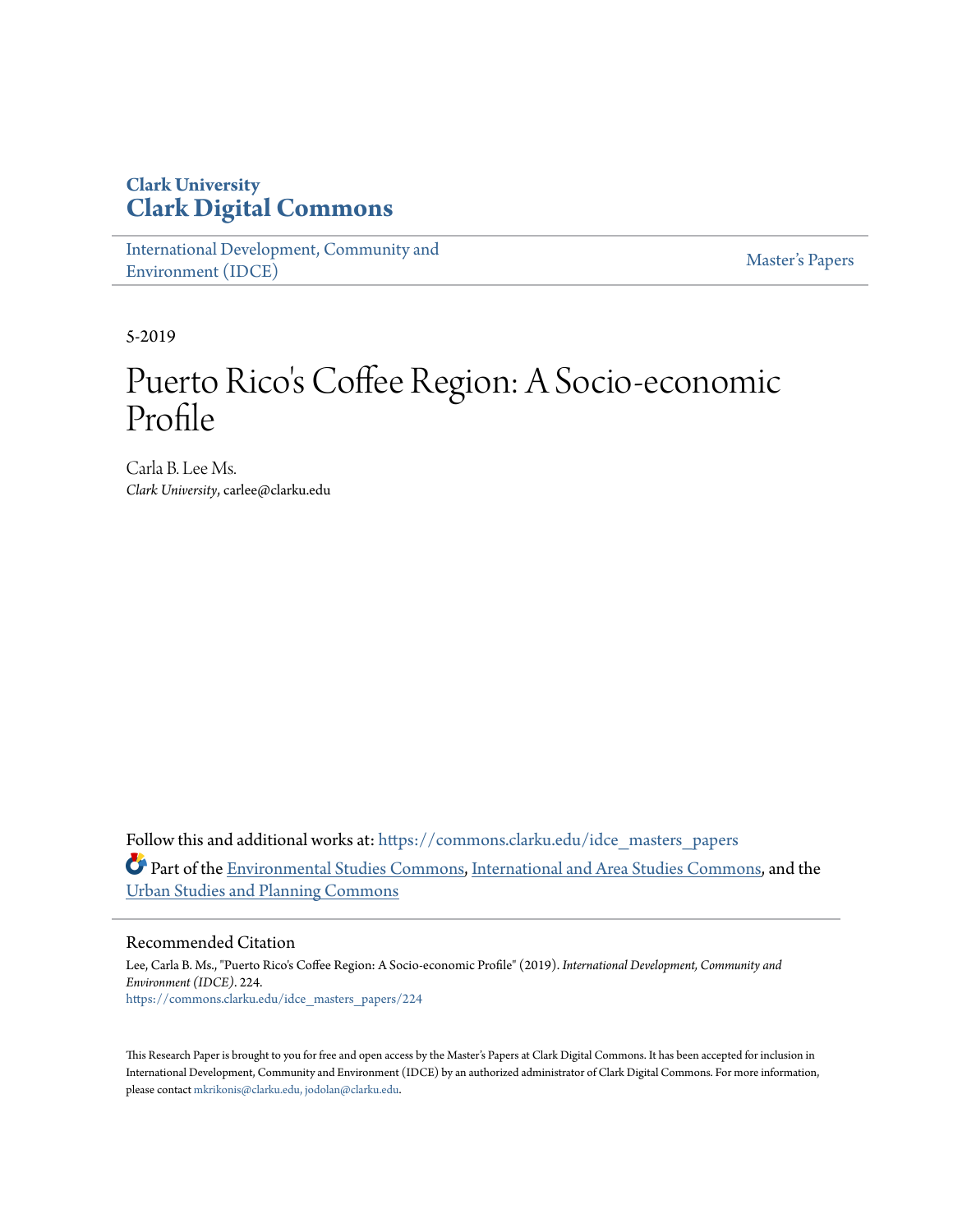Puerto Rico's Coffee Region: A Socio-Economic Profile

Carla B. Lee

May 2019

A Master's Paper

Submitted to the faculty of Clark University, Worcester, Massachusetts, in partial fulfillment of the requirements for the degree of Master of Arts in the Department of Community Development and Planning

And accepted on the recommendation of

Prof. Ramón Borges-Méndez, Chief Instructor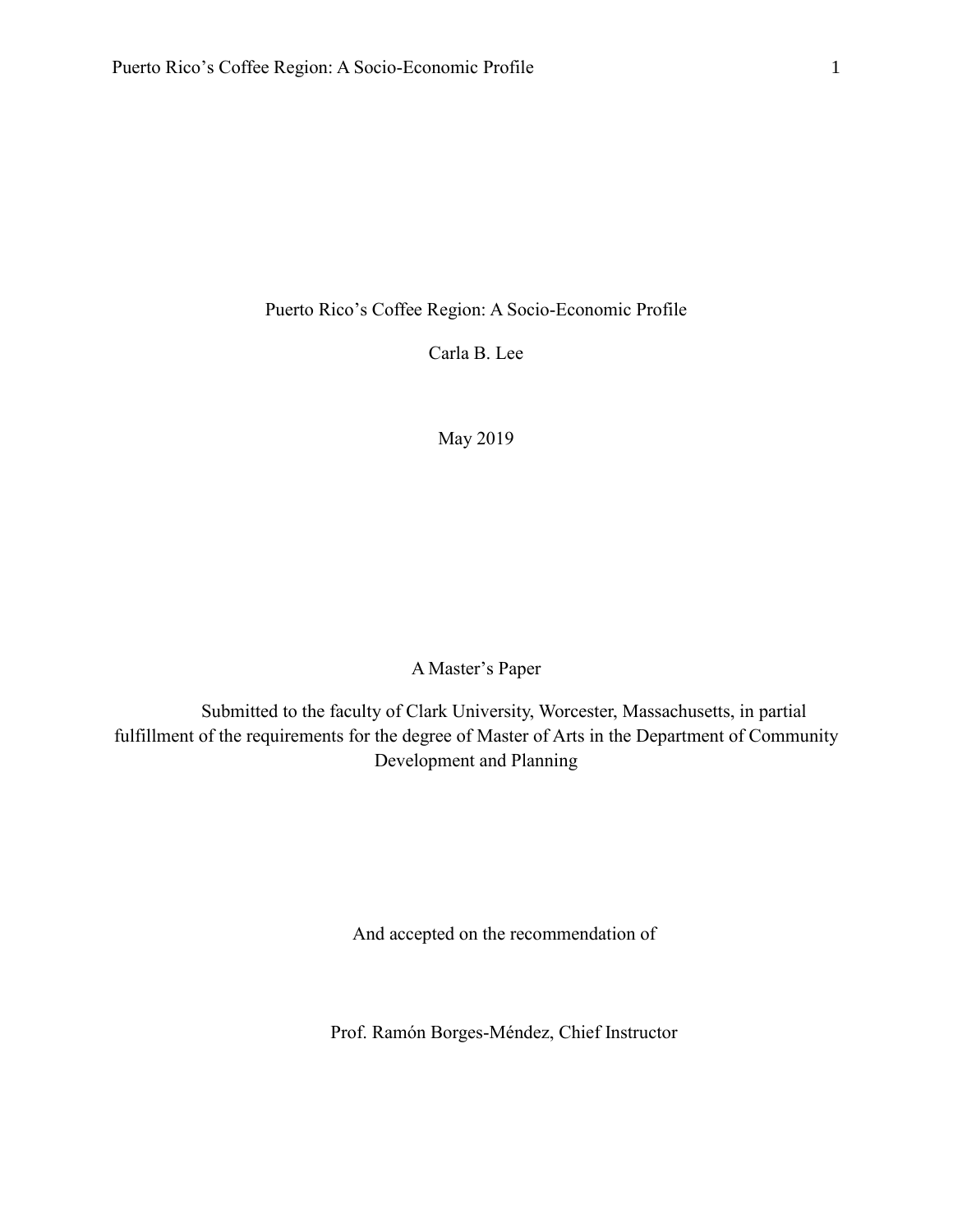# <span id="page-2-0"></span>Abstract

Using demographic, social, and economic information from the US Census Bureau, this study portrays the current conditions of Puerto Rico's Coffee Region. There is evidence for the decline of the overall population in Puerto Rico, specifically younger groups, while women are economically disadvantaged in this region. Although there has been significant decline in the agricultural sector as a percentage of GDP, coffee holds significant potential to improve overall economic growth in the region.

*Keywords*: Socioeconomic Profile, Puerto Rico, Coffee, Agriculture, Reconstruction, Gender, Supply Chains

Ramon Borges-Mendez, Ph.D. Chief Instructor Cynthia Caron Ph.D. Second Reader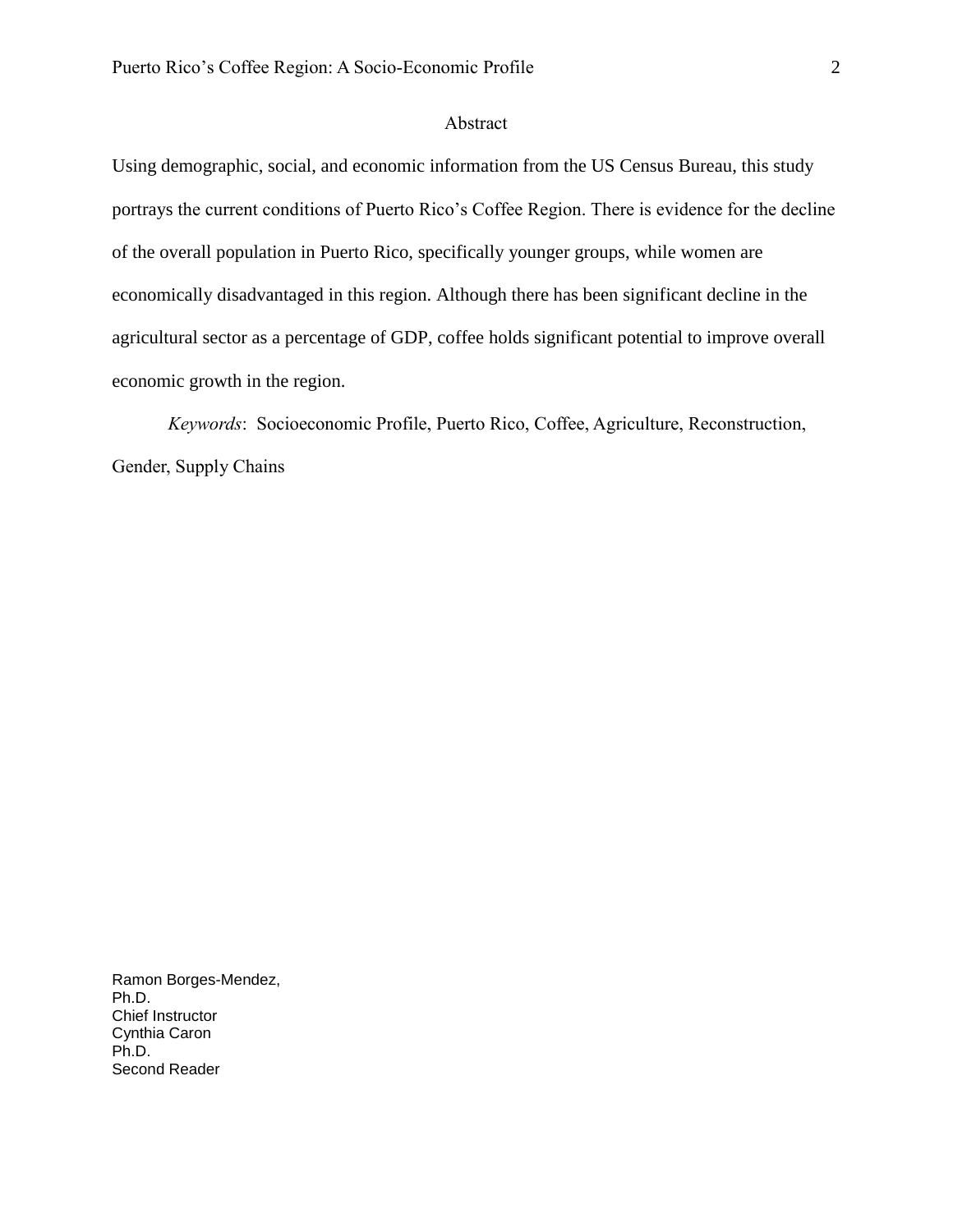| <b>Contents</b> |  |
|-----------------|--|
|                 |  |
|                 |  |
|                 |  |
|                 |  |
|                 |  |
|                 |  |
|                 |  |
|                 |  |
|                 |  |
|                 |  |
|                 |  |
|                 |  |
|                 |  |
|                 |  |
|                 |  |
|                 |  |
|                 |  |
|                 |  |
|                 |  |
|                 |  |
|                 |  |
|                 |  |
|                 |  |
|                 |  |
|                 |  |
|                 |  |
|                 |  |
|                 |  |
|                 |  |
|                 |  |
|                 |  |
|                 |  |
|                 |  |
|                 |  |
|                 |  |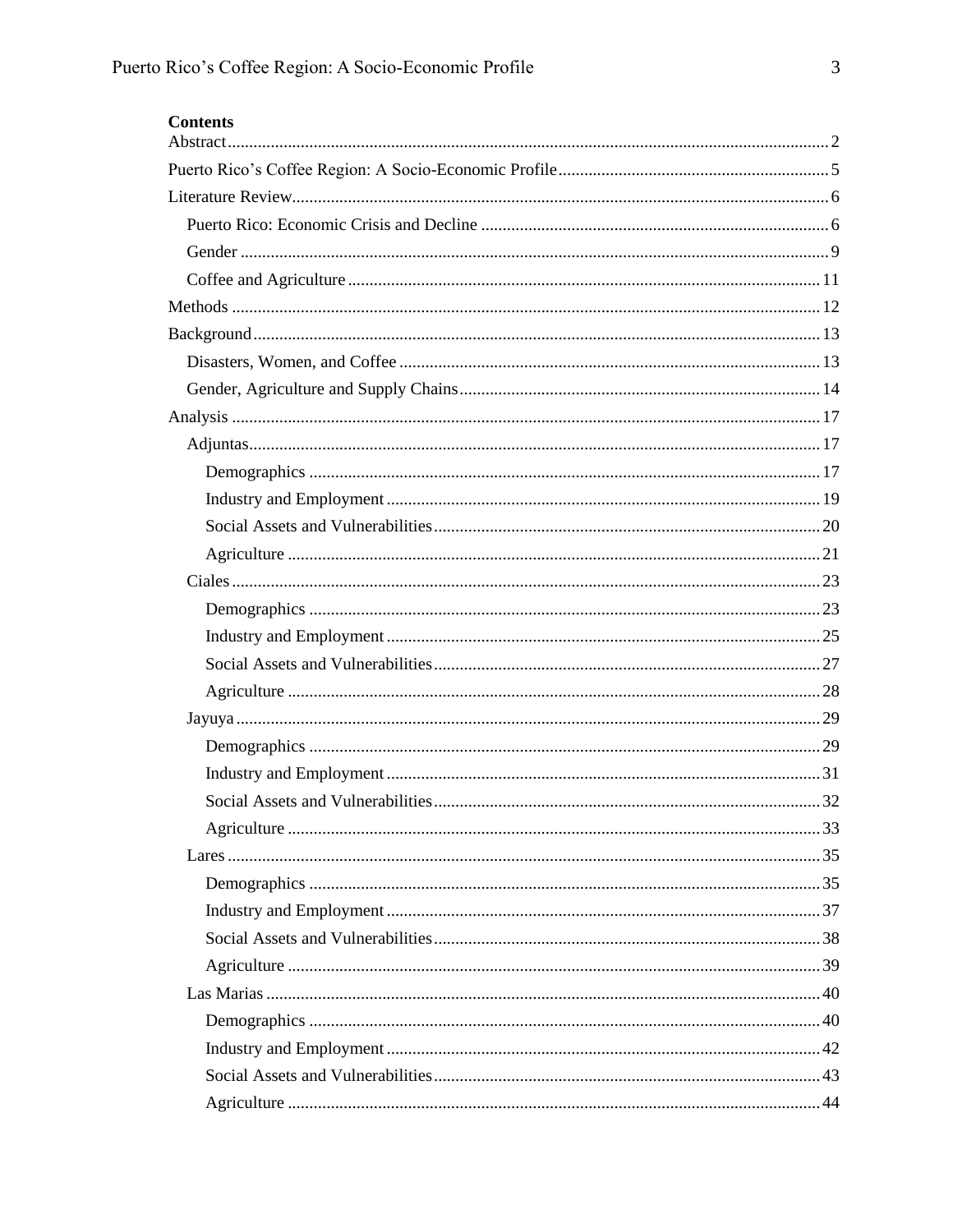| . 74 |
|------|
|      |
|      |
|      |
|      |
|      |
|      |
|      |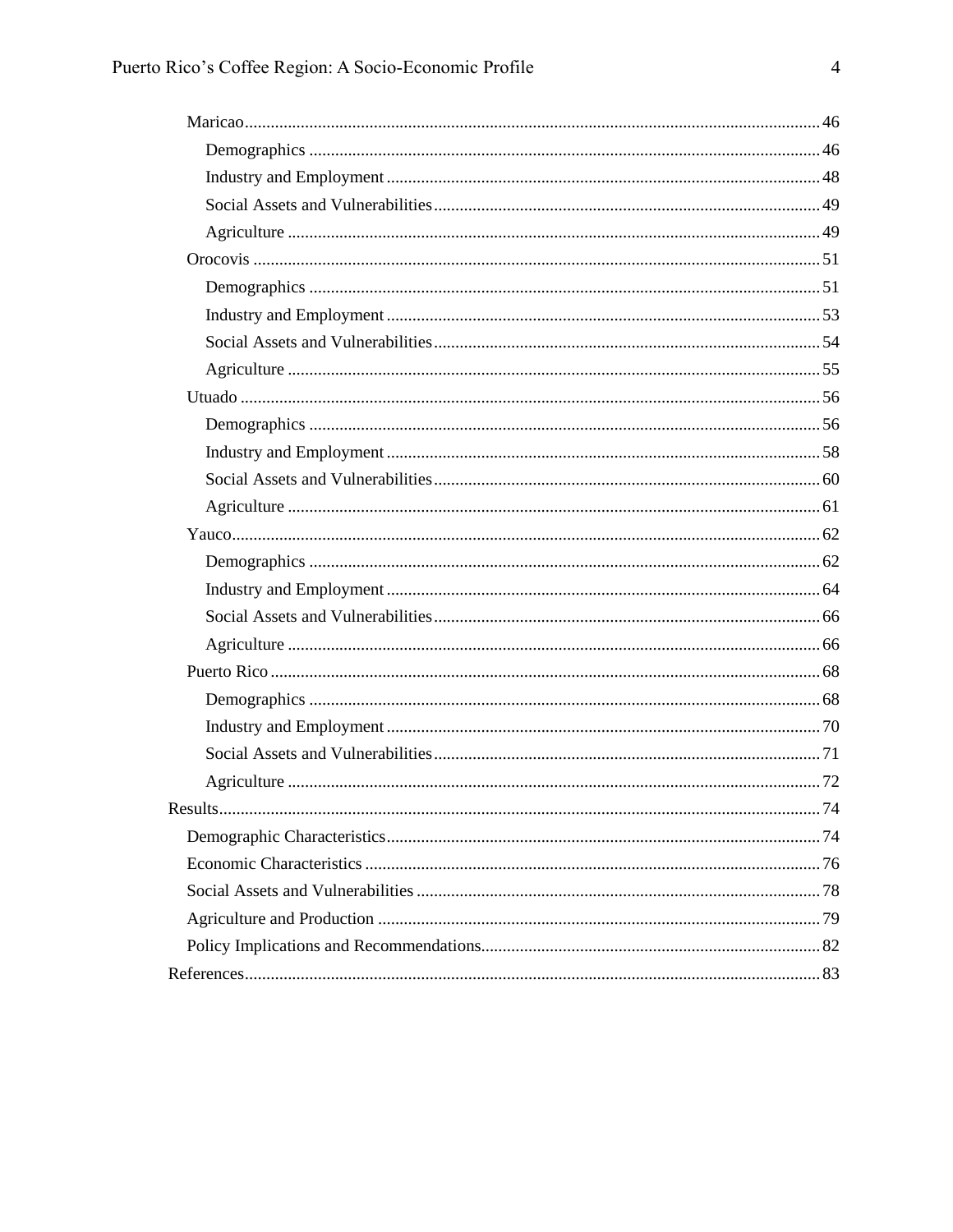#### <span id="page-5-0"></span>**Puerto Rico's Coffee Region: A Socio-Economic Profile**

After Hurricane Maria hit Puerto Rican territory on September 20, 2017, much attention was brought onto the U.S. Commonwealth. The tropical cyclone caused an estimated \$90 billion in damages, including the destruction of the electric grid and 80 percent of the agricultural sector. In addition, the natural disaster has been attributed a death toll of about 1054 people, thousands of homeless, and an exodus of over 215,000 people to the mainland. (Brown, Murphy, Welton, Torres, Rosario, & Meeker, 2018)

The economic and political climate prior to the disaster exacerbated the impact of the hurricanes in the territory. In 2015, public debt in Puerto Rico amounted to 95.1 percent of the country's Gross National Product (GNP), while debt servicing had reached 5 percent of the island's Gross Domestic Product (GDP). Total debt was estimated at \$71.5 billion, while roughly 44 percent of the country's population fell under the poverty line. With the economy being highly dependent on US capital and markets, the recovery of Puerto Rico has been significantly slow. To this end, the country is in need of new strategy for reconstruction, in order to provide the economy with a necessary boost.

Historically, agriculture has been a significant component of the Puerto Rican economy. Primarily based on exports of coffee, and later on, sugar, the country meets the necessary conditions to develop agriculture as a way to enhance economic growth. Moreover, a significant portion of the population lives in rural areas, including those who are most vulnerable in the face of climate change and natural disasters. Women in rural areas represent some of the most vulnerable populations, while encountering greater challenges than their male counterparts. Access to land, resources, and capital limit their ability to achieve economic growth, and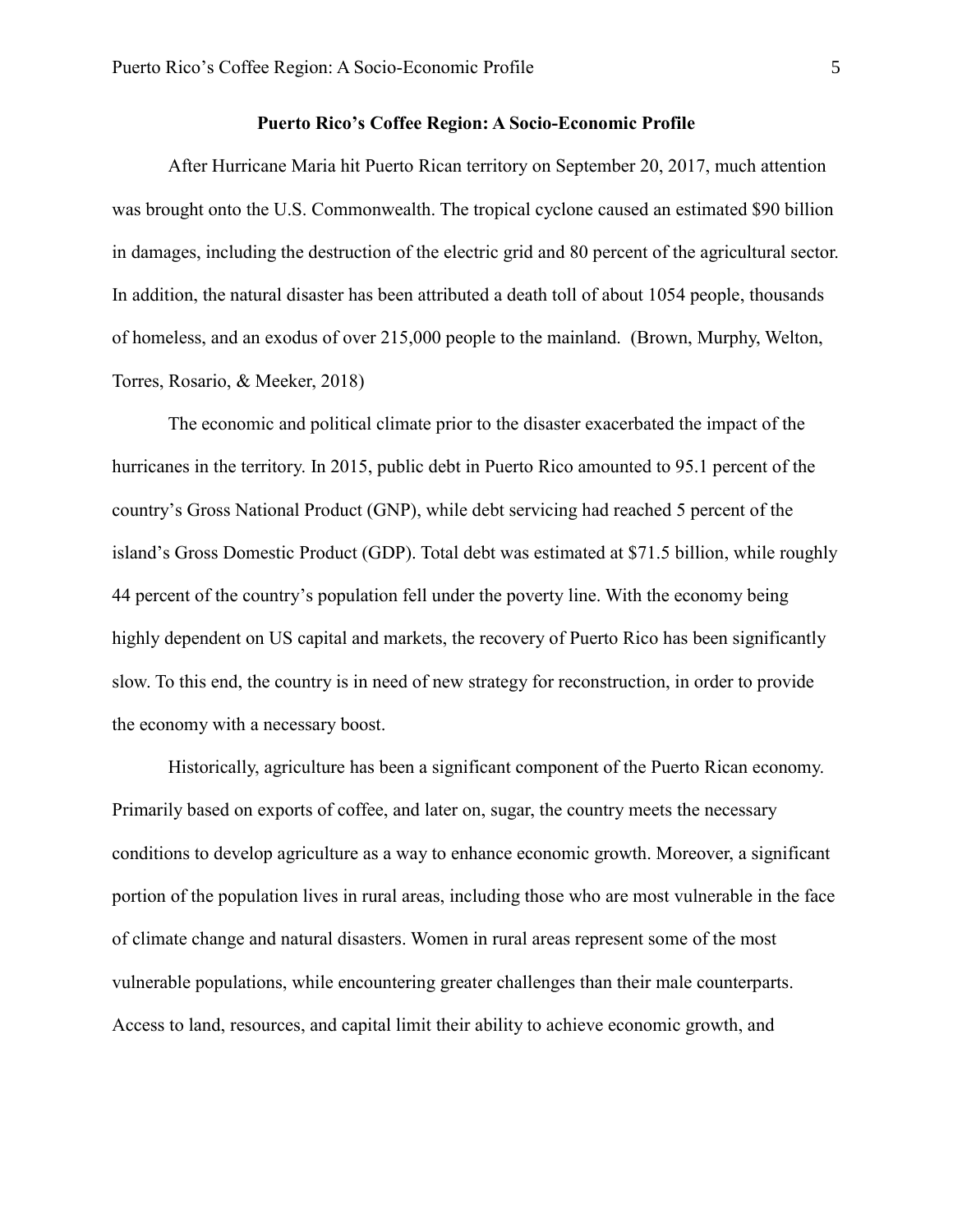pathways out of poverty. In this light, the reconstruction of Puerto Rico's coffee region calls for gendered approaches to ensure the participation of women in rural economies.

#### **Literature Review**

#### <span id="page-6-1"></span><span id="page-6-0"></span>**Puerto Rico: Economic Crisis and Decline**

The critical conditions of the Puerto Rican territory are not new. A product of social and economic policies as a US territory, Puerto Rico has been vulnerable since the beginning of the twentieth century, mainly due to a lack of authority of its own economy and government. (National Puerto Rican Chamber of Commerce) The Jones Act of 1917 created an elective legislature for Puerto Rico. However, multiple government positions including the governor, attorney general, auditor, and commissioner of education continued to be appointed by the US president. The territory is also required to maintain the federal minimum wage, and apply the same labor and environmental standards as the United States. (Dietz, 1987)

Thus, Puerto Rico's economic life has been inevitably tied to the interests and decisions of US capitalists and the US economy. (Dietz, 1987) The detrimental economic situation in Puerto Rico at the time Hurricane Maria hit in 2017 is a result of concerns in multiple dimensions, including labor supply and demand, entrepreneurship, the fiscal situation, financial markets, and trade. (Collins, Bosworth, & Soto-Class, 2007)

Operation bootstrap was the national strategy that shifted Puerto Rico's economy from an agrarian to an industrial society, based in labor-intensive manufacturing. The main goal was growth of output, primarily based in orthodox economic principles. These economic alterations put the Commonwealth in the path towards industrialization, with growing dependence on US capital and markets. In 1940, agriculture employed 44.7 percent of labor force and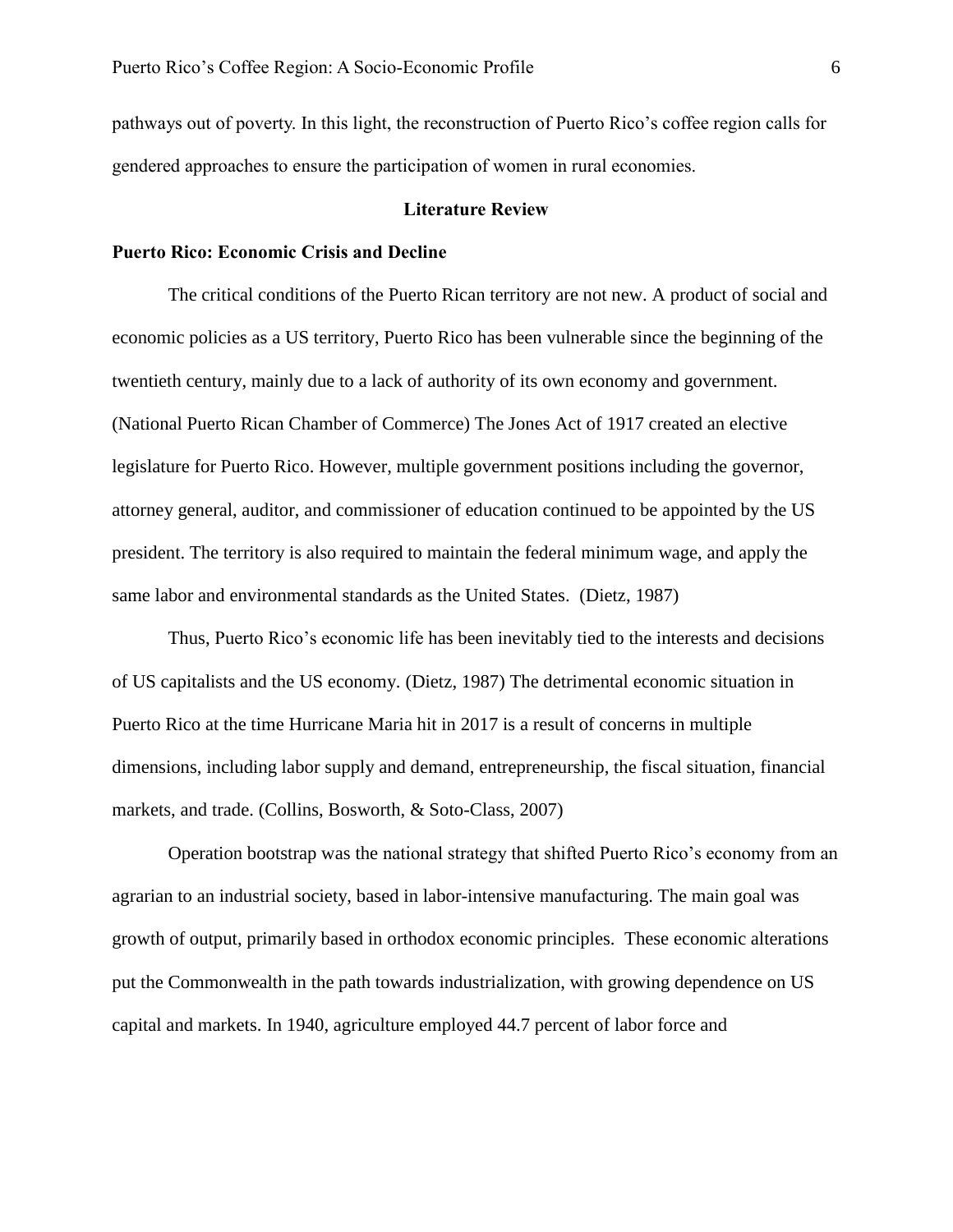manufacturing 10.9 percent. By 1980, agriculture had declined to 5.2 percent, while manufacturing comprised 19 percent of the territory's GDP. (Dietz, 1987)

Section 936 of the U.S. Tax Reform Act in 1976 was a major determinant in Puerto Rico's economic crisis. Through the enactment of this policy, U.S. business corporations were exempted from U.S. federal taxation of any profits earned in Puerto Rico. As of 1974, U.S. corporate direct investment constituted 80 percent of the GDP. By 1980, this number had increased to 97 percent of the GDP. Firms taking advantage of this subsidy were primarily capital-intensive high-tech U.S. manufacturers, and the policy saved these businesses an average of about 2.5 billion per year. (Page-Hoongrajok, Chakraborty, & Pollin, 2017)

Nevertheless, resulting benefits from this policy were directed towards U.S. Corporations, and not Puerto Rico's local economy or its people. The difference between the island's GDP and the GNP shed light on this discrepancy. By mid-1970s, Puerto Rico's economic growth was thriving, increasing by 30 percent of the US average in 1950, to 75 percent in 1980. However, GNP fell to 76 percent of GDP in 1980, 68 percent in 1990, 67 percent in 2000 and 66 percent in 2010. (Page-Hoongrajok et al., 2017) (Collins et al., 2007)

Moreover, worker productivity did not improve in the next few decades. In combination with this stagnation, labor force participation in the island was significantly low at 36 percent of the total population in 1980, falling from 49 percent in 1950. Furthermore, an increase in outbound flow of capital paid on foreign direct investment led to a sharp decline of Gross National Income, which dropped to 62 percent of Gross Domestic Product (GDP) by 2004, from 107 percent in 1950) (Collins et al., 2007) Under the presidency of Bill Clinton, Section 936 was phased out, as a measure to reduce U.S. fiscal deficit, leaving the island with a weak economy and no strategy for economic growth. (Page-Hoongrajok et al., 2017)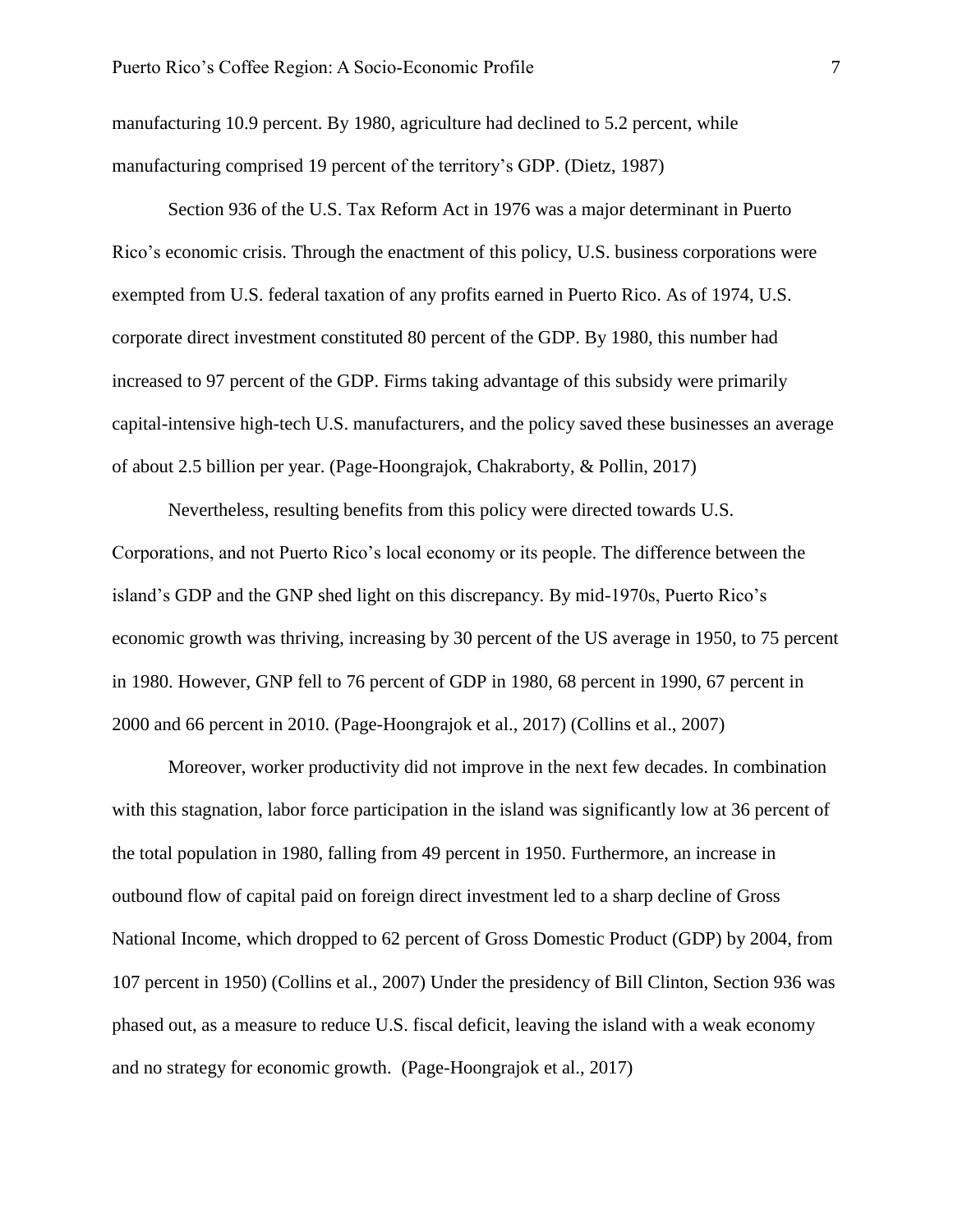Between 2007 and 2016, Puerto Rico's annual GDP growth rate was -1.1 percent. The economic situation in the island was also negatively impacted by the global financial crisis, the Great Recession, and slow recovery rates at a global scale. Puerto Rico's manufacturing industry had the most impact throughout the phase-out, with manufacturing establishments declining by one third of its total (from 3,000 to 2,000) between 2000 and 2012. Employment in manufacturing declined by over 50 percent, from an average of 150,000 in 1997 to less than 74,000 in 2015. (Page-Hoongrajok et al., 2017)

The decline on economic productivity, and the outflow of capital resulting from 936 deteriorated Puerto Rico's fiscal conditions. During the enactment of the policy, the island instituted the tollgate tax, a 10 percent repatriation tax towards Puerto Rico, which represented a major source of government revenue. With the phase-out of 936, revenue from tollgate tax was also cut. In 1994, tollgate taxes generated \$225 million. By 2015, it had declined to only \$4 million.

Under these conditions, the public sector turned to debt as a resource to keep the economy afloat. In 1997, total public debt was at 60.3 percent of GNP. By 2015, this ratio escalated to represented 95.1 percent of GNP. (Page-Hoongrajok et al., 2017) According to Puerto Rico's financial statement of 2014, debt servicing had reached 5 percent of the island's GDP and 23 percent of total expenditures. (Page-Hoongrajok et al., 2017) Furthermore, an overview of the Commonwealth's fiscal condition by the Government Development Bank, total debt amounted to \$71.5 billion in 2016. With no capacity to pay off, Puerto Rico now faces bankruptcy and is most likely to default on this debt.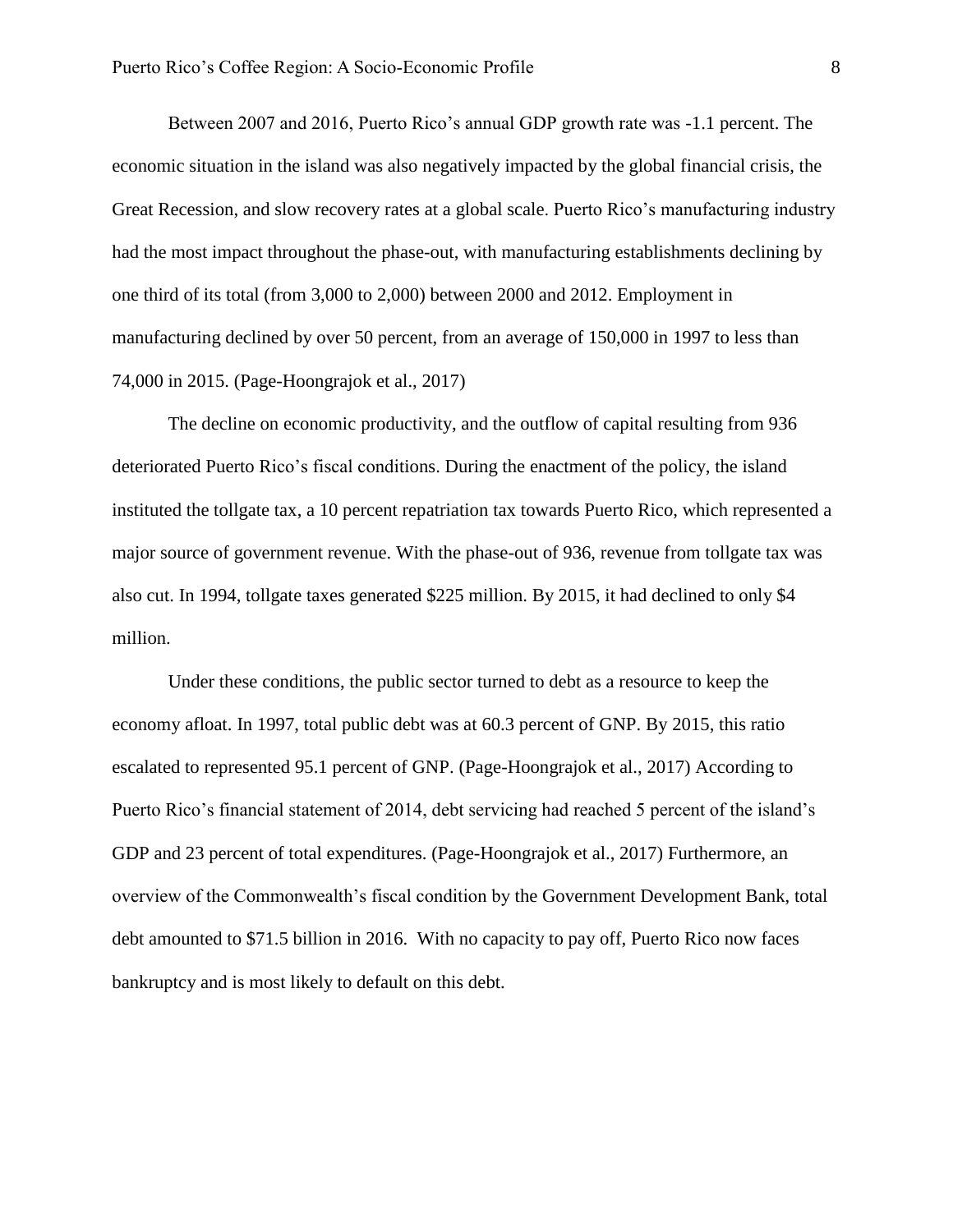# <span id="page-9-0"></span>**Gender**

After the U.S. inherited the Puerto Rican territory, many men and women were employed within the agricultural sector, primarily in the sugar cane fields, as a classic monoculture colony. Conditions for workers in the agricultural sector were poor: long hours, and low wages. During harvest seasons, wages for men ranged from 50 to 60 cents per day, and between 18 to 32 cents for women. The number of males migrating to sugar regions was larger, often by as much as 50 percent, than the number of females, constituting a forceful and socially disrupting migration pattern. (Dietz, 1987)

By 1930, in both rural and urban areas, women workers earned less than men at whatever they did. Overall, there were more women workers than men. In tobacco trade, roughly 80 percent of workers were women, and this group constituted almost 85 percent of garment production.(Dietz, 1987) Increasing numbers of women were being incorporated to the labor force, paired with increasing unemployment among men. "Women had to work to supplement the low, irregular, or nonexistent incomes of male members of their families, who typically were involved in different economic sectors." (Dietz, 1987, p.130) Between 1930 and 1940, the number of employed women grew by 17.9 percent, from 122,488 to 144,360. About one third of all female workers were employed in needlework production, one of the lowest paid of all sectors. More than 60 percent of needle workers earned 2 cents per hours or less. Female workers felt pressured to supplement family income, forced to accept work at any wage. (Dietz, 1987 p. 142)

The condition of women changed dramatically after the re-structuring of the Puerto Rican economy through Operation Bootstrap. Research suggests that this transitional period impacted the division of labor, with women's roles now including an expectation of female employment.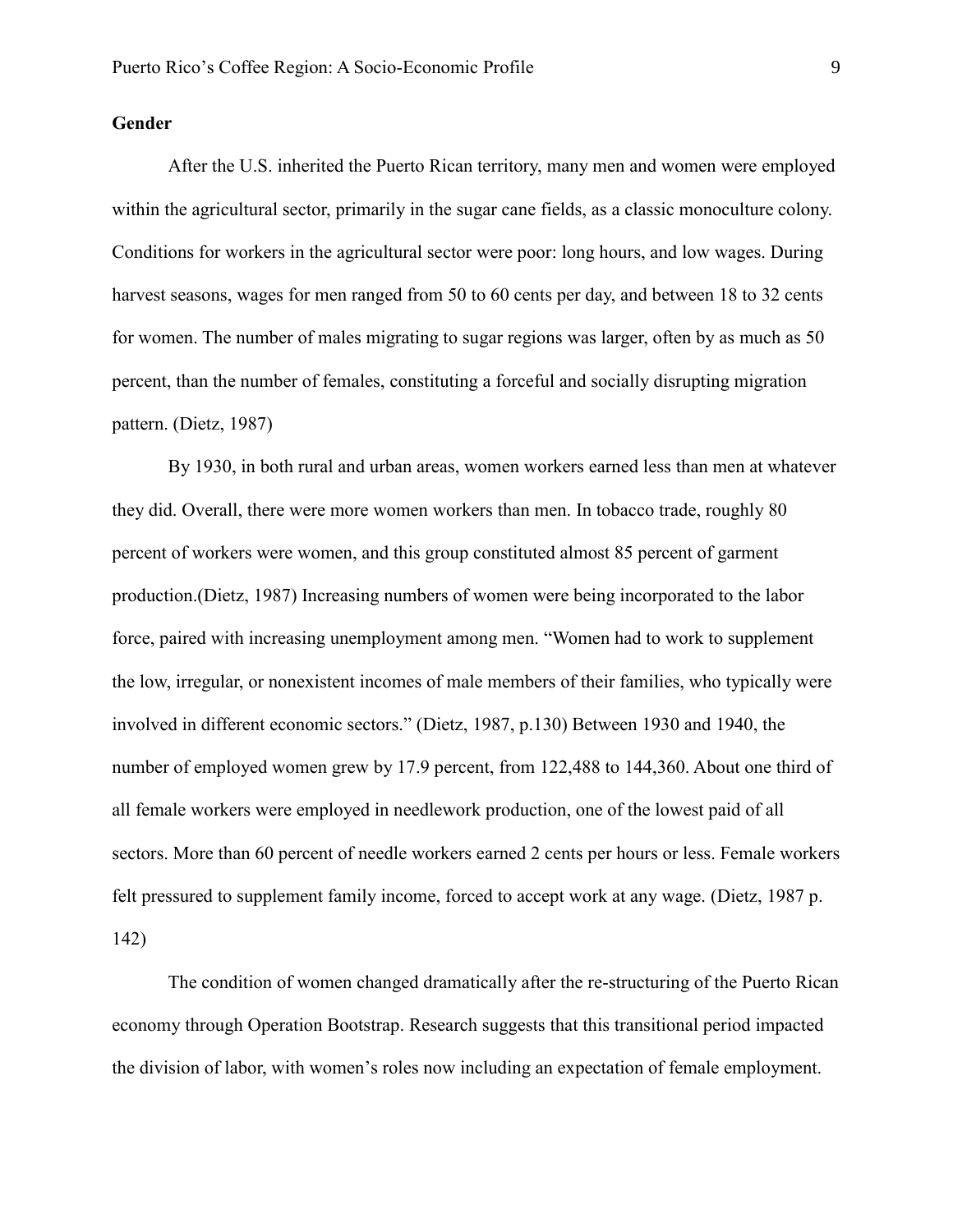Women acquired access to independent earnings, education, among other social and juridical rights. Furthermore, this contributed to greater participation in the public sphere, household economic decisions, and less tolerance for male authoritarianism, control, unfaithfulness, or violence. (Colon Warren, 2010)

In the early stages of industrialization, women constituted the primary labor force, due to high availability and cheap cost. Between 1960 and 1970, more than half of all new jobs created were directed towards women, and by 1988 they constituted 47 percent of employment in the manufacturing sector. (Safa, 1994) According to Safa, throughout the 1980's, Puerto Rican females experienced a bifurcation: younger, more educated women were being attracted to better-paying white-collar jobs in the government; while older, less-educated women remained in declining manufacture industries.

The apparel industry was a major source of female employment in manufacturing in the 1980s. Although industrialization intended to provide employment for males displaced from agricultural production, women became the primary labor force in factories. Shifts in migration increased unemployment rates, especially for men. Between 1950 and 1980, male labor rates declined by roughly 20 percent, as a result of agricultural decay and decline of emigration after 1970s. Higher educational attainments also kept many men and women out of the labor market. However, this impact was less evident on women, whose participation rates increased to 31.4 percent in 1990.

Conscious state policies to upgrade the labor force and reduce population growth led to improvements in the occupational profile of women, and their higher participation rates. Moreover, rising cost of living, in combination with higher unemployment rates among men made it necessary for both to contribute to the household economy. (Safa, 1994) Despite the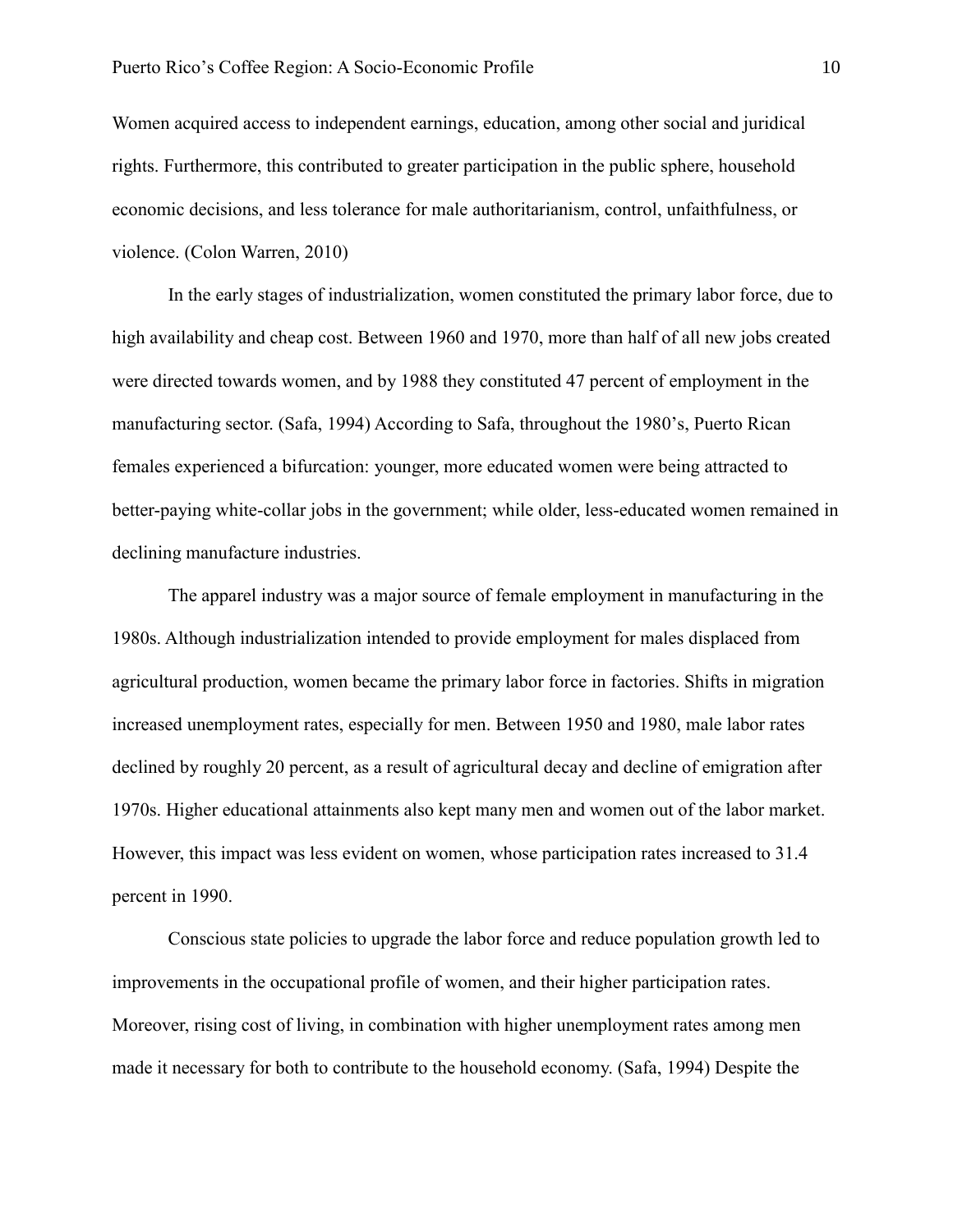incorporation of women in the labor force, wages have failed to meet the economic needs of the island's poor. In 1990, the percentage of households headed by women rose to 23.2 percent, and 23.8 percent in 2017. (Safa, 1994; Dietz, 1987)

Despite the growth in female employment in the island throughout the 70's and 80's, this figure remained stagnant at around one third of working age until 2010. After 2000, lowereducated men and women were most affected by declining employment. This period represented the end of the remaining manufacturing industry that contributed to the employment of women in the 1950s. (Dietz, 1987)

To this end, decreasing male employment combined with female expectation of economic contributions have led Puerto Rico to an increase in marital dissolution and female headed households Increasing numbers of women have become female heads of the household, facing greater economic insecurities for themselves and their families. According to Colon Warren, women's work in the territory must be understood in the context of social and gender equity: male unemployment enhances marital conflict, while increasing economic instability within the family. Thus, Puerto Rican women now face more burden in fulfilling both traditional gender roles, as well as primary economic support for their families. (Colon Warren, 2010)

#### <span id="page-11-0"></span>**Coffee and Agriculture**

Historically, coffee has been a major crop in Puerto Rico's agricultural production after being introduced by Spanish colonizers in 1736. By the end of the 19<sup>th</sup> century, coffee had surpassed sugar, becoming the main cash crop for exports. (Dietz, 1987, p.99) However, this success stalled after American occupation of the territory. Multiple factors, both natural and manmade, led to the decline of coffee production. These included natural disasters, migration, and US policies that limited trade relations between Puerto Rico and other countries. In addition,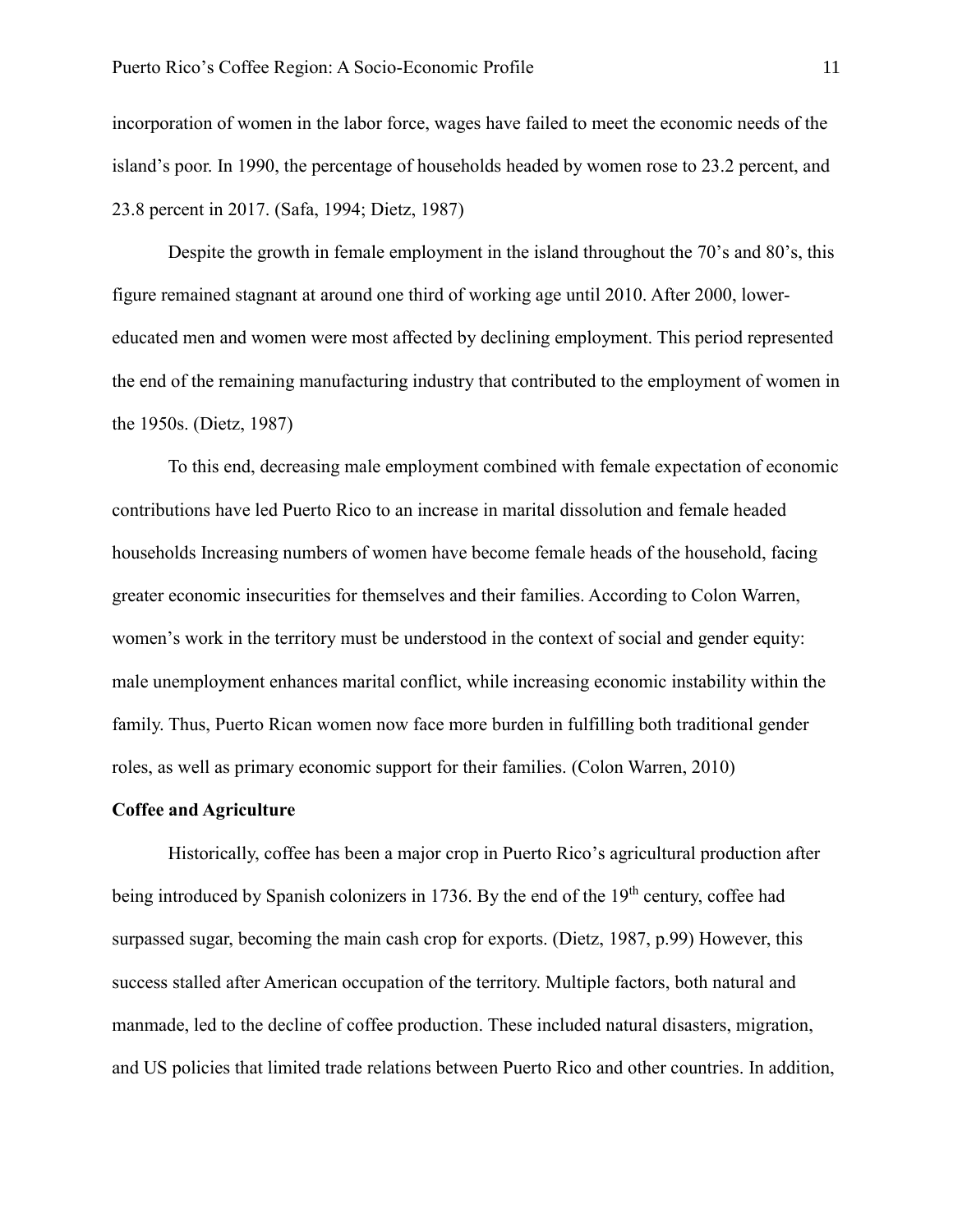conditions left after the Great Depression led to the total destruction of the coffee industry, which never recovered from the severe decline. However, coffee remained an important cash crop for many small farmers, mostly destined for local consumers. In 2012, coffee was one of the top five productive activities of (Puerto Rico's GNP. Dietz, 1987) (Caron & Borges, 2018) Hurricanes Irma and Maria brought increasing challenges to the coffee sector, by causing damage in more than half of the coffee region in the island.

#### **Methods**

<span id="page-12-0"></span>The main question of this study is to understand the current social and economic conditions in 9 municipios of Puerto Rico's coffee region: Adjuntas, Ciales, Jayuya, Lares, Las Marias, Maricao, Orocovis, Utuado, and Yauco; and compare them to the national average in Puerto Rico. Moreover, this study looks at the impact of the Hurricanes Maria and Irma in these territories, and their overall effects in two areas: agriculture and gender.

Taking into consideration the recent natural disasters, and the alarming economic, social, and political conditions in Puerto Rico, it is necessary to develop a baseline for strategic planning in this particular region. Using multiple resources, including the USDA Social Economic Profile Technical Guide, this study intends to serve as a guideline to approaching the reconstruction of the coffee region in the U.S. Commonwealth. After conducting a preliminary literature review, relevant social and economic variables were selected, prioritizing those that better depicted the current conditions of the selected municipios, based in the island's coffee highlands.

A socio-economic profile attempts to describe the social and demographic conditions of a particular community, and is necessary to address the community's needs. (United States Department of Agriculture [USDA], 2006) These profiles are mainly used by officers, staff, social scientists and similar entities for strategy and decision making. They establish baselines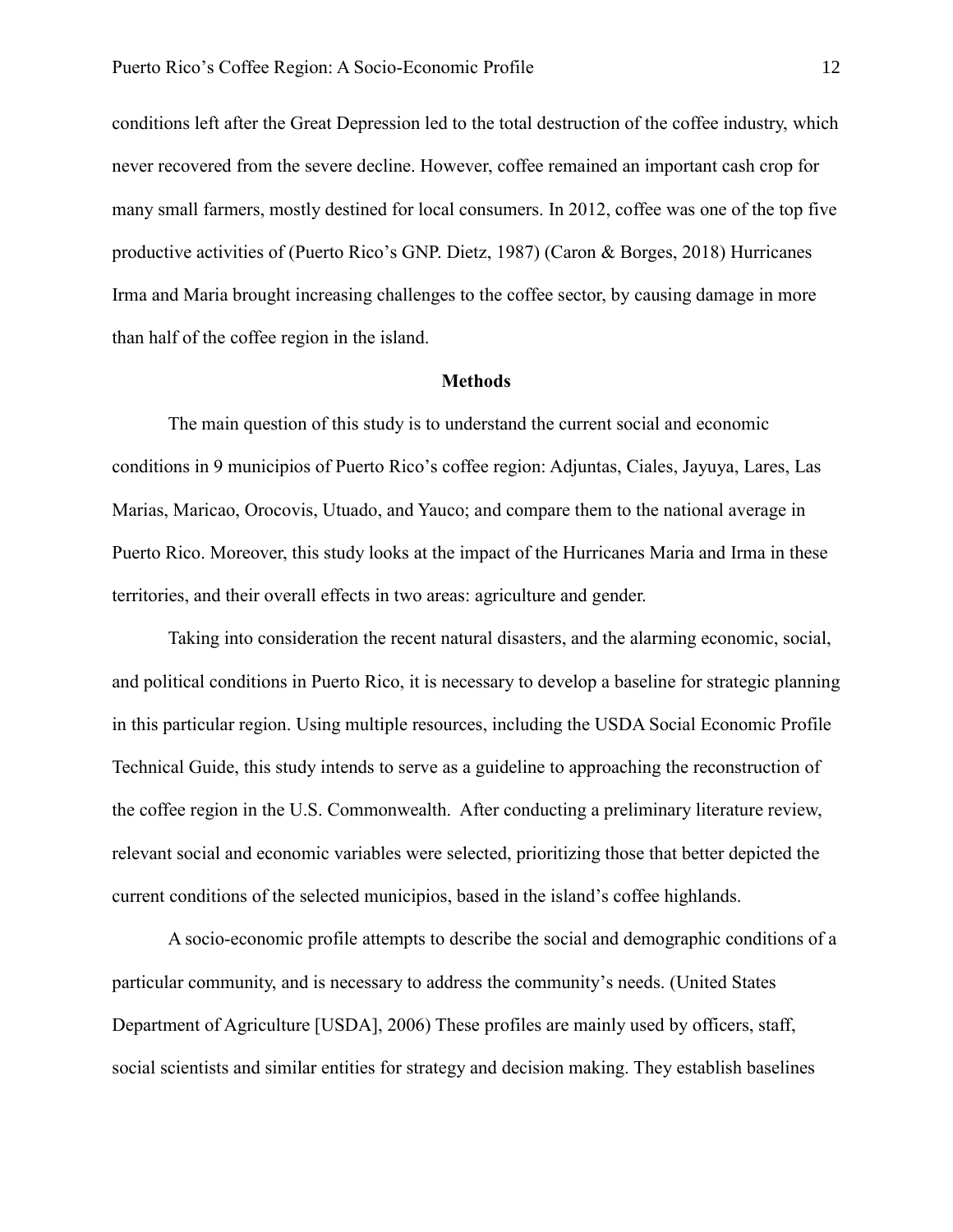for planning and management decisions, provide understanding of the context in which decisionmaking takes place, provide key demographic and economic characteristics, and serve as a base for predicting effects of particular actions.

Following the municipio selection, data was collected from multiple databases including U.S. Census Bureau Census Data from 2000, 2010, and estimates for 2017; the American Community Survey, and the Census of Agriculture. Data reliability and validity are substantiated by the US Census Bureau's standards for data collection, processing, and non-sampling errors. After constructing the database, tables and graphs were built using data from a combination of these sources. The final analysis is a result of the overview of the data collected throughout the study, while policy and action recommendations are based on the selected literature.

#### **Background**

#### <span id="page-13-1"></span><span id="page-13-0"></span>**Disasters, Women, and Coffee**

The Caribbean has been identified as a region of high vulnerability to the effects of climate change, mainly due to the region's exposure to extreme weather, geographic and economic scale, and reliance on imported goods. (Gould, Fain, Pares, McGinley, Perry & Steele, 2015) Factors contributing to these risks include vulnerable food supplies, potential vulnerabilities to pests and introduced species, coastal settlings of the population, and high population density. Under these vulnerable conditions, Puerto Rico is prone to natural disasters, as exemplified by the devastating effects of Maria and Irma.

In 2017, Hurricane Maria and Irma devastated the Puerto Rican territory, directly killing 64 people, and an estimated death toll of 4,645 people. The natural disasters left behind an estimated USD\$90 billion in damages, the destruction of the electric grid, and the destruction of 80% of the agricultural sector. (Brown et al., 2018) Federal response to the disaster was slow,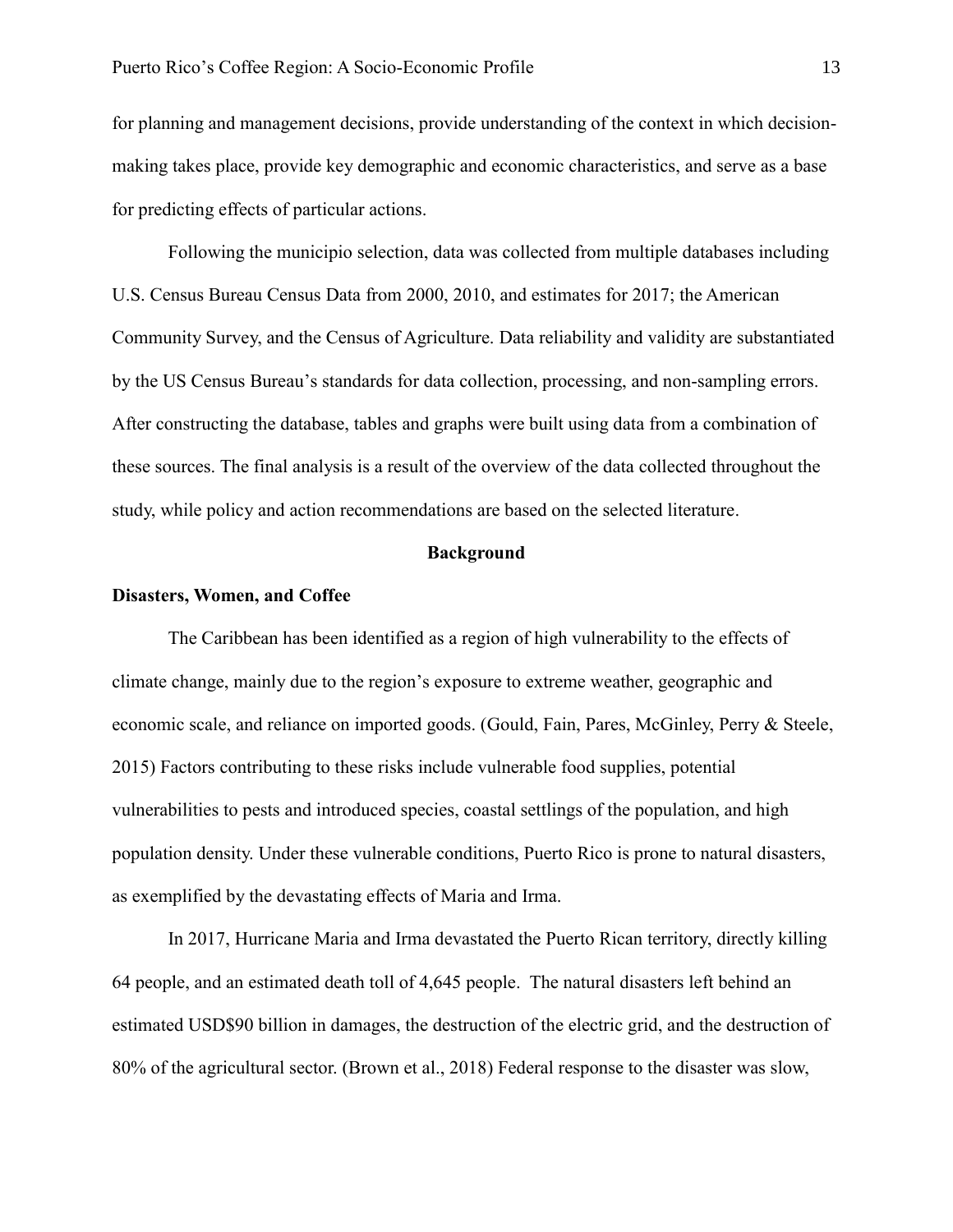while blame was placed on the island and its economic crisis. The federal disaster aid of 4.9 billion was not enough, showing great inadequacy in response to the crisis. (Brown et al., 2018)

The reconstruction of agriculture, and more specifically, the coffee sector faces growing challenges due to climate change. Anticipated warming and drying in Puerto Rico is beyond regional averages, which could impact the country's ability to produce this crop. However, adaptive practices can be used to address the multiple challenges faced by coffee farmers. Furthermore, recent studies suggest coffee presents great potential in providing a sustainable economic base for the island. (Brown et al., 2018)

#### <span id="page-14-0"></span>**Gender, Agriculture and Supply Chains**

In recent years, the importance of women as essential economic actors has been brought to the center of development strategies. Initiatives promoting women's participation in employment, achieving gender equality, and broadening opportunities for girls have expanded significantly over these past years. However, many women around the world are still facing gender-based discrimination, remain in sex-stereotype occupations, and continue to be remunerated poorly in vulnerable work conditions. The gender wage gap is a reality in many countries, where women are paid much less than their male counterparts for the same work. Thus, women face higher economic risks, and more likely to be economically disadvantaged. (International Labour Organization [ILO], 2010)

In the State of Food and Agriculture 2010-11, the Food and Agriculture Organization conveyed key messages regarding the intersection of Women and Agriculture in developing countries. More than 43 percent of agricultural labor force in these countries is comprised by women. Evidence showed that across regions, women had less access to resources and opportunities than men, and that the gap was found for multiple assets including land, livestock,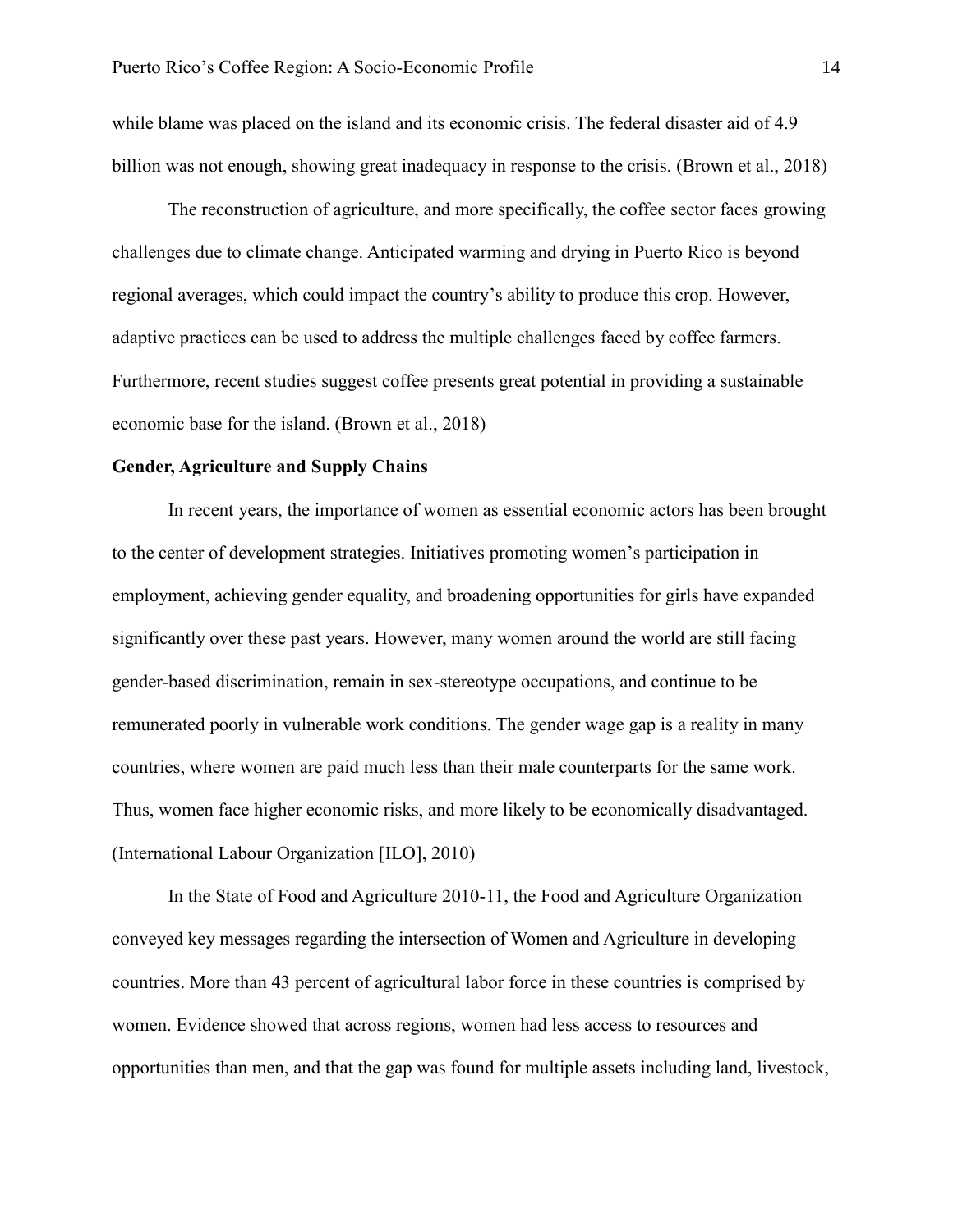labor, technology, education, and financial services. Furthermore, the report estimated that closing the gender gap in the agriculture sector could potentially increase agricultural production and yields. (ILO, 2010; Quisumbing, Meinzen-Dick, Raney, Behrman, & Peterman, 2014)

Gendered patterns of control and ownership of assets have also become relevant within economic development. Increasing control of assets creates pathways out of poverty, especially for women, since they can generate products or services that can be used for consumption or to generate income. (ch 2) Literature shows that households do not necessarily pool resources or share preferences in how income should be spent, which primarily impacts women and children. Evidence suggests that women ownership of assets may improve child health and nutrition, agricultural productivity, and income. (ILO, 2017; Quisumbing et al., 2014) Gendered role expectations and gender relations within the household may limit women's ability to access resources. In addition, men and women are sometimes concentrated in different sectors, which means they have different positions within the work environments. Women tend to be concentrated in fewer sectors, and face greater constraints in accessing global value chains (GVS) and economic opportunity. (Bamber, & Fernandez-Stark, 2013)

Increasingly, economic growth strategies turn to supply chains as a method to improve competitive advantage for agricultural workers and create value for consumers. A supply chain represents "the total flow of physical goods from suppliers to ultimate users", and involves raw materials or products that link together multiple actors. (ILO, 2018) Within development, the goal is to improve the conditions of small producers within these supply chains, taking into account disparities of gender in accessing these supply chains. Often times, the value generated in a supply chain is not captured by developing countries. Many rural areas are linked to supply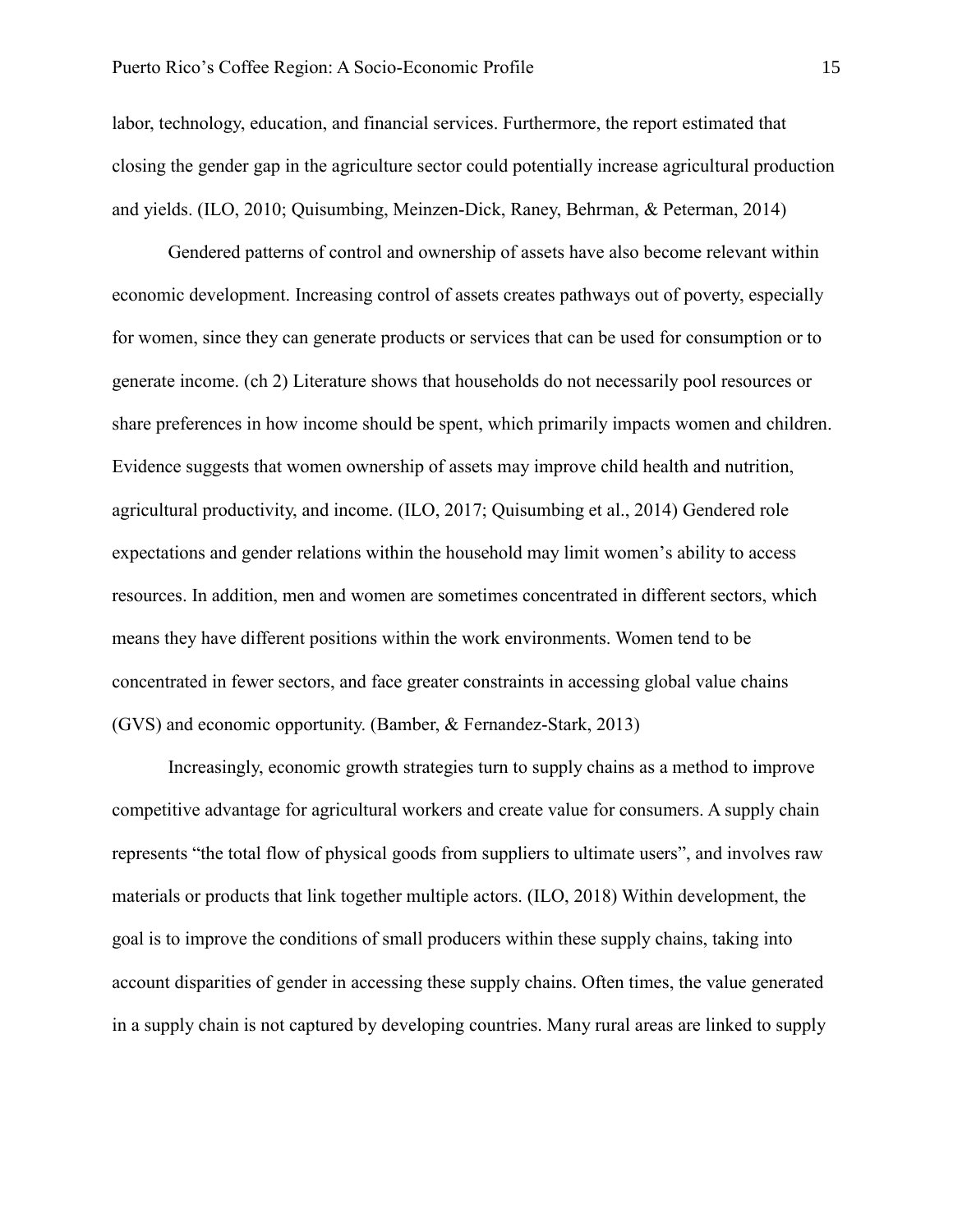chains, through formal or informal employment, impacting productivity through employment creation and work.

In this light, the International Labor Organization promotes gender-sensitive policies to improve the condition of women in global supply chains. Collaborations between trade unions, governments, local suppliers, and civil society organizations are necessary to improve economic growth in developing countries. Furthermore, these collaborations create genuine links between actors in the supply chain, increases transparency, and leads to higher added-value activities. (ILO, 2017)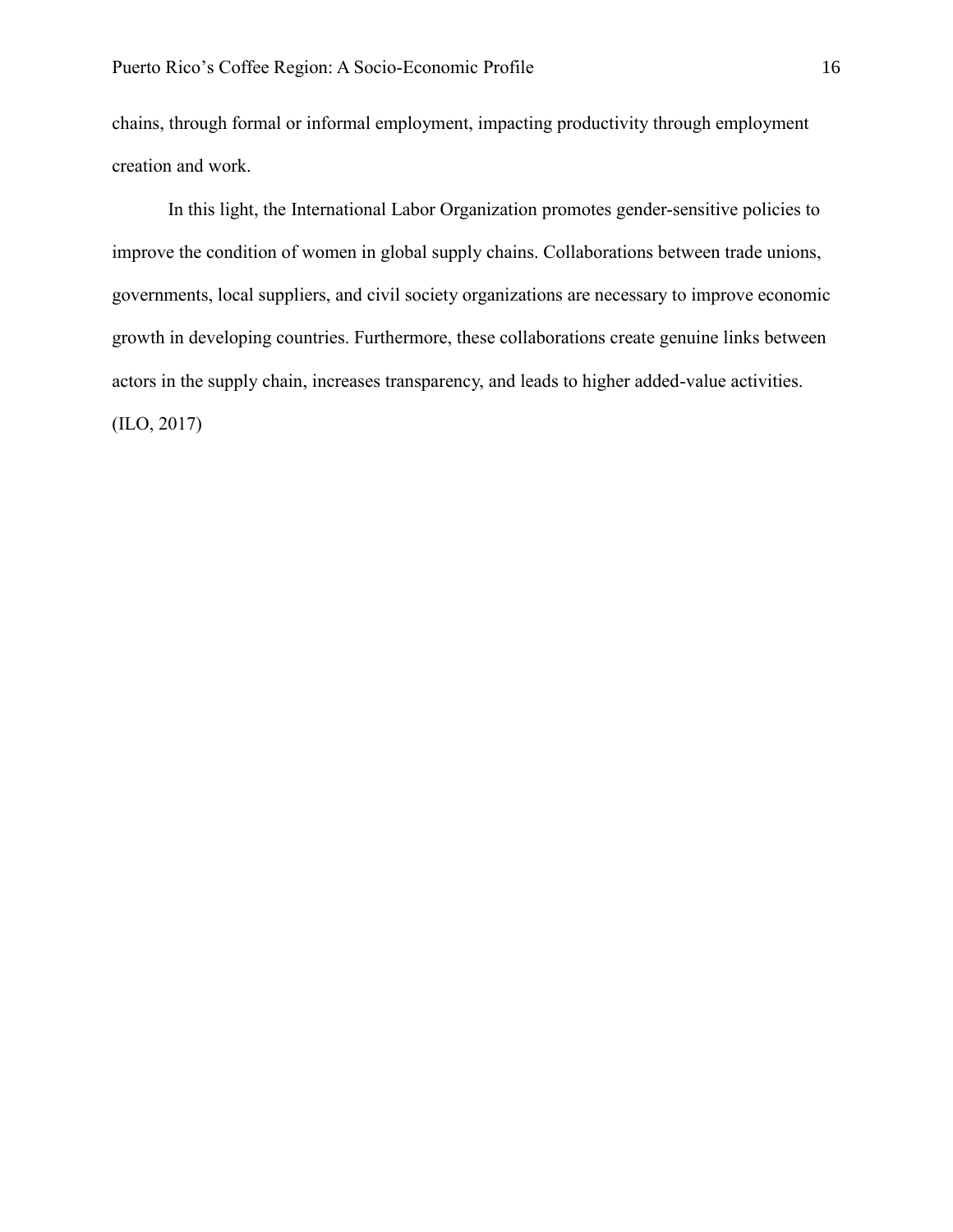# **Analysis**

# <span id="page-17-2"></span><span id="page-17-1"></span><span id="page-17-0"></span>**Adjuntas**

# **Demographics**

Adjuntas has a total estimated population of 18,525 habitants. While this number increased by 1.8 percent in the 2000-2010 period, it decreased by more than twice this number between 2010 and 2017 (4.9 percent). Sex distribution has remained steady, with an estimate of 49.8 of the population being female.

|                                              |       |       |                              | % Change |                          |
|----------------------------------------------|-------|-------|------------------------------|----------|--------------------------|
|                                              |       |       | 2017                         | 2000-    | 2010-                    |
| <b>Demographic Characteristics</b>           | 2000  | 2010  | (Estimate)                   | 2010     | 2017                     |
| <b>Total Persons</b>                         | 19143 | 19483 | 18525                        | 1.8%     | $-4.9%$                  |
| Population Density (population per sq. mile) | 287   | 292   | $\qquad \qquad \blacksquare$ | 1.7%     | $\overline{\phantom{a}}$ |
|                                              |       |       | 2017                         | 2000-    | 2010-                    |
| <b>Sex Distribution</b>                      | 2000  | 2010  | (Estimate)                   | 2010     | 2017                     |
| Female Persons, percent                      | 51.1  | 51.1  | 49.8                         | 0.0%     | $-2.5%$                  |

|                                    |      |      | % Change   |          |          |
|------------------------------------|------|------|------------|----------|----------|
|                                    |      |      | 2017       | 2000-    | 2010-    |
| <b>Age Distribution</b>            | 2000 | 2010 | (Estimate) | 2010     | 2017     |
| Persons under 5 years, percent     | 7.6  | 6.2  | 5.2        | $-18.4%$ | $-16.1%$ |
| Persons, 5 - 19                    | 28.1 | 22.8 | 14         | $-18.9%$ | $-38.6%$ |
| Persons, 20 -64                    | 53.8 | 57.6 | 65.1       | 7.1%     | 13.0%    |
| Persons 65 years and over, percent | 10.4 | 13.3 | 17         | 27.9%    | 27.8%    |
| Median Age                         | 30.3 | 36   | 39.5       | 18.8%    | 9.7%     |

The age of the population in the municipio has shifted significantly, with high increase in older groups. Children under 5 decreased by 18.4 percent and 16.1 percent in the periods between 2000-2010 and 2010-2017 respectively. Likewise, the number of persons aged 5-19 declined by 18.9 percent and 38.6 percent in the same timeframe. People aged 65 and over are now estimated to comprise 17 percent of the population, almost double the amount that they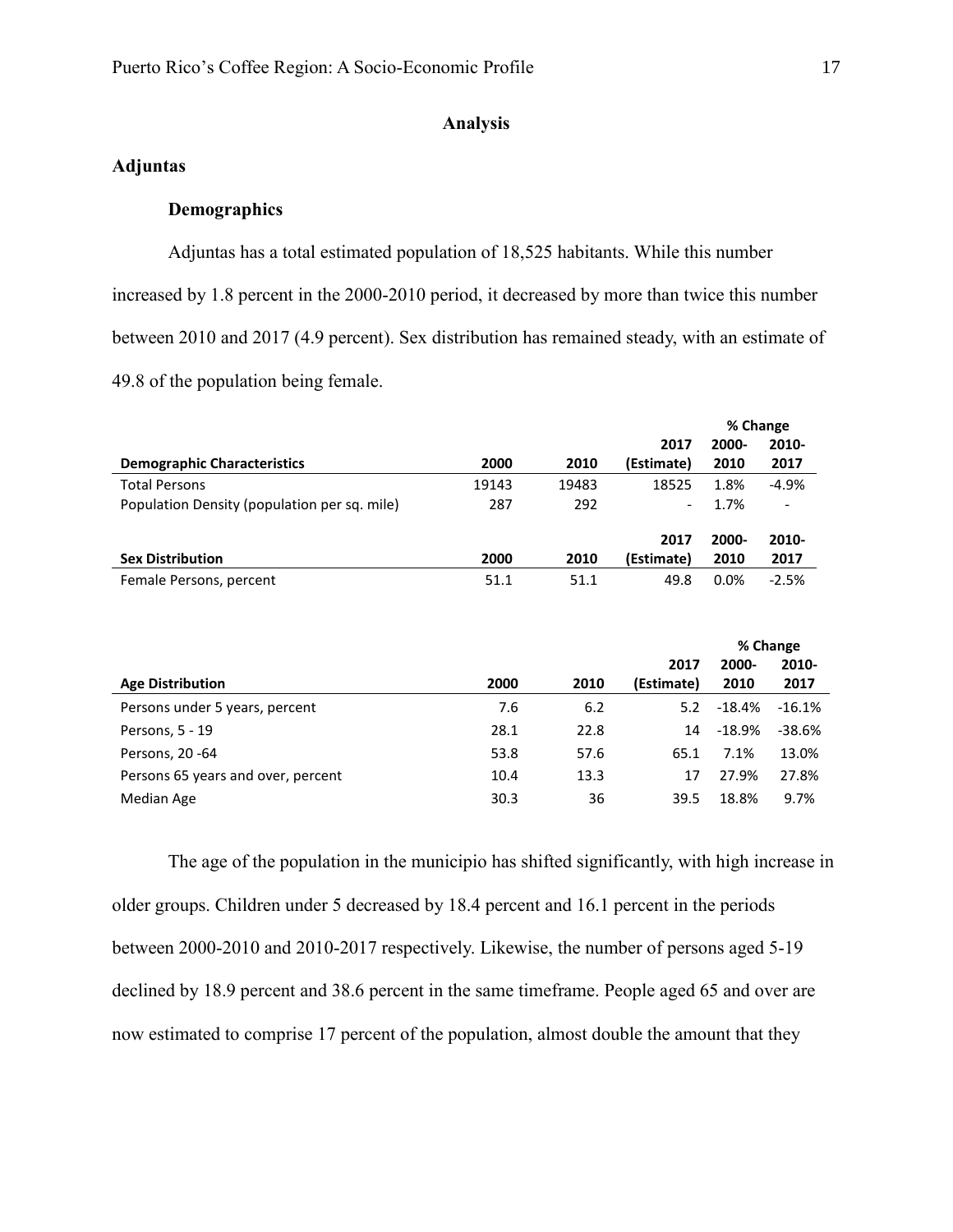constituted 17 years prior. In the same period, the median aged increased from 30.3 to 39.5 years old.

|                                  |      |      |                              |          | % Change |
|----------------------------------|------|------|------------------------------|----------|----------|
|                                  |      |      | 2017                         | 2000-    | 2010-    |
| <b>Residence</b>                 | 2000 | 2010 | (Estimate)                   | 2010     | 2017     |
| Urban, percent                   | 57.1 | 56.5 | $\qquad \qquad \blacksquare$ | $-1.1%$  |          |
| Rural, percent                   | 42.9 | 43.5 |                              | 1.4%     |          |
| <b>Household Characteristics</b> |      |      |                              |          |          |
| <b>Total households</b>          | 5895 | 6851 | 6166                         | 16.2%    | $-10.0%$ |
| average household size           | 3.24 | 2.83 |                              | $-12.7%$ |          |
| <b>HH</b> family type            |      |      |                              |          |          |
| family                           | 83.5 | 77.8 | 71.8                         | $-6.8%$  | $-7.7%$  |
| non-family                       | 16.5 | 22.2 | 28.2                         | 34.5%    | 27.0%    |
| Female HH no husband present     | 17.6 | 20.1 | 22.9                         | 14.2%    | 13.9%    |
|                                  |      |      |                              |          | % Change |
|                                  |      |      | 2017                         | 2000-    | 2010-    |
| <b>Housing</b>                   | 2000 | 2010 | (Estimate)                   | 2010     | 2017     |
| Total housing units              | 6715 | 8125 | 7705                         | 21.0%    | $-5.2%$  |
| Occupancy                        |      |      |                              |          |          |
| Occupied                         | 87.8 | 84.3 | 80                           | $-4.0%$  | $-5.1%$  |
| Vacant                           | 12.2 | 15.7 | 20                           | 28.7%    | 27.4%    |
| Tenure (Occupied HH)             |      |      |                              |          |          |
| Owner occupied                   | 71.9 | 67.4 | 54.6                         | $-6.3%$  | $-19.0%$ |
| Renter Occupied                  | 28.1 | 32.6 | 45.4                         | 16.0%    | 39.3%    |

The distribution of urban and rural residence remained steady in the 2000-2010 period, with 56.5 percent of the population living in urban settings in Adjunts. The total number of households located within the area is estimated to be 6166 in 2017, which declined by 10 percent since 2010. The average household size in 2010 was 2.83 persons per household. There has been significant decline in the number of family households, and a corresponding increase in nonfamily households. In the 2010-2017 periods, the number of family households decreased by 7.7 percent, while non-family households increased by 27 percent from the previous estimate.

Adjuntas is home to an estimate of 7705 households, declining by 5.2 percent since 2010. 20 percent of households are vacant. Within the 80 percent of occupied households, 54.6 percent are owner occupied, while 45.4 percent are rentals. This proportion has varied in the past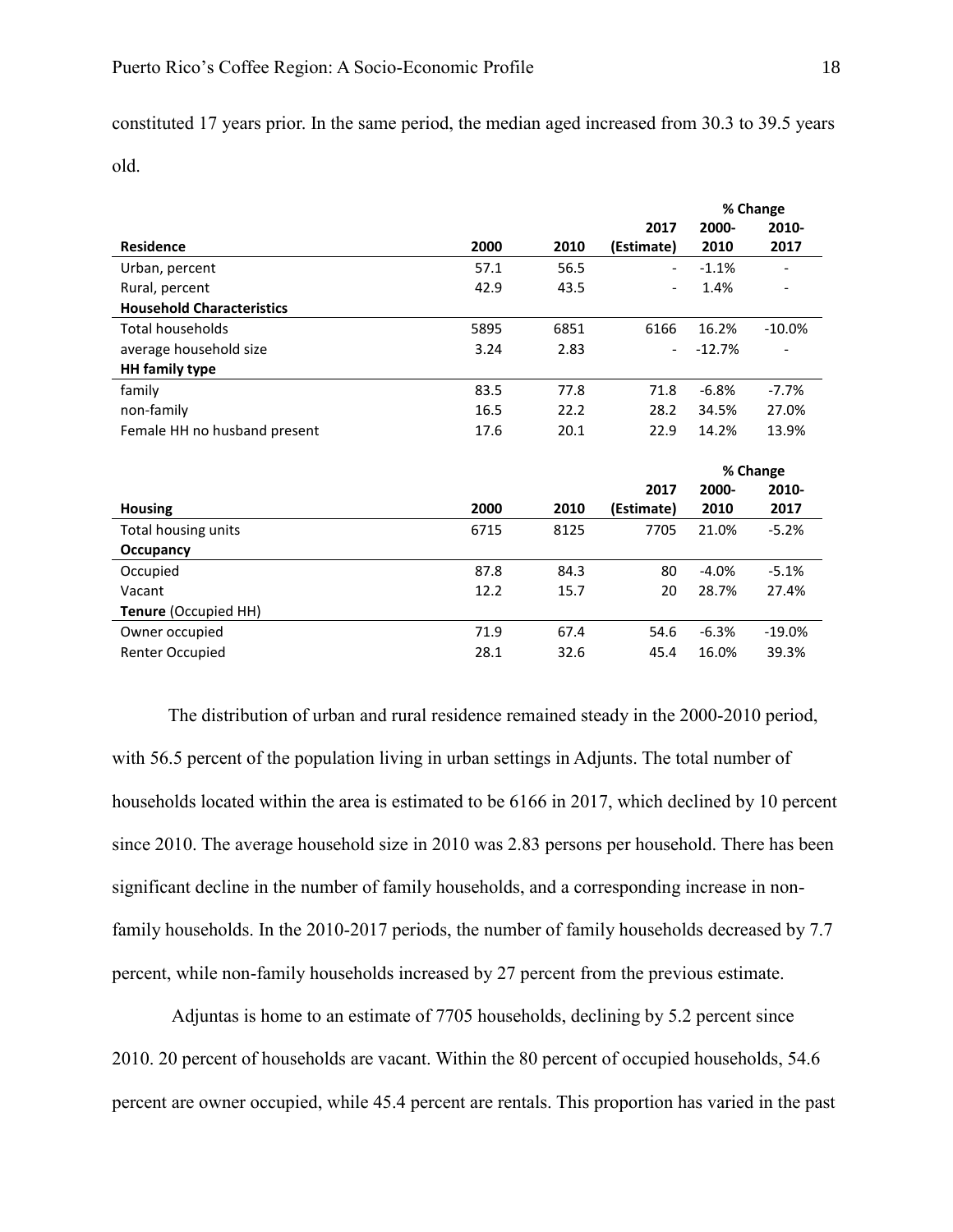few decades, as the percentage of households occupied by owners decreased by 6.3 percent between 2000-2010, and by 19.0 percent between 2010 and 2017. The median house value is estimated to be 81,700 in 2017, which fell by 6.7 percent since 2010.

<span id="page-19-0"></span>

|                                                                          |      | % Change |            |          |          |
|--------------------------------------------------------------------------|------|----------|------------|----------|----------|
|                                                                          |      |          | 2017       | 2000-    | 2010-    |
| Industry                                                                 | 2000 | 2010     | (Estimate) | 2010     | 2017     |
| Agriculture, forestry, fishing and hunting, and                          |      |          |            |          |          |
| mining                                                                   | 13.8 | 8.9      | 6.8        | $-35.5%$ | $-23.6%$ |
| Construction                                                             | 13.1 | 7.6      | 4.7        | $-42.0%$ | $-38.2%$ |
| Manufacturing                                                            | 10.2 | 13.6     | 8.2        | 33.3%    | $-39.7%$ |
| Educational, health, social services<br>Arts, entertainment, recreation, | 23.6 | 26.9     | 32         | 14.0%    | 19.0%    |
| accommodation, food services                                             | 4    | 5.8      | 10.1       | 45.0%    | 74.1%    |
| Retail trade                                                             | 10.1 | 6.4      | 9.8        | -36.6%   | 53.1%    |

#### **Industry and Employment**

The structure of industry in the municipio has changed in the past decades. The most significant change we can observe is an increase in the proportion of educational, health and social services as a part of the overall economy. This number grew by 14 percent between 2000 and 2010, and continued to increase by 19 percent between 2010 and 2017. The proportion of people employed in this sector amounts to 32 percent of all employment in the area. Similarly, Arts, entertainment, recreation, accommodation and food services increased from 4 percent to 10 percent. There has been decline in the primary sector, with agriculture, forestry, fishing and hunting, and mining decreasing from 13.8 percent to almost half (6.8 percent) in 2017.

|                            |      |       |            | % Change |         |
|----------------------------|------|-------|------------|----------|---------|
|                            |      |       | 2017       | 2000-    | 2010-   |
| <b>Income</b>              | 2000 | 2010  | (Estimate) | 2010     | 2017    |
| per capita personal income | 4975 | 5974  | 7117       | 20.1%    | 19.1%   |
| Median HH income           | 9888 | 11983 | 11680      | 21.2%    | $-2.5%$ |

**% Change**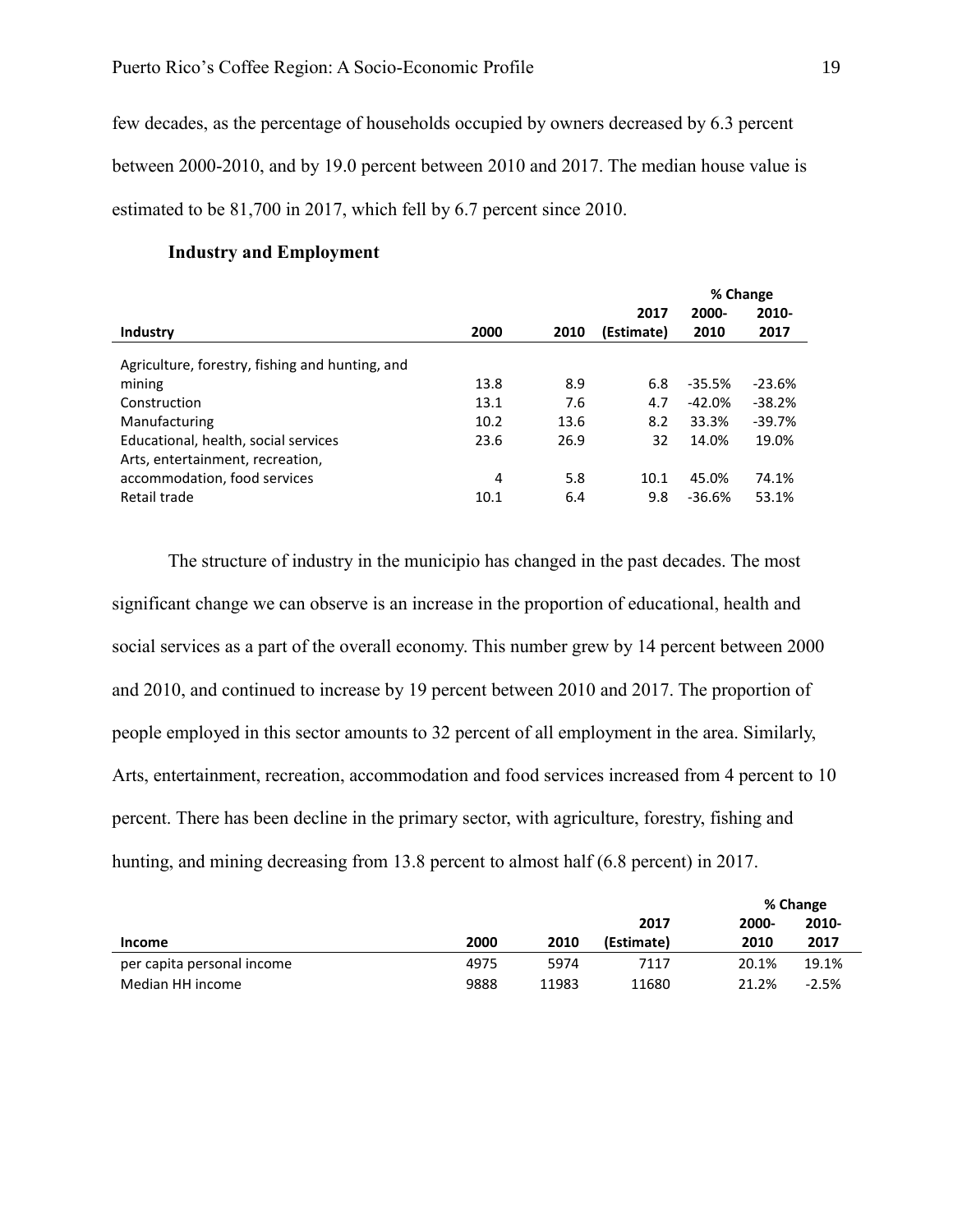Per capita personal income in Adjuntas in 2017 was approximately USD\$7117.00, which increased by almost 20 percent since 2010. In the same timeframe, median household income decreased by 2.5 percent, remaining relatively steady.

|                                             |      |      |            | % Change |         |
|---------------------------------------------|------|------|------------|----------|---------|
|                                             |      |      | 2017       | 2000-    | 2010-   |
| Employment                                  | 2000 | 2010 | (Estimate) | 2010     | 2017    |
| Total civilian labor force, percent of      |      |      |            |          |         |
| population age 16+ years                    | 35   | 37.7 | 42.2       | 7.7%     | 11.9%   |
| Not in Labor Force                          | 65   | 62.3 | 57.8       | $-4.2\%$ | $-7.2%$ |
| Unemployment Rates                          | 10.8 | 7.8  | 17.3       | 91.7%    | 121%    |
| <b>Gender of Labor force</b>                |      |      |            |          |         |
| In civilian labor force, female, percent of |      |      |            |          |         |
| population age 16 years+                    | 27.2 | 30.7 | 38         | 12.9%    | 23.8%   |

Employment in the municipio has increased steadily in the past two decades. Between 2000 and 2010, the total civilian labor force grew by 7.7 percent, going from 35 to 37.7 percent of the total population. Between 2010 and 2017, it increased by 11.9 percent, reaching a total 42.2 percent of the population. In the same way, people who are not in the labor force fell by 7.2 percent in the 2010-2017 period, now comprising 57.8 percent of the population. Unemployment rates fell by 121 percent during this period, going from 7.8 to 17.3 percent of the population. The percentage of the female population who are part of the civilian labor force increased by 23.8 percent from the 2010 estimate, with a total of 38 percent of females now part of the labor force.

# **Social Assets and Vulnerabilities**

<span id="page-20-0"></span>Educational attainment of the population in Adjuntas has been on the rise since 2000. In the 2000-2010 period, the percentage of the population who held high school degrees or higher increased from 47 percent to 58.4 percent, experimenting a 24.3 percent increase. This percentage increased even more in the past decade, with an estimated 63.2 percent of the population attaining a minimum of a high school degree. The percentage of the population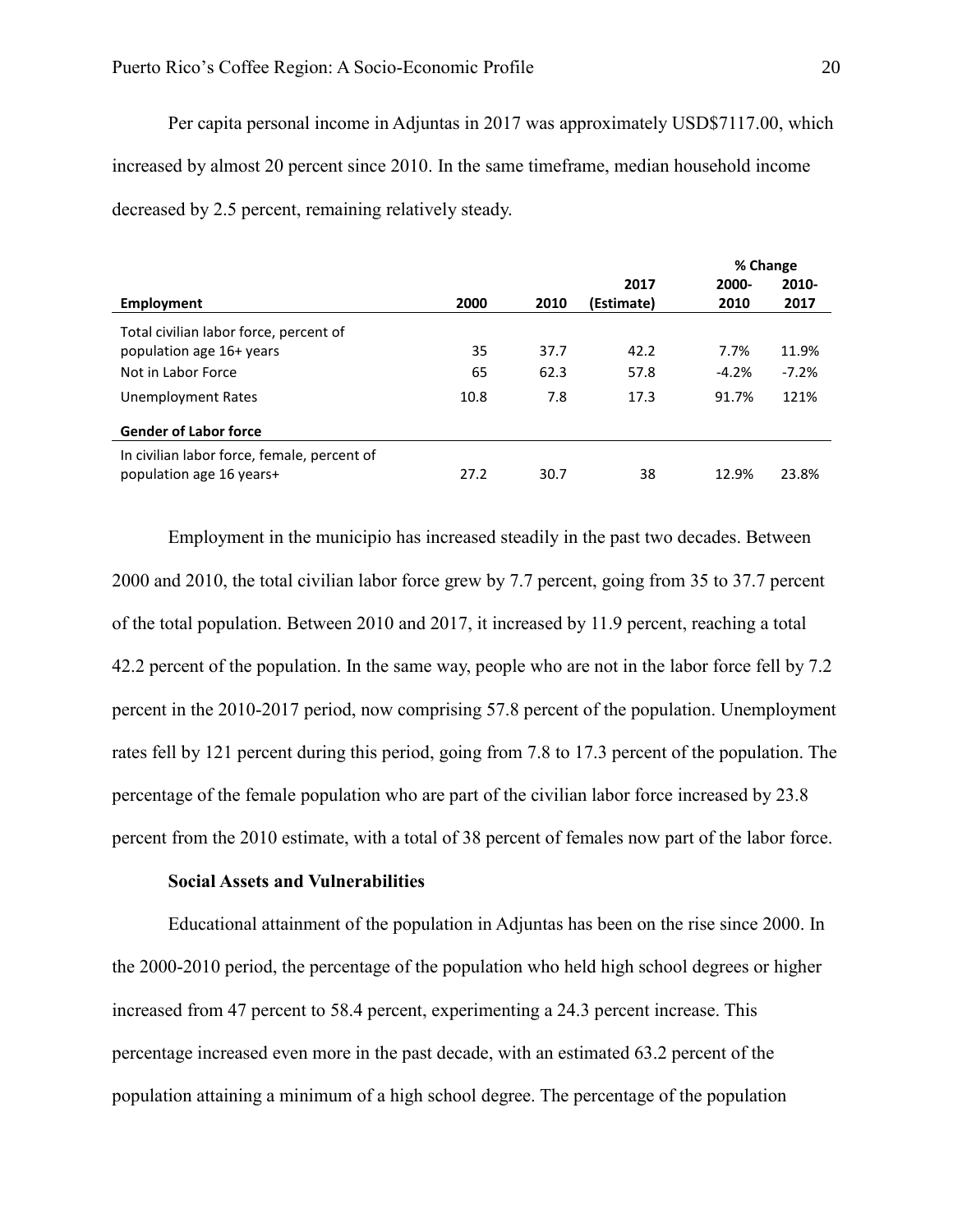attaining a bachelor's degree or higher also increased, going from 10.9 percent of the population

in 2000, to an estimated 18.1 percent of the population in 2017.

|                                                 |      |      |            | % Change |         |
|-------------------------------------------------|------|------|------------|----------|---------|
|                                                 |      |      | 2017       | 2000-    | 2010-   |
| <b>Educational attainment</b>                   | 2000 | 2010 | (Estimate) | 2010     | 2017    |
| High school graduate or higher, percent of      |      |      |            |          |         |
| persons 25 years+                               | 47   | 58.4 | 63.2       | 24.3%    | 8.2%    |
| Bachelor's degree or higher, percent of persons |      |      |            |          |         |
| age 25+ years                                   | 10.9 | 14.6 | 18.1       | 33.9%    | 24.0%   |
| Poverty and persistent poverty                  |      |      |            |          |         |
| Individuals below poverty level, percent        | 65.4 | 59.3 | 64.1       | $-9.3%$  | 8.1%    |
| Income maintenance and public assistance        |      |      |            |          |         |
| specific pulic assistance programs (HH w/food   |      |      |            |          |         |
| stamps/SNAP in past 12 months)                  |      | 46.9 | 53.4       |          | 13.9%   |
| Gross rent as a percent of HH Income is 35      |      |      |            |          |         |
| percent or more                                 |      | 49.7 | 46.7       |          | $-6.0%$ |

Despite the boost in educational attainment, poverty levels in the area have remained significantly high. In 2000, 65.4 of the population in Adjuntas was living below the poverty level. By 2010, this number decreased to 59.3 percent, experimenting a 9.3 percent decrease from the previous level. However, in 2017, the overall percentage of the population living in conditions of poverty were estimated at 64.1 percent. In addition, 53.4 percent of the population in the area receive support from specific public assistance programs, while 46.7 percent pay more than 35 percent of their household income on rent.

## **Agriculture**

<span id="page-21-0"></span>

|                                                    |       |       |       |           | % Change  |
|----------------------------------------------------|-------|-------|-------|-----------|-----------|
| <b>Farms and production</b>                        | 2002  | 2007  | 2012  | 2002-2007 | 2007-2012 |
| Number of farms                                    | 1498  | 1008  | 1328  | $-32.7%$  | 31.7%     |
| Land in farms (cuerdas)                            | 25864 | 21192 | 19947 | $-18.1%$  | $-5.9\%$  |
| <b>Land Use</b>                                    |       |       |       |           |           |
| Harvested (no. of farms)                           | 1488  | 981   | 1295  | $-34.1%$  | 32.0%     |
| Used for pasture or grazing (no. of farms)         | 40    | 71    | 98    | 77.5%     | 38.0%     |
| By tenure of principal operators (no. of<br>farms) |       |       |       |           |           |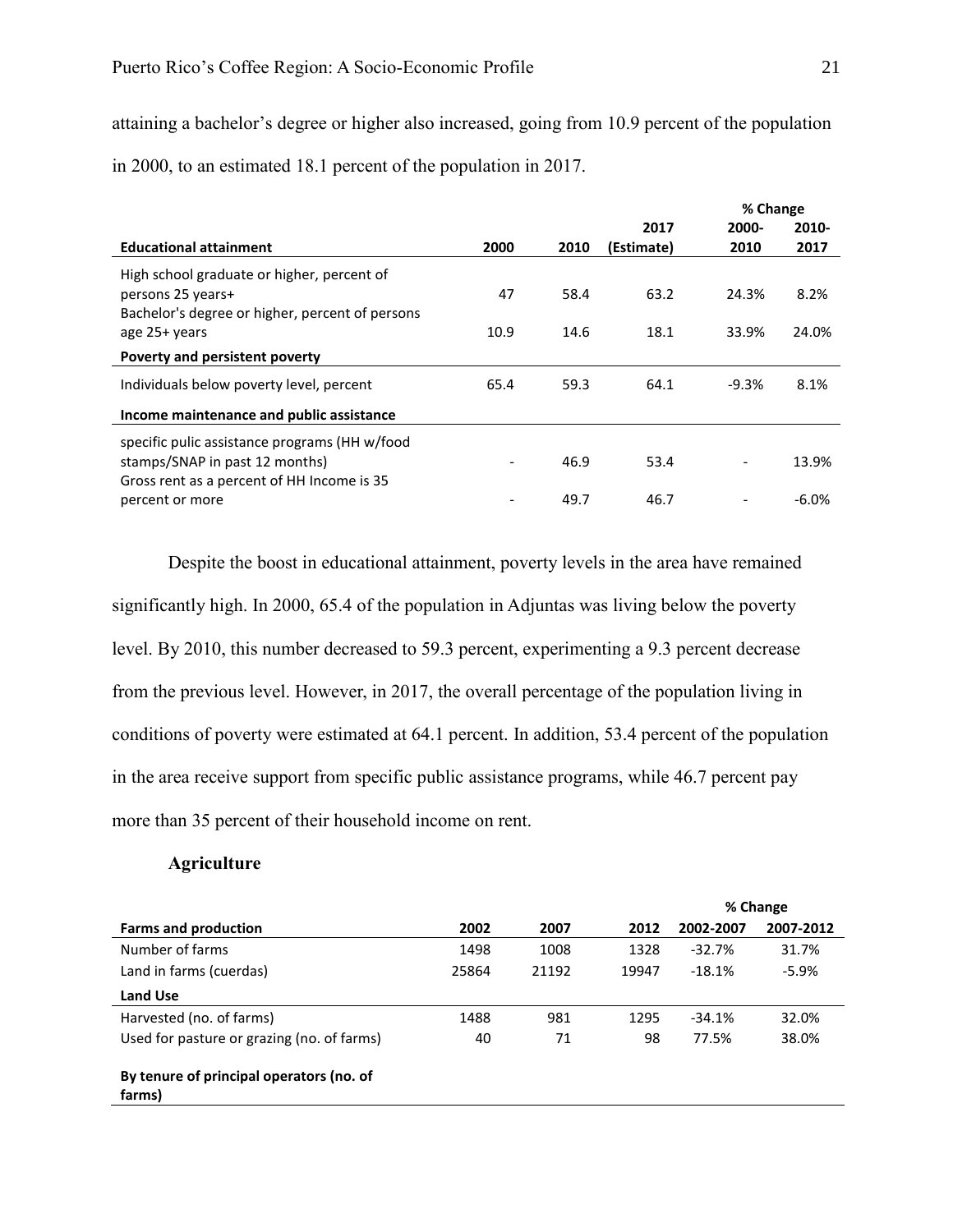| <b>Full owners</b>                 | 1366 | 876  | 1220 | $-35.9%$                 | 39.3%    |
|------------------------------------|------|------|------|--------------------------|----------|
| Part owners                        | 74   | 93   | 25   | 25.7%                    | $-73.1%$ |
| <b>Tenants</b>                     | 58   | 39   | 83   | $-32.8%$                 | 112.8%   |
| principal operator characteristics |      |      |      |                          |          |
| Hired farm workers (number)        | 1760 | 2245 | 2074 | 27.6%                    | $-7.6%$  |
| Agregados and sharecroppers        | 108  | 193  | 236  | 78.7%                    | 22.3%    |
| Principal operators by sex         |      |      |      |                          |          |
| Male                               | 1336 | 817  | 1196 | $-38.8%$                 | 46.4%    |
| Female                             | 162  | 111  | 20   | $-31.5%$                 | $-82.0%$ |
| N/A                                | 0    | 80   | 112  | $\overline{\phantom{0}}$ | 40.0%    |

Puerto Rico's Coffee Region: A Socio-Economic Profile 22

In 2012, Adjuntas municipio counted with a total number of 1328 farms and 19,947 cuerdas of land. While the number of farms decreased in the 2002-2007 period, in 2012 it was estimated to have increased close to the amount of farms estimated back in 2002. In 2012, 1295 farms were used for harvesting, while 98 were being used for pasture and grazing.

Tenure status of principal farm operators has not changed dramatically since 2002. The number of farms operated by full owners decreased around 2007, but increased again reaching 1220 farms in 2012. Partial ownership seemed to grow in 2007, but this ownership decreased by 2012, in conjunction with a rise in the number of farms operated by tenants. By 2012, 83 farms were being operated by tenants, a 112.8% increase from the 39 farms being operated by tenants in 2007. To this end, we can see that there has been a shift in tenure, with less farms being operated by part owners, and instead being operated by tenants. In addition, we can observe a slight decline in the number of hired farm workers (2,074 total in 2012), and a steady increase (from 193 to 235 between 2007 and 2012) in the number of agregados and sharecroppers in the past few decades.

In terms of gender, farms in Adjuntas have historically been in ownership of men. In the 2002-2007 period, there was significant increase in the percentage of farms owned by women. However, this number declined sharply by 2012. Out of 1328 farms, 1196 were reported to be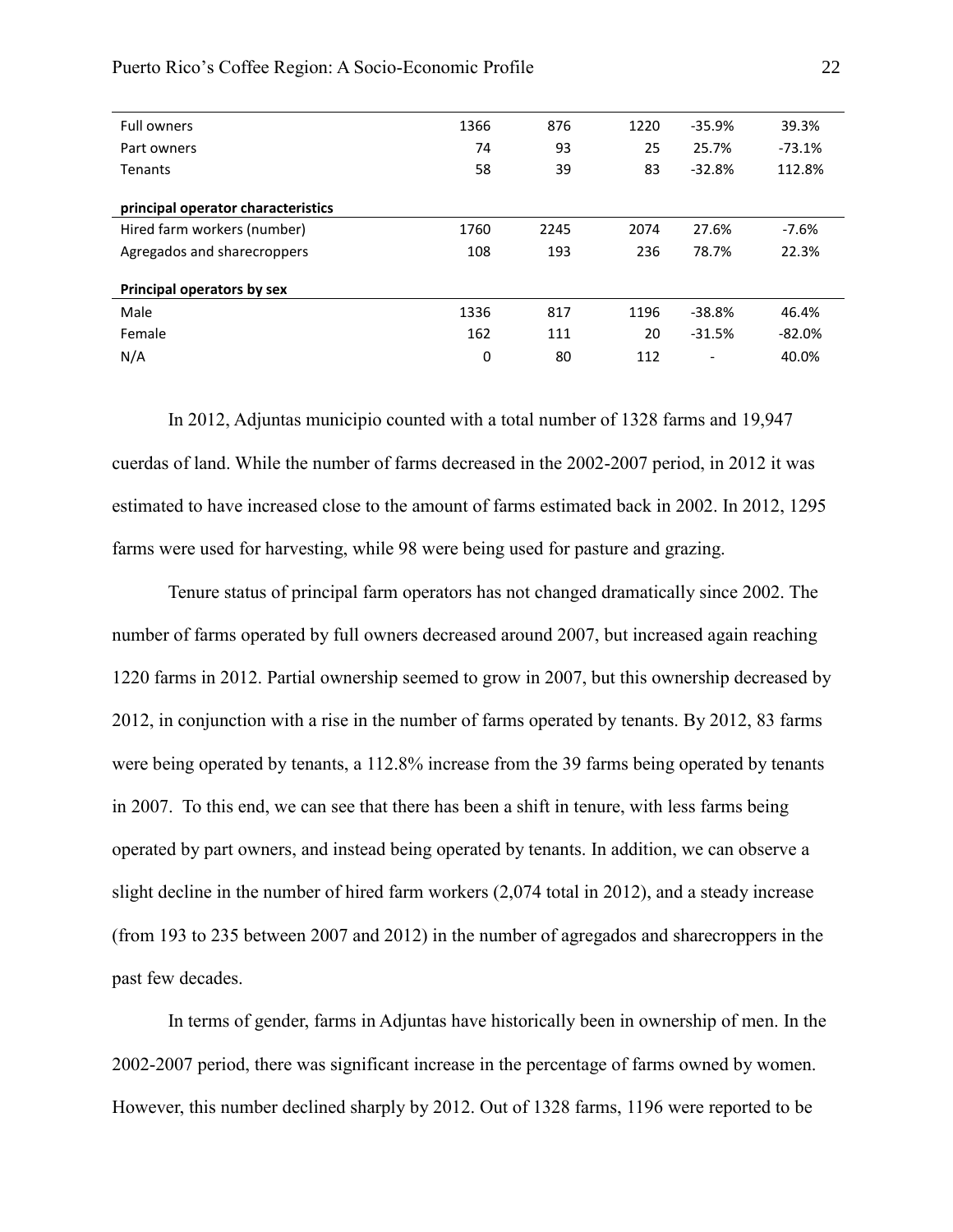owned by women, 112 farms did not report sex of the operator, and only 20 were reported to be operated by women. This indicates that only 1.5 percent of the total number of farms in 2012 were operated by women.

|                                 |                 |                 |                 | % Change                 |         |
|---------------------------------|-----------------|-----------------|-----------------|--------------------------|---------|
| Market value of agricultural    |                 |                 |                 | 2000-                    | 2010-   |
| products sold                   | 2002            | 2007            | 2012            | 2010                     | 2017    |
| agricultural products sold      |                 |                 |                 |                          |         |
| (dollars)                       | \$1,277,350.00  | \$11,229,817.00 | \$12,483,336.00 | 779.1%                   | 11.2%   |
| crops sold (dollar)             | \$12,308,887.00 | \$10,642,786.00 | \$11,441,513.00 | $-13.5%$                 | 7.5%    |
| coffee (dollars)                | \$7,534,217.00  | \$7,310,210.00  | \$7,311,842.00  | $-3.0\%$                 | $0.0\%$ |
| Income from farm-related        |                 |                 |                 |                          |         |
| sources                         |                 |                 |                 |                          |         |
| Income (dollars)                |                 | \$1,226,312.00  | \$2,118,946.00  | $\overline{\phantom{a}}$ | 72.8%   |
| <b>Crops harvested for sale</b> |                 |                 |                 |                          |         |
| coffee harvested for sale       |                 |                 |                 |                          |         |
| (total coffee, gty harvested    |                 |                 |                 |                          |         |
| in cuerdas)                     | 8019            | 5662            | 6714            | $-29.4%$                 | 18.6%   |

While the number of farms has remained steady, the market value of agricultural products in Adjuntas has been on the rise. In 2012, the total revenue from agricultural products in the area totaled USD\$12,483,336.00 of which USD\$11,441,513.00 resulted from crops sold. In the same year, other income from farm related sources amounted to USD\$2,118,946.00. The total market value of coffee crops summed USD\$7,311,842.00, and occupied 6174 cuerdas of land.

# <span id="page-23-1"></span><span id="page-23-0"></span>**Ciales**

# **Demographics**

|                                              |       |       |                          | % Change  |                          |
|----------------------------------------------|-------|-------|--------------------------|-----------|--------------------------|
|                                              |       |       | 2017                     | 2000-     | 2010-                    |
| <b>Demographic Characteristics</b>           | 2000  | 2010  | (Estimate)               | 2010      | 2017                     |
| <b>Total Persons</b>                         | 19811 | 18782 | 17325                    | $-5.2%$   | $-7.8%$                  |
| Population Density (population per sq. mile) | 297   | 282.3 | $\overline{\phantom{a}}$ | $-4.9%$   | $\overline{\phantom{a}}$ |
|                                              |       |       |                          | % Change  |                          |
|                                              |       |       | 2017                     |           | 2010-                    |
| <b>Sex Distribution</b>                      | 2000  | 2010  | (Estimate)               | 2000-2010 | 2017                     |
| Female Persons, percent                      | 50.2  | 50.7  | 51.2                     | 1.0%      | 1.0%                     |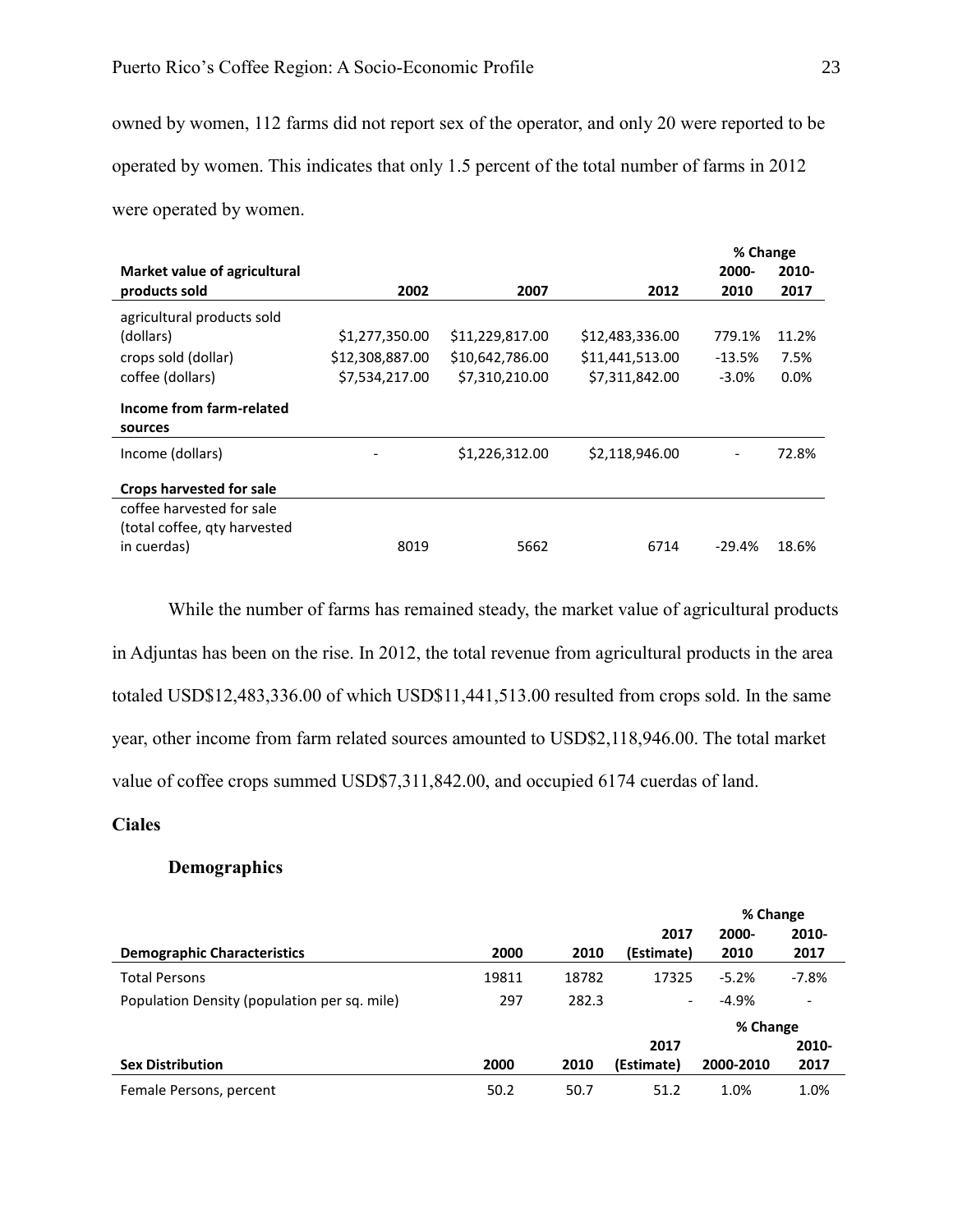The population in Ciales is estimated to be around 17,325 in 2017. There has been some decline in the total number of residents, which decreased by 5.2 percent in the 2000-2010 period, and continued to decrease by 7.8 percent of its totality in the 2010-2017 period. The male to female ratio in the area has remained uniform in the past decades, and women represent 51.2 percent of the population as of 2017.

|                                    |      |      |            | % Change |          |  |
|------------------------------------|------|------|------------|----------|----------|--|
|                                    |      |      | 2017       | 2000-    | 2010-    |  |
| <b>Age Distribution</b>            | 2000 | 2010 | (Estimate) | 2010     | 2017     |  |
| Persons under 5 years, percent     | 8.2  | 6.3  | 5.7        | $-23.2%$ | $-9.5%$  |  |
| Persons, 5 - 19                    | 28.3 | 22.6 | 18.8       | $-20.1%$ | $-16.8%$ |  |
| Persons, 20 - 64                   | 53.3 | 57.6 | 58.0       | 8.1%     | 0.7%     |  |
| Persons 65 years and over, percent | 10.1 | 13.4 | 17.4       | 32.7%    | 29.9%    |  |
| Median Age                         | 29.8 | 35.9 | 40.5       | 20.5%    | 12.8%    |  |

Similar to the conditions in Adjuntas, the age distribution in Ciales has shifted towards an aging population. Children under the age of 5 have been declining as a percentage of the total population, from 8.2 percent in 2000 to only 5.7 percent in 2017. The proportion of youth aged 5-19 has also decreased, from 28.3 percent of the population in 2000, to 18.8 percent in 2017. On the other hand, groups aged 65 years and over now comprise 17.4 percent of the population, increasing from 10.1 percent only two decades prior. The largest group remains to be those aged 20-64, which represent 58 percent of Ciales' population. The median age is estimated to be 40.5 in 2017, which increased by 12.8 percent since 2010.

|                                  |      |      |                          | % Change |                          |
|----------------------------------|------|------|--------------------------|----------|--------------------------|
|                                  |      |      | 2017                     | 2000-    | 2010-                    |
| <b>Residence</b>                 | 2000 | 2010 | (Estimate)               | 2010     | 2017                     |
| Urban, percent                   | 72.6 | 61.6 | $\overline{\phantom{0}}$ | $-15.2%$ | $\overline{\phantom{a}}$ |
| Rural, percent                   | 27.4 | 38.4 | $\overline{\phantom{0}}$ | 40.1%    | -                        |
| <b>Household Characteristics</b> |      |      |                          |          |                          |
| Total households                 | 6047 | 6487 | 5949                     | 7.3%     | $-8.3%$                  |
| Average household size           | 3.27 | 2.89 | $\overline{\phantom{0}}$ | $-11.6%$ | $\overline{\phantom{a}}$ |
| <b>HH</b> family type            |      |      |                          |          |                          |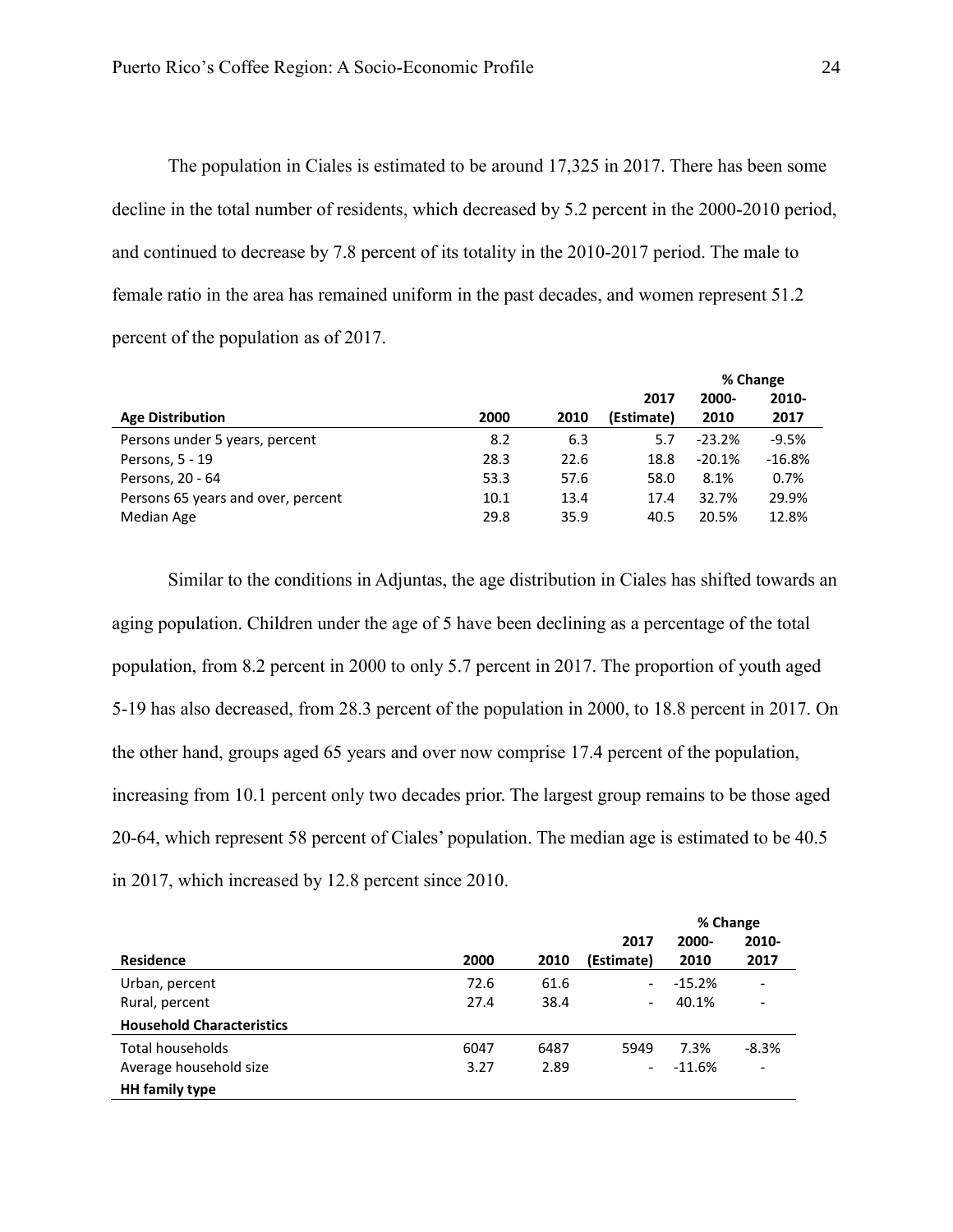| Family                                    | 82.8 | 78.2  | 73.3       | $-5.6%$ | $-6.3%$ |
|-------------------------------------------|------|-------|------------|---------|---------|
| Non-family                                | 17.2 | 21.8  | 26.7       | 26.7%   | 22.5%   |
| Female HH no husband present              | 17.2 | 19.6  | 22.2       | 14.0%   | 13.3%   |
|                                           |      |       |            |         |         |
|                                           |      |       | 2017       | 2000-   | 2010-   |
| <b>Housing</b>                            | 2000 | 2010  | (Estimate) | 2010    | 2017    |
| Total housing units                       | 6886 | 7736  | 7335       | 12.3%   | $-5.2%$ |
| Occupancy                                 |      |       |            |         |         |
| Occupied                                  | 87.8 | 83.9  | 81.1       | $-4.4%$ | $-3.3%$ |
| Vacant                                    | 12.2 | 16.1  | 18.9       | 32.0%   | 17.4%   |
| <b>Tenure (Occupied HH)</b>               |      |       |            |         |         |
| Owner occupied                            | 75.3 | 72.8  | 66.5       | $-3.3%$ | $-8.7%$ |
| Renter Occupied                           | 24.7 | 27.2  | 33.5       | 10.1%   | 23.2%   |
| Median House value (owner occupied units) |      | 95400 | 93400      |         | $-2.1%$ |

By 2010, just over 60 percent of the population in Ciales lived in urban areas while the remaining 38.4 percent lived in rural areas. The latter saw a 40 percent increment from the percentage of the population identified as rural in 2000. In 2017, the municipio counts with 5,949 households, while averaging 2.89 people per household in 2010. Most of the population lives in family households, which amount to 73.3 percent of total households as of 2017. In addition, 22.2 percent of households are headed by women, with no husband present.

Total number of houses in Ciales are estimated to be 7,335, which decreased by 5.2 percent in the 2010-2017 period. There has been a steady increase in the number of vacant households, which now account for 18.9 percent of total households. There has been a decrease in households occupied by their owners, which accounted for 75.3 percent in 2000, and fell to 66.5 percent in 2017. Median house value has also decreased, from USD\$95,400 in 2010 to an estimated USD\$93,400 in 2017.

#### **Industry and Employment**

<span id="page-25-0"></span>

|                 |      |      |            | % Change |       |
|-----------------|------|------|------------|----------|-------|
|                 |      |      | 2017       | 2000-    | 2010- |
| <b>Industry</b> | 2000 | 2010 | (Estimate) | 2010     | 2017  |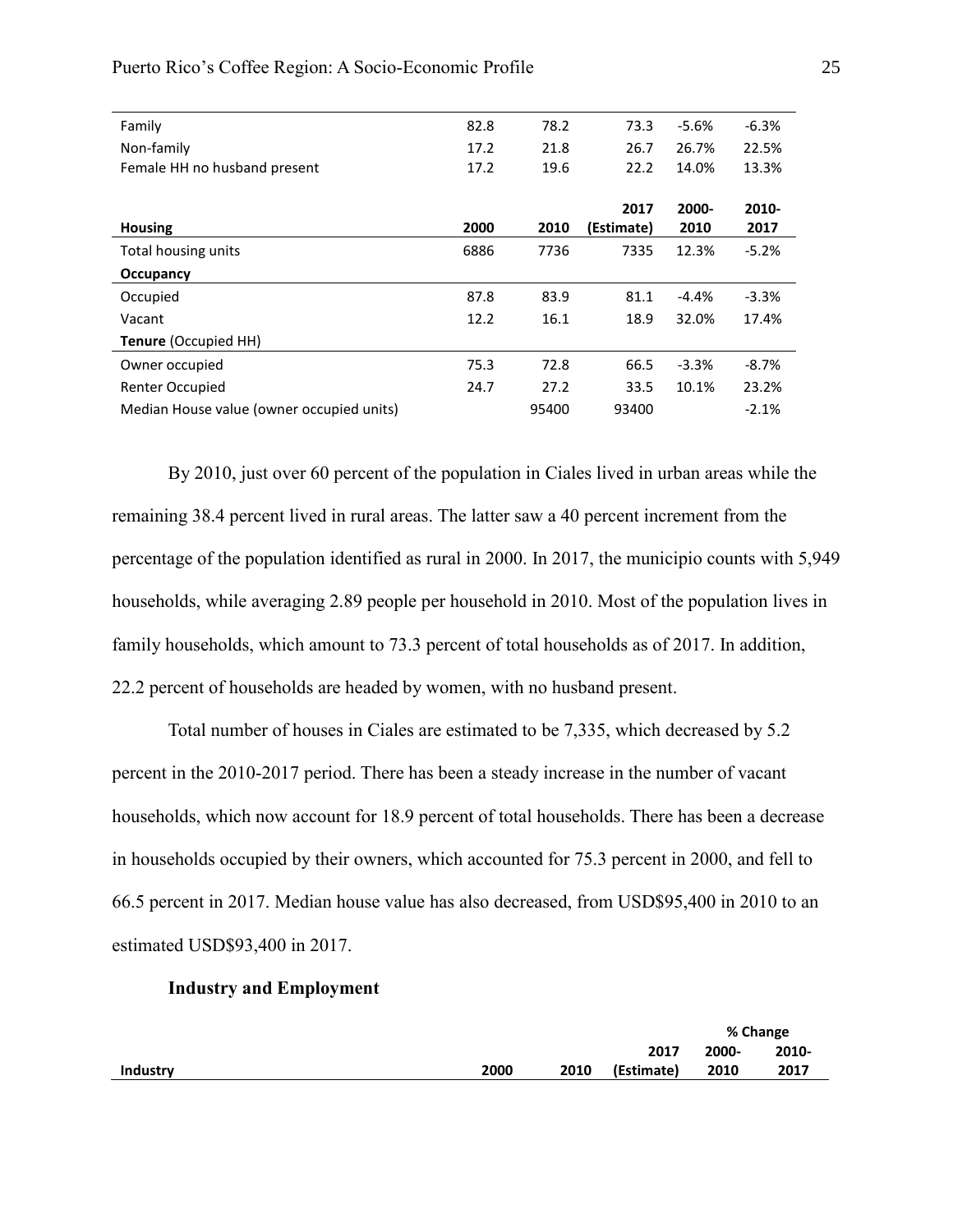| Agriculture, forestry, fishing and hunting, and |      |      |      |          |          |
|-------------------------------------------------|------|------|------|----------|----------|
| mining                                          | 2.9  | 2.8  | 1.7  | $-3.4%$  | -39.3%   |
| Construction                                    | 14.7 | 11.2 | 3.3  | $-23.8%$ | $-70.5%$ |
| Manufacturing                                   | 20.8 | 16.4 | 14.2 | $-21.2%$ | $-13.4%$ |
| Educational, health, social services            | 20.3 | 23.1 | 31.2 | 13.8%    | 35.1%    |
| Arts, entertainment, recreation, acommodation,  |      |      |      |          |          |
| food services                                   | 3.3  | 4.3  | 1.6  | 30.3%    | $-62.8%$ |
| Retail trade                                    | 11.9 | 13.8 | 11.9 | 16.0%    | $-13.8%$ |
|                                                 |      |      |      |          |          |

The primary sector of the economy in Ciales has seen a slow decline in the past decade. Agriculture, forestry, fishing and hunting, and mining went from 2.8 percent to 1.7 percent as a proportion of overall industry between 2010 and 2017. The secondary sector also experienced deterioration, with the construction industry going from 11.2 to 3.3 percent of industry. Similarly, Manufacturing declined, although at a much lower rate going from 16.4 percent to 14.2 percent in 2017. Educational, health, and social services underwent major growth, representing 31.2 percent of industry proportion in the same year. Other activities within the tertiary sector such as retail, arts, entertainment, and food services remained relatively steady. The former comprised 11.9 percent of all industry employment, while the latter represented only 1.6 percent of the total.

|                                                                                         |       |       | 2017       | 2000- | 2010- |  |  |
|-----------------------------------------------------------------------------------------|-------|-------|------------|-------|-------|--|--|
| Income                                                                                  | 2000  | 2010  | (Estimate) | 2010  | 2017  |  |  |
| per capita personal income                                                              | 5634  | 6376  | 8049       | 13.2% | 26.2% |  |  |
| Median HH income                                                                        | 10981 | 13564 | 14432      | 23.5% | 6.4%  |  |  |
| Per capita income in the area has been on the rise. In 2017, per capita personal income |       |       |            |       |       |  |  |

| was estimated at USD\$8,049, a 26.2 percent increase from the 2010 estimate. Similarly, median  |  |
|-------------------------------------------------------------------------------------------------|--|
| household income increased by 6.4 percent in this period, totaling USD\$14,432 in the same year |  |

|                                                   |      |      | 2017       | 2000-    | 2010-    |
|---------------------------------------------------|------|------|------------|----------|----------|
| Employment                                        | 2000 | 2010 | (Estimate) | 2010     | 2017     |
| Total civilian labor force, percent of population |      |      |            |          |          |
| age 16+ years                                     | 32.1 | 40.8 | 29.8       | 27.1%    | $-27.0%$ |
| Not in Labor Force                                | 67.9 | 59.2 | 70.2       | $-12.8%$ | 18.6%    |
| Unemployment Rates                                | 7.6  | 23.6 | 20.1       | 210.5%   | $-14.8%$ |
| <b>Gender of Labor force</b>                      |      |      |            |          |          |
| In civilian labor force, female, percent of       |      |      |            |          |          |
| population age 16 years+                          | 25.6 | 36.6 | 28.8       | 43.0%    | $-21.3%$ |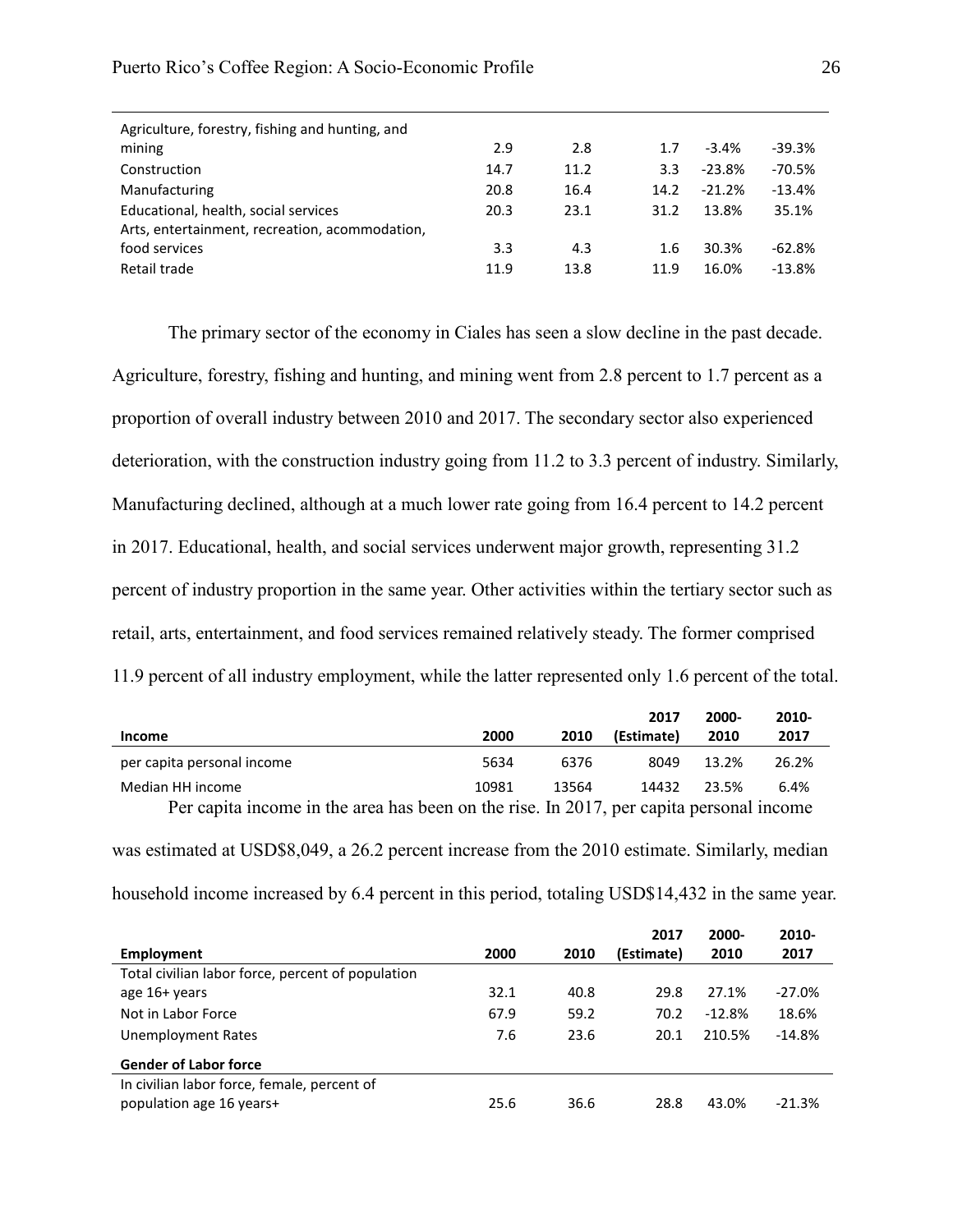<span id="page-27-1"></span>In 2017, roughly 30 percent of the population in Ciales was part of the civilian labor force. This number declined by 27 percent in the 2010-2017 period. Resembling this pattern, the percentage of females aged over 16 who are part of the labor force declined by 21.3 percent in this time span, amounting to 28.8 percent of the civilian labor force. Unemployment rates are estimated at 20.1 percent.

# **Social Assets and Vulnerabilities**

<span id="page-27-0"></span>

|                                                     |      |      |            | % Change                 |          |  |
|-----------------------------------------------------|------|------|------------|--------------------------|----------|--|
|                                                     |      |      | 2017       | 2000-                    | 2010-    |  |
| <b>Educational attainment</b>                       | 2000 | 2010 | (Estimate) | 2010                     | 2017     |  |
| High school graduate or higher, percent of persons  |      |      |            |                          |          |  |
| 25 years+                                           | 49.4 | 56.2 | 67.4       | 13.8%                    | 19.9%    |  |
| Bachelor's degree or higher, percent of persons age |      |      |            |                          |          |  |
| 25+ years                                           | 9.5  | 11.7 | 14.3       | 23.2%                    | 22.2%    |  |
| Poverty and persistent poverty                      |      |      |            |                          |          |  |
| Individuals below poverty level, percent            | 63.1 | 59   | 58.2       | $-6.5%$                  | $-1.4%$  |  |
| Income maintenance and public assistance            |      |      |            |                          |          |  |
| specific pulic assistance programs (HH w/food       |      |      |            |                          |          |  |
| stamps/SNAP in past 12 months)                      |      | 49.1 | 55.1       |                          | 12.2%    |  |
| Gross rent as a percent of HH Income is 35 percent  |      |      |            |                          |          |  |
| or more                                             |      | 39.1 | 29.6       | $\overline{\phantom{0}}$ | $-24.3%$ |  |

Educational attainment in Ciales has experienced significant growth, with 67.4 percent of the population attaining a minimum of a high school degree, increasing by 19.9 percent since the last census. The percentage of the population attaining a bachelor's degree or higher also incremented, now comprising 14.3 percent of the population. Poverty levels have remained unchanged since 2010, with 58.2 percent of the population in the municipio living under the poverty line. As of 2017, 55.1 percent of the population qualified for specific public assistance programs, while 29.6 percent paid over 35 percent of the total household income in renting their homes.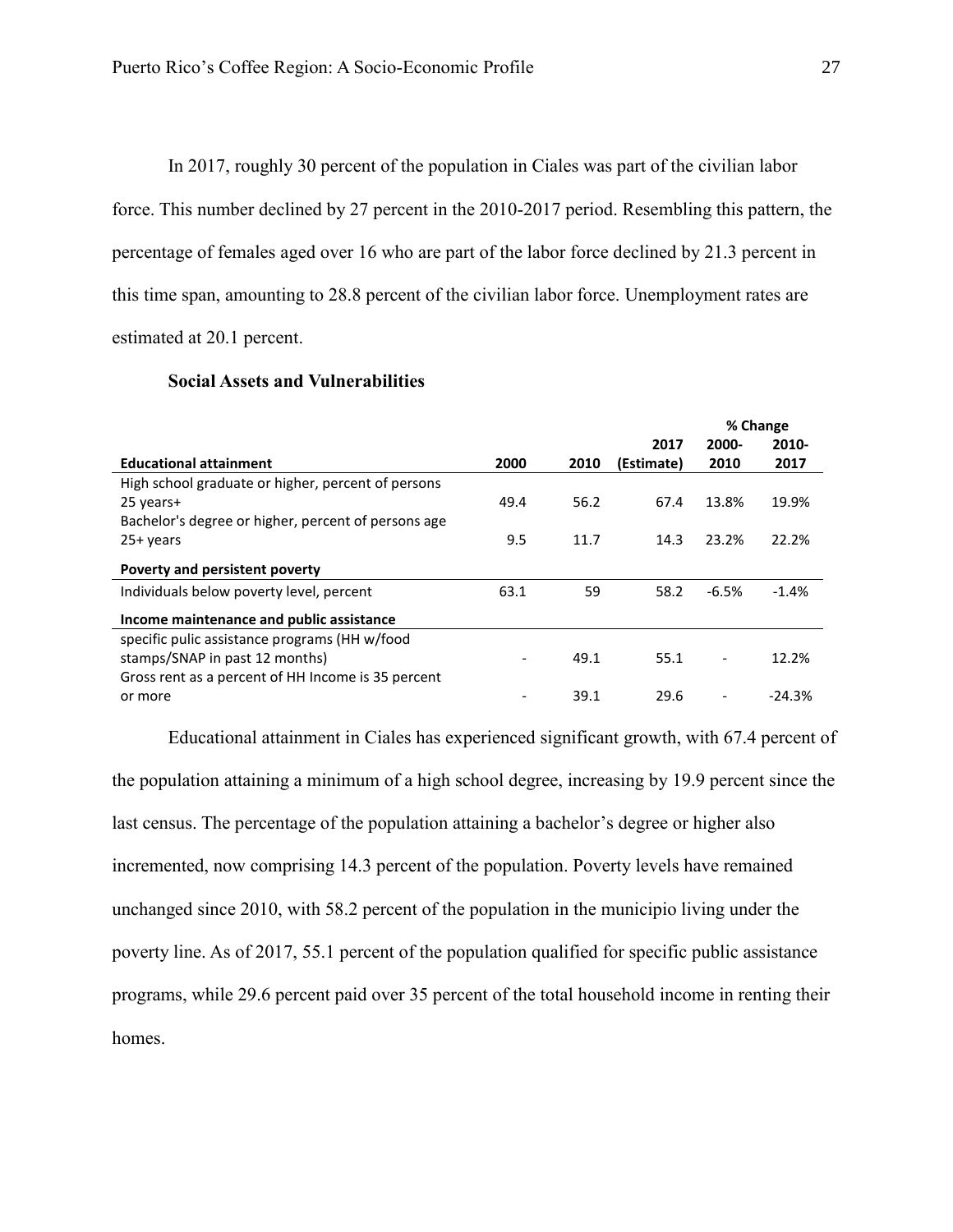# **Agriculture**

|                                                                                                                                                                                                                                                                                                                                                                                                                                                                                                                                                                                                                                                                                                     |      | 2002- | 2007-    |
|-----------------------------------------------------------------------------------------------------------------------------------------------------------------------------------------------------------------------------------------------------------------------------------------------------------------------------------------------------------------------------------------------------------------------------------------------------------------------------------------------------------------------------------------------------------------------------------------------------------------------------------------------------------------------------------------------------|------|-------|----------|
| % Change<br>2002<br>2007<br>2007<br>2012<br>553<br>541<br>365<br>$-2.2%$<br>15690<br>11099<br>17.6%<br>18447<br>530<br>417<br>301<br>$-21.3%$<br>Used for pasture or grazing (no. of farms)<br>92<br>119<br>78<br>29.3%<br>By tenure of principal operators (no. of<br>475<br>466<br>$-1.9%$<br>307<br>50<br>$-6.0%$<br>47<br>29<br>28<br>0.0%<br>28<br>29<br>principal operator characteristics<br>hired farm workers (number)<br>1252<br>580<br>567<br>120.8%<br>agregados and sharecroppers<br>40<br>61<br>52.5%<br>44<br>492<br>433<br>315<br>$-12.0%$<br>61<br>80<br>9<br>31.1%<br>0<br>28<br>41<br>The agricultural sector in Ciales, as discussed above, has been on decline on the past few | 2012 |       |          |
|                                                                                                                                                                                                                                                                                                                                                                                                                                                                                                                                                                                                                                                                                                     |      |       | $-32.5%$ |
|                                                                                                                                                                                                                                                                                                                                                                                                                                                                                                                                                                                                                                                                                                     |      |       | $-39.8%$ |
|                                                                                                                                                                                                                                                                                                                                                                                                                                                                                                                                                                                                                                                                                                     |      |       |          |
|                                                                                                                                                                                                                                                                                                                                                                                                                                                                                                                                                                                                                                                                                                     |      |       | $-27.8%$ |
|                                                                                                                                                                                                                                                                                                                                                                                                                                                                                                                                                                                                                                                                                                     |      |       | $-34.5%$ |
|                                                                                                                                                                                                                                                                                                                                                                                                                                                                                                                                                                                                                                                                                                     |      |       |          |
|                                                                                                                                                                                                                                                                                                                                                                                                                                                                                                                                                                                                                                                                                                     |      |       | $-34.1%$ |
|                                                                                                                                                                                                                                                                                                                                                                                                                                                                                                                                                                                                                                                                                                     |      |       | $-38.3%$ |
|                                                                                                                                                                                                                                                                                                                                                                                                                                                                                                                                                                                                                                                                                                     |      |       | 3.6%     |
|                                                                                                                                                                                                                                                                                                                                                                                                                                                                                                                                                                                                                                                                                                     |      |       |          |
|                                                                                                                                                                                                                                                                                                                                                                                                                                                                                                                                                                                                                                                                                                     |      |       | $-53.7%$ |
|                                                                                                                                                                                                                                                                                                                                                                                                                                                                                                                                                                                                                                                                                                     |      |       | $-27.9%$ |
|                                                                                                                                                                                                                                                                                                                                                                                                                                                                                                                                                                                                                                                                                                     |      |       |          |
|                                                                                                                                                                                                                                                                                                                                                                                                                                                                                                                                                                                                                                                                                                     |      |       | $-27.3%$ |
|                                                                                                                                                                                                                                                                                                                                                                                                                                                                                                                                                                                                                                                                                                     |      |       | $-88.8%$ |
|                                                                                                                                                                                                                                                                                                                                                                                                                                                                                                                                                                                                                                                                                                     |      |       | 46.4%    |
|                                                                                                                                                                                                                                                                                                                                                                                                                                                                                                                                                                                                                                                                                                     |      |       |          |

decades. In 2012, the municipio counted with 365 farms, and a total 11,099 cuerdas of land. Most of the land is being used for harvesting, with 301 out of the total number being harvested for sale of the crops. The remaining 78 farms are mainly used for pasture or grazing. The proportion of operators who are full owners has decreased, as well as those who are part owners. However, principal operators who are tenants have remained steady in numbers, indicating that this group represents a larger proportion of principal operators than in previous years. The number of farms operated by both male and female farmers has decreased in number, due to the decline in agricultural production. However, there has been a sharper decline in the number of farms that are operated by female. Between 2007 and 2012, female operators went from 80 to 9. As of 2012, the percentage of total farms operated by women was 2.4 percent.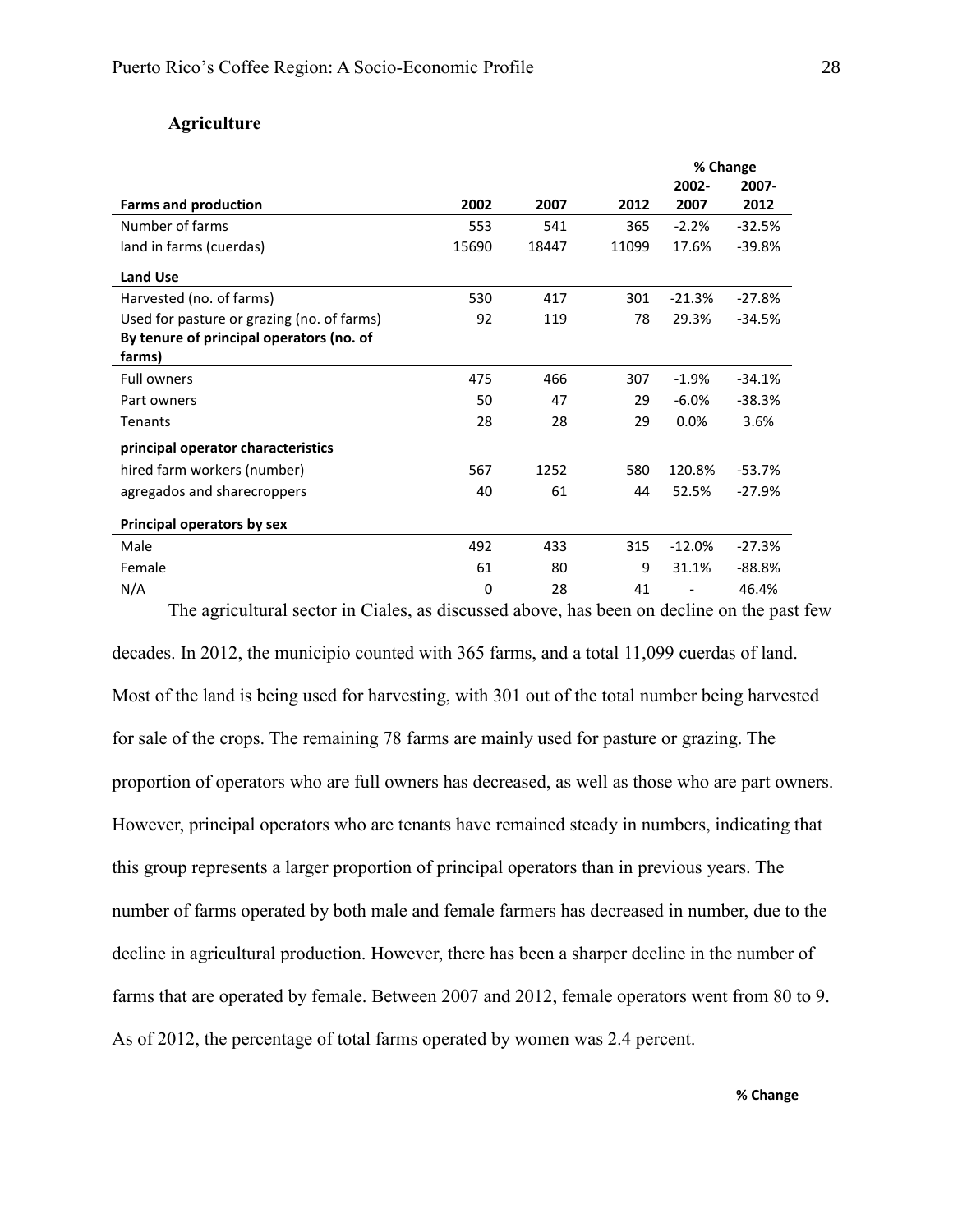| Market value of agricultural products    |                          |                |                | 2002-                    | 2007-    |
|------------------------------------------|--------------------------|----------------|----------------|--------------------------|----------|
| sold                                     | 2002                     | 2007           | 2012           | 2007                     | 2012     |
| Agricultural products sold (dollars)     | \$4,187,139.00           | \$5,163,835.00 | \$3,830,377.00 | 23.3%                    | $-25.8%$ |
| Crops sold (dollar)                      | \$3,594,624.00           | \$4,347,571.00 | \$3,319,181.00 | 20.9%                    | $-23.7%$ |
| Coffee (dollars)                         | \$1,331,019.00           | \$2,650,455.00 | \$1,112,583.00 | 99.1%                    | $-58.0%$ |
| Income from farm-related sources         |                          |                |                |                          |          |
| Income (dollars)                         | $\overline{\phantom{0}}$ | \$685,758.00   | \$502,511.00   | $\overline{\phantom{a}}$ | $-26.7%$ |
| <b>Crops harvested for sale</b>          |                          |                |                |                          |          |
| Coffee harvested for sale (total coffee, |                          |                |                |                          |          |
| qty harvested in cuerdas)                | 2116                     | 2129           | 1379           | 0.6%                     | $-35.2%$ |

Market value of agricultural products sold in 2012 totaled USD\$3,830,377.00, a 25.8

decrease from the amount in 2007. Out of this amount, crops sold accounted for

USD\$3,319,181.00. Other income from farm-related sources was estimated at \$502,511.00. The

total amount of coffee harvested was 1379 cuerdas, valued at USD\$1,112,583.00.

# <span id="page-29-1"></span><span id="page-29-0"></span>**Jayuya**

#### **Demographics**

|                                    |       |       |                          | % Change |          |  |
|------------------------------------|-------|-------|--------------------------|----------|----------|--|
|                                    |       |       | 2017                     | 2000-    | 2010-    |  |
| <b>Demographic Characteristics</b> | 2000  | 2010  | (Estimate)               | 2010     | 2017     |  |
| <b>Total Persons</b>               | 17318 | 16642 | 15297                    | $-3.9%$  | $-8.1%$  |  |
| Population Density (population per |       |       |                          |          |          |  |
| sq. mile)                          | 388.4 | 373.7 | $\overline{\phantom{0}}$ | $-3.8%$  | -        |  |
|                                    |       |       |                          |          | % Change |  |
|                                    |       |       | 2017                     | 2000-    | 2010-    |  |
| <b>Sex Distribution</b>            | 2000  | 2010  | (Estimate)               | 2010     | 2017     |  |
| Female Persons, percent            | 49.7  | 50    | 49.5                     | 0.6%     | $-1.0%$  |  |

Jayuya has an estimated population of 15,297 habitants. Between 2000 and 2010, overall population decreased by 3.9 percent, and continued to decrease by 8.1 percent in the 2010-2017 period. In 2010, the municipio had a population density of 373.7 persons per square mile. Male/female ratio have remained unchanged in the past decades, as women constitute 49.5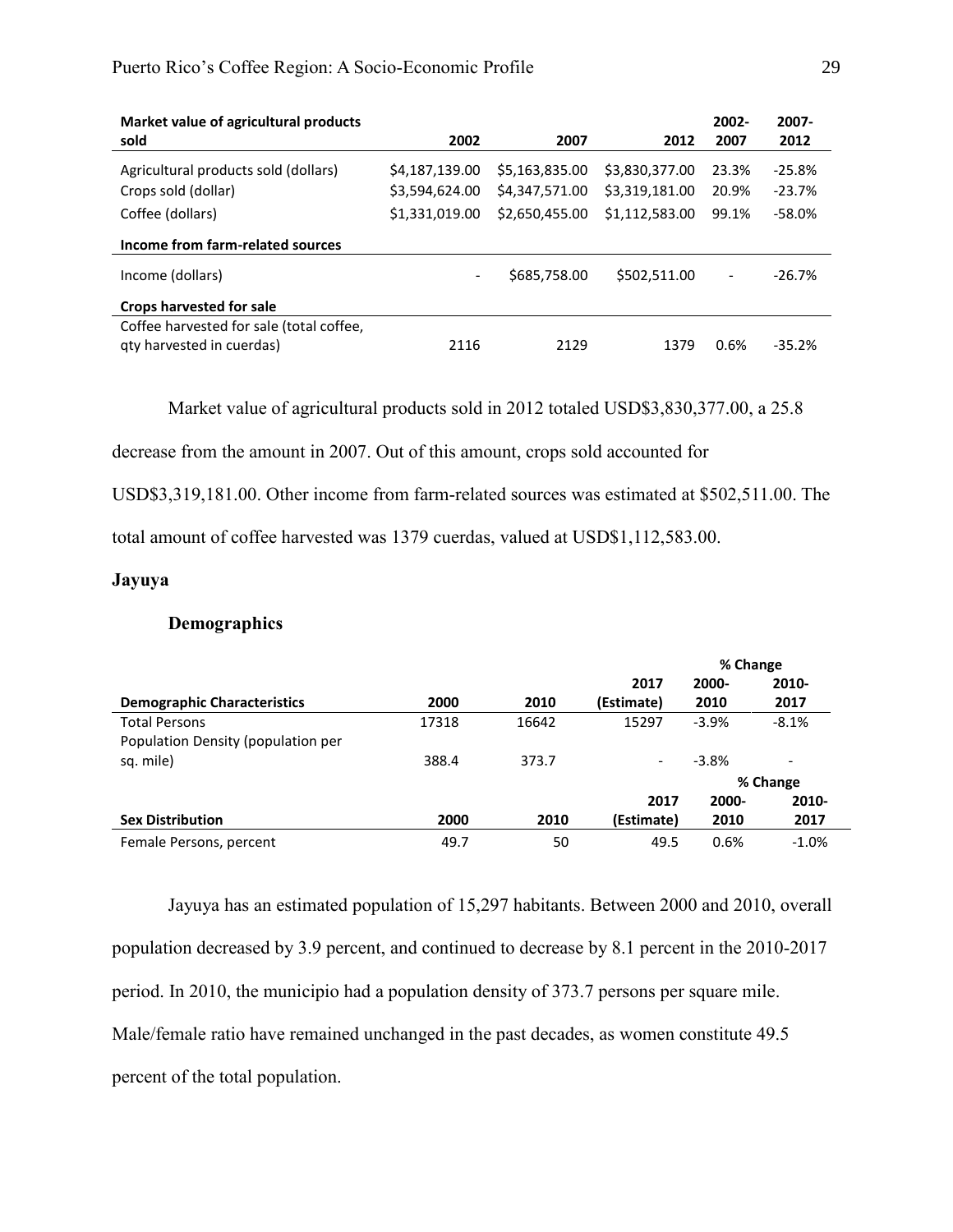|                                    |      |      |            | % Change |          |  |
|------------------------------------|------|------|------------|----------|----------|--|
|                                    |      |      | 2017       | 2000-    | 2010-    |  |
| <b>Age Distribution</b>            | 2000 | 2010 | (Estimate) | 2010     | 2017     |  |
| Persons under 5 years, percent     | 8.6  | 6.9  | 5.7        | $-19.8%$ | $-17.4%$ |  |
| Persons, 5 - 19                    | 29   | 24.1 | 21.4       | $-16.9%$ | $-11.2%$ |  |
| Persons, 20 - 64                   | 53.6 | 57.7 | 58.2       | 7.6%     | 0.9%     |  |
| Persons 65 years and over, percent | 8.7  | 11.2 | 14.7       | 28.7%    | 31.3%    |  |
| Median Age                         | 28   | 33.1 | 36.3       | 18.2%    | 9.7%     |  |

The largest age group in the area are people aged 20-64, who represent just below 60 percent of the population. Children under 5 represent the smaller group, comprising merely 5.7 percent of the total. Younger groups have been in decrease since the 2000. People under 5 went from 8.6 to 5.7 percent, while persons 5-19 went from 29 percent to 21.4 percent of the total population. The median age in Jayuya is estimated to be 36.3 years old, a significant increase from the estimated 28 years old in the 2000s.

|                                    |      |       | 2017       | 2000-    | 2010-    |
|------------------------------------|------|-------|------------|----------|----------|
| <b>Residence</b>                   | 2000 | 2010  | (Estimate) | 2010     | 2017     |
| Urban, percent                     | 65.8 | 67.9  |            | 3.2%     |          |
| Rural, percent                     | 34.2 | 32.1  |            | $-6.1%$  |          |
| <b>Household Characteristics</b>   |      |       |            |          |          |
| <b>Total households</b>            | 5083 | 5569  | 4818       | 9.6%     | $-13.5%$ |
| average household size             | 3.35 | 2.98  |            | $-11.0%$ |          |
| <b>HH</b> family type              |      |       |            |          |          |
| family                             | 83.4 | 78.7  | 76.8       | $-5.6%$  | $-2.4%$  |
| non-family                         | 16.6 | 21.3  | 23.2       | 28.3%    | 8.9%     |
| Female HH no husband present       | 17.9 | 20.9  | 26.3       | 16.8%    | 25.8%    |
|                                    |      |       |            |          |          |
|                                    |      |       | 2017       | 2000-    | 2010-    |
| <b>Housing</b>                     | 2000 | 2010  | (Estimate) | 2010     | 2017     |
| Total housing units                | 5591 | 6541  | 6189       | $-0.4%$  | $-5.4%$  |
| Occupancy                          |      |       |            |          |          |
| Occupied                           | 90.9 | 85.1  | 77.8       | $-6.4%$  | $-8.6%$  |
| Vacant                             | 9.1  | 14.4  | 22.2       | 58.2%    | 54.2%    |
| Tenure (Occupied HH)               |      |       |            |          |          |
| Owner occupied                     | 70.5 | 68.5  | 62.7       | $-2.8%$  | $-8.5%$  |
| Renter Occupied                    | 29.5 | 31.5  | 37.3       | 6.8%     | 18.4%    |
| Median House value (owner occupied |      |       |            |          |          |
| units)                             |      | 94400 | 90700      |          | $-3.9%$  |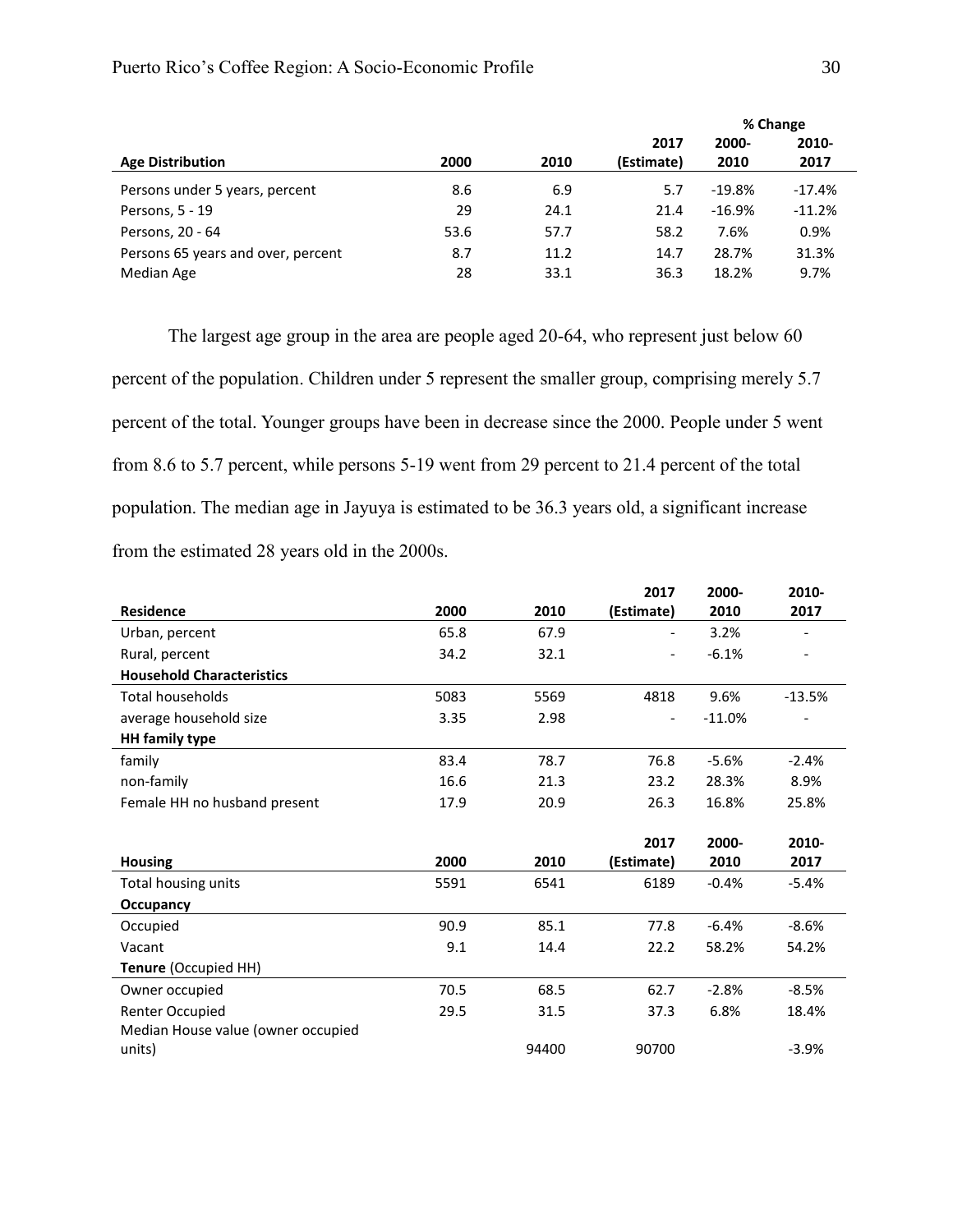The number of households in Jayuya as of 2017 is 4,818, which declined by 13.5 percent since 2010. That same year, the municipio averaged 2.98 persons per household. In 2017, 76.6 percent of households were home to families, while the remaining 23.2 represented non-family households. Female households with no husband present represent 26.3 percent of all households. Between 2010 and 2017, this number increased by 25.8 percent,.

The area counts with 6,189 housing units, which decreased by 5.4 percent in the 2010- 2017 period. Vacancy rates have been on the rise since 2000. 22.2 percent of all households are vacant. On the other hand, tenure of occupied households has shifted, with significant increase on the percentage of renter-occupied versus owner occupied households. 37.3 percent of households are occupied by renters.

<span id="page-31-0"></span>

| <b>Economic Characteristics</b>                                          |      |      |            |          | % Change |
|--------------------------------------------------------------------------|------|------|------------|----------|----------|
|                                                                          |      |      | 2017       | 2000-    | 2010-    |
| <b>Industry</b>                                                          | 2000 | 2010 | (Estimate) | 2010     | 2017     |
| Agriculture, forestry, fishing and hunting,                              |      |      |            |          |          |
| and mining                                                               | 7    | 8.9  | 3.6        | 27.1%    | $-59.6%$ |
| Construction                                                             | 9.9  | 8.1  | 6.8        | $-18.2%$ | $-16.0%$ |
| Manufacturing                                                            | 29.3 | 21.2 | 28.7       | $-27.6%$ | 35.4%    |
| Educational, health, social services<br>Arts, entertainment, recreation, | 20.5 | 25.2 | 24.6       | 22.9%    | $-2.4%$  |
| accommodation, food services                                             | 4.1  | 4    | 7          | $-2.4%$  | 75.0%    |
| Retail trade                                                             | 8.1  | 11.2 | 8.8        | $-95.6%$ | $-21.4%$ |

#### **Industry and Employment**

The distribution of industry in Jayuya has experienced a shift towards the secondary and tertiary sectors. There has been recent recovery of the manufacturing sector, which represents 28.7 percent of all industry work in this particular area. Educational, health and social services also account for a big proportion of the economy, amounting to 24.6 percent of total employment. Between 2010 and 2017, the primary sector has undergone significant deterioration, with agriculture, forestry, fishing and hunting, and mining being reduced over half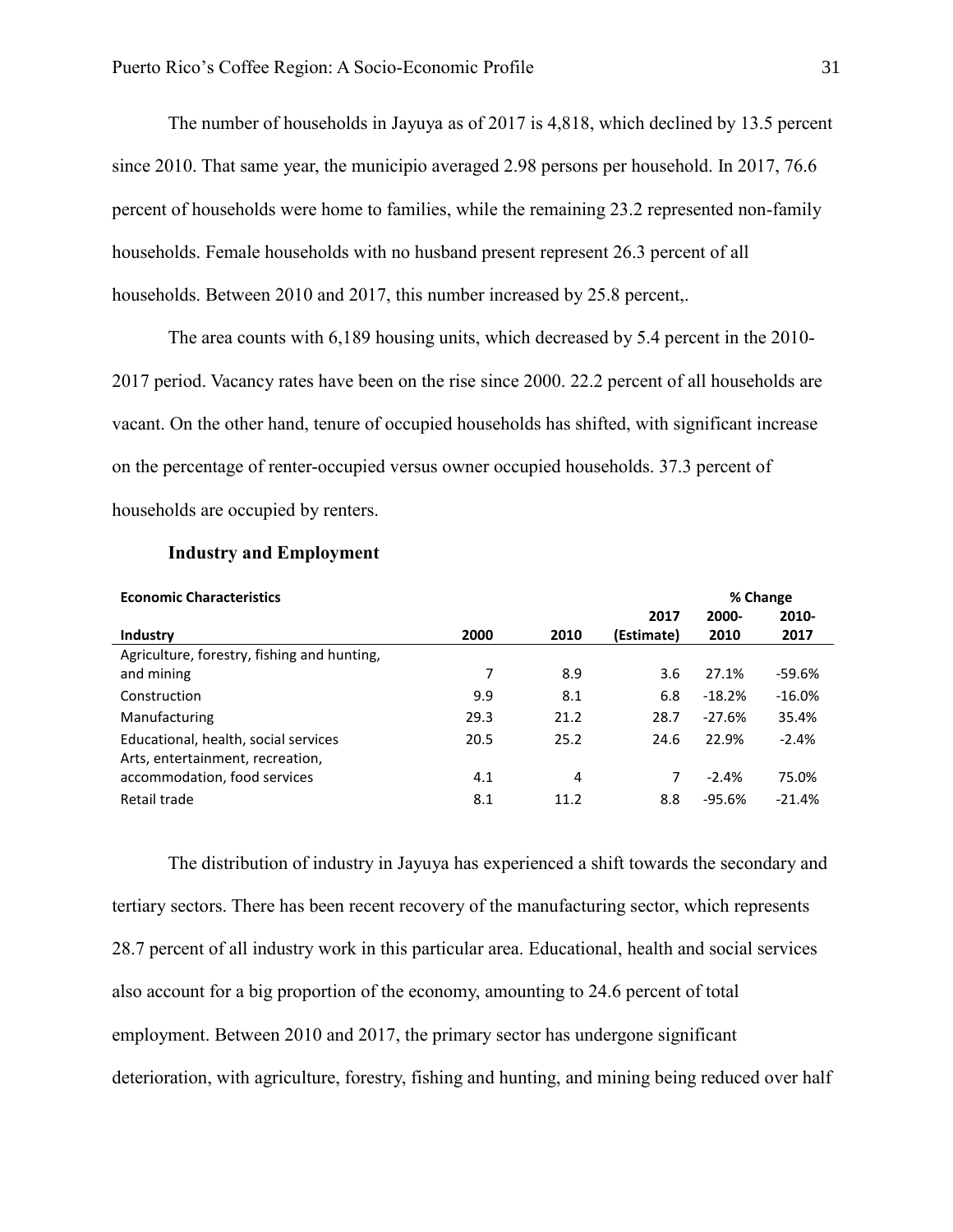its share. Now, these activities represent only 3.6 percent of the industry. Construction has also decreased, although at a much lower rate, while arts, entertainment, recreation, accommodation and food services have increased slightly.

|                            |       |       | 2017       | 2000- | 2010- |
|----------------------------|-------|-------|------------|-------|-------|
| <b>Income</b>              | 2000  | 2010  | (Estimate) | 2010  | 2017  |
| per capita personal income | 5156  | 6976  | 7179       | 35.3% | 2.9%  |
| Median HH income           | 11220 | 15556 | 15615      | 38.6% | 0.4%  |

Per capita income in Jayuya is now estimated at USD\$7,179, which has increased at a slow rate of 2.9 percent since 2010,. Median household income did not alter, increasing by less than 0.5 percent between 2010 and 2017.

|                                                   |      |      | 2017       | 2000-    | 2010-    |
|---------------------------------------------------|------|------|------------|----------|----------|
| Employment                                        | 2000 | 2010 | (Estimate) | 2010     | 2017     |
| Total civilian labor force, percent of population |      |      |            |          |          |
| age 16+ years                                     | 37.4 | 50.3 | 36.1       | 34.5%    | $-28.2%$ |
| Not in Labor Force                                | 62.6 | 49.7 | 63.9       | $-20.6%$ | 28.6%    |
| <b>Unemployment Rates</b>                         | 11.6 | 26.9 | 27.1       | 131.9%   | 0.7%     |
| <b>Gender of Labor force</b>                      |      |      |            |          |          |
| In civilian labor force, female, percent of       |      |      |            |          |          |
| population age 16 years+                          | 30.8 | 45.3 | 36.2       | 47.1%    | $-20.1%$ |

Rougly 36 percent of the overall population over 16 years old are part of the civilian

labor force. Unemployment rates are estimated to be around 27.1 percent. The percentage of

females in the civilian labor force in 2017 is 36.2 percent, which declined from 45.3 percent in

<span id="page-32-0"></span>2010.

#### **Social Assets and Vulnerabilities**

|                                            |      |      |            | % Change |          |
|--------------------------------------------|------|------|------------|----------|----------|
|                                            |      |      | 2017       | 2000-    | $2010 -$ |
| <b>Educational attainment</b>              | 2000 | 2010 | (Estimate) | 2010     | 2017     |
| High school graduate or higher, percent of |      |      |            |          |          |
| persons 25 years+                          | 52.4 | 63.7 | 80.4       | 21.6%    | 26.2%    |
| Bachelor's degree or higher, percent of    |      |      |            |          |          |
| persons age 25+ years                      | 10.9 | 16.6 | 23.3       | 52.3%    | 40.4%    |
| Poverty and persistent poverty             |      |      |            |          |          |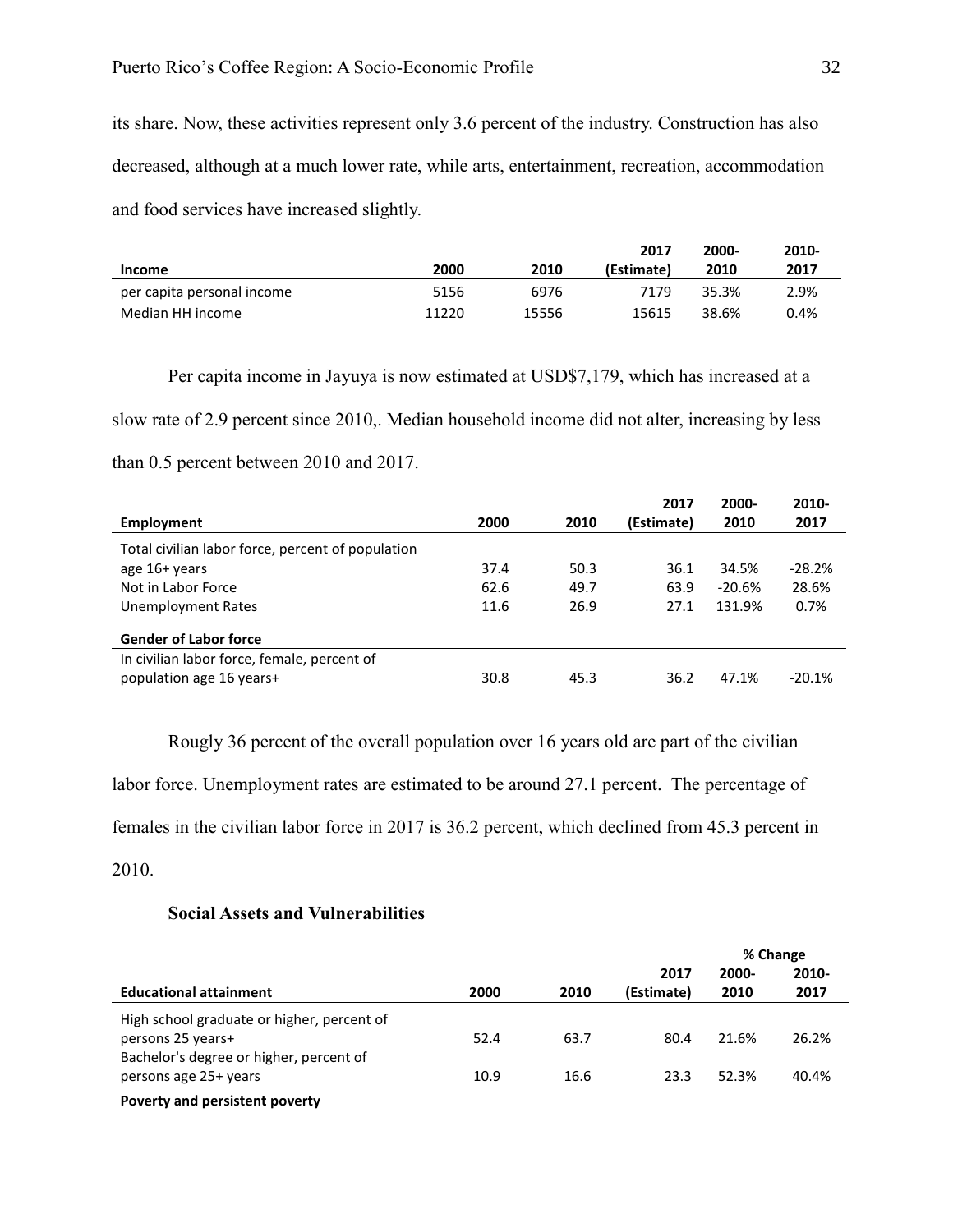| Individuals below poverty level, percent                   | 62.8 | 54.5 | 60.3 | $-13.2\%$ | 10.6%    |  |  |
|------------------------------------------------------------|------|------|------|-----------|----------|--|--|
| Income maintenance and public assistance                   |      |      |      |           |          |  |  |
| Specific pulic assistance programs (HH w/food              |      |      |      |           |          |  |  |
| stamps/SNAP in past 12 months)                             |      | 47.4 | 55.4 | ٠         | 16.9%    |  |  |
| Gross rent as a percent of HH Income is 35 percent or more |      | 49.4 | 37.5 |           | $-24.1%$ |  |  |

Just over 80 percent of the population over 25 years old in Jayuya had obtained a

minimum of a high school degree in 2017, increasing from 63.7 percent in 2010. The percentage

of people with a bachelor's degree or higher also increased, from 16.6 percent to 23.3 percent.

Poverty levels, however, have been on the rise, as 60.3 percent of the population lives in

conditions of poverty. In addition, 55.4 percent receive public assistance, while 37.5 percent pay

<span id="page-33-0"></span>more than 35 percent of their household income in rent payments.

## **Agriculture**

|                                       |       |       |      |          | % Change |
|---------------------------------------|-------|-------|------|----------|----------|
|                                       |       |       |      | 2002-    | 2007-    |
| <b>Farms and production</b>           | 2002  | 2007  | 2012 | 2007     | 2012     |
| Number of farms                       | 717   | 401   | 314  | $-44.1%$ | $-21.7%$ |
| land in farms (cuerdas)               | 15487 | 10885 | 7665 | $-29.7%$ | $-29.6%$ |
| <b>Land Use</b>                       |       |       |      |          |          |
| Harvested (no. of farms)              | 687   | 394   | 308  | $-42.6%$ | $-21.8%$ |
| Used for pasture or grazing (no. of   |       |       |      |          |          |
| farms)                                | 61    | 44    | 26   | $-27.9%$ | $-40.9%$ |
| By tenure of principal operators (no. |       |       |      |          |          |
| of farms)                             |       |       |      |          |          |
| <b>Full owners</b>                    | 666   | 336   | 294  | $-49.5%$ | $-12.5%$ |
| Part owners                           | 41    | 54    | 5    | 31.7%    | $-90.7%$ |
| Tenants                               | 10    | 11    | 15   | 10.0%    | 36.4%    |
| principal operator characteristics    |       |       |      |          |          |
| hired farm workers (number)           | 1226  | 1216  | 702  | $-0.8%$  | $-42.3%$ |
| agregados and sharecroppers           | 92    | 110   | 42   | 19.6%    | $-61.8%$ |
| Principal operators by sex            |       |       |      |          |          |
| Male                                  | 614   | 320   | 280  | $-47.9%$ | $-12.5%$ |
| Female                                | 103   | 51    | 14   | $-50.5%$ | $-72.5%$ |
| N/A                                   | 0     | 30    | 20   |          | $-33.3%$ |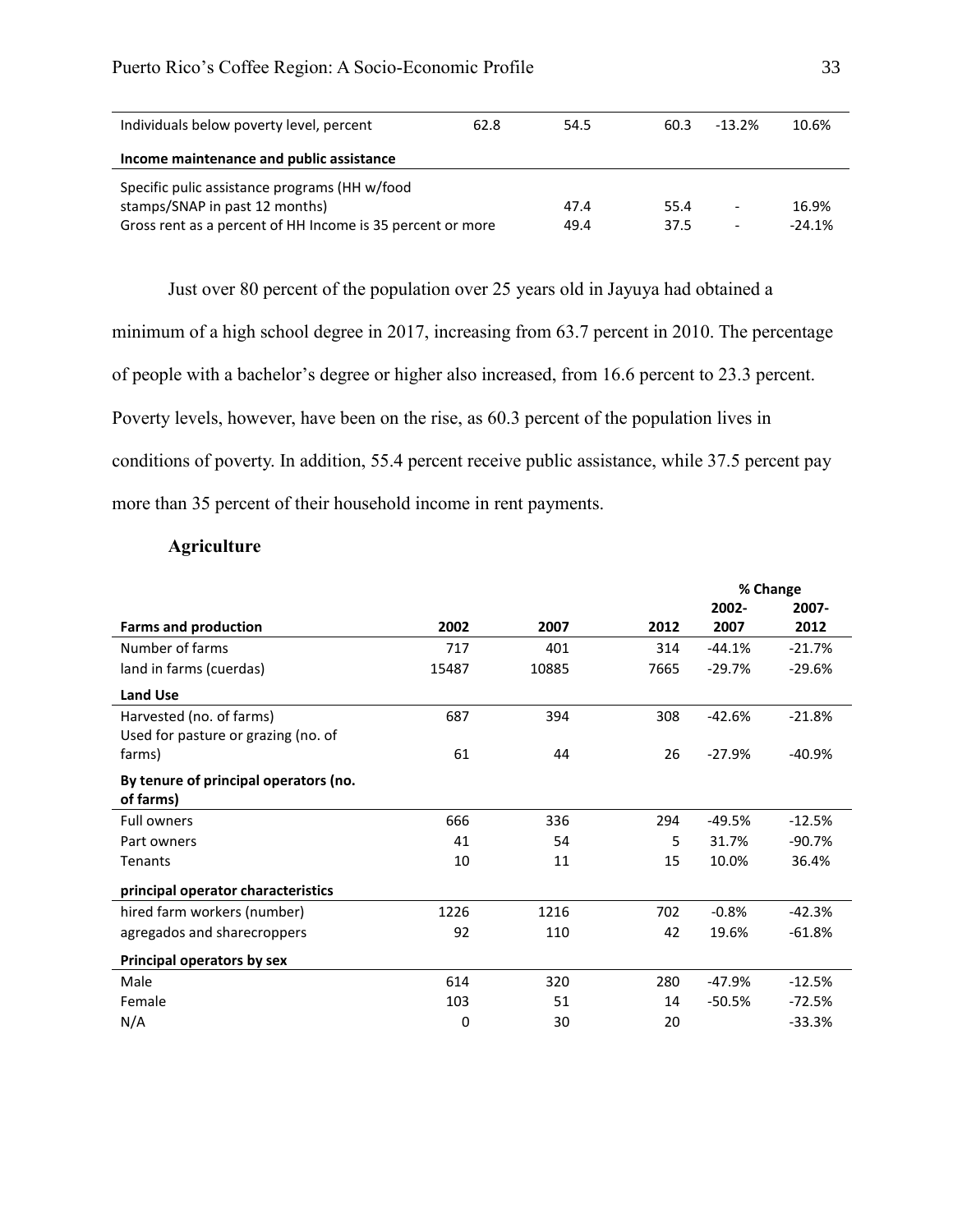314 farms are located in the Jayuya municipio, with a total amount of 7,665 cuerdas of land. From the total amount of farms, 308 are used for harvesting while the remaining are used for pasture or grazing.

Tenure of principal operators has changed significantly, with a higher proportion of tenants than in the past few decades. Part ownership practices have declined sharply, representing less than 2 percent of all tenure types. As a result of declining productivity in the agriculture sector, the number of hired farmworkers, agregados, and sharecroppers have fell in recent years. Between 2007 and 2012, the total number of hired farm workers declined by 42.3 percent, while the number of agregados and sharecroppers fell by 61.8 percent. In addition, the sex distribution of principal operators has varied. Male principal operators constitute almost 90 percent of all farm operators, while women represent less than 5 percent of this proportion. As all agricultural production declines, women in Jayuya have less participation in farm operations and in the economic activity resulting from it.

|                                                                       |                          |              |              | 2002-                    | 2007-    |
|-----------------------------------------------------------------------|--------------------------|--------------|--------------|--------------------------|----------|
| Market value of agricultural products sold                            | 2002                     | 2007         | 2012         | 2007                     | 2012     |
| Agricultural products sold (dollars)                                  | \$6,213,998              | \$5,446,174  | \$3,496,456  | $-12.4%$                 | $-35.8%$ |
| Crops sold (dollar)                                                   | \$5,267,575              | \$5,252,517  | \$3,441,559  | $-0.3%$                  | $-34.5%$ |
| Coffee (dollars)                                                      | \$3,614,548              | \$3,879,734  | \$2,308,975  | 7.3%                     | $-40.5%$ |
| Income from farm-related sources                                      |                          |              |              |                          |          |
| Income (dollars)                                                      | $\overline{\phantom{m}}$ | \$624,163.00 | \$411,899.00 | $\overline{\phantom{a}}$ | $-34.0%$ |
| Crops harvested for sale                                              |                          |              |              |                          |          |
| Coffee harvested for sale (total coffee, qty<br>harvested in cuerdas) | 4496                     | 3291         | 2168         | $-26.8%$                 | $-34.1%$ |

Market value of agricultural products sold in Jayuya total USD\$3,496,456. This number has seen a 35.8 percent decline from previous value in 2007. The total amount of revenue from crop sales in the same year was valued at USD\$3,441,559.00, of which USD\$2,308,975.00 were collected from sales of 2168 cuerdas of coffee. Other income from farm related sources totaled \$411,899.00.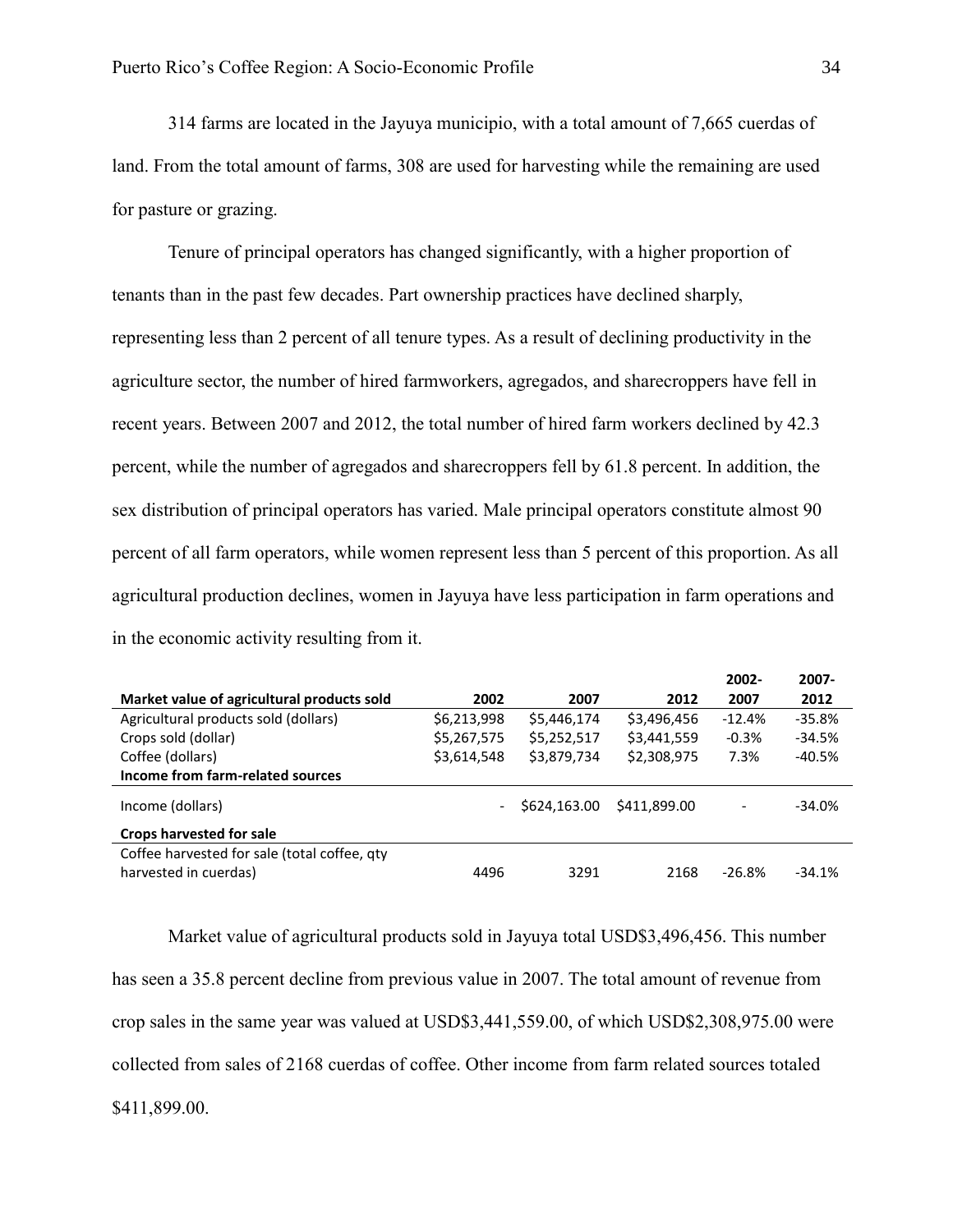# <span id="page-35-1"></span><span id="page-35-0"></span>**Lares**

# **Demographics**

|                                        |       |       |            |          | % Change |
|----------------------------------------|-------|-------|------------|----------|----------|
|                                        |       |       | 2017       | 2000-    | 2010-    |
| <b>Demographic Characteristics</b>     | 2000  | 2010  | (Estimate) | 2010     | 2017     |
| <b>Total Persons</b>                   | 34415 | 30753 | 27321      | $-10.6%$ | $-11.2%$ |
| Population Density (population per sq. |       |       |            |          |          |
| mile)                                  | 559.9 | 500   |            | $-10.7%$ |          |
|                                        |       |       |            |          | % Change |
|                                        |       |       | 2017       | 2000-    | 2010-    |
| <b>Sex Distribution</b>                | 2000  | 2010  | (Estimate) | 2010     | 2017     |
| Female Persons, percent                | 50.9  | 50.8  | 50.7       | $-0.2%$  | $-0.2%$  |

The municipio of Lares has an estimated population of 27,321 inhabitants, which declined by 11.2 percent in the 2010-2017 period. Sex distribution has remained unaltered, with 50.7 percent of the population identifying as female.

|                                    |      |      |            |          | % Change |
|------------------------------------|------|------|------------|----------|----------|
|                                    |      |      | 2017       | 2000-    | 2010-    |
| <b>Age Distribution</b>            | 2000 | 2010 | (Estimate) | 2010     | 2017     |
| Persons under 5 years, percent     | 7.6  | 5.6  | 5          | $-26.3%$ | $-10.7%$ |
| Persons, 5 - 19                    | 26.3 | 21.4 | 18.2       | $-18.6%$ | $-15.0%$ |
| Persons, 20 - 64                   | 54.8 | 58.2 | 58.2       | 6.2%     | $0.0\%$  |
| Persons 65 years and over, percent | 11.3 | 14.7 | 18.4       | 30.1%    | 25.2%    |
| Median Age                         | 31.7 | 37.2 | 41.1       | 17.4%    | 10.5%    |

The median age in 2017 was estimated at 41.1 years old, which has increased almost by ten years since the 2000s. The groups aged 0 to 19 have seen the greatest decline in this period. Children under 5 declined from 7.6 to 5 percent between 2000 and 2017. Similarly, the share of the population aged 5 to 19 decreased from 26.3 percent to 18.2 percent. The majority of the population, 58.2 percent are people aged 20 to 64. Since 2000, the percentage of the population older than 65 years has increased by 7.1 percent, and add up to 18.4 percent of the total in 2017.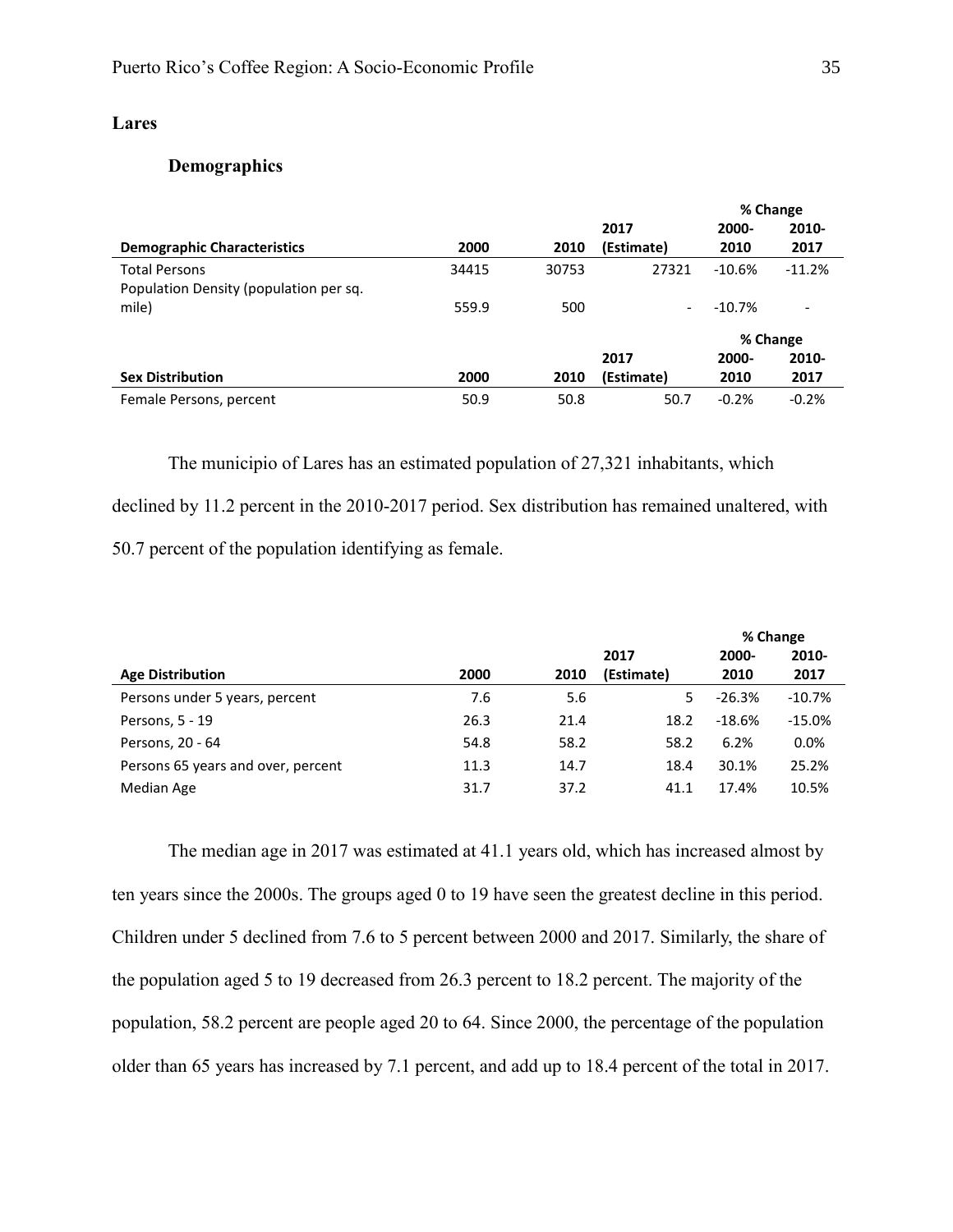|                                    |       |       | 2017           | 2000-    | 2010-    |
|------------------------------------|-------|-------|----------------|----------|----------|
| <b>Residence</b>                   | 2000  | 2010  | (Estimate)     | 2010     | 2017     |
| Urban, percent                     | 75.6  | 74.3  | $\blacksquare$ | $-1.7%$  |          |
| Rural, percent                     | 24.4  | 25.7  |                | 5.3%     |          |
| <b>Household Characteristics</b>   |       |       |                |          |          |
| <b>Total households</b>            | 10974 | 11154 | 10051          | 1.6%     | $-9.9%$  |
| average household size             | 3.12  | 2.74  |                | $-12.2%$ |          |
| <b>HH</b> family type              |       |       |                |          |          |
| family                             | 83.4  | 76.4  | 74.1           | $-8.4%$  | $-3.0%$  |
| non-family                         | 16.6  | 23.6  | 25.9           | 42.2%    | 9.7%     |
| Female HH no husband present       | 17    | 18.1  | 18.7           | 6.5%     | 3.3%     |
|                                    |       |       |                |          |          |
|                                    |       |       | 2017           | 2000-    | 2010-    |
| <b>Housing</b>                     | 2000  | 2010  | (Estimate)     | 2010     | 2017     |
| Total housing units                | 12060 | 12956 | 12228          | 7.4%     | $-5.6%$  |
| Occupancy                          |       |       |                |          |          |
| Occupied                           | 91    | 86.1  | 82.2           | $-5.4%$  | $-4.5%$  |
| Vacant                             | 9     | 13.9  | 17.8           | 54.4%    | 28.1%    |
| Tenure (Occupied HH)               |       |       |                |          |          |
| Owner occupied                     | 73.3  | 68.6  | 56.4           | $-6.4%$  | $-17.8%$ |
|                                    |       |       |                |          |          |
| Renter Occupied                    | 26.7  | 31.4  | 43.6           | 17.6%    | 38.9%    |
| Median House value (owner occupied |       |       |                |          |          |

In the last decade, the rural/urban distribution of Lares' population has not varied. 25.7 percent of the population lives in rural areas. The municipio has 10,0051 households, which have decreased by 9.9 percent since 2010. In 2010, an average of 2.74 people lived in each household. Seventy four percent of the total consist of family households, while the remaining 25.9 percent are non-family households. 18.7 percent of households are owned by women, with no husband present.

There are 12,228 housing units in the area, decreasing at a lower rate than households, at 5.6 percent since 2010. The proportion of vacant households is now almost double than in the 2000s, which increased from 9 to 17.8 percent of all housing units. In addition, renter occupied homes have also increased, from 26.7 of occupied households in 2000, to 43.6 percent in 2017. The median house value decreased by 6.9 percent between 2010 and 2017, going from USD\$92,800 to USD\$86,400.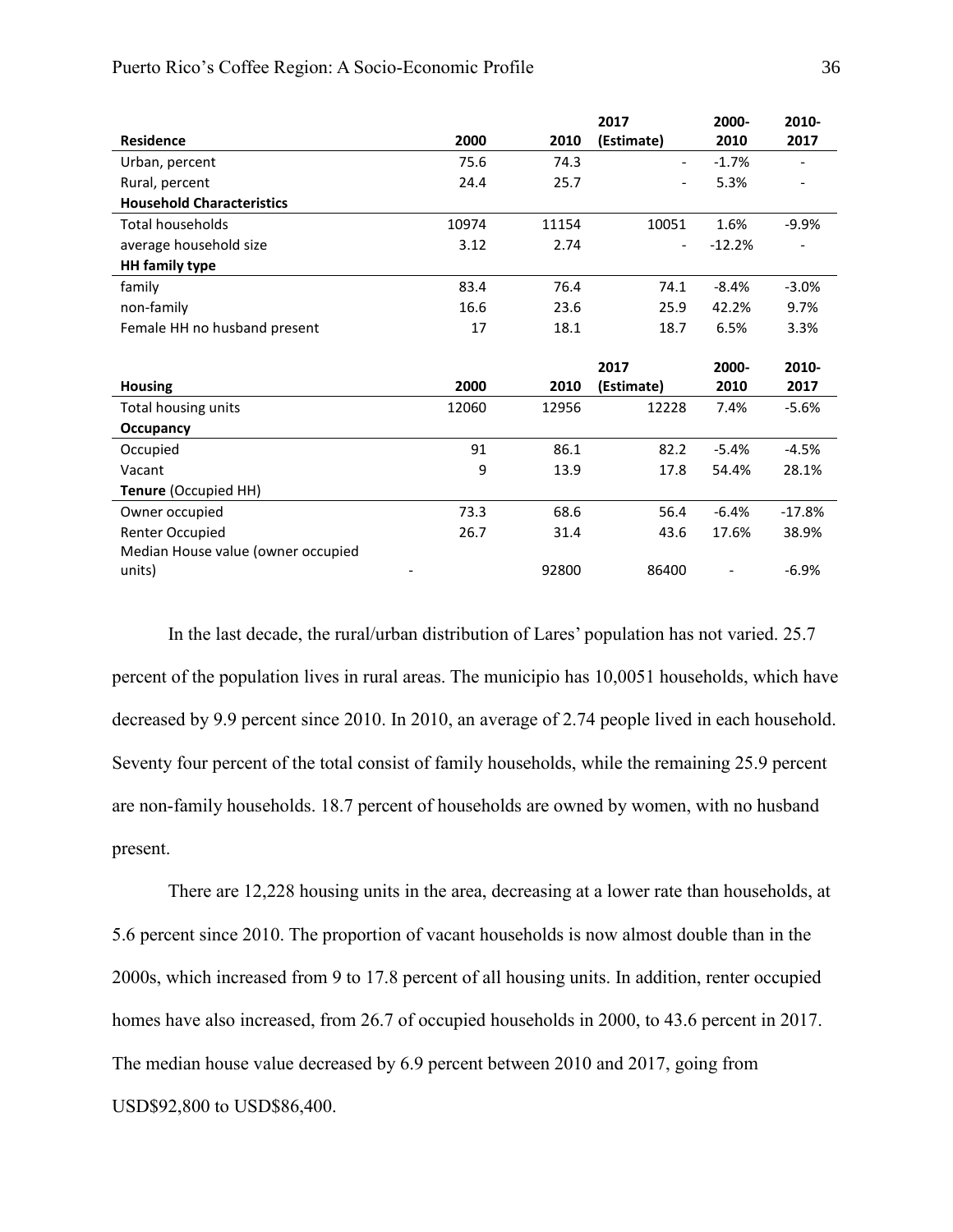|                                             |      |      |            | 70 Cridite |          |  |
|---------------------------------------------|------|------|------------|------------|----------|--|
|                                             |      |      | 2017       | 2000-      | 2010-    |  |
| <b>Industry</b>                             | 2000 | 2010 | (Estimate) | 2010       | 2017     |  |
| Agriculture, forestry, fishing and hunting, |      |      |            |            |          |  |
| and mining                                  | 12.5 | 9    |            | $-28.0\%$  | $-22.2%$ |  |
| Construction                                | 7.5  | 9.2  | 4.5        | 22.7%      | $-51.1%$ |  |
| Manufacturing                               | 13.9 | 8.1  | 9.4        | $-41.7%$   | 16.0%    |  |
| Educational, health, social services        | 22.3 | 24.3 | 29.1       | 9.0%       | 19.8%    |  |
| Arts, entertainment, recreation,            |      |      |            |            |          |  |
| acommodation, food services                 | 5.1  | 4.3  | 5.2        | $-15.7%$   | 20.9%    |  |
| Retail trade                                | 9.7  | 15   | 11         | 54.6%      | $-26.7%$ |  |

## **Industry and Employment**

The economy of Lares is increasingly geared towards the tertiary sector, with educational and social services representing 29.1 percent of the economy. Retail trade is the second largest activity, representing 11 percent of all industry employment. The primary and secondary sectors have experienced significant decay in the past decades. Agriculture, forestry, fishing and hunting, and mining represented 7 percent of the economy in 2017, down from 12.5 percent in the 2000s. Construction and manufacturing have also declined in this period, by 3.0 percent and 4.5 percent respectively.

|                            |      |       | 2017       | 2000- | 2010- |
|----------------------------|------|-------|------------|-------|-------|
| Income                     | 2000 | 2010  | (Estimate) | 2010  | 2017  |
| Per capita personal income | 4634 | 6775  | 8212       | 46.2% | 21.2% |
| Median HH income           | 9685 | 12199 | 12820      | 26.0% | 5.1%  |

Per capita personal income in Lares has increased steadily, from USD\$4,634 in 2000, to an estimated USD\$8,212 in 2017. Median household income has also experienced growth, although at a lower rate. In 2000, it was USD\$9,685, and it's now estimated at USD\$12,820.

| Employment                                                         | 2000 | 2010 | 2017<br>(Estimate) | 2000-<br>2010 | 2010-<br>2017 |
|--------------------------------------------------------------------|------|------|--------------------|---------------|---------------|
| Total civilian labor force, percent of<br>population age 16+ years | 36   | 42.2 | 42.4               | 17.2%         | 0.5%          |
| Not in Labor Force                                                 | 64   | 57.8 | 57.6               | $-9.7\%$      | $-0.3%$       |
| Unemployment Rates                                                 | 7.3  | 25   | 27 1               | 242.5%        | 8.4%          |

**% Change**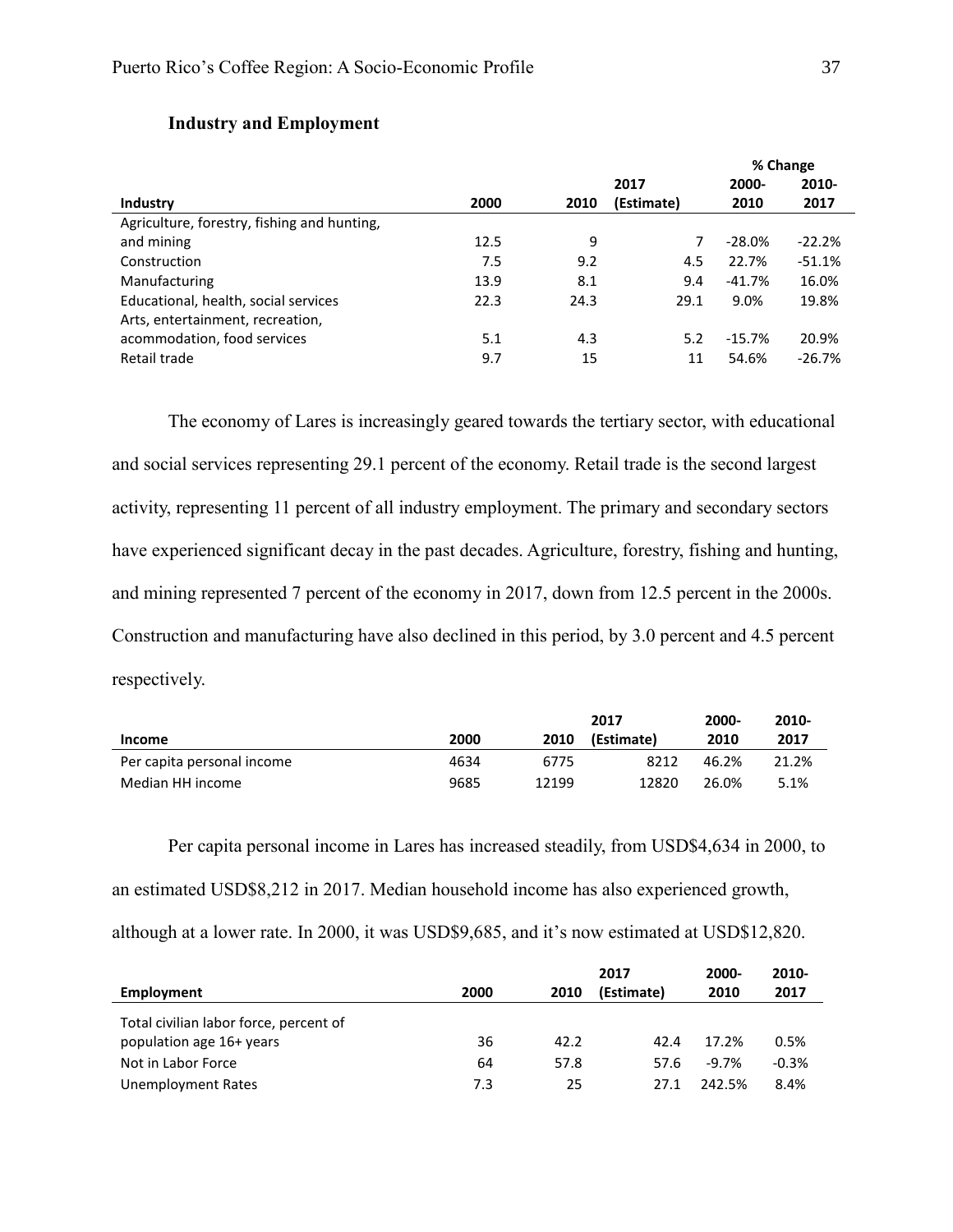| <b>Gender of Labor force</b>                |      |    |      |       |       |
|---------------------------------------------|------|----|------|-------|-------|
| In civilian labor force, female, percent of |      |    |      |       |       |
| population age 16 years+                    | 26.8 | 34 | 37 4 | 26.9% | 10.0% |

Fourty two percent of Lares population are part of the civilian labor force.

Unemployment rates in the area have been on the rise, just above 27 percent. Female

representation in the labor force has also been expanding, as women now constitute 37.4 percent

of the civilian labor force.

## **Social Assets and Vulnerabilities**

|                                                 |      |      |            |                              | % Change |
|-------------------------------------------------|------|------|------------|------------------------------|----------|
|                                                 |      |      | 2017       | 2000-                        | 2010-    |
| <b>Educational attainment</b>                   | 2000 | 2010 | (Estimate) | 2010                         | 2017     |
| High school graduate or higher, percent of      |      |      |            |                              |          |
| persons 25 years+                               | 44.1 | 56   | 60.8       | 27.0%                        | 8.6%     |
| Bachelor's degree or higher, percent of persons |      |      |            |                              |          |
| age 25+ years                                   | 12.7 | 14.5 | 17.6       | 14.2%                        | 21.4%    |
| Poverty and persistent poverty                  |      |      |            |                              |          |
| Individuals below poverty level, percent        | 65.5 | 59.9 | 56.4       | -8.5%                        | $-5.8%$  |
| Income maintenance and public assistance        |      |      |            |                              |          |
| Specific pulic assistance programs (HH w/food   |      |      |            |                              |          |
| stamps/SNAP in past 12 months)                  |      | 50.2 | 52         | $\overline{\phantom{a}}$     | 3.6%     |
| Gross rent as a percent of HH Income is 35      |      |      |            |                              |          |
| percent or more                                 |      | 60.1 | 35.3       | $\qquad \qquad \blacksquare$ | $-41.3%$ |

Educational attainment in Lares has improved in the past decades. Almost 61 percent of the population aged over 25 holds a high school degree, up from 56 percent in 2010. The proportion of this population who holds a bachelor's degree or higher increased from 14.5 percent in 2010, to 17.6 percent in 2017. Other social indicators have also ameliorated, including poverty levels, although less significantly. The percent of individuals living under conditions of poverty decreased from 59.9 percent to 56.4 in the same timeframe. Despite these improvements, 52 percent of the population qualifies for specific public assistant programs, while 35.3 percent pay more than one third of their income in home rental.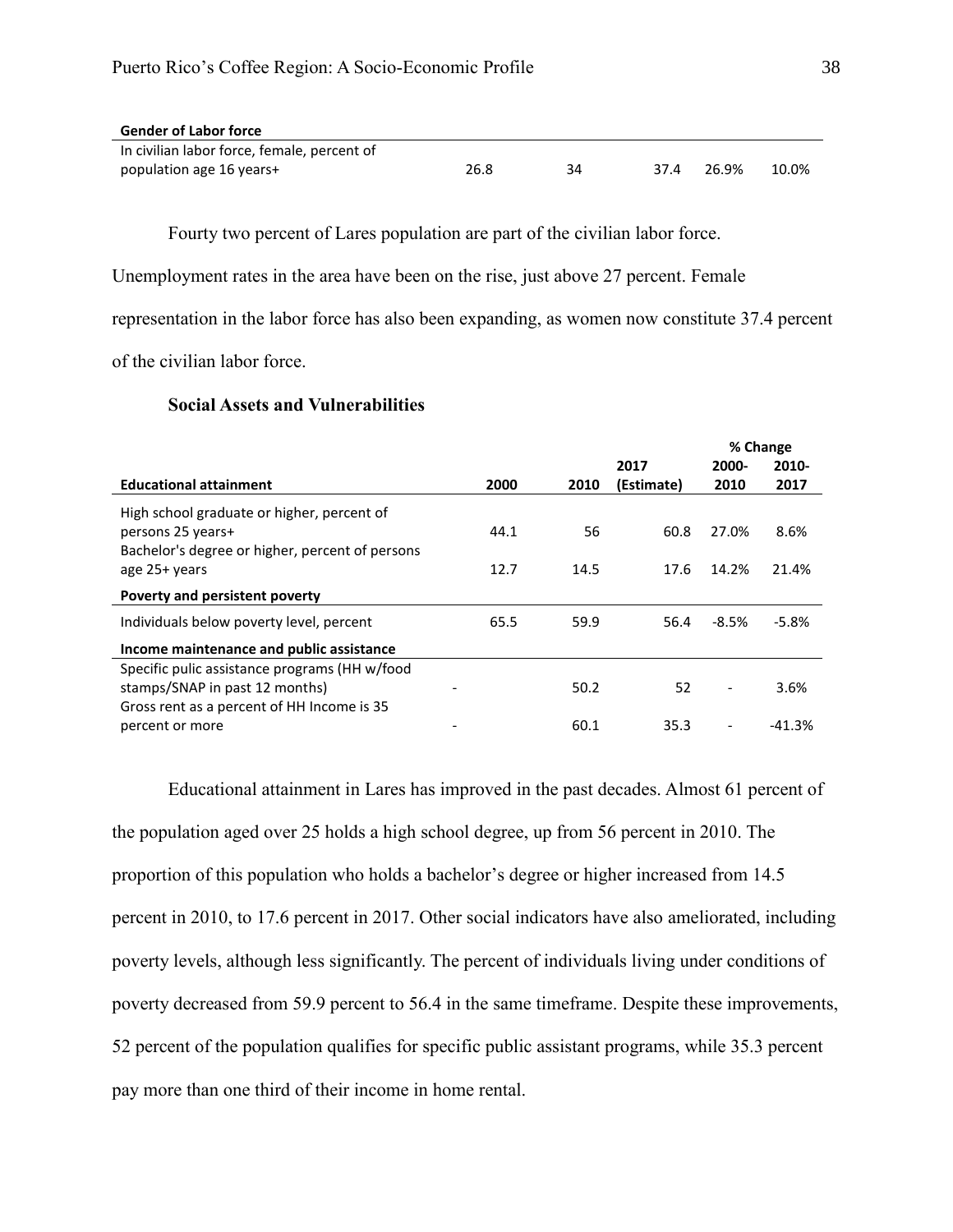## **Agriculture**

|                                                    |       |       |       |          | % Change |
|----------------------------------------------------|-------|-------|-------|----------|----------|
|                                                    |       |       |       | 2002-    | 2007-    |
| <b>Farms and production</b>                        | 2002  | 2007  | 2012  | 2007     | 2012     |
| Number of farms                                    | 1209  | 796   | 691   | $-34.2%$ | $-13.2%$ |
| Land in farms (cuerdas)                            | 19432 | 16112 | 16218 | $-17.1%$ | 0.7%     |
| Land use                                           |       |       |       |          |          |
| Harvested (no. Of farms)                           | 1187  | 753   | 672   | -36.6%   | $-10.8%$ |
| Used for pasture or grazing (no. Of farms)         | 53    | 58    | 47    | 9.4%     | $-19.0%$ |
| By tenure of principal operators (no. Of<br>farms) |       |       |       |          |          |
| <b>Full owners</b>                                 | 1086  | 686   | 600   | $-36.8%$ | $-12.5%$ |
| Part owners                                        | 79    | 71    | 44    | $-10.1%$ | $-38.0%$ |
| <b>Tenants</b>                                     | 44    | 39    | 47    | $-11.4%$ | 20.5%    |
| <b>Principal operator characteristics</b>          |       |       |       |          |          |
| Hired farm workers (number)                        | 1392  | 1610  | 1587  | 15.7%    | $-1.4%$  |
| Agregados and sharecroppers                        | 121   | 140   | 121   | 15.7%    | $-13.6%$ |
| Principal operators by sex                         |       |       |       |          |          |
| Male                                               | 1086  | 667   | 630   | $-38.6%$ | $-5.5%$  |
| Female                                             | 123   | 85    | 52    | $-30.9%$ | -38.8%   |
| N/A                                                | 0     | 44    | 9     |          | $-79.5%$ |
|                                                    |       |       |       |          |          |

The number of farms in the area declined by 42.8 percent between 2002 and 2012, now amounting to 691 farms and a total 16,218 cuerdas of land. 672 of these farms are used for harvesting, while 47 are used for grazing and pasture. The proportion of principal operators who are full owners of farms has remained unvaried, while the proportion of tenants has almost doubled. Less farms are operated by part owners. The number of hired farm workers has somewhat declined, although agregados and sharecroppers have had greater impact of the agricultural decline in the municipio. Women, however, have experienced the greatest shift. In 2002, female principal operators represented merely 10.1 percent of all operators. By 2017, they represented only 7.5 of this group.

|                                            |              |                           |              | $2002 -$  | 2007-    |
|--------------------------------------------|--------------|---------------------------|--------------|-----------|----------|
| Market value of agricultural products sold | 2002         | 2007                      | 2012         | 2007      | 2012     |
| Agricultural products sold (dollars)       |              | \$11,777,715 \$11,755,225 | \$12.682.415 | $-0.2%$   | 7.9%     |
| Crops sold (dollar)                        | \$10,343,524 | \$10,513,607              | \$11,776,009 | 1.6%      | 12.0%    |
| Coffee (dollars)                           | \$5,110,490  | \$4,341,828               | \$3,468,625  | $-15.0\%$ | $-20.1%$ |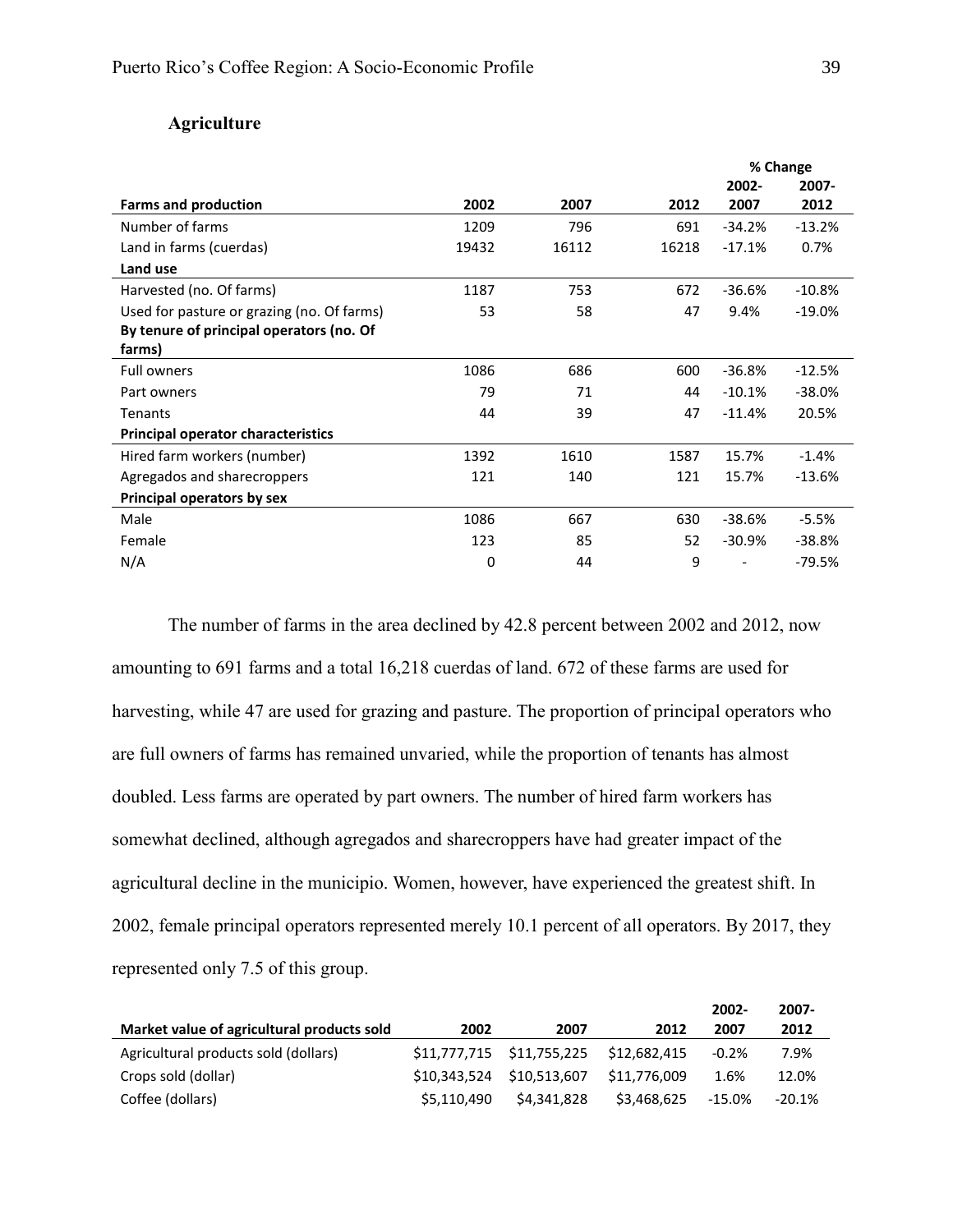| Income from farm-related sources             |      |             |             |                          |          |
|----------------------------------------------|------|-------------|-------------|--------------------------|----------|
| Income (dollars)                             |      | \$1,077,143 | \$1,654,243 | $\overline{\phantom{a}}$ | 53.6%    |
| <b>Crops harvested for sale</b>              |      |             |             |                          |          |
| Coffee harvested for sale (total coffee, gty |      |             |             |                          |          |
| harvested in cuerdas)                        | 6970 | 4478        | 3652        | $-35.8\%$                | $-18.4%$ |

The sale of agricultural products in Lares increased by 7.9 percent between 2007 and

2017, totaling USD\$12,682,415, of which USD\$11,776,009 represented revenue from crops.

Other farm-related sources income amounted to USD\$1,654,243, a 53.6 increase from the value

of 2007 crops sales. The harvest and sale of coffee crops reached USD\$3,468,625, collected

from 3652 cuerdas of land.

## **Las Marias**

## **Demographics**

|                                                 | <b>Census</b> | <b>Census</b> | <b>ACS</b> |                   | % Change                 |
|-------------------------------------------------|---------------|---------------|------------|-------------------|--------------------------|
|                                                 |               |               | 2017       | 2000-             | 2010-                    |
| <b>Demographic Characteristics</b>              | 2000          | 2010          | (Estimate) | 2010              | 2017                     |
| <b>Total Persons</b>                            | 11061         | 9881          | 8874       | $-10.7\%$         | $-10.2%$                 |
| Population Density (population per sq.<br>mile) | 238.7         | 213.1         |            | $-10.7%$          | $\overline{\phantom{a}}$ |
|                                                 |               |               | 2017       | % Change<br>2000- | 2010-                    |
| <b>Sex Distribution</b>                         | 2000          | 2010          | (Estimate) | 2010              | 2017                     |

Las Marias has a population of 8,874 inhabitants, 10.2 percent less than in 2010. As of 2010, population density was estimated at 213.1 persons per square mile. Roughly 51 percent of the population is female.

Female Persons, percent 61 50.7 50.7 50.8 50.8 50.8 50.8 50.2%

|                                |      |      |            | % Change |          |  |
|--------------------------------|------|------|------------|----------|----------|--|
|                                |      |      | 2017       | 2000-    | 2010-    |  |
| <b>Age Distribution</b>        | 2000 | 2010 | (Estimate) | 2010     | 2017     |  |
| Persons under 5 years, percent | 7.5  | 6.5  | 5.8        | -13.3%   | $-10.8%$ |  |
| Persons, 5 - 19                | 26.1 | 21.3 | 18.8       | -18.4%   | $-11.7%$ |  |
| Persons, 20 - 64               | 56.7 | 58.4 | 57.4       | 3.0%     | $-1.7%$  |  |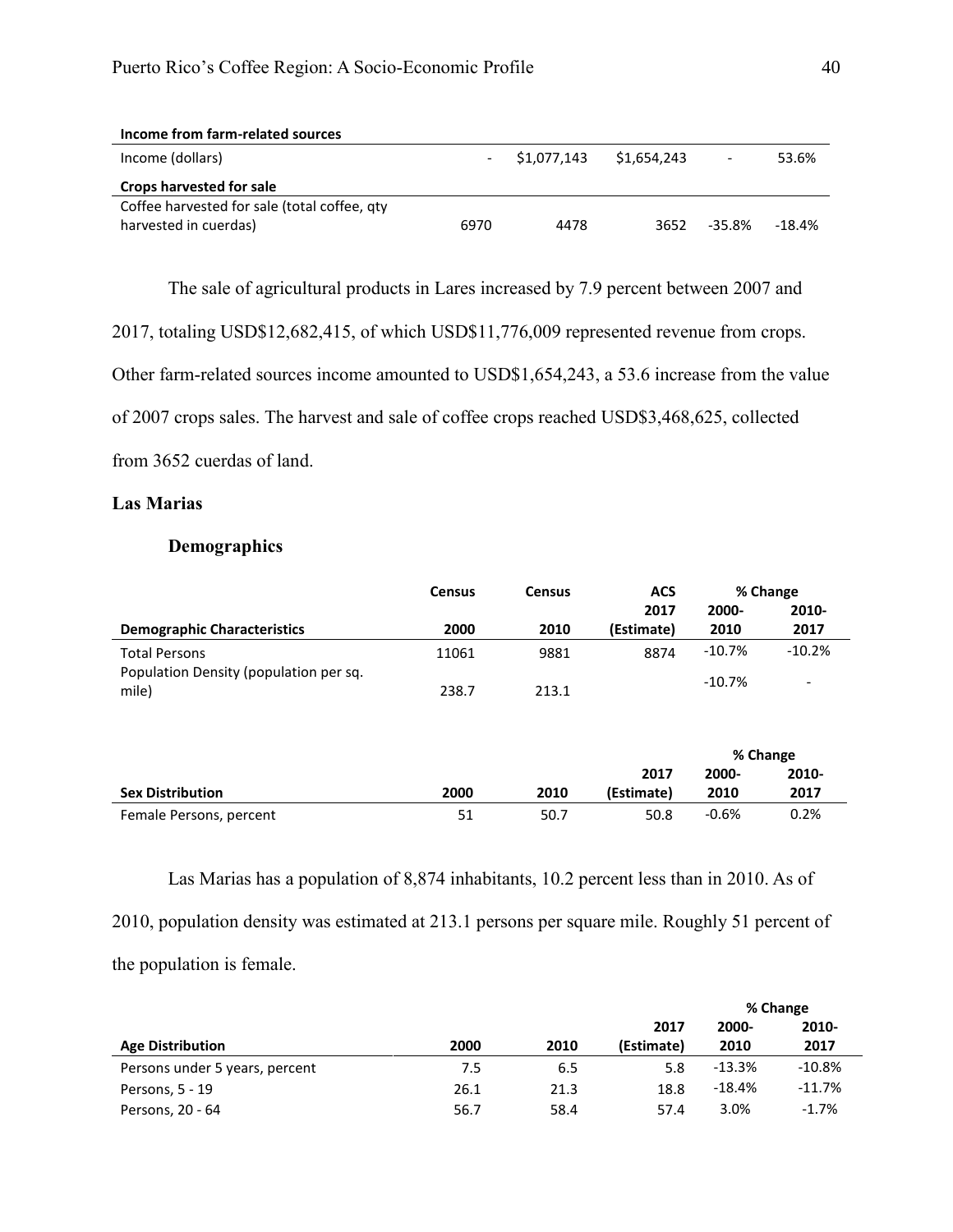| Persons 65 years and over, percent |      | 13.7 | 18.2 41.2% | 32.8% |
|------------------------------------|------|------|------------|-------|
| Median Age                         | 30.8 | 36.3 | 40.1 17.9% | 10.5% |

The largest age group in the municipio are people aged 20-64 who represent 57.4 of the population. The second largest are those aged 5-19, who despite being a large proportion of the population, have been on decline since the 2000s. In 2000, this group represented 26.1 percent of the population, and now they equal 18.8 percent. In contrast, people aged 65 of older have increased from 9.7 percent to 18.2 percent of the population in the same period. The median age is 40.1 years old.

|                                              |      |       | 2017       |           | 2010-                    |
|----------------------------------------------|------|-------|------------|-----------|--------------------------|
| <b>Residence</b>                             | 2000 | 2010  | (Estimate) | 2000-2010 | 2017                     |
| Urban, percent                               | 34.5 | 33.7  |            | $-2.3%$   |                          |
| Rural, percent                               | 65.5 | 66.3  |            | 1.2%      | $\qquad \qquad -$        |
| <b>Household characteristics</b>             |      |       |            |           |                          |
| <b>Total households</b>                      | 3564 | 3561  | 3033       | $-0.1%$   | $-14.8%$                 |
| Average household size                       | 3.09 | 2.75  |            | $-11.0%$  | $\overline{\phantom{0}}$ |
| <b>HH</b> family type                        |      |       |            |           |                          |
| Family                                       | 81.8 | 77.1  | 72.4       | $-5.7%$   | $-6.1%$                  |
| Non-family                                   | 18.2 | 22.9  | 27.6       | 25.8%     | 20.5%                    |
| Female HH no husband present                 | 17.4 | 17.7  | 16         | 1.7%      | $-9.6%$                  |
|                                              |      |       |            |           |                          |
|                                              |      |       | 2017       |           | 2010-                    |
| <b>Housing</b>                               | 2000 | 2010  | (Estimate) | 2000-2010 | 2017                     |
| Total housing units                          | 4124 | 3987  | 3919       | $-3.3%$   | $-1.7%$                  |
| Occupancy                                    |      |       |            |           |                          |
| Occupied                                     | 86.4 | 89.3  | 77.4       | 3.4%      | $-13.3%$                 |
| Vacant                                       | 13.6 | 10.7  | 22.6       | $-21.3%$  | 111.2%                   |
| Tenure (occupied hh)                         |      |       |            |           |                          |
| Owner occupied                               | 71.2 | 69.1  | 69.4       | $-2.9%$   | 0.4%                     |
| Renter occupied                              | 28.8 | 30.9  | 30.6       | 7.3%      | $-1.0%$                  |
| Median House value (owner occupied<br>units) |      | 83000 | 73100      |           | $-11.9%$                 |

A significant portion of Las Marias' population, 66.3 percent, resides in rural areas. The municipio is home to 3,033 households, a 14.8 decline from the 2010 digits. Average household size was estimated at 2.75 persons per household in 2010. 72 percent of households are formed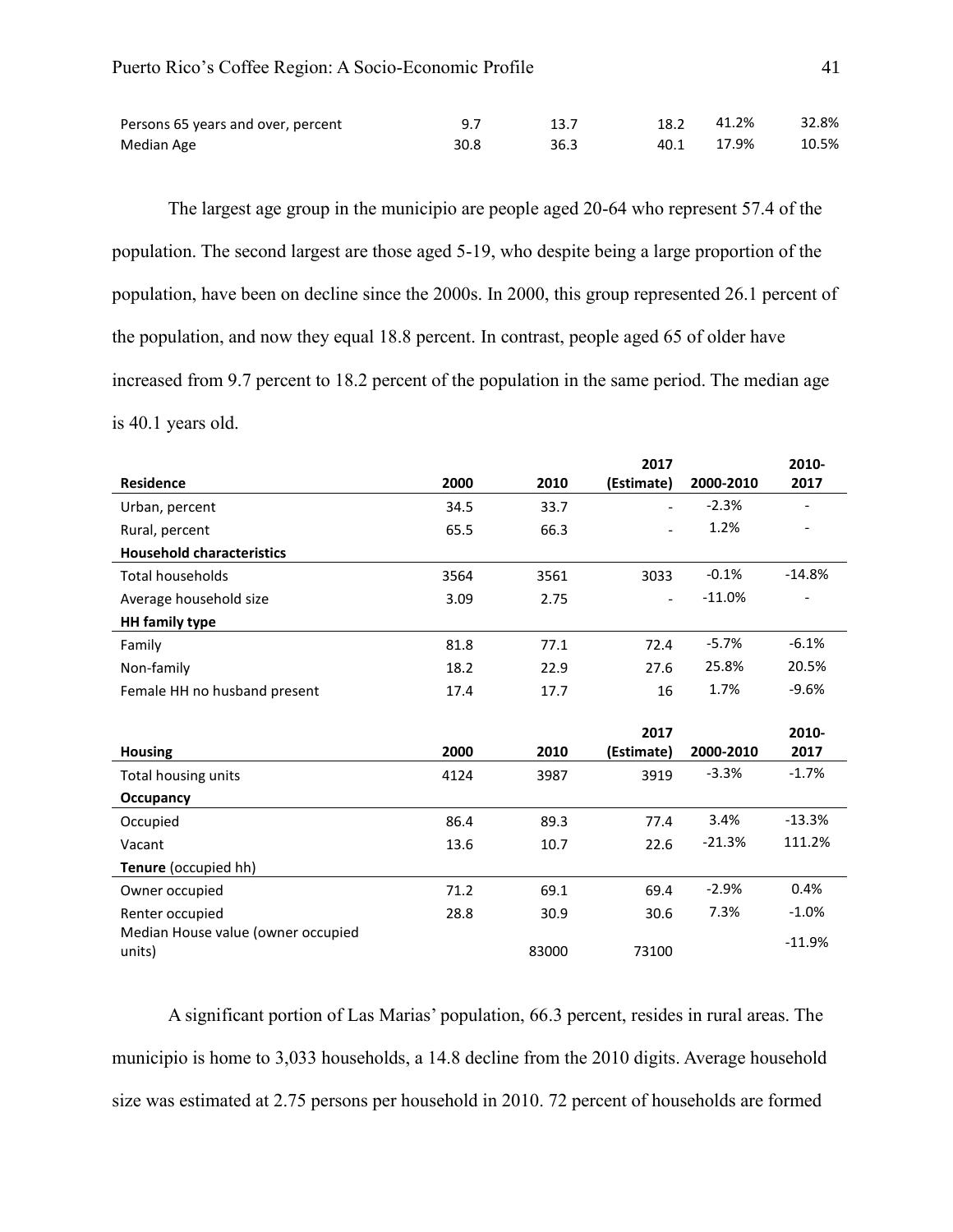by families, while the remaining 27.6 percent belong to non-families. 16 percent of households are owned by women, with no husband present.

The municipio also holds 3,919 housing units, only 1.7 less than in 2010. Nevertheless, vacant households have increased from 10.7 percent to 22.6 percent of all housing units. For occupied households, rentals represent 30.6 percent, which has remained steady in the past decade. Median house values decreased by 11.9 percent between 2010 and 2017, falling from USD\$83,000 to USD\$73,100.

|                                             |      |      |            | % Change  |          |  |
|---------------------------------------------|------|------|------------|-----------|----------|--|
|                                             |      |      | 2017       | 2000-     | $2010 -$ |  |
| <b>Industry</b>                             | 2000 | 2010 | (Estimate) | 2010      | 2017     |  |
| Agriculture, forestry, fishing and hunting, |      |      |            | $-48.7\%$ | $-33.3%$ |  |
| and mining                                  | 15.2 | 7.8  | 5.2        |           |          |  |
| Construction                                | 12.1 | 15   | 4.3        | 24.0%     | $-71.3%$ |  |
| Manufacturing                               | 17.7 | 18   | 8.6        | 1.7%      | $-52.2%$ |  |
| Educational, health, social services        | 18.9 | 27.4 | 28.3       | 45.0%     | 3.3%     |  |
| Arts, entertainment, recreation,            |      | 3.2  | 9.9        | 6.7%      | 209.4%   |  |
| acommodation, food services                 | 3    |      |            |           |          |  |
| Retail trade                                | 5.6  | 5.5  | 13.7       | $-1.8%$   | 149.1%   |  |

#### **Industry and Employment**

Las Marias' economy has experienced a shift away from the primary sector of the economy. Agriculture, forestry, fishing and hunting, and mining declined by 10 percent since 2000, now equating 5.2 percent of the municipio's economic activities. Construction and Manufacturing also declined, by 7.8 and 9.1 percent respectively. Educational, health, and social services have experienced significant growth, increasing from 18.9 percent in 2000, to 28.3 percent in 2017. Similarly, arts, entertainment, recreation, accommodation and food services increased their proportion by more than 200% between 2010 and 2017, and now represent 9.9 percent of the economy. Retail trade almost doubled in this period, going from 5.5 to 13.7 percent of all industry employment.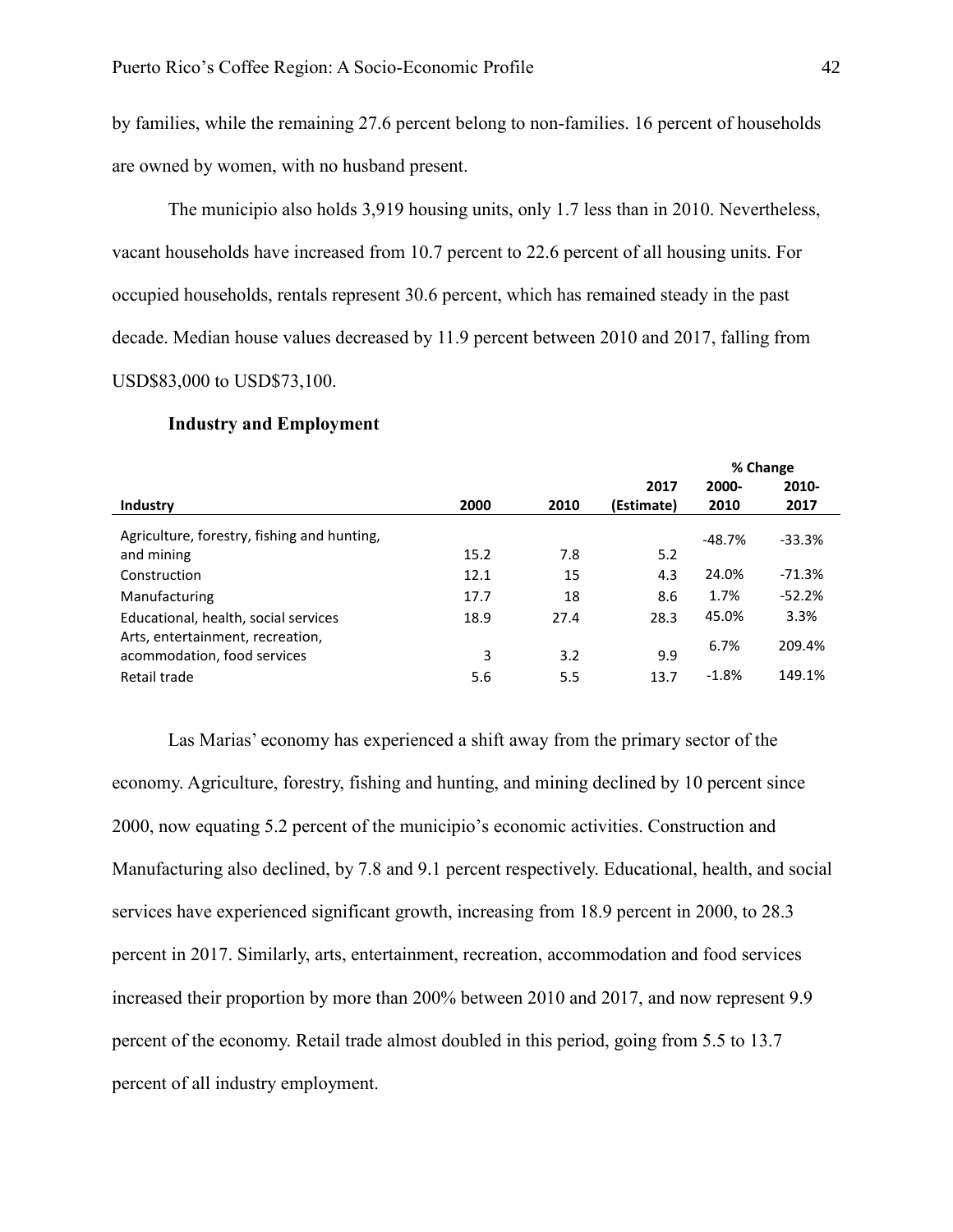|                            |      |       | 2017       |           | 2010- |
|----------------------------|------|-------|------------|-----------|-------|
| <b>Income</b>              | 2000 | 2010  | (Estimate) | 2000-2010 | 2017  |
| per capita personal income | 5066 | 6417  | 7154       | 26.7%     | 11.5% |
| Median HH income           | 9472 | 13847 | 14404      | 46.2%     | 4.0%  |

Personal income increased by 11.5 percent since 2010, totaling USD\$7,154 in 2017. In addition, median household income increased by 4 percent in this timeframe, reaching the total sum of USD\$14,404.

|                                             |      |      | 2017       | 2000-     | 2010-    |
|---------------------------------------------|------|------|------------|-----------|----------|
| Employment                                  | 2000 | 2010 | (Estimate) | 2010      | 2017     |
| Total civilian labor force, percent of      |      |      |            | 3.7%      | $-21.6%$ |
| population age 16+ years                    | 40.6 | 42.1 | 33         |           |          |
| Not in Labor Force                          | 59.4 | 57.9 | 67         | $-2.5%$   | 15.7%    |
| Unemployment Rates                          | 12.3 | 9.1  | 2.4        | $-26.0\%$ | $-73.6%$ |
| <b>Gender of Labor force</b>                |      |      |            |           |          |
| In civilian labor force, female, percent of |      |      |            | 9.8%      | $-22.0%$ |
| population age 16 years+                    | 30.6 | 33.6 | 26.2       |           |          |

One third of the working age population in Las Marias is part of the civilian labor force. However, unemployment rate is 2.4 percent, and has decreased sharply since 2000. Since 2010, the percent of the population in the civilian labor force who are female decreased by 22.0 percent from the last estimate, as they now constitute only 26.2 percent of this group.

## **Social Assets and Vulnerabilities**

|                                                                                 |      |      |            |         | % Change |
|---------------------------------------------------------------------------------|------|------|------------|---------|----------|
|                                                                                 |      |      | 2017       | 2000-   | $2010 -$ |
| <b>Educational attainment</b>                                                   | 2000 | 2010 | (Estimate) | 2010    | 2017     |
| High school graduate or higher, percent of persons<br>25 years+                 | 41.7 | 49.3 | 55.6       | 18.2%   | 12.8%    |
| Bachelor's degree or higher, percent of persons age<br>$25+years$               | 9.6  | 12.3 | 15         | 28.1%   | 22.0%    |
| Poverty and persistent poverty                                                  |      |      |            |         |          |
| Individuals below poverty level, percent                                        | 65.5 | 59.5 | 57.6       | $-9.2%$ | $-3.2%$  |
| Income maintenance and public assistance                                        |      |      |            |         |          |
| Specific pulic assistance programs (HH w/food<br>stamps/SNAP in past 12 months) |      | 44.8 | 51.1       |         | 14.1%    |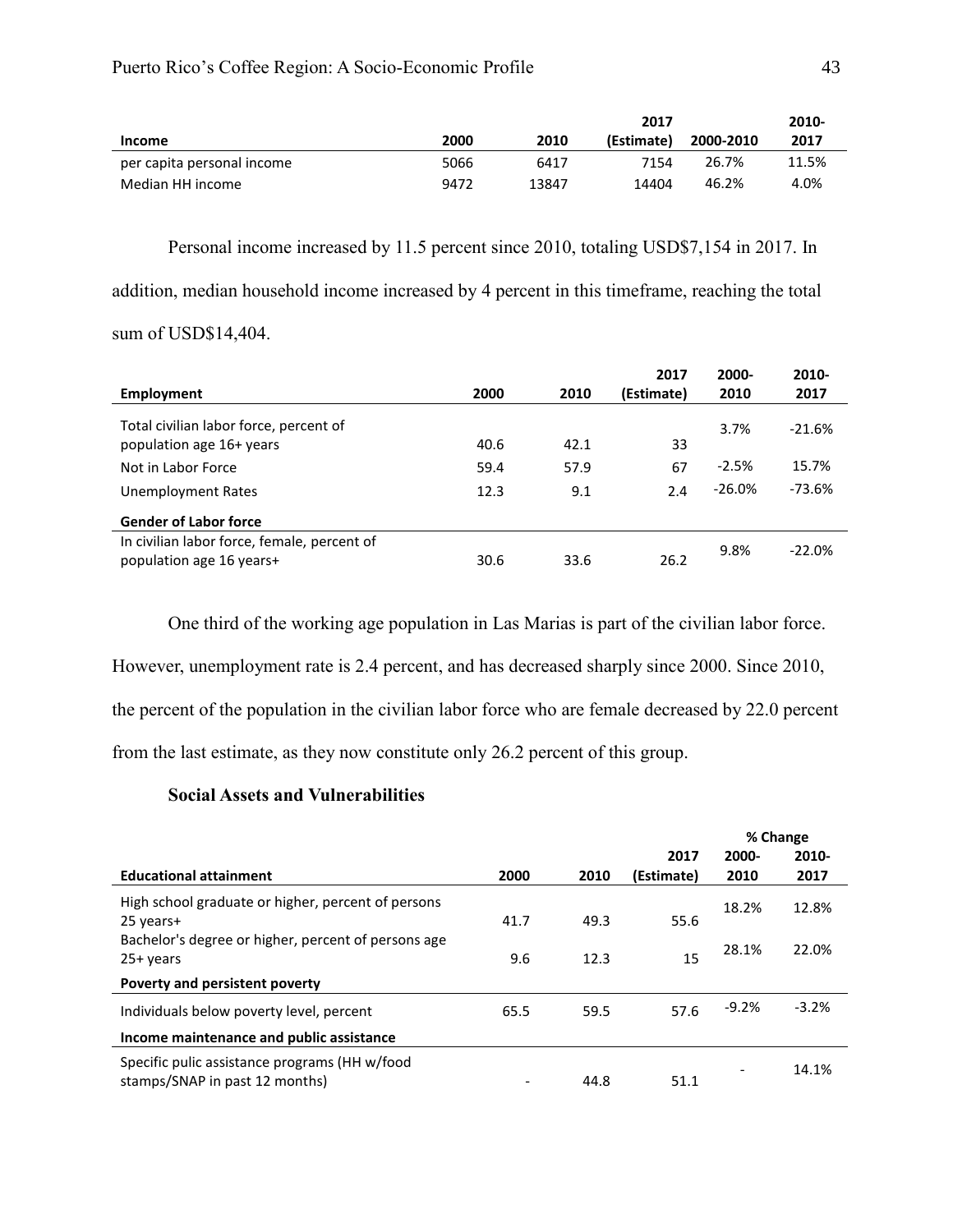| Gross rent as a percent of HH Income is 35 percent |      |        | 31.4% |
|----------------------------------------------------|------|--------|-------|
| or more                                            | 52.6 | - 69.1 |       |

More than half of the population in Las Marias has attained a minimum of a high school degree (55.6 percent). Moreover, 15 percent have now attained a bachelor's degree or higher. Both indicators have been increasing since 2010, the former by 6.3 percent and the latter by 2.7 percent.

Poverty levels have decreased over time in the municipio. In 2000, the percentage of the population living under the poverty line was 65.5 percent. By 2017, this number had fell to 57.6 percent of the population. In the same year, 51.1 percent of the population qualified for public assistance from the government, while 69.1 percent spent more than 35 percent of their income in house rent.

## **Agriculture**

|                                           |       |      |      |          | % Change |
|-------------------------------------------|-------|------|------|----------|----------|
|                                           |       |      |      | 2002-    | 2007-    |
| <b>Farms and production</b>               | 2002  | 2007 | 2012 | 2007     | 2012     |
| Number of farms                           | 693   | 404  | 299  | $-41.7%$ | $-26.0%$ |
| Land in farms (cuerdas)                   | 12149 | 7734 | 7347 | $-36.3%$ | $-5.0%$  |
| Land use                                  |       |      |      |          |          |
| Harvested (no. Of farms)                  | 680   | 367  | 286  | $-46.0%$ | $-22.1%$ |
| Used for pasture or grazing (no. Of       |       |      |      | 71.9%    | $-47.3%$ |
| farms)                                    | 32    | 55   | 29   |          |          |
| By tenure of principal operators (no.     |       |      |      |          |          |
| Of farms)                                 |       |      |      |          |          |
| <b>Full owners</b>                        | 631   | 342  | 270  | $-45.8%$ | $-21.1%$ |
| Part owners                               | 79    | 48   | 13   | $-39.2%$ | $-72.9%$ |
| Tenants                                   | 44    | 14   | 16   | $-68.2%$ | 14.3%    |
| <b>Principal operator characteristics</b> |       |      |      |          |          |
| Hired farm workers (number)               | 915   | 782  | 617  | $-14.5%$ | $-21.1%$ |
| Agregados and sharecroppers               | 36    | 96   | 86   | 166.7%   | $-10.4%$ |
| Principal operators by sex                |       |      |      |          |          |
| Male                                      | 625   | 318  | 270  | $-49.1%$ | $-15.1%$ |
| Female                                    | 68    | 44   | 14   | $-35.3%$ | $-68.2%$ |
| N/a                                       | 0     | 42   | 15   |          | $-64.3%$ |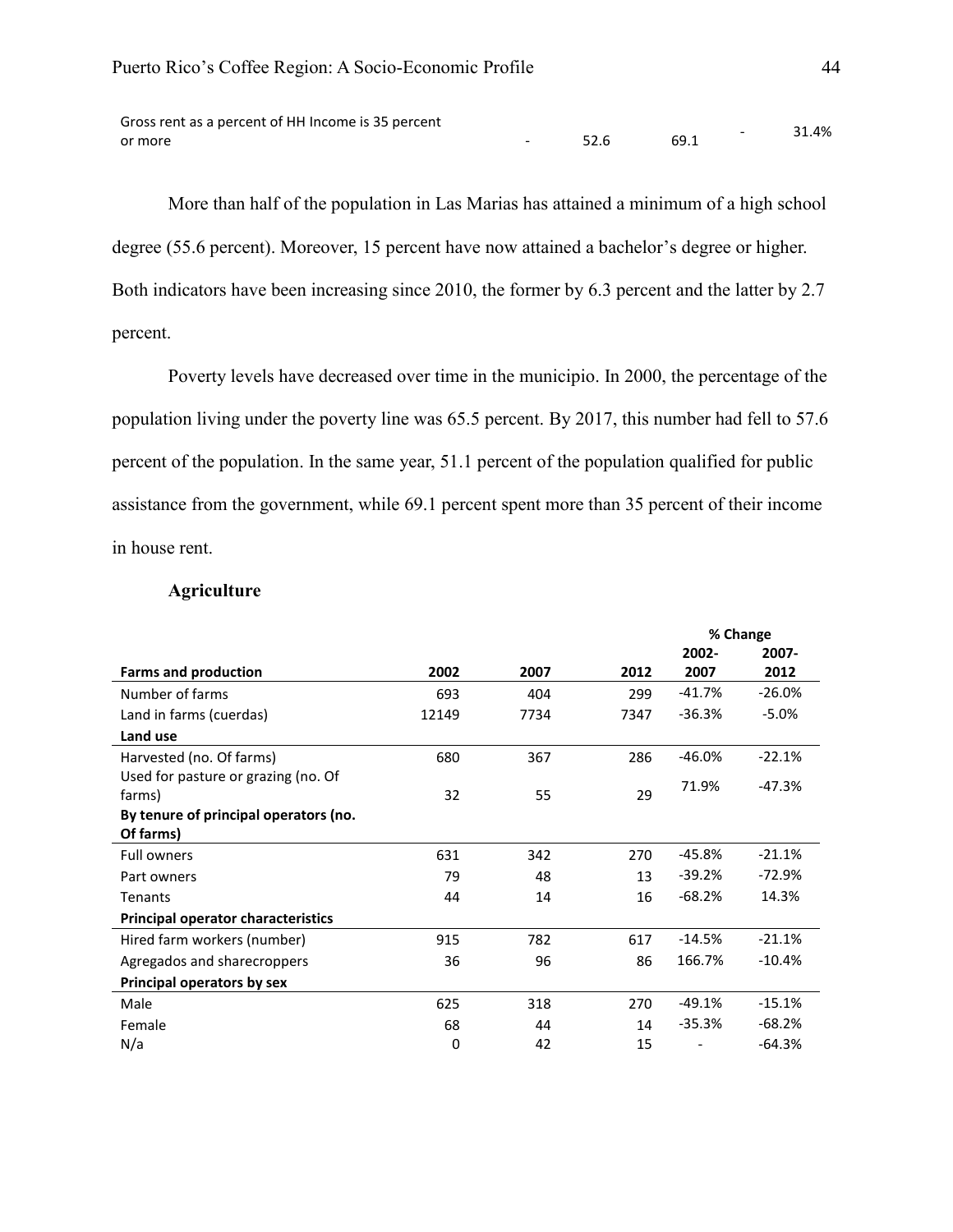Between 2007 and 2012, the number of farms declined by 26 percent, totaling 299 farms by the end of this period. Total number of land decreased by 5 percent, amounting to 7,347 cuerdas of lands. 286 of these farms are used for harvesting, while only 29 are used for other purposes such as pasture and grazing.

Full owners represent the majority of farm operators, representing 90 percent of this group. The proportion of part owners who operate the farms decreased between 2007 and 2012, declining from 11 percent to roughly 4 percent of principal operators. The proportion of tenants increased, going from 3 percent to 5 percent in the same timeframe. The number of hired farm workers declined by 21.1 percent, while agregados and sharecroppers decreased by 10.4 percent. Males operate approximately 90 percent of all farms, while women operate only 4.6% percent of this total.

|                                                                   |                          |             |             | 2002-    | 2007-    |
|-------------------------------------------------------------------|--------------------------|-------------|-------------|----------|----------|
| Market value of agricultural products sold                        | 2002                     | 2007        | 2012        | 2007     | 2012     |
| Agricultural products sold (dollars)                              | \$5,855,555              | \$4,395,117 | \$3,925,697 | $-24.9%$ | $-10.7%$ |
| Crops sold (dollar)                                               | \$5,659,677              | \$3,986,445 | \$3,633,244 | $-29.6%$ | $-8.9%$  |
| Coffee (dollars)                                                  | \$2,460,933              | \$2,272,310 | \$1,411,755 | $-7.7%$  | $-37.9%$ |
| Income from farm-related sources                                  |                          |             |             |          |          |
| Income (dollars)                                                  | $\overline{\phantom{a}}$ | \$330,025   | \$750,521   |          | 127.4%   |
| <b>Crops harvested for sale</b>                                   |                          |             |             |          |          |
| Coffee harvested for sale (total coffee, qty<br>harvested in cwt) | 3284                     | 2204        | 1512        | $-32.9%$ | $-31.4%$ |
|                                                                   |                          |             |             |          |          |

The value of agricultural products sold declined by 10.7 percent between 2007 and 2012, totaling USD\$3,925,697 in 2012. Crop sold accounted for USD\$3,633,244 while income from other farm related sources amounted to USD\$750,521. Coffee crops resulted in USD\$1,411,755, collected from the sale of 1,512 cuerdas of land.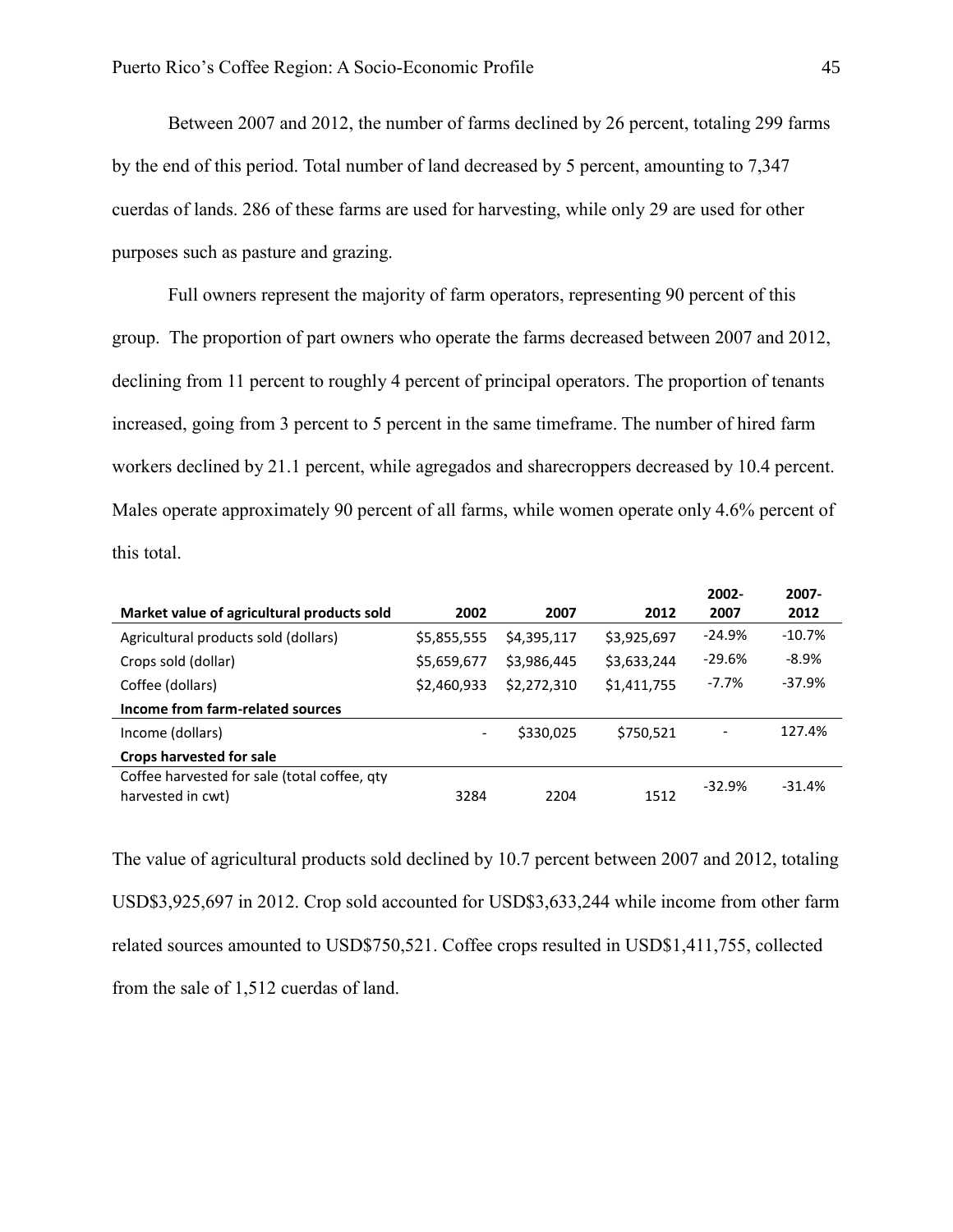## **Maricao**

## **Demographics**

|                                        |       |       |                          |         | % Change                 |
|----------------------------------------|-------|-------|--------------------------|---------|--------------------------|
|                                        |       |       | 2017                     | 2002-   | 2007-                    |
| <b>Demographic Characteristics</b>     | 2000  | 2010  | (Estimate)               | 2007    | 2012                     |
| <b>Total Persons</b>                   | 6449  | 6276  | 6180                     | $-2.7%$ | $-1.5%$                  |
| Population Density (population per sq. |       |       |                          |         |                          |
| mile)                                  | 176.1 | 171.4 | $\overline{\phantom{a}}$ | $-2.7%$ | $\overline{\phantom{a}}$ |

| <b>Sex Distribution</b> | 2000 | 2010 | 2017<br>(Estimate) | 2002-2007 | 2007-<br>2012 |
|-------------------------|------|------|--------------------|-----------|---------------|
| Female Persons, percent | 50.9 | 50.6 | 50.3               | $-0.6%$   | $-0.6%$       |

The population of Maricao is 6,180 inhabitants in 2017. This number declined by 1.5 percent since 2010, from 6,276 people. Population density was last estimated at 171.4 persons per square mile. Male/Female ratios have remained unchanged since the beginning of the century, with 50.3 of the population identifying as female by 2017.

|                                    |      |      | % Change           |           |           |
|------------------------------------|------|------|--------------------|-----------|-----------|
| <b>Age Distribution</b>            | 2000 | 2010 | 2017<br>(Estimate) | 2002-2007 | 2007-2012 |
| Persons under 5 years, percent     | 8.2  | 6.7  | 5                  | $-18.3%$  | $-25.4%$  |
| Persons, 5 - 19                    | 28.1 | 21.1 | 18.9               | $-24.9%$  | $-10.4%$  |
| Persons, 20 - 64                   | 54.5 | 59.5 | 58.8               | 9.2%      | $-1.2%$   |
| Persons 65 years and over, percent | 9.4  | 12.8 | 17.3               | 36.2%     | 35.2%     |
| Median Age                         | 29.1 | 36.2 | 42.7               | 24.4%     | 18.0%     |

The median age in Maricao was estimated at 42.7 years old in 2017, up from 36.2 years old in 2010. Children under 5 decreased by 3.2 percent since 2000, now representing 5 of the population. Similarly, groups aged 5-19 declined sharply, from 28.1 percent of the population in 2000, to 18.9 percent in 2017. People aged 20-64 represent the majority of the municipio's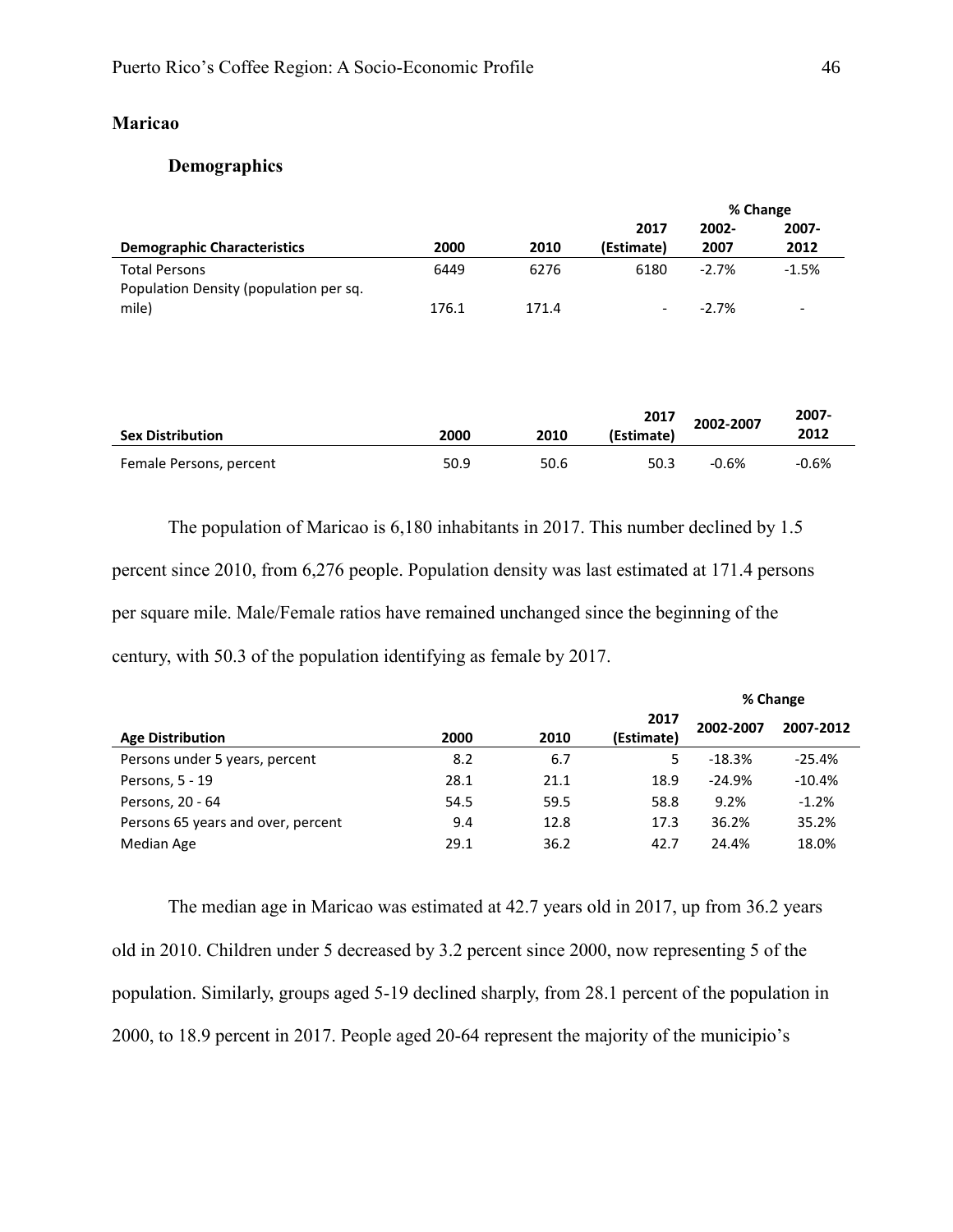population, 58.8 percent of the total. In the past decades, the proportion of people over 65 years old have increased, now 17.3 percent of the total population.

|                                    |      |      | 2017                     | 2002-2007 | 2007-    |
|------------------------------------|------|------|--------------------------|-----------|----------|
| <b>Residence</b>                   | 2000 | 2010 | (Estimate)               |           | 2012     |
| Urban, percent                     | 42.6 | 43   |                          | 0.9%      |          |
| Rural, percent                     | 57.4 | 57   |                          | $-0.7%$   |          |
| <b>Household Characteristics</b>   |      |      |                          |           |          |
| <b>Total households</b>            | 2013 | 2289 | 1914                     | 13.7%     | $-16.4%$ |
| average household size             | 3.2  | 2.74 | $\overline{\phantom{a}}$ | $-14.4%$  |          |
| <b>HH</b> family type              |      |      |                          |           |          |
| family                             | 81.6 | 74.5 | 71.8                     | $-8.7%$   | $-3.6%$  |
| non-family                         | 18.4 | 25.5 | 28.2                     | 38.6%     | 10.6%    |
| Female HH no husband present       | 18.2 | 18.7 | 19.6                     | 2.7%      | 4.8%     |
|                                    |      |      |                          |           |          |
|                                    |      |      | 2017                     | 2002-2010 | 2010-    |
| <b>Housing</b>                     | 2000 | 2010 | (Estimate)               |           | 2017     |
| Total housing units                | 2272 | 2740 | 2623                     | 20.6%     | $-4.3%$  |
| <b>Occupancy</b>                   |      |      |                          |           |          |
| Occupied                           | 88.6 | 83.5 | 73                       | $-5.8%$   | $-12.6%$ |
| Vacant                             | 11.4 | 16.5 | 27                       | 44.7%     | 63.6%    |
| Tenure (Occupied HH)               |      |      |                          |           |          |
| Owner occupied                     | 72.8 | 72.5 | 73.9                     | $-0.4%$   | 1.9%     |
| Renter Occupied                    |      |      |                          |           |          |
|                                    | 27.2 | 27.5 | 26.1                     | 1.1%      | $-5.1%$  |
| Median House value (owner occupied |      |      |                          |           |          |

The rural/urban ratio in Maricao has remained steady, with 57 percent of the population living in rural settings in 2010. Total number of households decreased by 16.4 percent, from 2289 in 2010 to 1914 in 2017. Average household size in 2010 was estimated at 2.7 persons per household. Family households represent the majority of the total, at 71.8 percent, while the remaining 28.2 percent represent non-family households. Nineteen percent of all households are headed by women, with no husband present.

Housing units declined by 4.3 percent in the 2010-2017 period, from 2,740 in 2010, to 2,623 in 2017. By 2017, vacant households amounted to 27 percent of total households, 10.5 percent more than 7 years prior. Owner/Renter occupied household ratio has remained unvaried,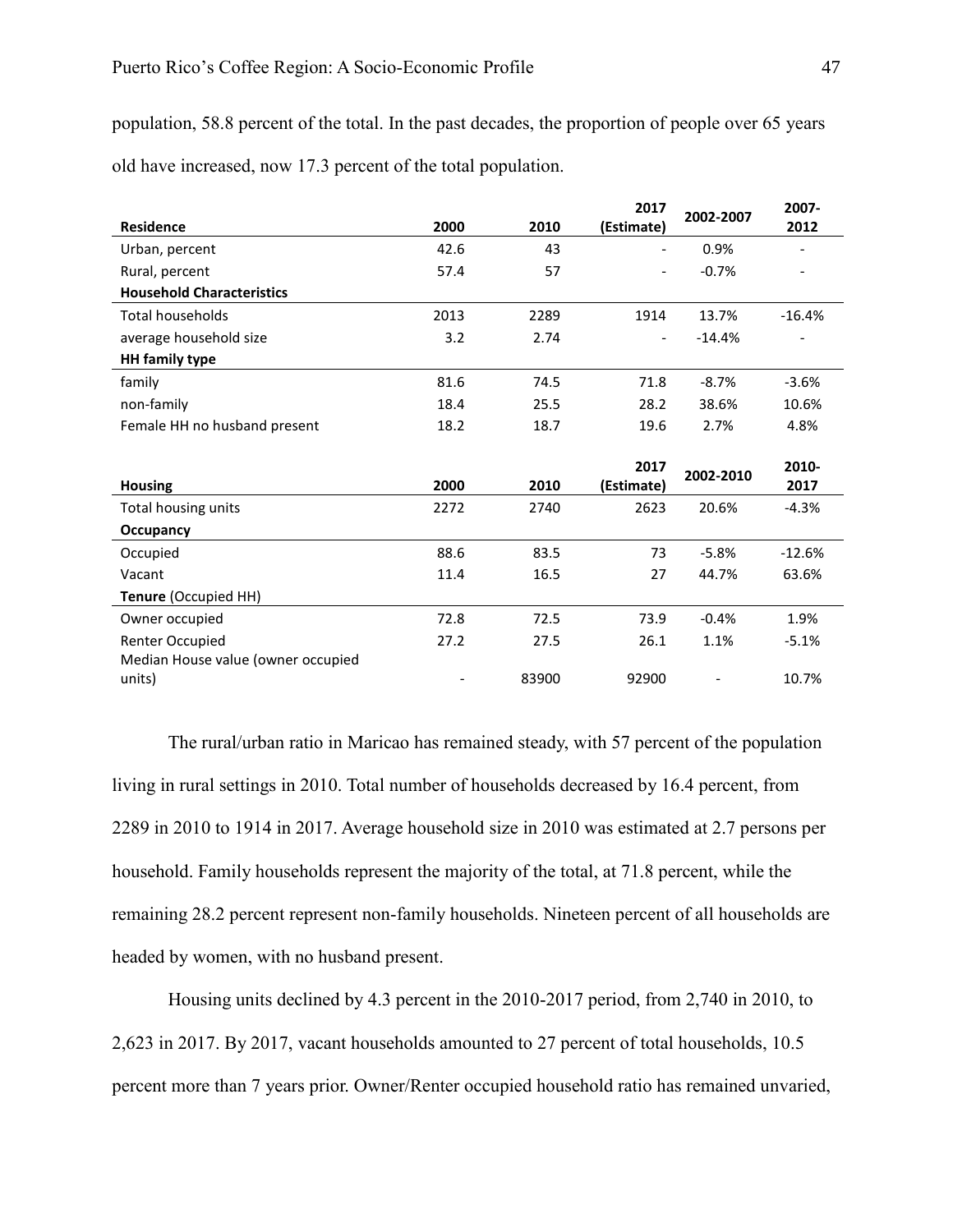with roughly 74 percent of households occupied by their owners. Median household value

increased by 10.7 percent between 2010 and 2017, from USD\$83,900 to USD\$92,200.

**% Change Industry 2000 2010 2017 (Estimate) 2002- 2007 2007- 2012** Agriculture, forestry, fishing and hunting, and mining 15 9.6 20.6 -36.0% 114.6% Construction 10.1 8.7 6.9 -13.9% -20.7% Manufacturing 19.6 19.8 15.6 1.0% -21.2% Educational, health, social services 17.3 27.1 19.5 56.6% -28.0% Arts, entertainment, recreation, acommodation, food services 5.5 8.9 6.7 61.8% -24.7% Retail trade 6.1 and 5.2 1 8 -80.8% 700.0% 1

## **Industry and Employment**

Maricao's economy is based on primary industry activity, with an estimated 20.6 percent of the population employed in the areas of agriculture, forestry, fishing and hunting, and mining in 2017, up from 9.6 percent of all employment in 2010. Educational, health, and social services is the second largest activity, representing 19.5 percent of the total. Manufacturing is the third largest, employing 15.6 percent of the civilian labor force. Retail, construction, and services represent 8, 6.9 and 6.7 percent of the population, respectively.

| Income                     | 2000 | 2010  | 2017<br>(Estimate) | 2002-2007 | 2007-<br>2012 |
|----------------------------|------|-------|--------------------|-----------|---------------|
| per capita personal income | 5224 | 5327  | 5943               | 2.0%      | 11.6%         |
| Median HH income           | 9243 | 10932 | 13462              | 18.3%     | 23.1%         |

Personal income in Maricao averages USD\$5,943 per capita, an 11.6 percent increase since 2010. Median Household income also rose 23.1 percent during this period, from USD\$10,932 in 2010, to USD\$13,462 in 2017.

| Employment                             | 2000 | 2010 | 2017<br>(Estimate) | 2002-<br>2007 | $2007 -$<br>2012 |
|----------------------------------------|------|------|--------------------|---------------|------------------|
| Total civilian labor force, percent of |      |      |                    |               |                  |
| population age 16+ years               | 37.8 | 42.5 | 33.4               | 12.4%         | $-21.4%$         |
| Not in Labor Force                     | 62.2 | 57.5 | 66.6               | -7.6%         | 15.8%            |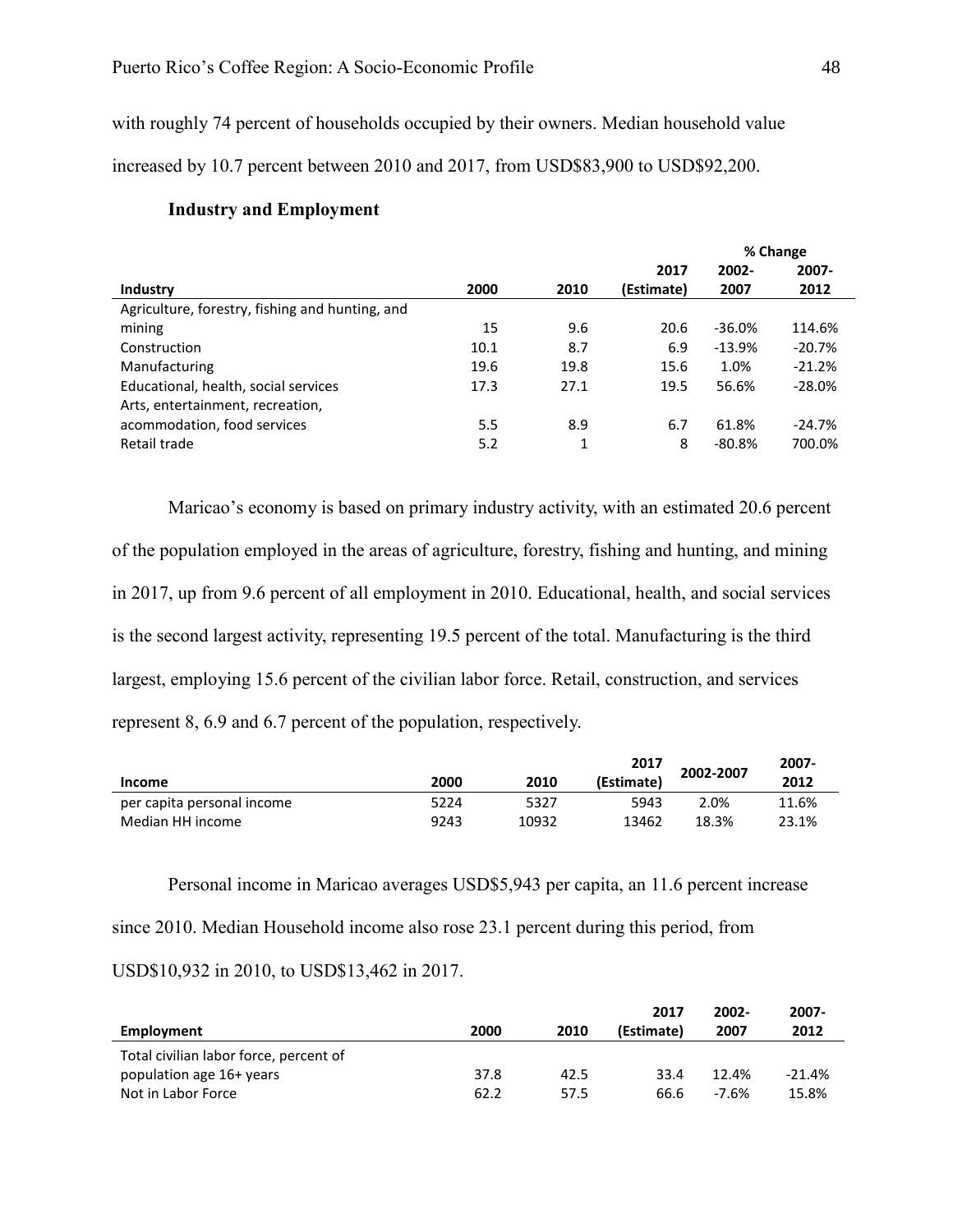| Unemployment Rates                          | 10.9 | 8.6  | 12.1 | $-21.1%$ | 40.7%    |
|---------------------------------------------|------|------|------|----------|----------|
| <b>Gender of Labor force</b>                |      |      |      |          |          |
| In civilian labor force, female, percent of |      |      |      |          |          |
| population age 16 years+                    | 27.4 | 32.2 | 23.5 | 17.5%    | $-27.0%$ |

Approximately one third of Maricao's population is part of the civilian labor force, with an unemployment rate of 12.1 percent in 2017. Female workers represent less than one fourth of this population, with only 23.5 percent of women participating in the labor force.

## **Social Assets and Vulnerabilities**

|                                                 |      |      |            |          | % Change |
|-------------------------------------------------|------|------|------------|----------|----------|
|                                                 |      |      | 2017       | $2002 -$ | $2007 -$ |
| <b>Educational attainment</b>                   | 2000 | 2010 | (Estimate) | 2007     | 2012     |
| High school graduate or higher, percent of      |      |      |            |          |          |
| persons 25 years+                               | 39.4 | 54.3 | 50.2       | 37.8%    | $-7.6%$  |
| Bachelor's degree or higher, percent of persons |      |      |            |          |          |
| age 25+ years                                   | 6.1  | 11.3 | 10.2       | 85.2%    | $-9.7\%$ |
| Poverty and persistent poverty                  |      |      |            |          |          |
| Individuals below poverty level, percent        | 68   | 64.7 | 65         | $-4.9%$  | 0.5%     |
| Income maintenance and public assistance        |      |      |            |          |          |
| Specific pulic assistance programs (HH w/food   |      |      |            |          |          |
| stamps/SNAP in past 12 months)                  |      | 53.1 | 53         |          | $-0.2%$  |
| Gross rent as a percent of HH Income is 35      |      |      |            |          |          |
| percent or more                                 |      | 42   | 58.5       |          | 39.3%    |
|                                                 |      |      |            |          |          |

Half of the municipio's population has attained a minimum of a high school degree, down from 54.3 percent of the population in 2010. Those who hold a bachelor's degree or higher represent 10.2 percent of the population, down from 11.3 percent in 2010. Poverty levels have remained steady, with 65 percent of the population living below the poverty level. 53 percent of the population qualifies for public assistance, while 58.5 percent pay over one third of their household income in rent.

## **Agriculture**

**% Change**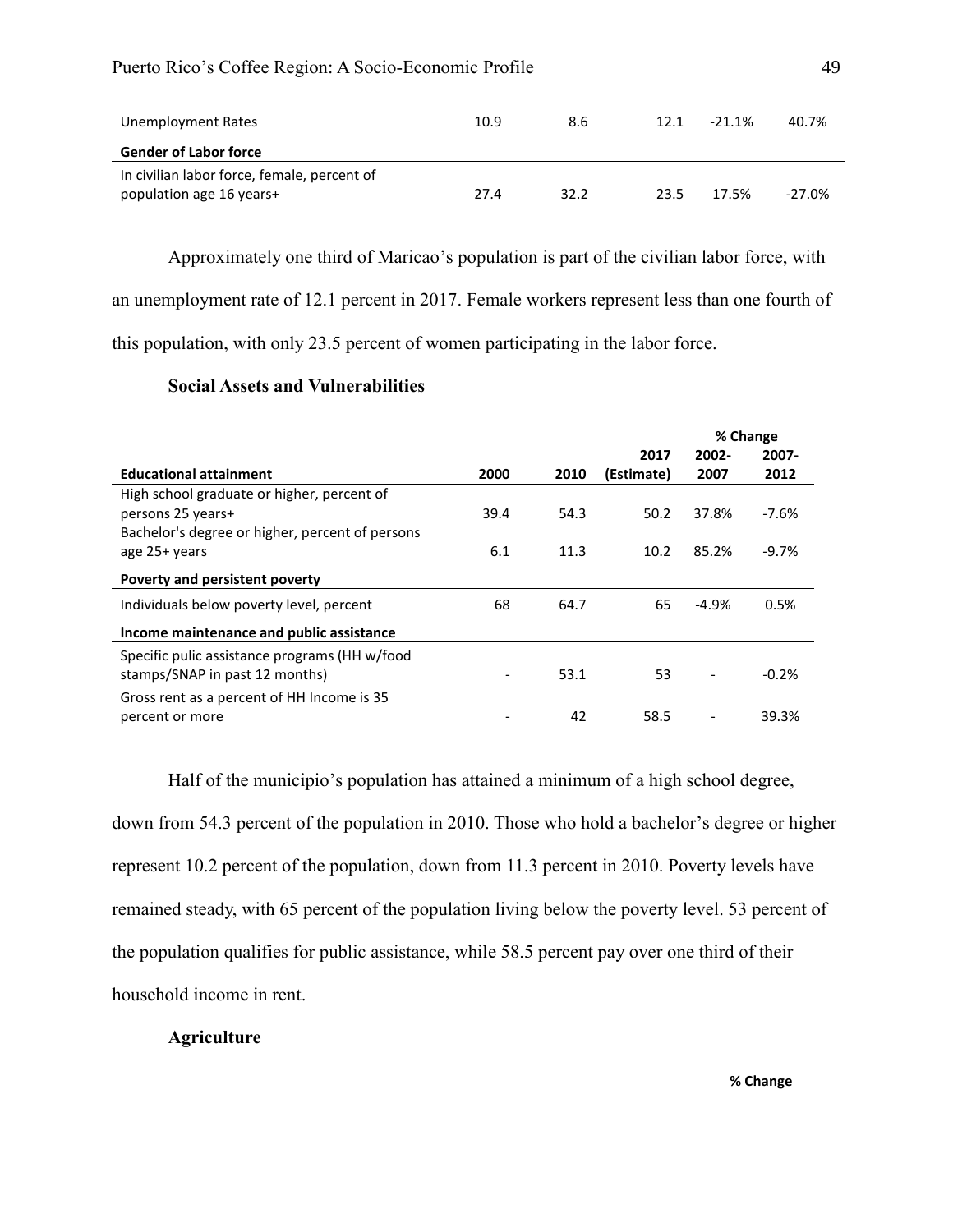|                                       |      |      |      | 2002-    | 2007-    |
|---------------------------------------|------|------|------|----------|----------|
| <b>Farms and production</b>           | 2002 | 2007 | 2012 | 2007     | 2012     |
| Number of farms                       | 439  | 301  | 252  | $-31.4%$ | $-16.3%$ |
| land in farms (cuerdas)               | 9911 | 8442 | 6111 | $-14.8%$ | $-27.6%$ |
| <b>Land Use</b>                       |      |      |      |          |          |
| Harvested (no. of farms)              | 432  | 295  | 249  | $-31.7%$ | $-15.6%$ |
| Used for pasture or grazing (no. of   |      |      |      |          |          |
| farms)                                | 10   | 19   | 12   | 90.0%    | $-36.8%$ |
| By tenure of principal operators (no. |      |      |      |          |          |
| of farms)                             |      |      |      |          |          |
| <b>Full owners</b>                    | 409  | 264  | 236  | $-35.5%$ | $-10.6%$ |
| Part owners                           | 22   | 34   | 5    | 54.5%    | $-85.3%$ |
| Tenants                               | 8    | 3    | 11   | $-62.5%$ | 266.7%   |
| principal operator characteristics    |      |      |      |          |          |
| hired farm workers (number)           | 1188 | 1201 | 696  | 1.1%     | $-42.0%$ |
| agregados and sharecroppers           | 89   | 112  | 78   | 25.8%    | $-30.4%$ |
| Principal operators by sex            |      |      |      |          |          |
| Male                                  | 397  | 254  | 220  | $-36.0%$ | $-13.4%$ |
| Female                                | 42   | 34   | 8    | $-19.0%$ | $-76.5%$ |
| N/A                                   | 0    | 13   | 24   |          | 84.6%    |

The number of farms and land for agricultural production have been on decline in the past decade. In 2007, Maricao counted with 301 farms, and 8,442 cuerdas of land. By 2012, these numbers had dropped to 252 and 6,111 respectively. Two hundred and forty nine farms are used for harvesting while 12 are used for pasture or grazing. 2 percent of farm operators are part owners, while approximately 4.3 percent are tenants. The majority of principal operators are full owners. Hired farm workers and agregados and sharecroppers have declined since 2007, by 42 and 30 percent respectively. Women operate merely 3.1 percent of all farms, while men operate 87 percent of this total.

|                                              |             |             |             | 2002-    | 2007-                    |
|----------------------------------------------|-------------|-------------|-------------|----------|--------------------------|
| Market value of agricultural products sold   | 2002        | 2007        | 2012        | 2007     | 2012                     |
| Agricultural products sold (dollars)         | \$4,696,019 | \$5,347,515 | (D)         | 13.9%    |                          |
| Crops sold (dollar)                          | \$4,648,545 | \$5,345,394 | (D)         | 15.0%    | $\overline{\phantom{0}}$ |
| Coffee (dollars)                             | \$3,178,018 | \$4,039,671 | \$1,743,125 | 27.1%    | $-56.8%$                 |
| Income from farm-related sources             |             |             |             |          |                          |
| Income (dollars)                             |             | \$581.914   | \$577.104   | ۰        | $-0.8%$                  |
| <b>Crops harvested for sale</b>              |             |             |             |          |                          |
| Coffee harvested for sale (total coffee, qty |             |             |             |          |                          |
| harvested in cuerdas)                        | 3927        | 3029        | 1666        | $-22.9%$ | $-45.0%$                 |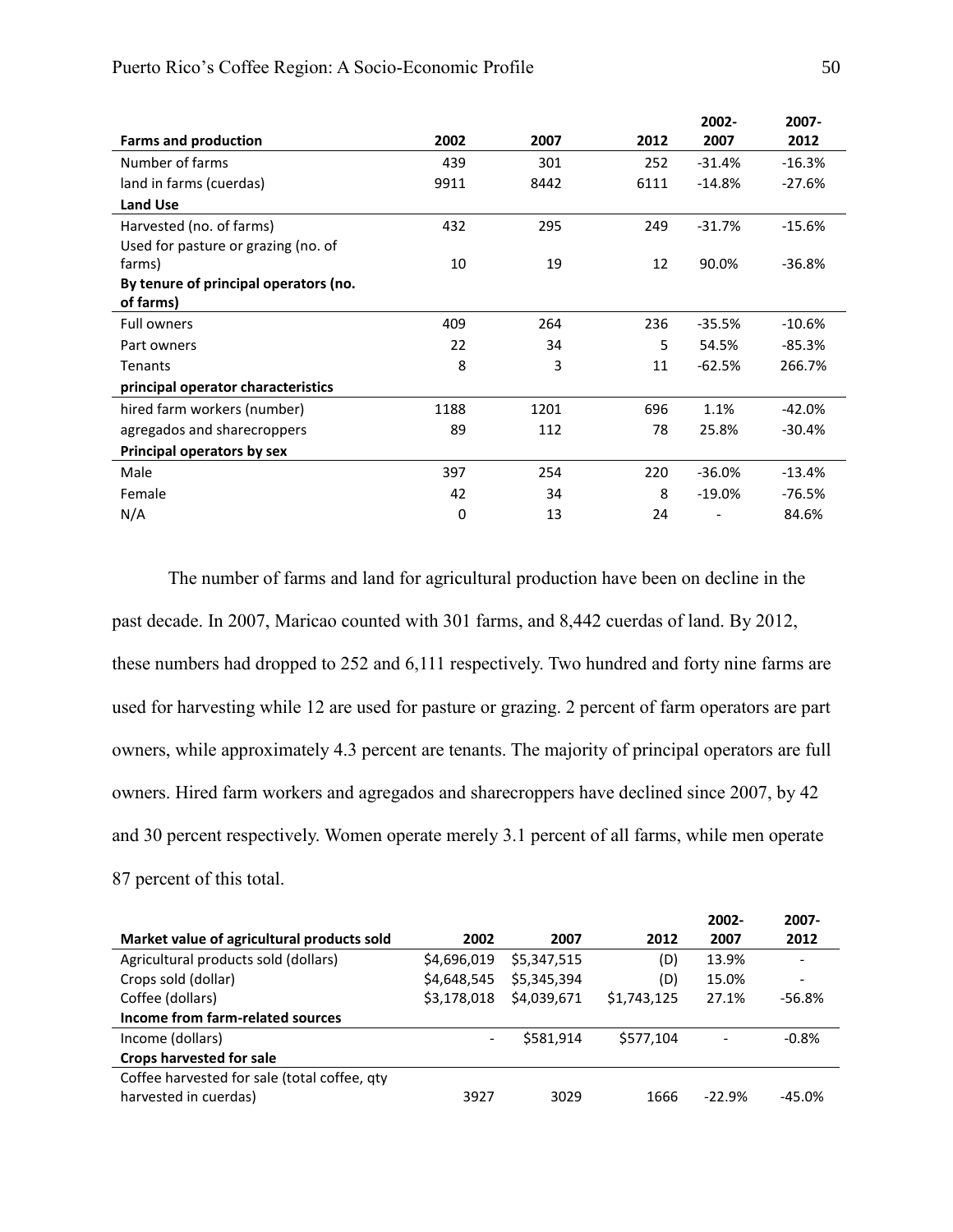In 2007, the market value of agricultural products sold in Maricao amounted to USD\$5,347,515, and crops sold were valued at USD\$5,325,394. While the total value of all products and crops is not available for 2012, coffee crops saw a 56.8 percent decline between 2007 and 2012. In 2012, revenue from coffe was estimated at USD\$1,743,125 resulting from 1666 cuerdas of harvest. Income from other farm related sources did not vary within this period, amounting to USD\$577,104 in 2012.

## **Orocovis**

#### **Demographics**

| Variable                               | <b>Census</b> | <b>Census</b> | <b>ACS</b> | % Change |         |  |
|----------------------------------------|---------------|---------------|------------|----------|---------|--|
|                                        |               |               | 2017       | 2000-    | 2010-   |  |
| <b>Demographic Characteristics</b>     | 2000          | 2010          | (Estimate) | 2010     | 2017    |  |
| <b>Total Persons</b>                   | 23844         | 23423         | 21906      | $-1.8%$  | $-6.5%$ |  |
| Population Density (population per sq. |               |               |            |          |         |  |
| mile)                                  | 375.6         | 368.2         | -          | $-2.0%$  | -       |  |
|                                        |               |               |            | % Change |         |  |
|                                        |               |               | 2017       | 2000-    | 2010-   |  |
| <b>Sex Distribution</b>                | 2000          | 2010          | (Estimate) | 2010     | 2017    |  |
| Female Persons, percent                | 49.6          | 49.6          | 49.8       | 0.0%     | 0.4%    |  |

The population in Orocovis is 21,906 habitants, 6.5 percent decline from 2010 digits.

When last estimated, population density was 368.2 persons per square mile. 49.8 percent of the

population identifies as female.

|                                    |      |      |            | % Change |          |
|------------------------------------|------|------|------------|----------|----------|
|                                    |      |      | 2017       | 2000-    | 2010-    |
| <b>Age Distribution</b>            | 2000 | 2010 | (Estimate) | 2010     | 2017     |
| Persons under 5 years, percent     | 8.9  | 6.2  | 5.7        | $-30.3%$ | $-8.1%$  |
| Persons, 5 - 19                    | 28.8 | 24.4 | 20.4       | $-15.3%$ | $-16.4%$ |
| Persons, 20 - 64                   | 52.8 | 57.8 | 59.1       | 9.5%     | 2.2%     |
| Persons 65 years and over, percent | 9.5  | 11.6 | 14.9       | 22.1%    | 28.4%    |
| Median Age                         | 28.6 | 34.6 | 37.9       | 21.0%    | 9.5%     |

The age distribution in Orocovis has varied in the past decades. In the 2000s, younger groups represented a higher proportion of the population. Those aged under 5, comprised 8.9 of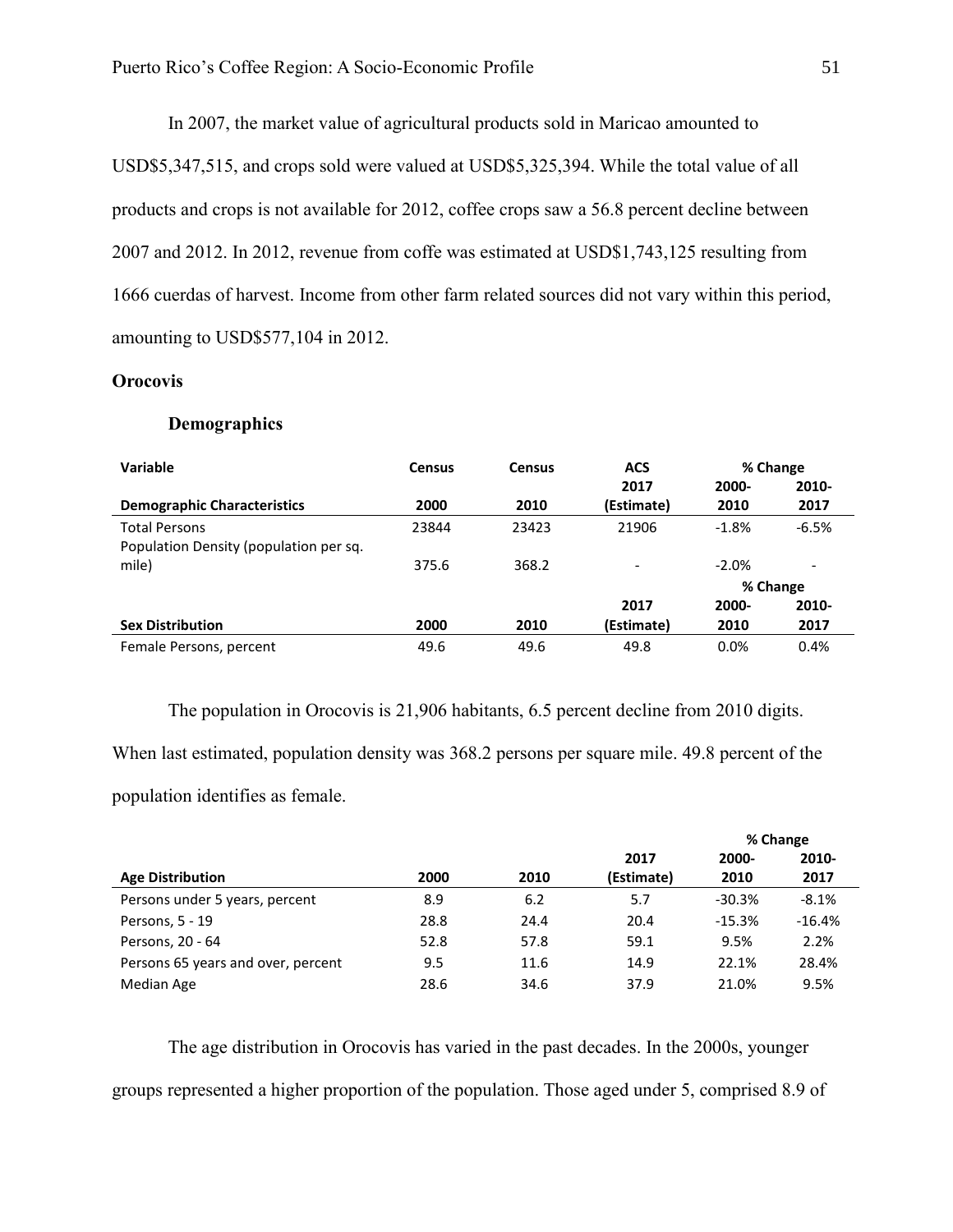all people, while groups aged 5-19 represented 28.8 of the total. By 2017, these two groups had declined their proportions, to 5.7 percent and 20.4 percent respectively. Older groups, specifically those over the age of 65, increased in proportion, and now represent 14.9 of the population, more than 50 percent over the proportion it constituted in 2000. The median age in the municipio is 37.9 years old.

|                                    |      |       | 2017       | 2000-    |           |
|------------------------------------|------|-------|------------|----------|-----------|
| <b>Residence</b>                   | 2000 | 2010  | (Estimate) | 2010     | 2010-2017 |
| Urban, percent                     | 72.8 | 64.1  |            | $-12.0%$ |           |
| Rural, percent                     | 27.2 | 35.9  |            | 32.0%    |           |
| <b>Household Characteristics</b>   |      |       |            |          |           |
| <b>Total households</b>            | 7083 | 7812  | 6797       | 10.3%    | $-13.0%$  |
| average household size             | 3.35 | 2.98  |            | $-11.0%$ | $-100.0%$ |
| <b>HH</b> family type              |      |       |            |          |           |
| family                             | 85.4 | 80.2  | 75.8       | $-6.1%$  | $-5.5%$   |
| non-family                         | 14.6 | 19.8  | 24.2       | 35.6%    | 22.2%     |
| Female HH no husband present       | 16.2 | 18.8  | 26.6       | 16.0%    | 41.5%     |
|                                    |      |       |            |          |           |
|                                    |      |       | 2017       | 2000-    |           |
| <b>Housing</b>                     | 2000 | 2010  | (Estimate) | 2010     | 2010-2017 |
| Total housing units                | 7946 | 9255  | 8528       | 16.5%    | $-7.9%$   |
| Occupancy                          |      |       |            |          |           |
| Occupied                           | 89.1 | 84.4  | 79.7       | $-5.3%$  | $-5.6%$   |
| Vacant                             | 10.9 | 15.6  | 20.3       | 43.1%    | 30.1%     |
| Tenure (Occupied HH)               |      |       |            |          |           |
| Owner occupied                     |      |       |            |          |           |
|                                    | 78   | 74.5  | 68.7       | $-4.5%$  | $-7.8%$   |
| Renter Occupied                    | 22   | 25.5  | 31.3       | 15.9%    | 22.7%     |
| Median House value (owner occupied |      |       |            |          |           |
| units)                             |      | 84900 | 89300      |          | 5.2%      |

Sixty four percent of the population in Orocovis live in urban areas. Between 2000 and 2010, the proportion of people living in rural areas increased by 32 percent, reaching 35.9 percent of the population by 2010. Total households have declined in recent years, from 7,812 households in 2010, to 6,797 in 2017. Average household size in 2010 was estimated at 2.98 persons per households. Family households account for the majority of all household types, although they decreased by 5.5 percent in the 2010-2017, amounting to 75.8 percent of the total.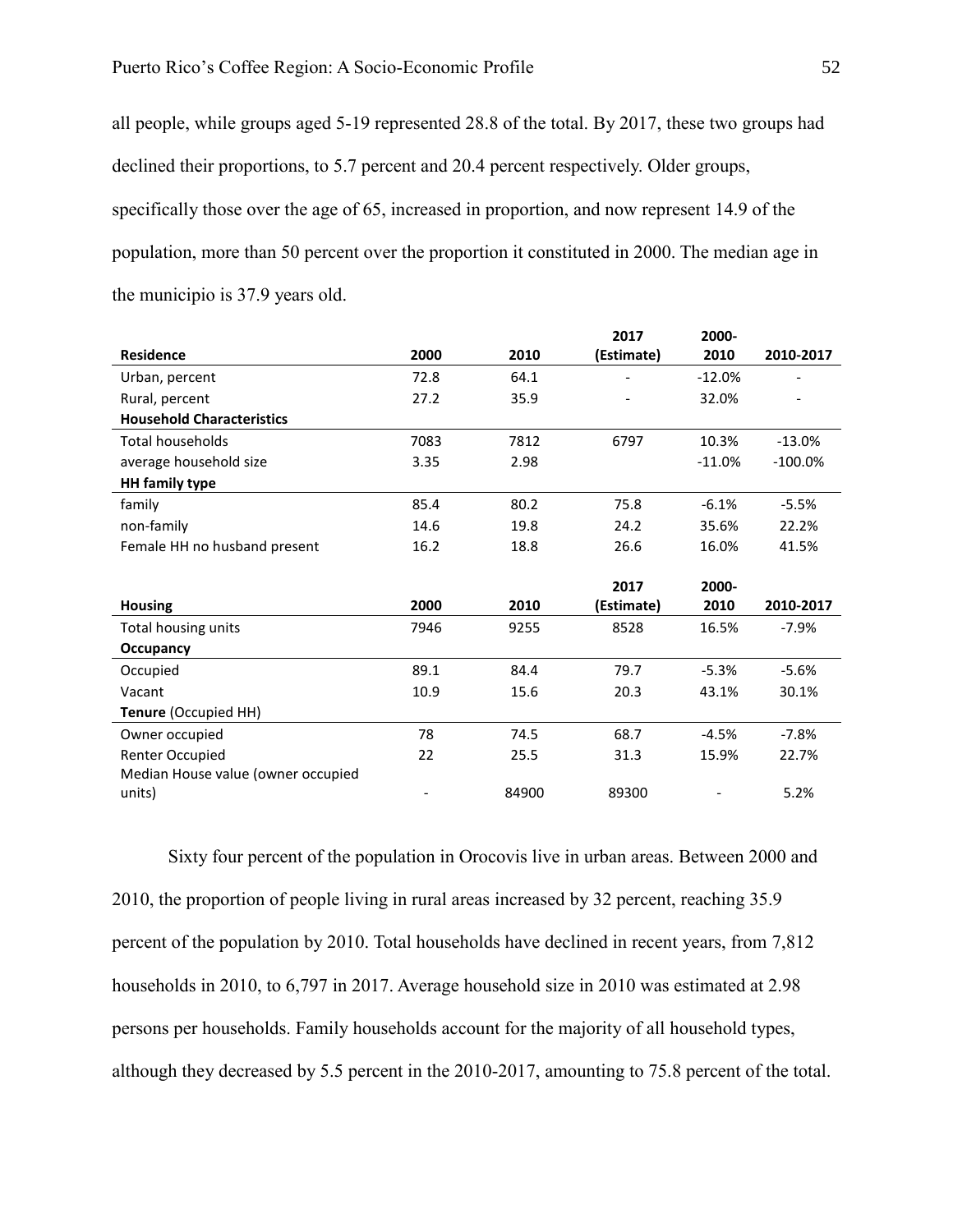Housing units also declined between 2010 and 2010, by 7.9 percent of the total amount.

In 2017, Orocovis is home to 8,528 housing units. Vacancy rates have increased significantly, from 10.9 percent in 2000. To just over 20 percent in 2017. In addition, the proportion of houses occupied by renters has increased, from 25.5 percent of all occupied households in 2010, to 31.3 percent in 2017. In this period, median house value increased by 5.2 percent, from USD\$84,900 to USD\$89,300.

|                                             |      |      |            | % Change |          |
|---------------------------------------------|------|------|------------|----------|----------|
|                                             |      |      | 2017       | 2000-    | 2010-    |
| Industry                                    | 2000 | 2010 | (Estimate) | 2010     | 2017     |
| Agriculture, forestry, fishing and hunting, |      |      |            |          |          |
| and mining                                  | 9.3  | 5.4  | 2.2        | $-41.9%$ | $-59.3%$ |
| Construction                                | 12.7 | 14.6 | 11.6       | 15.0%    | $-20.5%$ |
| Manufacturing                               | 15.7 | 13.6 | 14.2       | $-13.4%$ | 4.4%     |
| Educational, health, social services        | 21.2 | 28.3 | 23.8       | 33.5%    | $-15.9%$ |
| Arts, entertainment, recreation,            |      |      |            |          |          |
| acommodation, food services                 | 3.2  | 7.2  | 8.1        | 125.0%   | 12.5%    |
| Retail trade                                | 13.6 | 10   | 13.1       | $-26.5%$ | 31.0%    |

#### **Industry and Employment**

The primary sector has experienced significant deterioration in the past few decades. In 2000, agriculture, forestry, fishing and hunting, and mining represented 9.3 percent of all employment. By 2017, they represented only 2.2 percent of this population, a 76 percent decline. The secondary sector has remained relatively steady, with construction and manufacturing employment respectively constituting 11.6 and 14.2 percent of all economic activity. Arts, entertainment, accommodation, and food service activities have experienced the largest growth. In 2000, these represented 3.2 percent of the economy. By 2017, they constituted 8.1 percent of all industry employment.

|                            |      |      | 2017       | 2000- | 2010- |
|----------------------------|------|------|------------|-------|-------|
| <b>Income</b>              | 2000 | 2010 | (Estimate) | 2010  | 2017  |
| per capita personal income | 4637 | 6134 | 7326       | 32.3% | 19.4% |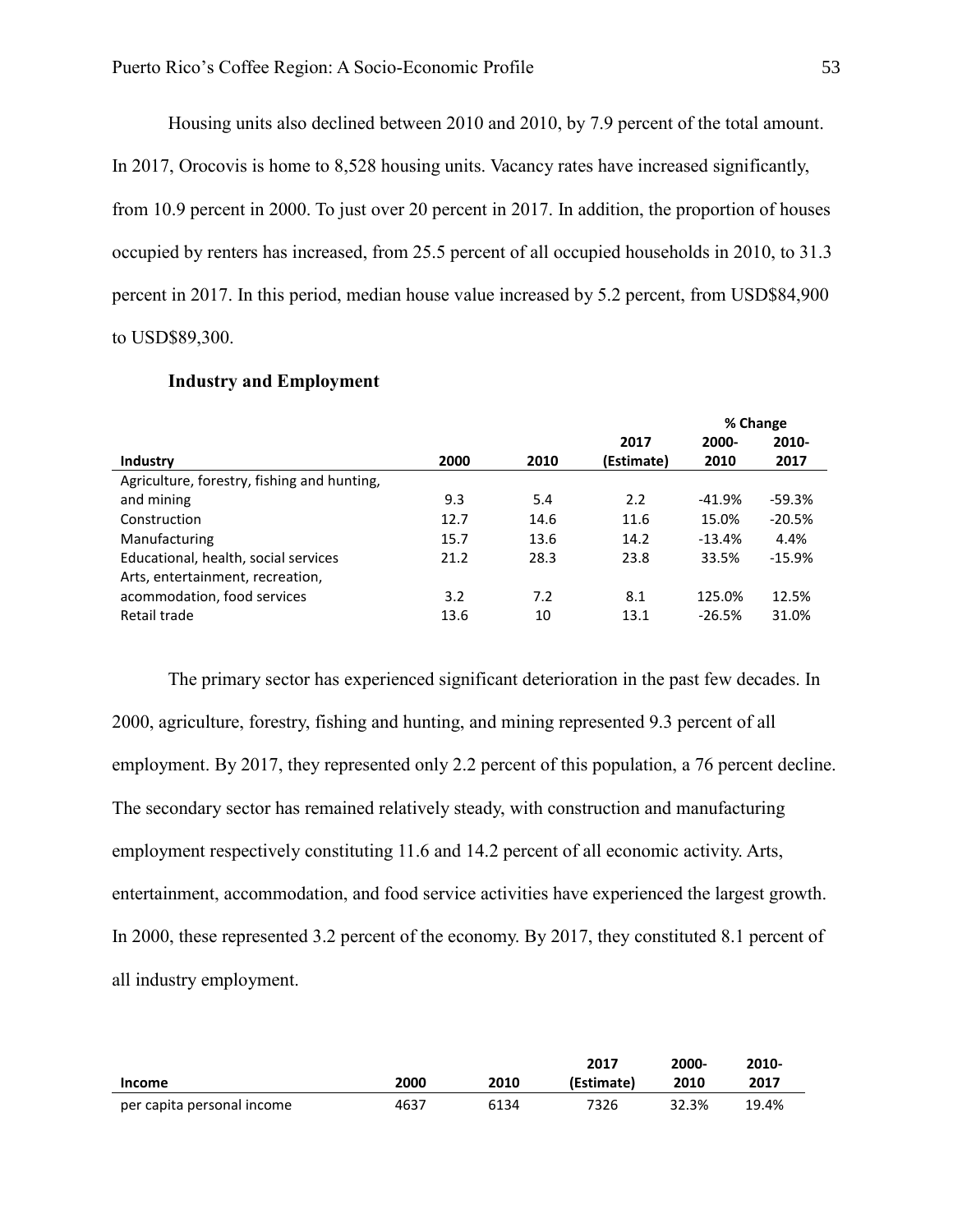| Median HH income                                                                 | 9945 | 13713 | 14296 | 37.9% | 4.3% |
|----------------------------------------------------------------------------------|------|-------|-------|-------|------|
| Per capita income increased by 19.4 percent in the 2010-2017 period, reaching an |      |       |       |       |      |

average of USD\$7,326. Median household income increased, although at a much lower rate (4.3

percent), amounting to USD\$14,296 in 2017.

|                                                                                                |      |      | 2017       | 2000-    | 2010-    |  |  |  |
|------------------------------------------------------------------------------------------------|------|------|------------|----------|----------|--|--|--|
| Employment                                                                                     | 2000 | 2010 | (Estimate) | 2010     | 2017     |  |  |  |
| Total civilian labor force, percent of population                                              |      |      |            |          |          |  |  |  |
| age 16+ years                                                                                  | 29.5 | 46.3 | 37.6       | 56.9%    | $-18.8%$ |  |  |  |
| Not in Labor Force                                                                             | 70.5 | 53.7 | 62.4       | $-23.8%$ | 16.2%    |  |  |  |
| Unemployment Rates                                                                             | 7.7  | 30.7 | 32.1       | 298.7%   | 4.6%     |  |  |  |
| <b>Gender of Labor force</b>                                                                   |      |      |            |          |          |  |  |  |
| In civilian labor force, female, percent of                                                    |      |      |            |          |          |  |  |  |
| population age 16 years+                                                                       | 22.2 | 41.1 | 31.9       | 85.1%    | $-22.4%$ |  |  |  |
| The total civilian labor force has varied in the past decades. In the 2000, this group         |      |      |            |          |          |  |  |  |
|                                                                                                |      |      |            |          |          |  |  |  |
| represented 29.5 percent of the population, and increased to 46.3 percent in 2010. However, in |      |      |            |          |          |  |  |  |

2017, the proportion declined once again, now comprising 37.6 percent of the population. The remaining 62.4 percent is not in the laborforce. Unemployment rates have been on the rise since the 2000s, from 7.7 percent to 30.7 percent in 2010, and even higher at 32.1 percent of the population in 2017. The proportion of women who are part of the laborforce declined by 22.4 percent between 2010 and 2017, going from 41.1 percent to 31.9 percent of this group.

## **Social Assets and Vulnerabilities**

|                                                       |      |      |            | % Change |         |
|-------------------------------------------------------|------|------|------------|----------|---------|
|                                                       |      |      | 2017       | 2000-    | 2010-   |
| <b>Educational attainment</b>                         | 2000 | 2010 | (Estimate) | 2010     | 2017    |
| High school graduate or higher, percent of            |      |      |            |          |         |
| persons 25 years+                                     | 47.5 | 58.4 | 64.4       | 22.9%    | 10.3%   |
| Bachelor's degree or higher, percent of               |      |      |            |          |         |
| persons age 25+ years                                 | 11.1 | 13.3 | 16         | 19.8%    | 20.3%   |
| Poverty and persistent poverty                        |      |      |            |          |         |
| Individuals below poverty level, percent              | 68   | 62.4 | 56.3       | $-8.2%$  | $-9.8%$ |
| Income maintenance and public assistance              |      |      |            |          |         |
| Specific pulic assistance programs (HH w/food         |      |      |            |          |         |
| stamps/SNAP in past 12 months)                        |      | 52.7 | 55.4       |          | 5.1%    |
| Gross rent as a percent of HH Income is 35 percent or |      |      |            |          |         |
| more                                                  |      | 41.2 | 41.8       |          | 1.5%    |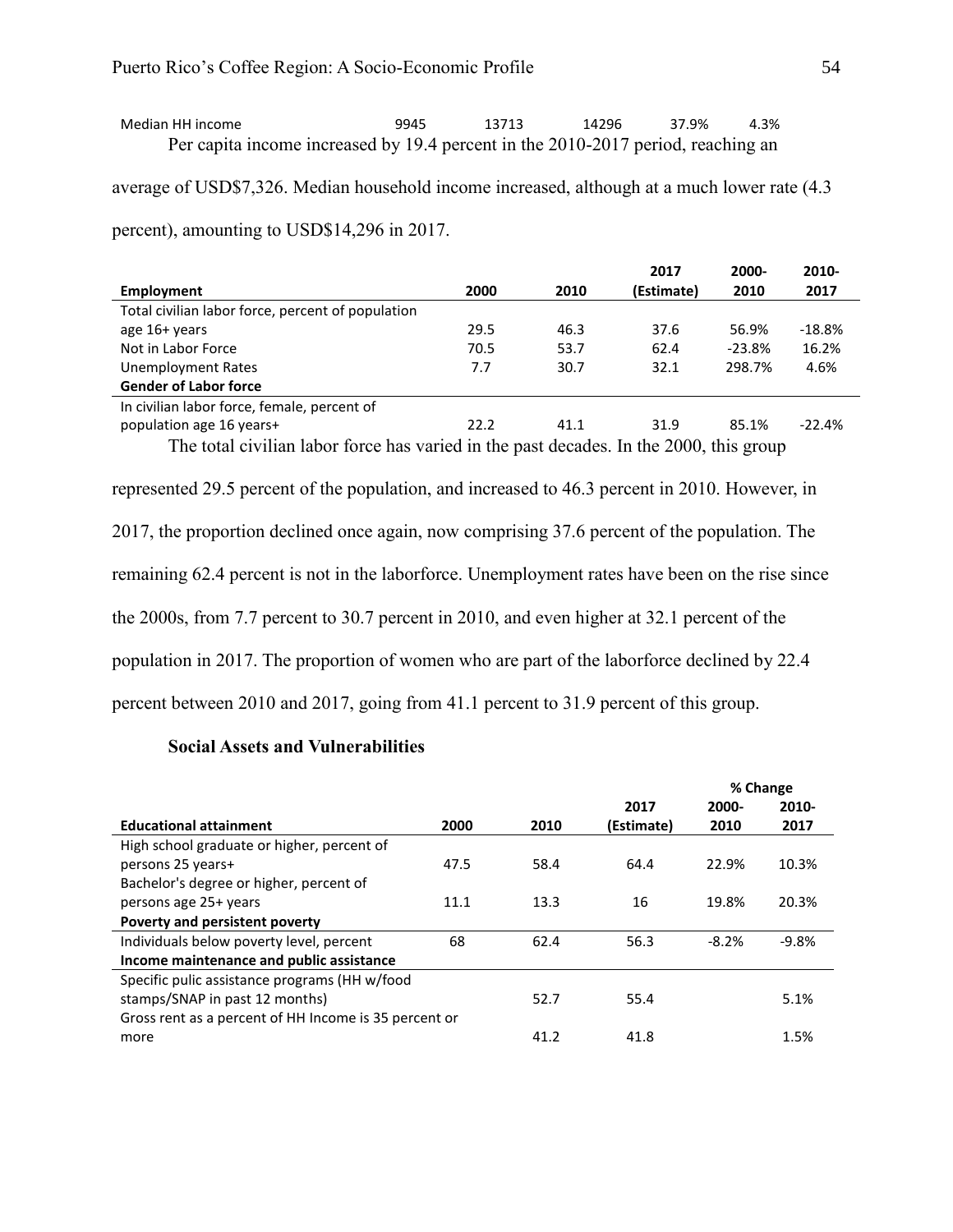Educational attainment in Orocovis has been on the rise since the 2000s. The percentage of the population who held a high school degree or higher increased by 22.9 percent in the 2000- 2017 period, from 47.5 percent to 58.4 percent of the population. This proportion kept increasing, until reaching 64.4 percent in 2017. Those who have a bachelor's degree or higher have also increased, from 11.1 percent in 2000, to 16 percent in 2017.

At the same time, poverty levels have been on decline. In 2000, the percentage of the population living below the poverty level was 68 percent. This percentage declined to 62.4 percent in 2010, and to 56.3 percent in 2017. On the contrary, the percentage of the population that qualifies for public assistance rose from 52.7 percent in 2010, to 55.4 percent in 2017. Similarly, the percentage of the population that pays over one third of their income in rent increased from 41.2 percent to 41.8 percent.

#### **Agriculture**

|                                       |       |       |       |          | % Change |
|---------------------------------------|-------|-------|-------|----------|----------|
|                                       |       |       |       | 2002-    | 2007-    |
| <b>Farms and production</b>           | 2002  | 2007  | 2012  | 2007     | 2012     |
| Number of farms                       | 923   | 621   | 506   | $-32.7%$ | $-18.5%$ |
| Land in farms (cuerdas)               | 22242 | 16955 | 15592 | $-23.8%$ | $-8.0\%$ |
| Land use                              |       |       |       |          |          |
| Harvested (no. Of farms)              | 907   | 492   | 418   | -45.8%   | $-15.0%$ |
| Used for pasture or grazing (no. Of   |       |       |       |          |          |
| farms)                                | 175   | 132   | 136   | $-24.6%$ | 3.0%     |
| By tenure of principal operators (no. |       |       |       |          |          |
| Of farms)                             |       |       |       |          |          |
| <b>Full owners</b>                    | 687   | 496   | 398   | $-27.8%$ | $-19.8%$ |
| Part owners                           | 155   | 70    | 37    | $-54.8%$ | $-47.1%$ |
| Tenants                               | 81    | 55    | 71    | $-32.1%$ | 29.1%    |
| Principal operator characteristics    |       |       |       |          |          |
| Hired farm workers (number)           | 911   | 1142  | 673   | 25.4%    | $-41.1%$ |
| Agregados and sharecroppers           | 27    | 47    | 49    | 74.1%    | 4.3%     |
| Principal operators by sex            |       |       |       |          |          |
| Male                                  | 847   | 495   | 447   | $-41.6%$ | $-9.7%$  |
| Female                                | 76    | 68    | 9     | $-10.5%$ | $-86.8%$ |
| N/a                                   | 0     | 58    | 50    |          | $-13.8%$ |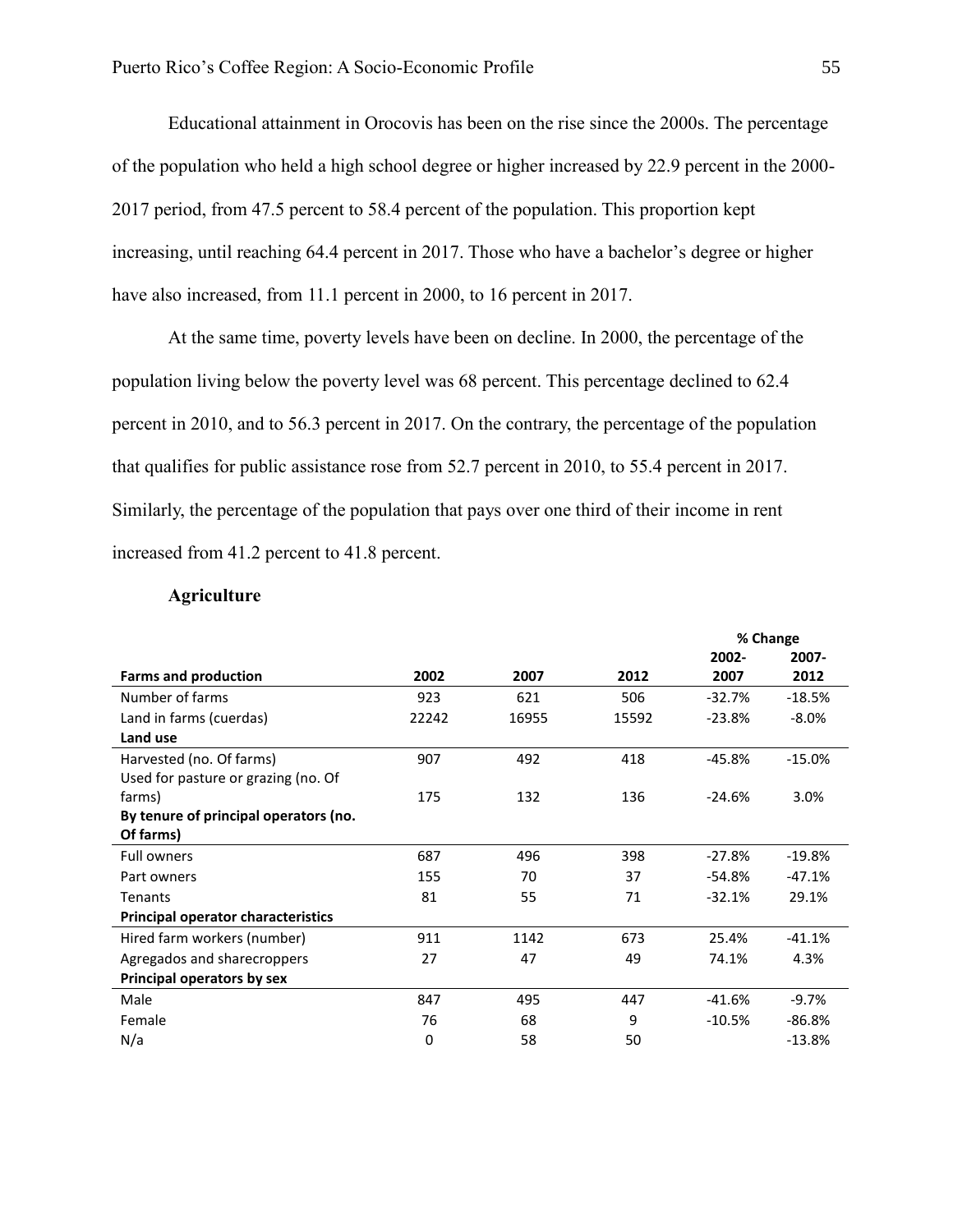The agricultural sector in Orocovis has been deteriorating, with the number of farms declining by 32.7 percent and 18.5 percent in the 2000-2010 and 2010-2017 periods, respectively. By 2017, the municipio totaled 506 farms, and 15,592 cuerdas of land. Four hundred and eighteen of these farms are used for harvesting, while 136 are used for pasture or grazing. Full owners represent the largest proportion of principal operators, with a total of 398 farms operated by this group. Part ownership has significantly declined since 2007, representing 7.3 percent of all operators, while tenants represent roughly 14 percent of principal operators.

The number of hired farm workers declined by 41.1 percent between 2007 and 2012, estimated at 673 in 2012. The number of agregados and sharecroppers have remained steady. Women operate only 1.7 percent of all farms, in contrast with men who operate almost 88 percent of the total.

#### **Utuado**

#### **Demographics**

|                                        |       |       |                          | % Change |                          |
|----------------------------------------|-------|-------|--------------------------|----------|--------------------------|
|                                        |       |       | 2017                     | 2000-    | $2010 -$                 |
| <b>Demographic Characteristics</b>     | 2000  | 2010  | (Estimate)               | 2010     | 2017                     |
| <b>Total Persons</b>                   | 35336 | 33149 | 30209                    | $-6.2%$  | $-8.9%$                  |
| Population Density (pop. per sq. mile) | 311.5 | 292   | $\overline{\phantom{a}}$ | $-6.3%$  | $\overline{\phantom{0}}$ |
| <b>Sex Distribution</b>                |       | 2010  | 2017                     | 2000-    | 2010-                    |
|                                        | 2000  |       | (Estimate)               | 2010     | 2017                     |
| Female Persons, percent                | 50.5  | 51    | 51.4                     | 1.0%     | 0.8%                     |

The current population in Utuado municipio is approximately 30,209. Total population decreased by 6.2 percent between 2000 and 2010, while continuing to decrease in more recent years. In the 2010-2017 period, population decreased by 8.9 percent. Sex distribution remained roughly the same, with an estimate of 51.4 of the population identifying as female in 2017.

|                         |      |      | 2017       | 2000- | 2010- |
|-------------------------|------|------|------------|-------|-------|
| <b>Age Distribution</b> | 2000 | 2010 | (Estimate) | 2010  | 2017  |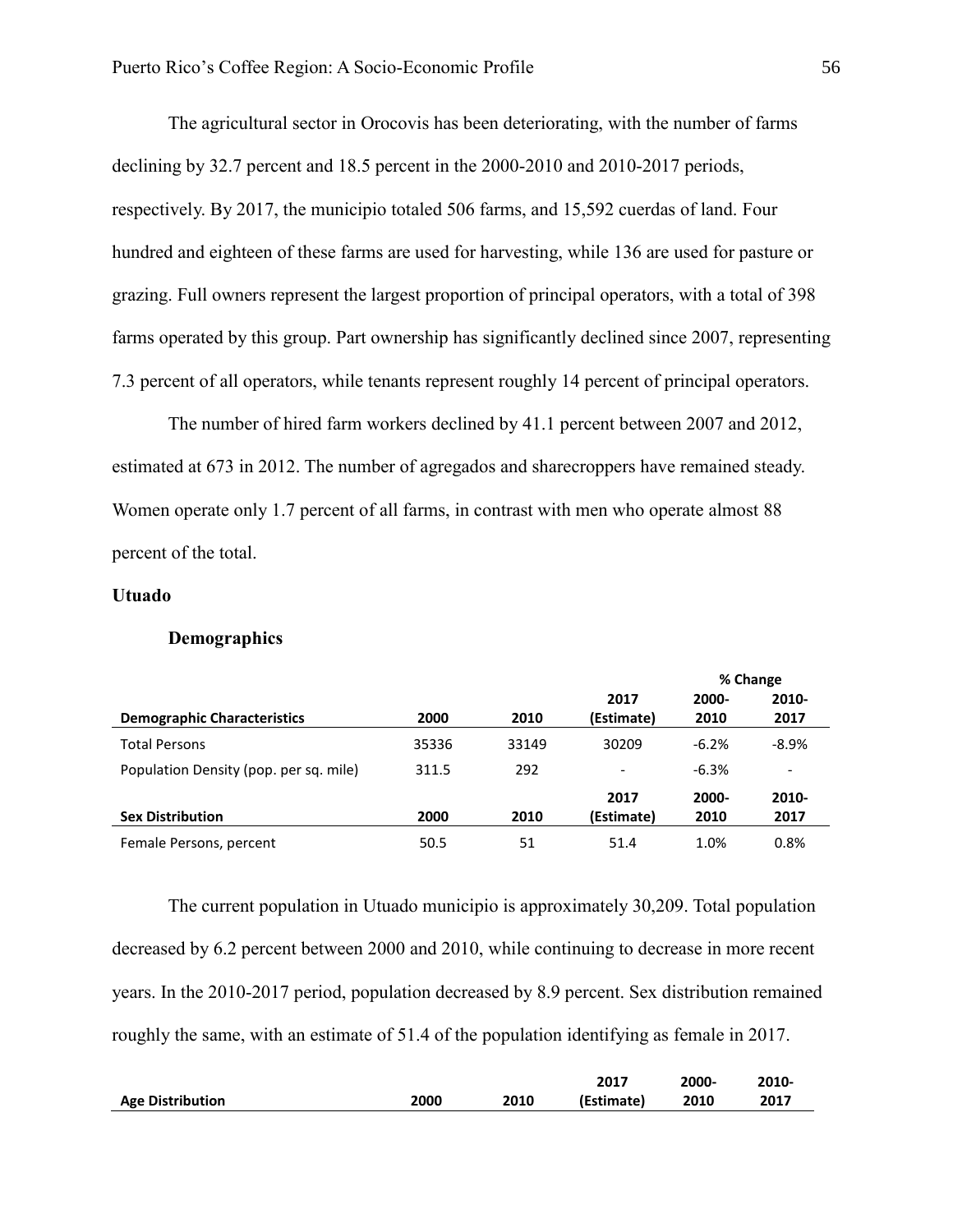| Persons under 5 years, percent     | 7.3  | 5.9  | 5.   | $-19.2%$ | $-15.3%$ |
|------------------------------------|------|------|------|----------|----------|
| Persons, 5 - 19                    | 26.9 | 22   | 19.1 | $-18.2%$ | $-13.2%$ |
| Persons, 20 - 64                   | 53.9 | 57.3 | 56.9 | 6.3%     | $-0.7%$  |
| Persons 65 years and over, percent | 11.9 | 14.9 | 19.1 | 25.2%    | 28.2%    |
| Median Age                         | 32.1 | 38   | 41.7 | 18.4%    | 9.7%     |

The age distribution of the population in Utuado has changed significantly in the past few decades. There has been significant decrease in persons under 5 years, amounting to -19.2 percent in the 2000-2010 period, and -15.3 percent in the 2010-2017 period. The percentage of people between 5 and 19 years old has also decreased, going from 26.9 percent in 2000 to roughly 19 percent in 2017. Within the same time period, people aged 20-64 went from 53.9% to 56.9% of the population. In the same way, the percentage of people 65 or older has enlarged by 28.2 percent in the period between 2010 and 2017, indicating a larger percentage of older population within the municipio. The median age is 41.7 years old, which increased by roughly 10 years since 2000.

|                                  |       |       | 2017       | 2000-    | 2010-             |
|----------------------------------|-------|-------|------------|----------|-------------------|
| <b>Residence</b>                 | 2000  | 2010  | (Estimate) | 2010     | 2017              |
| Urban, percent                   | 66.5  | 53.1  |            | $-20.2%$ |                   |
| Rural, percent                   | 33.5  | 46.9  |            | 40.0%    | $\qquad \qquad -$ |
| <b>Household Characteristics</b> |       |       |            |          |                   |
| Total households                 | 9152  | 11885 | 9727       | 29.9%    | $-18.2%$          |
| average household size           | 3.13  | 2.78  |            | $-11.2%$ | $-100.0\%$        |
| <b>HH</b> family type            |       |       |            |          |                   |
| family                           | 81.7  | 76.1  | 73.9       | $-6.9%$  | $-2.9%$           |
| non-family                       | 18.3  | 23.9  | 26.1       | 30.6%    | 9.2%              |
| Female HH no husband present     | 19.5  | 20.8  | 21.1       | 6.7%     | 1.4%              |
|                                  |       |       | 2017       | 2000-    | 2010-             |
| <b>Housing</b>                   | 2000  | 2010  | (Estimate) | 2010     | 2017              |
| Total housing units              | 12471 | 14192 | 13315      | 13.8%    | $-6.2%$           |
| Occupancy                        |       |       |            |          |                   |
| Occupied                         | 89.9  | 83.7  | 73.1       | $-6.9%$  | $-12.7%$          |
| Vacant                           | 10.1  | 16.3  | 29.6       | 61.4%    | 81.6%             |
| <b>Tenure</b>                    |       |       |            |          |                   |
| Owner occupied                   | 71.5  | 68.4  | 64.5       | $-4.3%$  | $-5.7%$           |
| <b>Renter Occupied</b>           | 28.5  | 31.6  | 35.5       | 10.9%    | 12.3%             |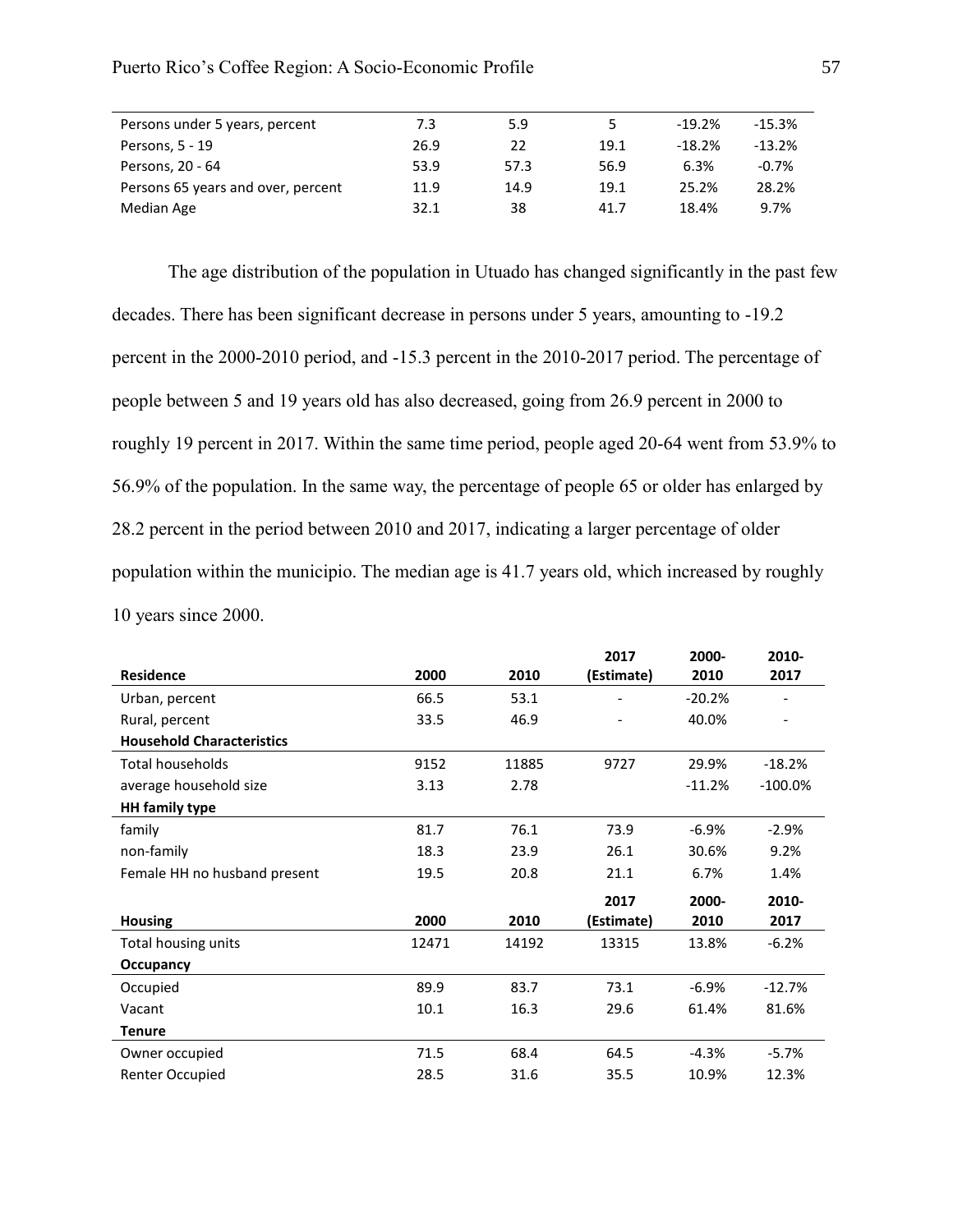Median House value (owner occupied units) USD\$90,100 USD\$93,500 3.8%

Between 2000 and 2010, the population in Utuado became increasingly rural. The percent of urban residence fell by 20.2%, while the number of rural residents expanded by 40% in the same time frame. The total number of households in the municipio amounts to an estimated 9727 in 2017, with an average household size of 2.78 persons per household in 2010. The number of total households decreased by 18.2 percent between 2000 and 2017. Non-family households have increased by 30.6% and 9.2% in the 2000-2010 and 2010-2017 periods respectively. On the contrary, family households have dropped by 6.9 and 2.9 percentage points in the same time. Female Households with no husband present represent 21.1 percent of all family households.

Housing units in the municipio have also decreased, although in fewer proportion than households. Between 2010 and 2017, total number of housing units went from 14,192 to 13,315, decreasing by a total of 6.2 percent. There has been significant rise in the proportion of vacant houses, going from 10.1 percent vacancy in 2000, to almost 29.6 percent in 2017. Tenure structure has also varied, as we can see an increase of 10.9 and 12.3 percent in renter-occupied housing between 2000-2010 and 2010-2017 respectively. Despite an increase in vacant housing, the median house value in Utuado increased by 3.8 percent between 2010 and 2017.

|                                                                          |      |      | 2017       | 2000-    | 2010-    |
|--------------------------------------------------------------------------|------|------|------------|----------|----------|
| <b>Industry</b>                                                          | 2000 | 2010 | (Estimate) | 2010     | 2017     |
| Agriculture, forestry, fishing and hunting, and                          |      |      |            |          |          |
| mining                                                                   | 6.1  | 4.8  | 5.2        | $-21.3%$ | 8.3%     |
| Construction                                                             | 11.1 | 9.7  | 7.3        | $-12.6%$ | $-24.7%$ |
| Manufacturing                                                            | 8.7  | 3.8  | 5.7        | $-56.3%$ | 50.0%    |
| Educational, health, social services<br>Arts, entertainment, recreation, | 26.9 | 29.6 | 32.0       | 10.0%    | 8.1%     |
| accommodation, food services                                             | 3.6  | 5.3  | 9.7        | 47.2%    | 83.0%    |
| Retail trade                                                             | 11.5 | 13.1 | 17.6       | 13.9%    | 34.4%    |

#### **Industry and Employment**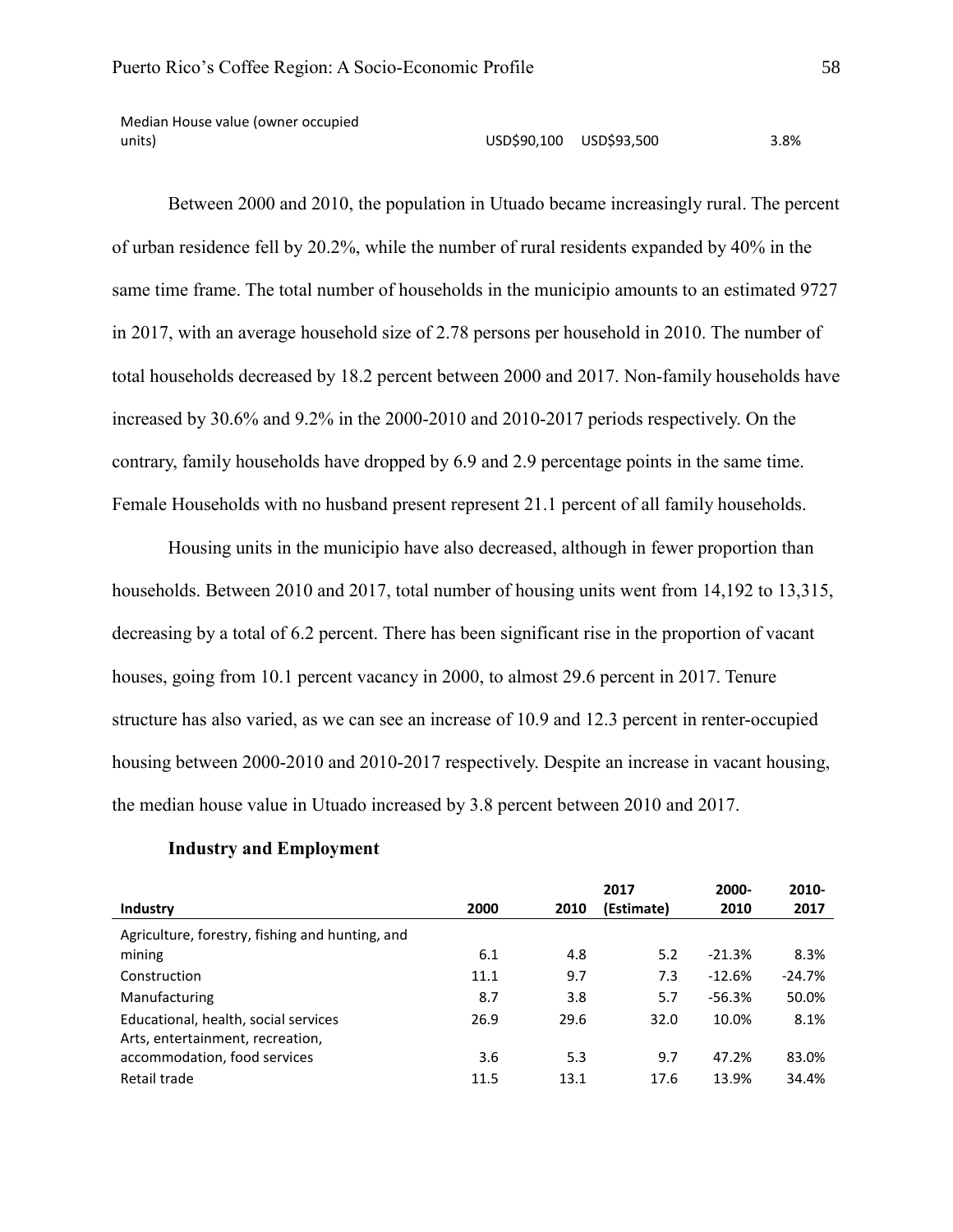The structure of industry in Utuado has also changed in the past years. Between 2010 and 2010. There has been an increase in employment within the primary sector, with an 8.3% growth in the percentage of the population employed in agriculture, forestry, fishing and hunting, and mining. The secondary sector has seen mixed outcomes in this period, with manufacturing employment increasing by 50 percent, and the construction sector decreasing by 24.7 percent. Finally, we can see the most dramatic change in employment within the service sector, which has seen an increase of 83% in arts, entertainment, recreation, accommodation, and food services; a 34.4% increase in retail trade; and an 8.1% increase in educational, health, and social services. These changes in structure indicate that the municipio is rapidly moving towards a third sector economy, primarily focused on services.

|                            |      |       | 2017       | 2000- | 2010- |
|----------------------------|------|-------|------------|-------|-------|
| Income (in USD)            | 2000 | 2010  | (Estimate) | 2010  | 2017  |
| Per capita personal income | 5086 | 6775  | 8140       | 33.2% | 20.1% |
| Median HH income           | 9948 | 13509 | 15931      | 35.8% | 17.9% |

Income has increased, both at the per capita level, and at the household level. By 2017, per capita personal income was estimated at USD\$8140, which increased by 20.1 percent between 2010 and 2017. In the same year, Median household income was estimated at USD\$15,931, increasing by 17.9% in the period between 2010 and 2017.

|                                                                         |      |      | 2017       | 2000-    | 2010-    |
|-------------------------------------------------------------------------|------|------|------------|----------|----------|
| Employment                                                              | 2000 | 2010 | (Estimate) | 2010     | 2017     |
| Total civilian labor force, percent of population                       |      |      |            |          |          |
| age 16+ years                                                           | 34.4 | 41.6 | 38         | 20.9%    | $-8.7\%$ |
| Not in Labor Force                                                      | 65.6 | 58.4 | 62         | $-11.0%$ | 6.2%     |
| Unemployment Rates                                                      | 10.3 | 12.6 | 11.4       | 22.3%    | $-9.5%$  |
| <b>Gender of Labor force</b>                                            |      |      |            |          |          |
| In civilian labor force, female, percent of<br>population age 16 years+ | 27.9 | 36.3 | 34.7       | 30.1%    | $-4.4%$  |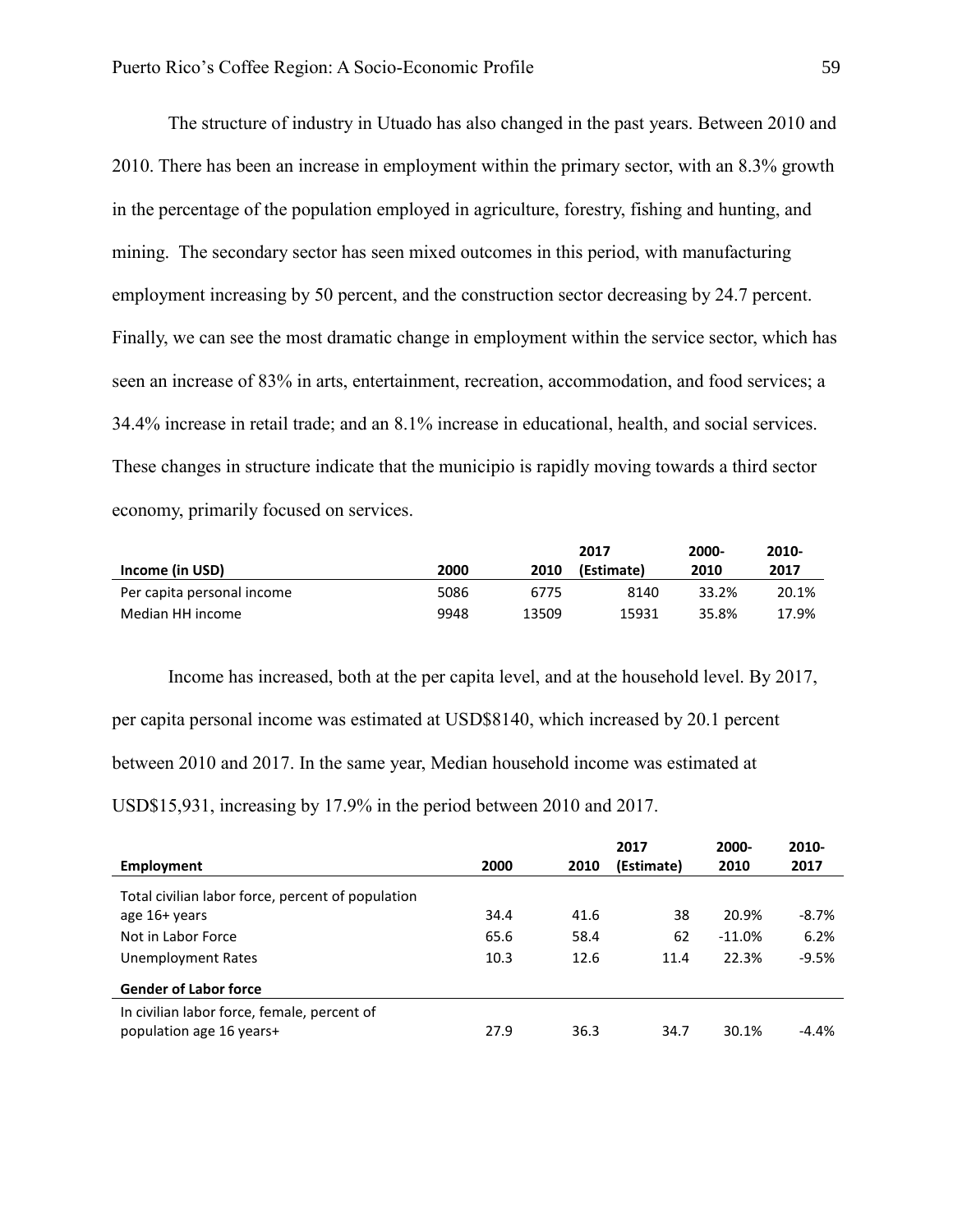In 2017, an estimated 38 percent of Utuado's population was part of the civilian labor force, decreasing by 8.7 percent from the previous estimate in 2010. The remaining 62 percent of the population is not in the labor force, while unemployment rates rise to 11.4%. In the period between 2000 and 2010, unemployment rate in the municipio expanded by 22.3%. Estimates from 2017 also indicate that 34.7 of females aged 16 and over are currently part of the civilian labor force.

|                                                                                 |      |      | 2017       | 2000-   | 2010-   |
|---------------------------------------------------------------------------------|------|------|------------|---------|---------|
| <b>Educational attainment</b>                                                   | 2000 | 2010 | (Estimate) | 2010    | 2017    |
| High school graduate or higher, percent of                                      |      |      |            |         |         |
| persons 25 years+                                                               | 19.2 | 60.6 | 70.4       | 215.6%  | 16.2%   |
| Bachelor's degree or higher, percent of                                         |      |      |            |         |         |
| persons age 25+ years                                                           | 11.9 | 16.7 | 18         | 40.3%   | 7.8%    |
| Poverty and persistent poverty                                                  |      |      |            |         |         |
| Individuals below poverty level, percent                                        | 63.6 | 58.1 | 53         | $-8.6%$ | $-8.8%$ |
| Income maintenance and public assistance                                        |      |      |            |         |         |
| Specific pulic assistance programs (HH w/food<br>stamps/SNAP in past 12 months) |      | 47.9 | 47.2       |         | $-1.5%$ |
| Gross rent as a percent of HH Income is 35                                      |      |      |            |         |         |
| percent or more                                                                 |      | 50.8 | 47.2       |         | $-7.1%$ |

### **Social Assets and Vulnerabilities**

Social assets and vulnerabilities indicators show significant educational attainment in the Utuado municipio between 2000 and 2010, with percent of high school graduates increasing from 19.2 percent to 60.6 percent. The percentage of people attaining a bachelor's degree or higher also grew, going from 11.9 to 16.7 percent in the same time frame. In 2017, 70.4 percent of the population has a high school degree or higher, while 18 percent has a bachelor's degree or higher.

Just above half of Utuado's population, 53 percent of the total, live below the poverty level. However, this percentage decreased by 8.6 percent between 2000 and 2010, and by 8.8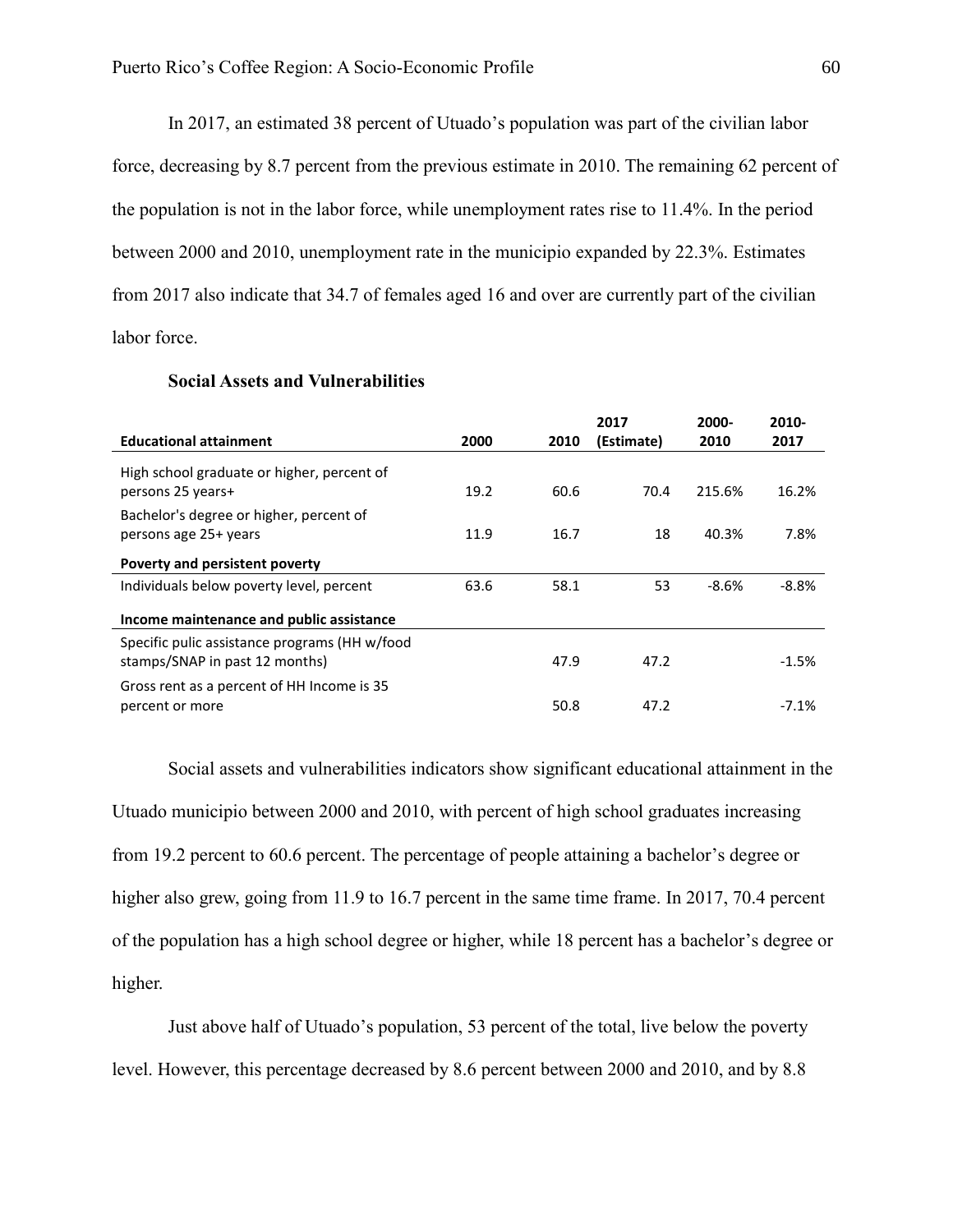percent between 2010 and 2017. Despite this decrease, 47.2 percent of the population are part of public assistance programs such as food stamps, and the same percent pay more than 35 percent of their household income on gross rent.

## **Agriculture**

|                                          |       |       |       | 2002-    | 2007-    |
|------------------------------------------|-------|-------|-------|----------|----------|
| <b>Farms and production</b>              | 2002  | 2007  | 2012  | 2007     | 2012     |
| Number of farms                          | 1241  | 740   | 591   | $-40.4%$ | $-20.1%$ |
| land in farms (cuerdas)                  | 23741 | 16525 | 14349 | $-30.4%$ | $-13.2%$ |
| <b>Land Use</b>                          |       |       |       |          |          |
| Harvested (no. of farms)                 | 1196  | 689   | 560   | $-42.4%$ | $-18.7%$ |
| Used for pasture or grazing (no. of      |       |       |       |          |          |
| farms)                                   | 78    | 94    | 77    | 20.5%    | $-18.1%$ |
| By tenure of principal operators (no. of |       |       |       |          |          |
| farms)                                   |       |       |       |          |          |
| <b>Full owners</b>                       | 1097  | 606   | 528   | $-44.8%$ | $-12.9%$ |
| Part owners                              | 99    | 96    | 19    | $-3.0%$  | $-80.2%$ |
| <b>Tenants</b>                           | 45    | 38    | 44    | $-15.6%$ | 15.8%    |
| principal operator characteristics       |       |       |       |          |          |
| Hired farm workers (number)              | 1059  | 1559  | 1014  | 47.2%    | $-35.0%$ |
| Agregados and sharecroppers              | 53    | 141   | 104   | 166.0%   | $-26.2%$ |
| Principal operators by sex               |       |       |       |          |          |
| Male                                     | 1108  | 602   | 497   | -45.7%   | $-17.4%$ |
| Female                                   | 133   | 86    | 21    | $-35.3%$ | -75.6%   |
| N/A                                      | 0     | 52    | 73    |          | 40.4%    |

The agricultural sector in Utuado has been in decline for the past few decades. Number of farms declined by 20.1, while land in farms decreased by 13.2 percent between 2007 and 2012. The number of harvested farms and those used for pasture or grazing also decreased by 18.7 and 18.1 respectively.

The tenure status of the principal farm operators also shifted. The number of full owners and part owners correspondingly decreased by 12.9 and 80.2 percent in the 2007-2012 period. Furthermore, the number of tenants increased by 15.8%, indicating a shift towards higher insecurity of tenure in the area. There has been a decline of 35 percent in the number of hired farm workers, and 26.2 percent in the number of agregados and sharecroppers. While there has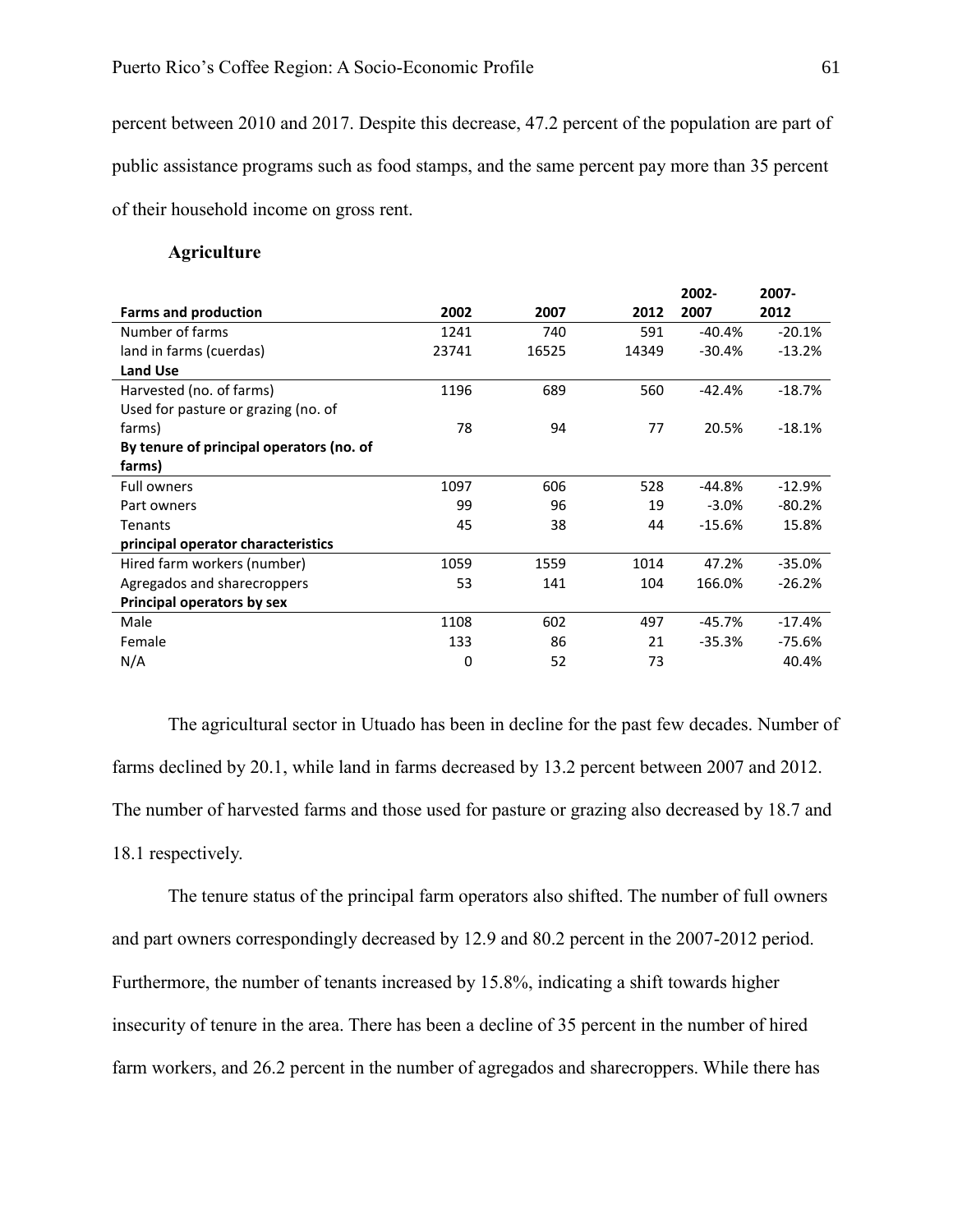higher for women (75.6 percent) than it is for men (17.4 percent). **Market value of agricultural products sold 2002 2007 2012 2002- 2007 2007- 2012**

been a decline in the number of principal operators for both sexes, the decline is over four times

| ZUUZ                     | 2007       | 2012      | 2007     | 2012.    |
|--------------------------|------------|-----------|----------|----------|
| 10,706,611               | 10,114,707 | 9,544,345 | $-5.5%$  | $-5.6%$  |
| 7,026,283                | 7,415,880  | 7,207,863 | 5.5%     | $-2.8%$  |
| 3,868,478                | 4,101,576  | 2,478,902 | 6.0%     | $-39.6%$ |
|                          |            |           |          |          |
| $\overline{\phantom{a}}$ | 914.455    | 902,671   | -        | $-1.3%$  |
|                          |            |           |          |          |
| 5960                     | 3826       | 2612      | $-35.8%$ | $-31.7%$ |
|                          |            |           |          |          |

Despite the sharp decline in the agricultural sector in Utuado, the market value of agricultural products sold in the municipio did not decline at the same rate. Between 2007 and 2012, the value of agricultural products sold only decreased by 5.6 percent, amounting to a total of USD\$9,544,345.00 in 2012. In the same period, revenue from crops sold decreased by roughly half that rate, at 2.8 percent. Coffee crops experienced the biggest fall, with value of coffee crops decreasing by 39.6 percent, and total quantity of coffee harvested declining by 31.7 percent. Within this period, income from farm related sources only decreased by 1.3 percent, and reached a total of USD\$902,671.00 in 2012.

## **Yauco**

## **Demographics**

| Variable                                     | <b>Census</b> | <b>Census</b> | <b>ACS</b>               | % Change |                          |
|----------------------------------------------|---------------|---------------|--------------------------|----------|--------------------------|
|                                              |               |               |                          | 2000     |                          |
|                                              |               |               | 2017                     | -        | 2010-                    |
| <b>Demographic Characteristics</b>           | 2000          | 2010          | (Estimate)               | 2010     | 2017                     |
| <b>Total Persons</b>                         | 46384         | 42043         | 37585                    | $-9.4%$  | $-10.6%$                 |
| Population Density (population per sq. mile) | 680.6         | 616.5         | $\overline{\phantom{a}}$ | $-9.4%$  | $\overline{\phantom{m}}$ |
|                                              |               |               |                          | 2000     |                          |
|                                              |               |               | 2017                     | ۰        | 2010-                    |
| <b>Sex Distribution</b>                      | 2000          | 2010          | (Estimate)               | 2010     | 2017                     |
| Female Persons, percent                      | 51.2          | 51.6          | 52                       | 0.8%     | 0.8%                     |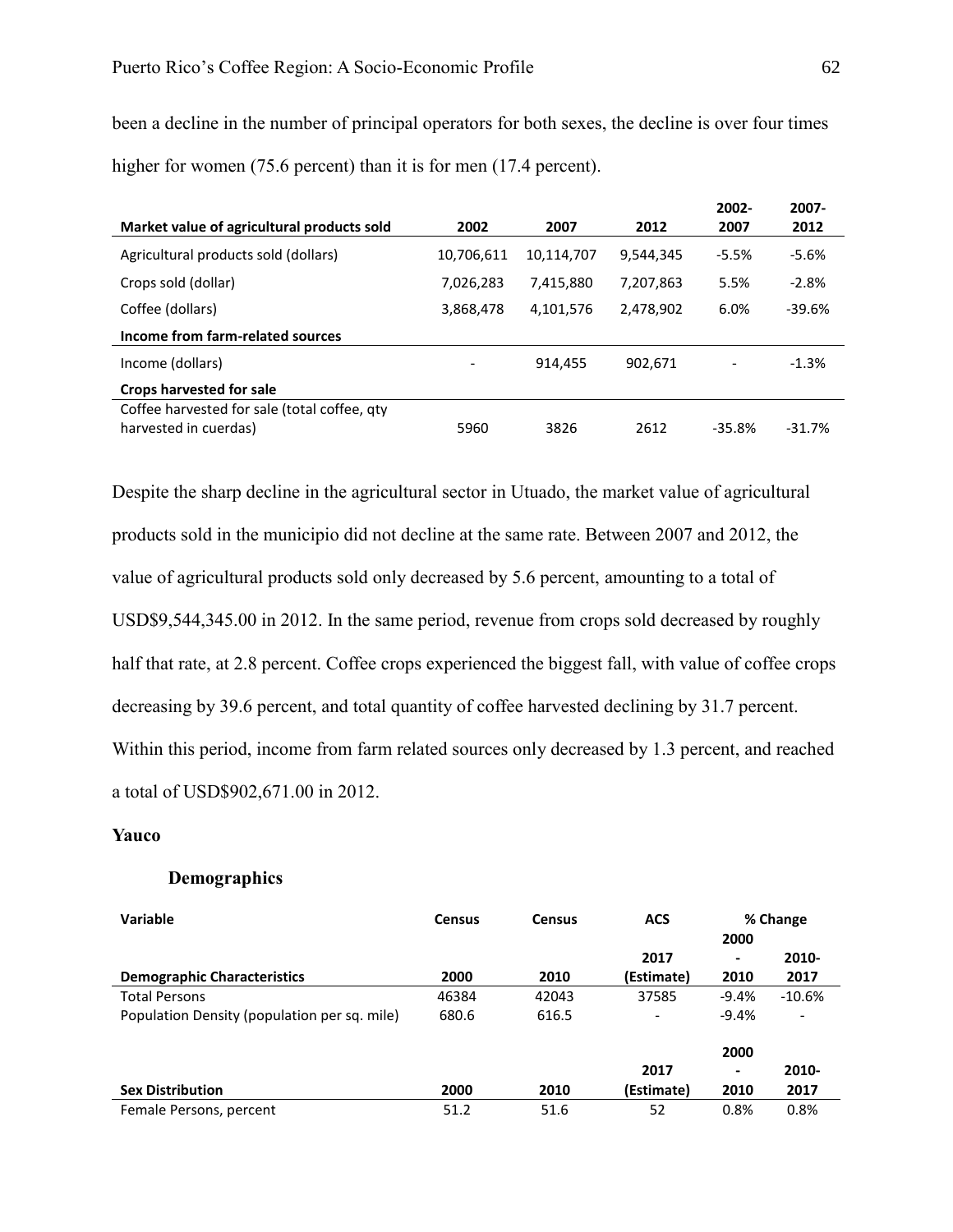The population in Yauco is estimated at 37,585 inhabitants. Population declined by 9.4 and 10.6 percent respectively in the 2000-2010 and 2010-2017 periods. Population density was last estimated at 616.5 persons per square mile. Sex distribution has remained roughly the same, with 52 percent of the population identifying as females in 2017.

|                                    |      |      |            |          | % Change |
|------------------------------------|------|------|------------|----------|----------|
|                                    |      |      | 2017       | 2000-    | 2010-    |
| <b>Age Distribution</b>            | 2000 | 2010 | (Estimate) | 2010     | 2017     |
| Persons under 5 years, percent     | 7.5  | 5.9  | 4.8        | $-21.3%$ | $-18.6%$ |
| Persons, 5 - 19                    | 25.5 | 21   | 18.6       | $-17.6%$ | $-11.4%$ |
| Persons, 20 - 64                   | 56.1 | 58.3 | 51         | 3.9%     | $-12.5%$ |
| Persons 65 years and over, percent | 10.8 | 11.4 | 19.3       | 5.6%     | 69.3%    |
| Median Age                         | 31.8 | 38.1 | 42.1       | 19.8%    | 10.5%    |

The population has become increasingly older, with median age increasing from 31.8 years old to 42.1 years old between 2000 and 2017. Younger groups have decreased significantly. The percentage of children under 5 decreased from 7.5 to 4.8 in the past two decades. Similarly, groups aged 5 to 19 decreased from 25.5 to 18.6 percent of the population. Persons aged 20 to 64 remain to be the largest percentage at the population, representing 51 percent of the total. The proportion of persons aged over 65 have increased from 10.8 percent to 19.3 percent of the population since the 2000s.

|                                  |       |       |                          | % Change |                          |
|----------------------------------|-------|-------|--------------------------|----------|--------------------------|
|                                  |       |       | 2017                     | 2000-    | 2010-                    |
| <b>Residence</b>                 | 2000  | 2010  | (Estimate)               | 2010     | 2017                     |
| Urban, percent                   | 88.5  | 81.6  |                          | $-7.8%$  |                          |
| Rural, percent                   | 11.5  | 18.4  | $\overline{\phantom{a}}$ | 60.0%    | $\overline{\phantom{a}}$ |
| <b>Household characteristics</b> |       |       |                          |          |                          |
| Total households                 | 15012 | 15138 | 10749                    | 0.8%     | $-29.0%$                 |
| Average household size           | 3.07  | 2.75  | $\overline{\phantom{a}}$ | $-10.4%$ | $\overline{\phantom{a}}$ |
| <b>HH</b> family type            |       |       |                          |          |                          |
| Family                           | 82    | 75.8  | 65.5                     | $-7.6%$  | $-13.6%$                 |
| Non-family                       | 18    | 24.2  | 34.5                     | 34.4%    | 42.6%                    |
| Female HH no husband present     | 20.7  | 21.3  | 18.7                     | 2.9%     | $-12.2%$                 |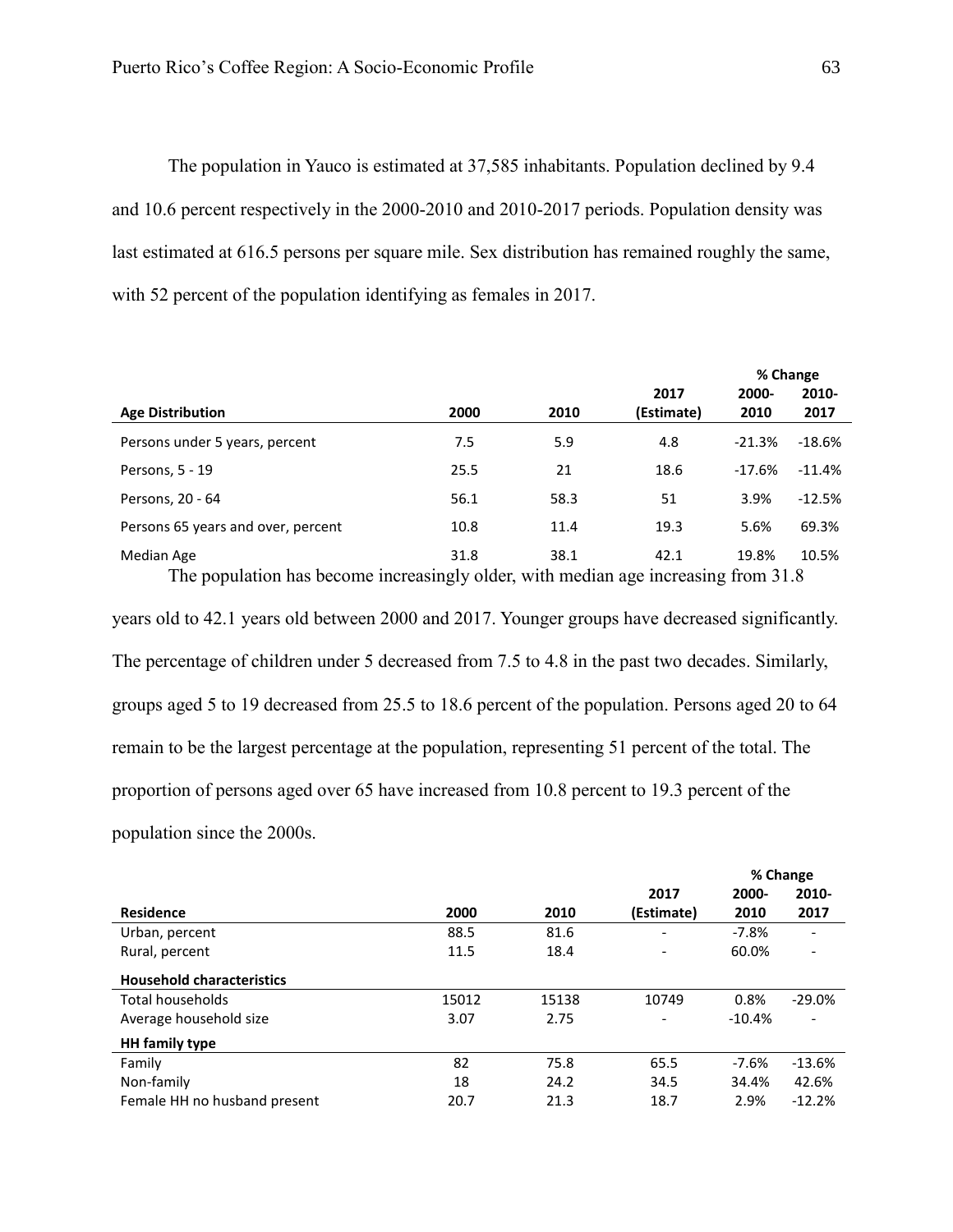|                                           |       |       | 2017       | 2000-   | 2010-    |
|-------------------------------------------|-------|-------|------------|---------|----------|
| <b>Housing</b>                            | 2000  | 2010  | (Estimate) | 2010    | 2017     |
| Total housing units                       | 17062 | 18020 | 17344      | 5.6%    | $-3.8%$  |
| Occupancy                                 |       |       |            |         |          |
| Occupied                                  | 88    | 84    | 62         | $-4.5%$ | $-26.2%$ |
| Vacant                                    | 12    | 16    | 38         | 33.3%   | 137.5%   |
| <b>Tenure (Occupied HH)</b>               |       |       |            |         |          |
| Owner occupied                            | 77    | 76    | 76.2       | $-1.3%$ | 0.3%     |
| <b>Renter Occupied</b>                    | 23    | 24    | 23.8       | 4.3%    | $-0.8%$  |
| Median House value (owner occupied units) |       | 87800 | 91500      |         | 4.2%     |

Roughly 18.4 percent of Yauco's population lives in rural areas. Total households total 10,749, a 29 percent decline from the 2010 count. Most households, 65.5 percent, constitute family households. Female headed households, with no husband present, represent 18.7 percent of the total.

The number of housing units has decreased at a lower rate than households, 3.8 percent from the 2010 value, now estimated at 17,344. Vacancy rates have been rising since 2000, going from 12 percent, to 16 percent in 2010, and 38 percent in 2017. The ratio of owner and renter occupied households has not varied, with owners occupying 76.2 of all households. Median house value increased by 4.2 percent since 2010, from USD\$87,800 to USD\$91,500 in 2017.

## **Industry and Employment**

|                                                 |      |      |            | % Change |          |
|-------------------------------------------------|------|------|------------|----------|----------|
|                                                 |      |      | 2017       | 2000-    | 2010-    |
| Industry                                        | 2000 | 2010 | (Estimate) | 2010     | 2017     |
| Agriculture, forestry, fishing and hunting, and |      |      |            |          |          |
| mining                                          | 4.5  | 4.7  | 5.7        | 4.4%     | 21.3%    |
| Construction                                    | 9.5  | 7.8  | 4.3        | $-17.9%$ | $-44.9%$ |
| Manufacturing                                   | 13.7 | 11.2 | 9.7        | $-18.2%$ | $-13.4%$ |
| Educational, health, social services            | 19.4 | 22.3 | 27.5       | 14.9%    | 23.3%    |
| Arts, entertainment, recreation,                |      |      |            |          |          |
| accommodation, food services                    | 4.6  | 6.2  | 7.3        | 34.8%    | 17.7%    |
| Retail trade                                    | 15.3 | 16.9 | 10.1       | 10.5%    | $-40.2%$ |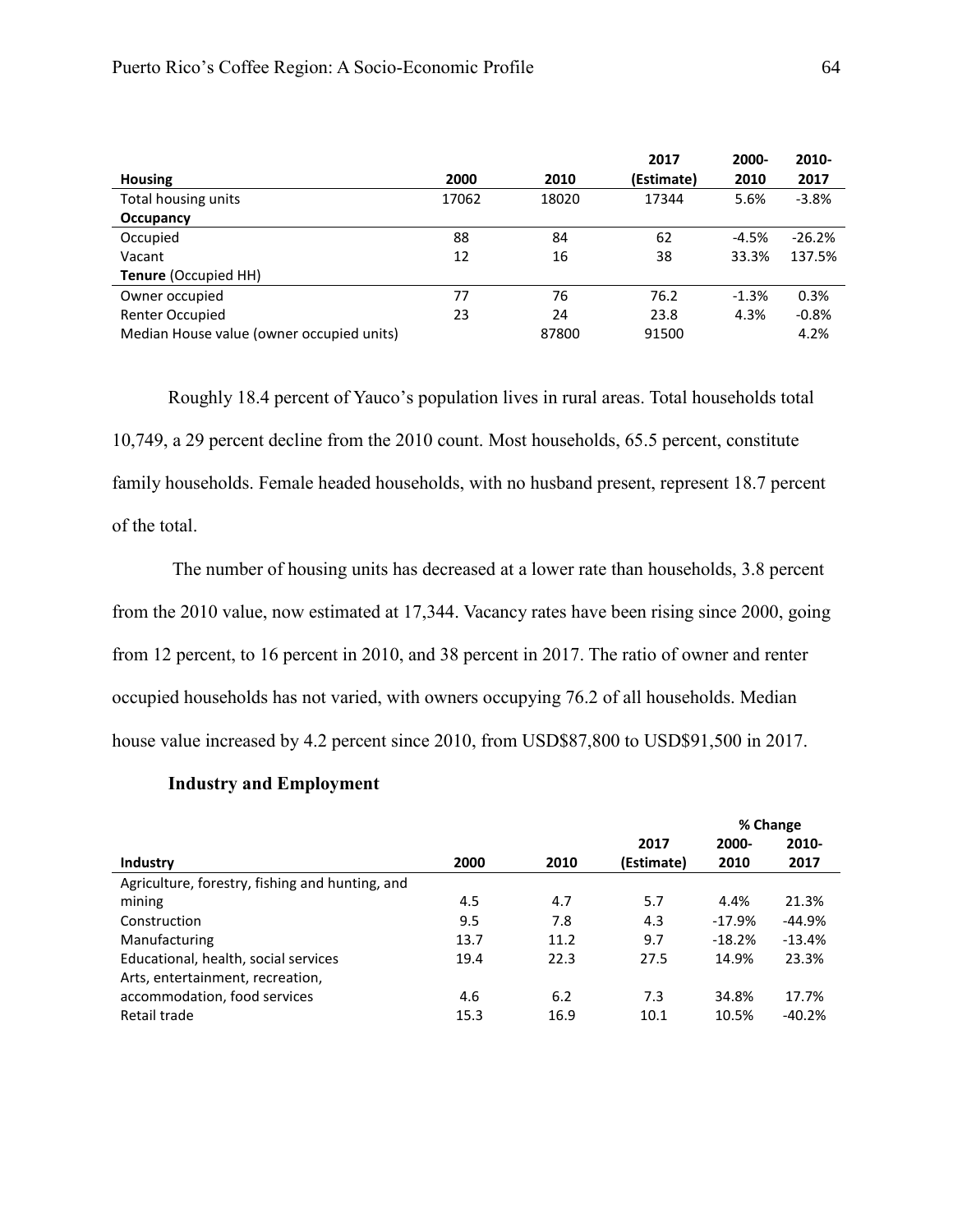Agriculture, forestry, fishing and hunting and mining activities increased by 1 percent since 2010, and now represent 5.7 percent of all employment. Construction and manufacturing have seen significant decline, from 7.8 to 4.3 percent, and from 11.2 to 9.7 percent respectively. Educational, health and social services have made the most significant increase, from 22.3 percent in 2010, to 27.5 percent of industry employment in 2017. Arts, entertainment, recreation, accommodation and food services have also expanded, and now comprise 7.3 percent. Finally, retail trade continues to be one of the largest activities (with 10.1 percent of all employment), despite the decline this sector has experienced in recent years.

|                            |       |       |            | % Change |       |
|----------------------------|-------|-------|------------|----------|-------|
|                            |       |       | 2017       | 2000-    | 2010- |
| Income                     | 2000  | 2010  | (Estimate) | 2010     | 2017  |
| Per capita personal income | 6434  | 7374  | 8124       | 14.6%    | 10.2% |
| Median HH income           | 11924 | 14314 | 14451      | 20.0%    | 1.0%  |

Personal income has been on the rise, increasing by 10.2 percent since 2010, amounting to USD\$8,124 in 2017. In the same timeframe, median household income only increased by 1 percent, totaling USD\$14,451 today.

|                                                   |      |      |            |           | % Change |
|---------------------------------------------------|------|------|------------|-----------|----------|
|                                                   |      |      | 2017       | 2000-     | 2010-    |
| Employment                                        | 2000 | 2010 | (Estimate) | 2010      | 2017     |
| Total civilian labor force, percent of population |      |      |            |           |          |
| age 16+ years                                     | 39.9 | 46.1 | 38.3       | 15.5%     | $-16.9%$ |
| Not in Labor Force                                | 60.1 | 53.9 | 61.7       | $-10.3\%$ | 14.5%    |
| Unemployment Rates                                | 10   | 27.4 | 24         | 174.0%    | $-12.4%$ |
| <b>Gender of Labor force</b>                      |      |      |            |           |          |
| In civilian labor force, female, percent of       |      |      |            |           |          |
| population age 16 years+                          | 31.7 | 36.3 | 31         | 14.5%     | $-14.6%$ |

Yauco's civilian labor force is roughly the same as it was at the beginning of the century (38.3)

percent of the population), despite experiencing some increase around 2010. Unemployment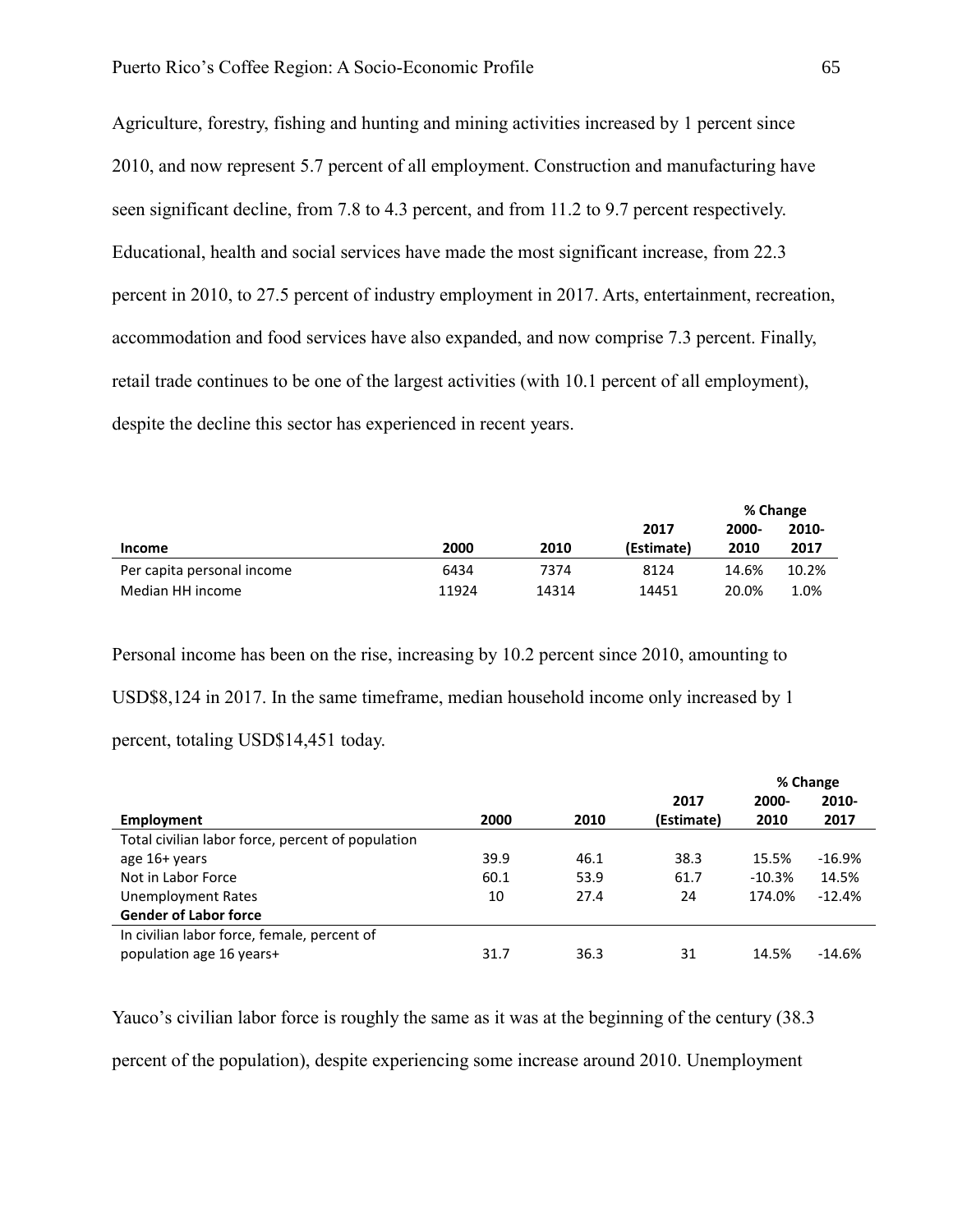rates increased from 10 percent in 2000, to 27.4 percent in 2010, declining again to 24 percent in

2017. 31 percent of females are part of the civilian labor force.

## **Social Assets and Vulnerabilities**

|                                                       |      |      |            |                          | % Change |
|-------------------------------------------------------|------|------|------------|--------------------------|----------|
|                                                       |      |      | 2017       | 2000-                    | 2010-    |
| <b>Educational attainment</b>                         | 2000 | 2010 | (Estimate) | 2010                     | 2017     |
| High school graduate or higher, percent of persons 25 |      |      |            |                          |          |
| years+                                                | 55.8 | 61.5 | 71.6       | 10.2%                    | 16.4%    |
| Bachelor's degree or higher, percent of persons age   |      |      |            |                          |          |
| $25+vears$                                            | 15.8 | 16.7 | 22.5       | 5.7%                     | 34.7%    |
| Poverty and persistent poverty                        |      |      |            |                          |          |
| Individuals below poverty level, percent              | 56.6 | 62.5 | 58.2       | 10.4%                    | $-6.9%$  |
| Income maintenance and public assistance              |      |      |            |                          |          |
| Specific public assistance programs (HH w/food        |      |      |            |                          |          |
| stamps/SNAP in past 12 months)                        |      | 43.4 | 46.5       | $\overline{\phantom{a}}$ | 7.1%     |
| Gross rent as a percent of HH Income is 35 percent or |      |      |            |                          |          |
| more                                                  |      | 45.2 | 51.6       | $\overline{\phantom{0}}$ | 14.2%    |

Educational attainment in the municipio has improved significantly, with those holding a minimum of a high school degree increasing from 55.8 percent in 2000, to 71.6 percent in 2017. Those holding a bachelor's degree or higher also increased, from 15.8 percent in 2000 to 22.5

percent in 2017.

Poverty levels have declined since 2010, with the percent of individuals below the poverty line declining from 62.5 percent to 58.2 percent in 2017. However, the percentage of the population who qualify for specific public assistance programs increased by 3.1 percent; and the percent of people who pay over one third of their household income in rent increased by 6.4 percent.

## **Agriculture**

|                             |       |       |       |           | % Change |
|-----------------------------|-------|-------|-------|-----------|----------|
|                             |       |       |       | 2002-     | 2007-    |
| <b>Farms and production</b> | 2002  | 2007  | 2012  | 2007      | 2012     |
| Number of farms             | 582   | 515   | 303   | $-11.5%$  | $-41.2%$ |
| Land in farms (cuerdas)     | 15568 | 11198 | 10959 | $-28.1\%$ | $-2.1%$  |
| Land use                    |       |       |       |           |          |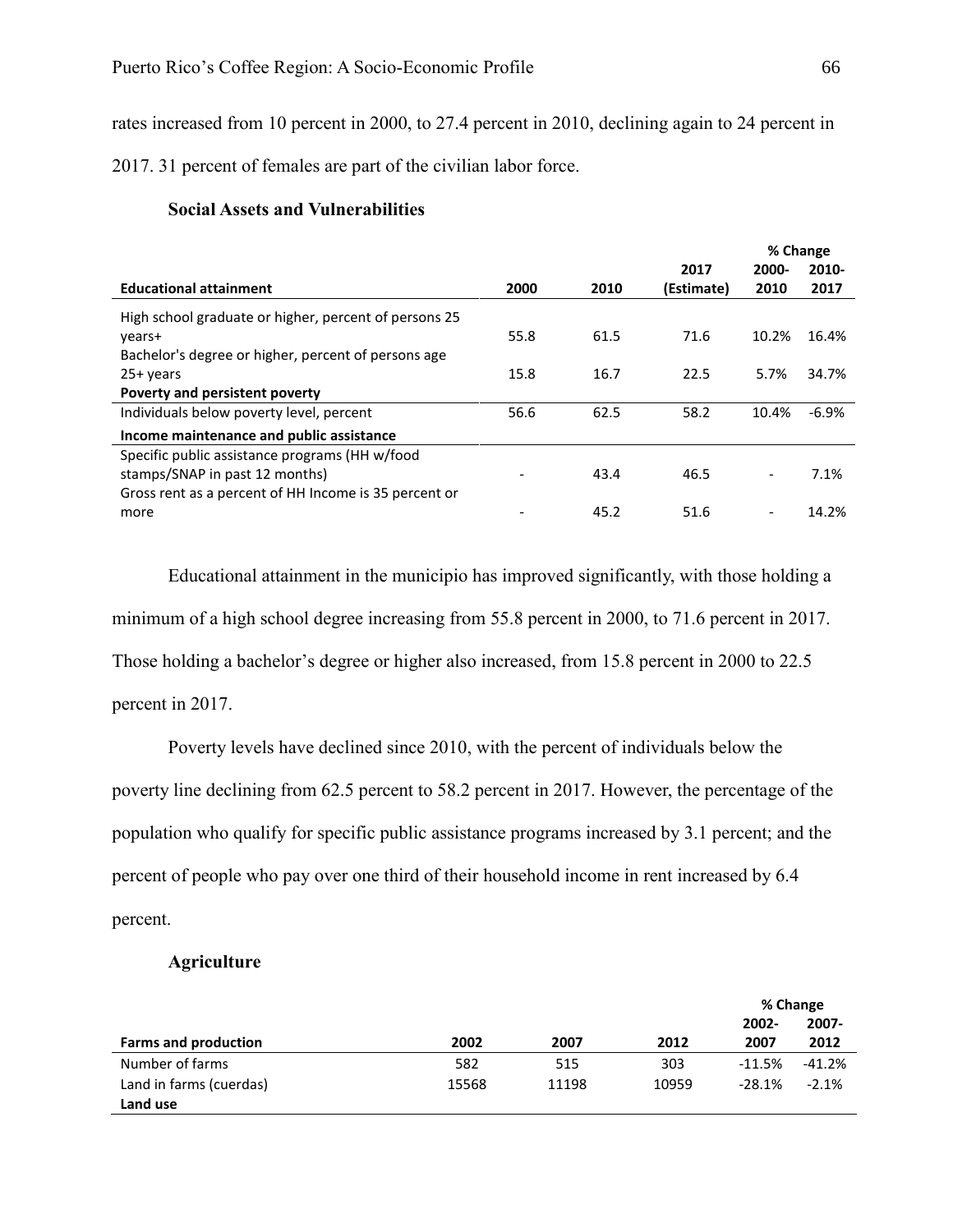| Harvested (no. Of farms)                   | 554  | 445  | 296  | $-19.7%$ | $-33.5%$ |
|--------------------------------------------|------|------|------|----------|----------|
| Used for pasture or grazing (no. Of farms) | 45   | 79   | 57   | 75.6%    | $-27.8%$ |
| By tenure of principal operators (no. Of   |      |      |      |          |          |
| farms)                                     |      |      |      |          |          |
| Full owners                                | 530  | 416  | 283  | $-21.5%$ | $-32.0%$ |
| Part owners                                | 27   | 61   | 11   | 125.9%   | $-82.0%$ |
| Tenants                                    | 28   | 38   | 9    | 35.7%    | $-76.3%$ |
| <b>Principal operator characteristics</b>  |      |      |      |          |          |
| Hired farm workers (number)                | 1216 | 1321 | 1123 | 8.6%     | $-15.0%$ |
| Agregados and sharecroppers                | 57   | 59   | 28   | 3.5%     | $-52.5%$ |
| Principal operators by sex                 |      |      |      |          |          |
| Male                                       | 529  | 416  | 268  | $-21.4%$ | $-35.6%$ |
| Female                                     | 53   | 37   | 35   | $-30.2%$ | $-5.4%$  |
| N/a                                        | 0    | 62   | 0    |          |          |
|                                            |      |      |      |          |          |

Puerto Rico's Coffee Region: A Socio-Economic Profile 67

Agriculture in the region has diminished, with just under 50 percent of farms disappearing between 2002 and 2012, from 582 to 303. Total land in farms has also decreased, although at a lower rate, from 15,568 cuerdas in 2002, to 10,959 cuerdas in 2012. Almost 98 percent of farms are used for harvesting, while 18 percent are used for pasture and grazing.

Full owners operate 93.3 percent of the total number of farms, while part owners and tenants operate 3.6 and 2.9 percent of farms respectively. Since 2010, the number of workers hired by farms declined by 15 percent, reaching 1,123 farm workers in 2017. In the same year, there were 28 agregados and sharecroppers, which declined by 52.5 percent since 2010. The majority of farms, 88 percent of the total are operated by males. Females, on the other hand, operate roughly 11 percent of all farms.

|                                              |             |             |             |          | % Change |
|----------------------------------------------|-------------|-------------|-------------|----------|----------|
|                                              |             |             |             | $2002 -$ | 2007-    |
| Market value of agricultural products sold   | 2000        | 2010        | 2017        | 2007     | 2012     |
| Agricultural products sold (dollars)         | \$6,740,122 | \$7,898,405 | \$7,920,200 | 17.2%    | 0.3%     |
| Crops sold (dollar)                          | \$5,833,482 | \$7,686,331 | \$7,352,338 | 31.8%    | $-4.3%$  |
| Coffee (dollars)                             | \$2,902,136 | \$2,977,167 | \$1,952,998 | 2.6%     | $-34.4%$ |
| Income from farm-related sources             |             |             |             |          |          |
| Income (dollars)                             |             | \$1,172,700 | \$961,532   |          | $-18.0%$ |
| Crops harvested for sale                     |             |             |             |          |          |
| Coffee harvested for sale (total coffee, qty |             |             |             |          |          |
| harvested in cuerdas)                        | 3807        | 2769        | 2621        | $-27.3%$ | $-5.3%$  |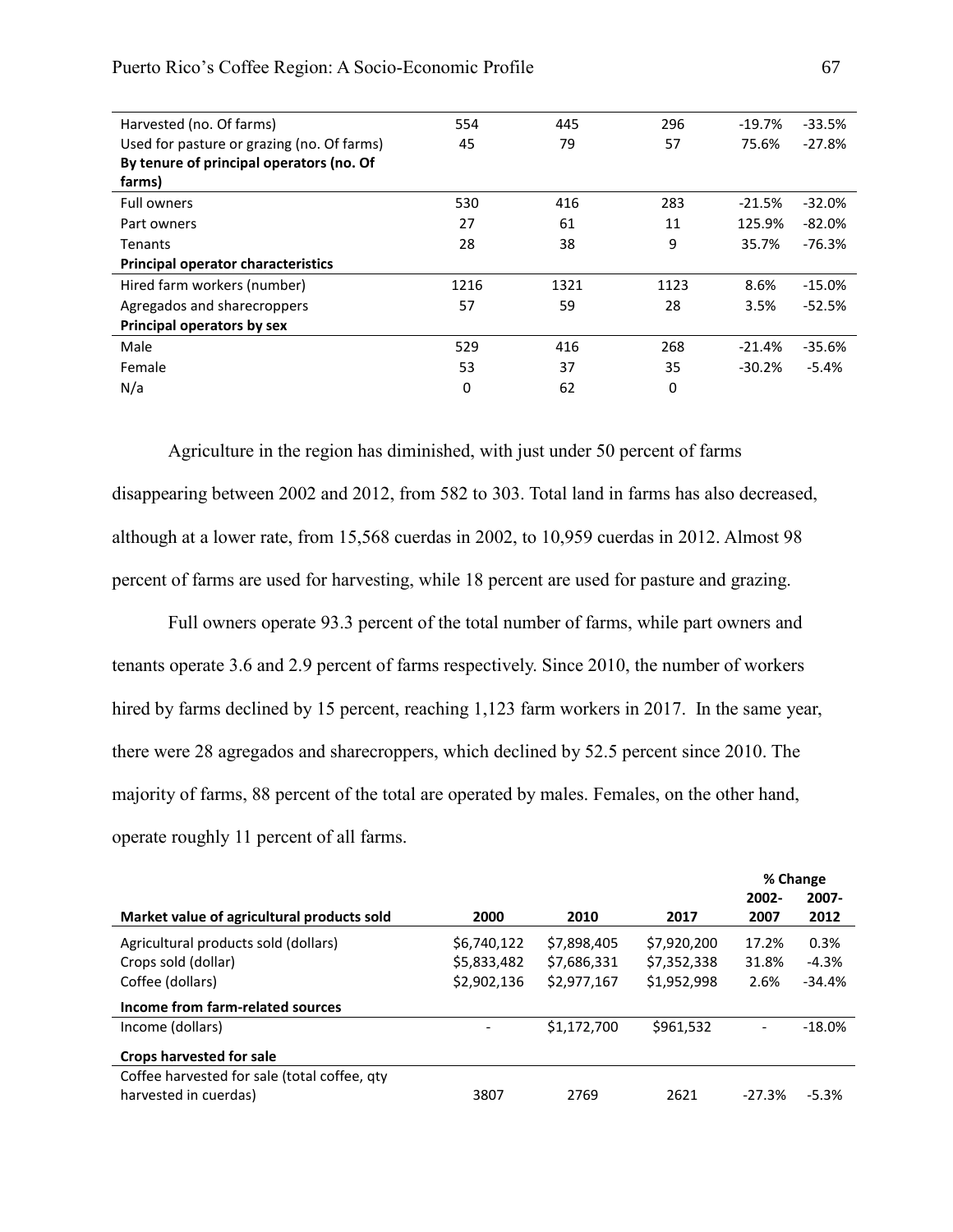Despite the decline in agricultural production in Yauco, the market value of agricultural products sold have remained roughly the same since 2010, with total revenue totaling USD\$7,920,200 in 2017. Crops sold accounted for 92 percent of this revenue, or USD\$7,352,338. Other farm related sources amounted to USD\$961,532. Coffee revenues were estimated at USD\$1,952,998, collected from the harvest of 2,621 cuerdas of land.

## **Puerto Rico**

# **Demographics**

|                                    | <b>Census</b> | <b>Census</b> |                          |         | % Change                 |
|------------------------------------|---------------|---------------|--------------------------|---------|--------------------------|
|                                    |               |               | 2017                     | 2000-   | 2010-                    |
| <b>Demographic Characteristics</b> | 2000          | 2010          | (Estimate)               | 2010    | 2017                     |
|                                    |               |               |                          |         |                          |
| <b>Total Persons</b>               | 3,808,610     | 3,725,789     | 3,468,963                | $-2.2%$ | $-6.9\%$                 |
| Population Density (population per |               |               |                          |         |                          |
| sq. mile)                          | 1112.1        | 1088.2        | $\overline{\phantom{a}}$ | $-2.1%$ | $\overline{\phantom{a}}$ |

|                         |      |      |            |       | % Change |
|-------------------------|------|------|------------|-------|----------|
|                         |      |      | 2017       | 2000- | 2010-    |
| <b>Sex Distribution</b> | 2000 | 2010 | (Estimate) | 2010  | 2017     |
| Female Persons, percent | 51.9 | 52.1 | 52.3       | 0.4%  | $0.4\%$  |

Puerto Rico's total population has declined by 6.9 percent since 2010, and was estimated at 3,468,963 habitants in 2017. Population density was last estimated at 1088 persons per square mile. Sex distribution has been relatively steady, with 52.3 percent of the population identifying as female.

|                                    |      |      |            |          | % Change |
|------------------------------------|------|------|------------|----------|----------|
|                                    |      |      | 2017       | 2000-    | 2010-    |
| <b>Age Distribution</b>            | 2000 | 2010 | (Estimate) | 2010     | 2017     |
| Persons under 5 years, percent     | 7.8  | 6    | 5.         | $-23.1%$ | $-16.7%$ |
| Persons, 5 - 19                    | 24.2 | 21.2 | 19         | $-12.4%$ | $-10.4%$ |
| Persons, 20 - 64                   | 56.8 | 58.3 | 57.9       | 2.6%     | $-0.7%$  |
| Persons 65 years and over, percent | 11.2 | 14.6 | 18.1       | 30.4%    | 24.0%    |
| Median Age                         | 32.1 | 36.9 | 40.1       | 15.0%    | 8.7%     |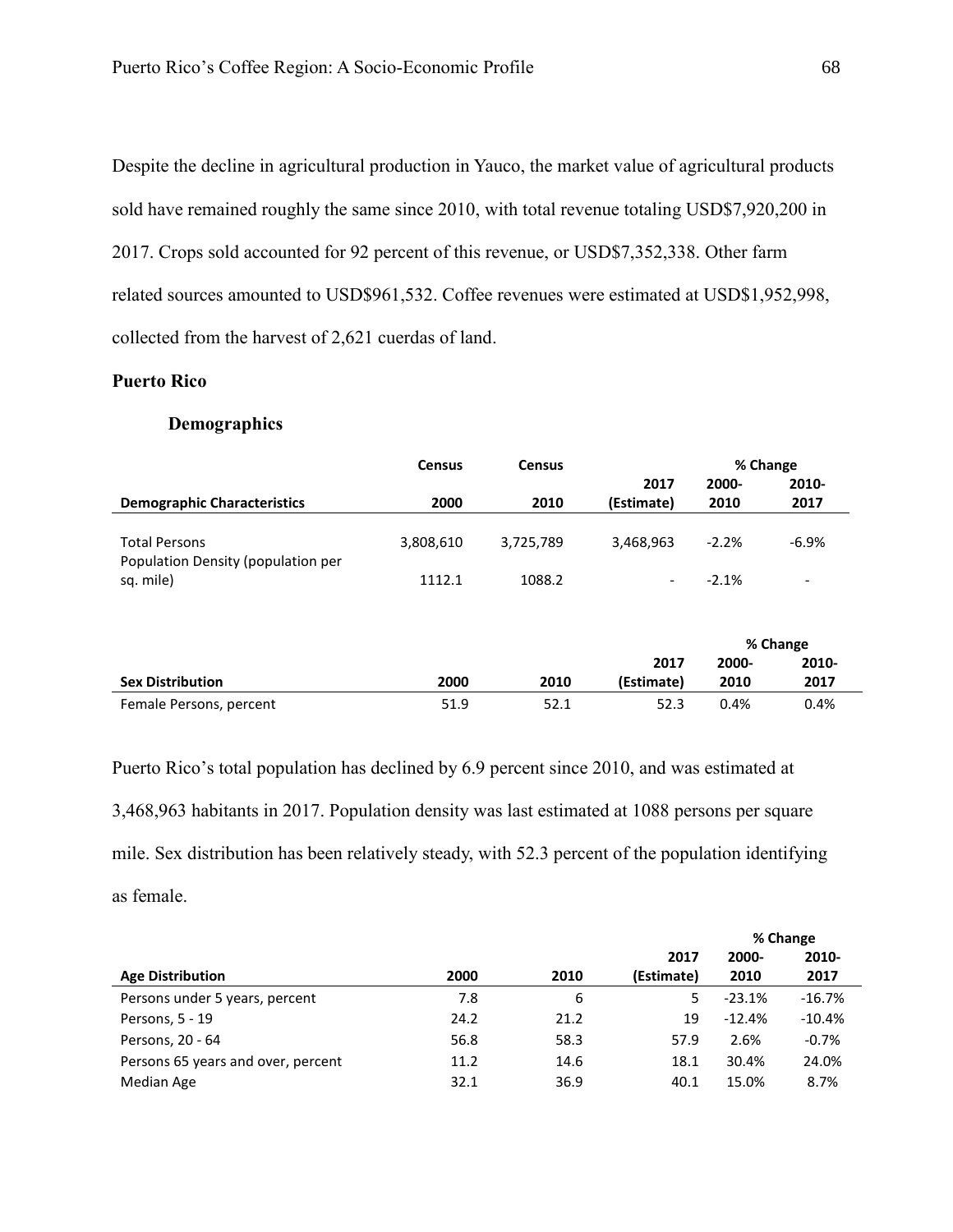Age distribution in the country has also shifted significantly. Younger groups have decreased as a proportion of the population, while older groups have increased. Children under 5 comprised 7.8 percent of the population in 2000. By 2017, this figure had declined to 5 percent. Similarly, individuals aged 5 to 19 decreased from 24.2 percent to 19 percent of the population. Those aged 65 years or more increased from 11.2 to 18.1 percent in 2017. People aged 20-64 is the largest age group, comprising 57.9 percent of the total. Median aged increased from 32.1 years old in 2000, to 40.1 years old in 2017.

|                                    |           |           |                          |          | % Change |
|------------------------------------|-----------|-----------|--------------------------|----------|----------|
|                                    |           |           |                          | 2000-    | 2010-    |
| <b>Residence</b>                   | 2000      | 2010      | 2017                     | 2010     | 2017     |
| Urban, percent                     | 94.4      | 93.8      | $\overline{\phantom{a}}$ | $-0.6%$  |          |
| Rural, percent                     | 5.6       | 6.2       |                          | 10.7%    |          |
| <b>Household Characteristics</b>   |           |           |                          |          |          |
|                                    |           |           |                          | 9.1%     | $-11.2%$ |
| <b>Total households</b>            | 1,261,325 | 1,376,531 | 1,222,606                |          |          |
| average household size             | 2.98      | 2.68      |                          | $-10.1%$ |          |
| <b>HH</b> family type              |           |           |                          |          |          |
| family                             | 79.6      | 73.1      | 69.6                     | $-8.2%$  | $-4.8%$  |
| non-family                         | 20.4      | 26.9      | 30.4                     | 31.9%    | 13.0%    |
| Female HH no husband present       | 21.3      | 22.6      | 23.8                     | 6.1%     | 5.3%     |
|                                    |           |           |                          |          |          |
|                                    |           |           |                          |          |          |
|                                    |           |           |                          |          | % Change |
|                                    |           |           | 2017                     | 2000-    | 2010-    |
| <b>Housing</b>                     | 2000      | 2010      | (Estimate)               | 2010     | 2017     |
|                                    |           |           |                          |          |          |
| Total housing units                | 1,418,476 | 1,636,946 | 1,567,300                | 15.4%    | $-4.3%$  |
| Occupancy                          |           |           |                          |          |          |
| Occupied                           | 88.9      | 84.1      | 78                       | $-5.4%$  | $-7.3%$  |
| Vacant                             | 11.1      | 15.9      | 22                       | 43.2%    | 38.4%    |
| <b>Tenure (Occupied HH)</b>        |           |           |                          |          |          |
| Owner occupied                     | 72.9      | 71.6      | 68.5                     | $-1.8%$  | $-4.3%$  |
| Renter Occupied                    | 27.1      | 28.4      | 31.5                     | 4.8%     | 10.9%    |
| Median House value (owner occupied |           |           |                          |          |          |

In 2010, 93.8 percent of the country's population lived in urban areas. Total households declined by 11.2 percent since 2010, totaling 1,222,606 households in 2017. Average household size was last estimated in 2010, with an average of 2.68 persons per household. 69.6 percent of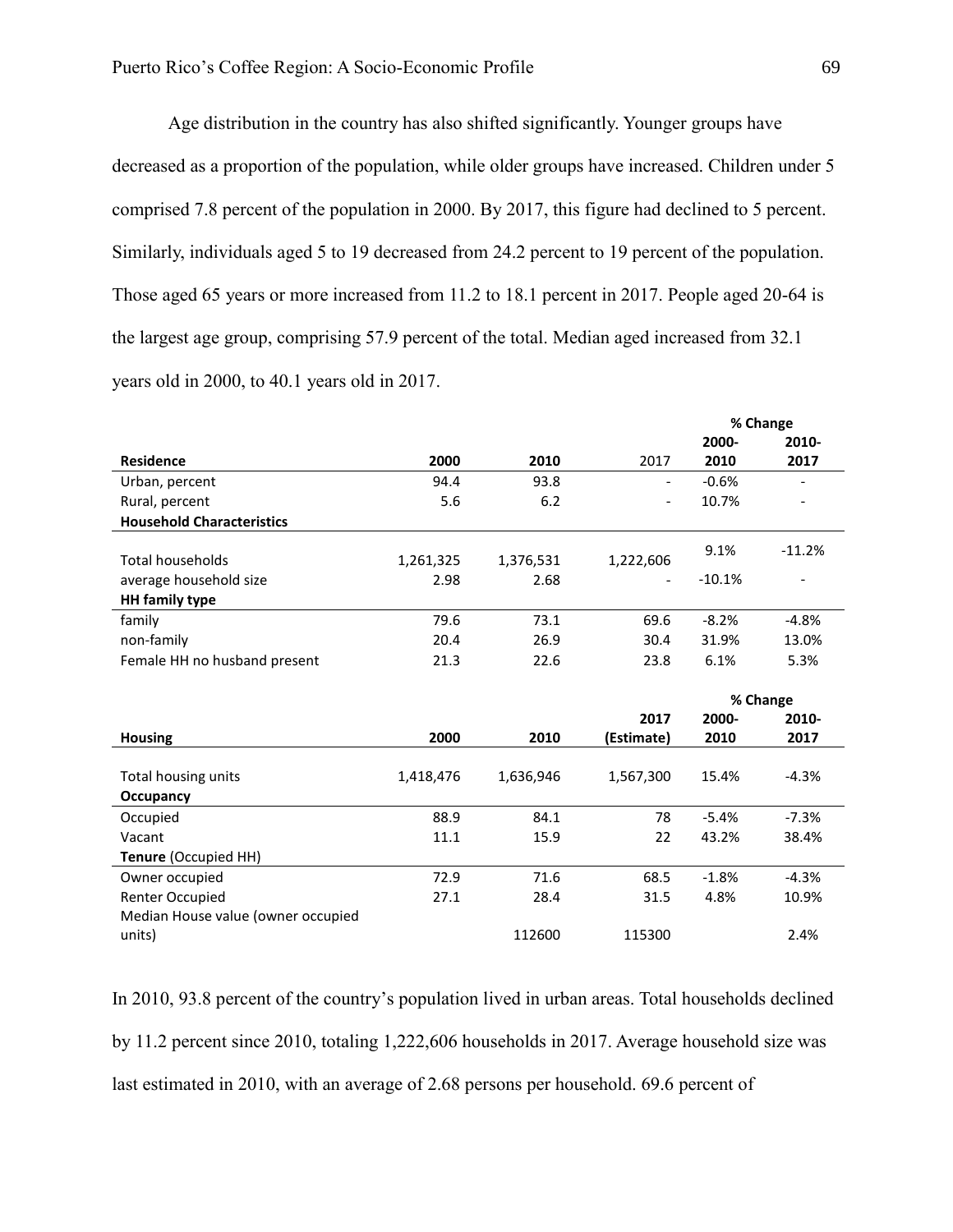households belong to families, while the remaining 30.4 percent belong to non-families. The proportion of households led by females with no husband present is 23.8 percent.

Housing units declined at a lower rate, 4.3 percent since 2010, and are estimated at 1,567,300 houses in the entire territory. Vacancy has been on the rise, with 15.9 percent of households vacant in 2010, and an estimated 22 percent in 2017. Furthermore, household occupied by renters have increased in proportion, from 28.4 percent in 2010, to 31.5 percent in 2017. Median house values increased by 2.4 percent in the same period, from USD\$112,600 to USD\$115,300.

|                                                                          |      |      |            | % Change |          |  |
|--------------------------------------------------------------------------|------|------|------------|----------|----------|--|
|                                                                          |      |      | 2017       | 2000-    | 2010-    |  |
| Industry                                                                 | 2000 | 2010 | (Estimate) | 2010     | 2017     |  |
| Agriculture, forestry, fishing and hunting,                              |      |      |            |          |          |  |
| and mining                                                               | 1.7  | 1.3  | 1.4        | $-23.5%$ | 7.7%     |  |
| Construction                                                             | 8.6  | 7.5  | 5.1        | $-12.8%$ | $-32.0%$ |  |
| Manufacturing                                                            | 13.5 | 10.2 | 8.9        | $-24.4%$ | $-12.7%$ |  |
| Educational, health, social services<br>Arts, entertainment, recreation, | 19.3 | 22.4 | 23.9       | 16.1%    | 6.7%     |  |
| acommodation, food services                                              | 6.5  | 8.2  | 9.8        | 26.2%    | 19.5%    |  |
| Retail trade                                                             | 11.7 | 12.8 | 13.4       | 9.4%     | 4.7%     |  |

#### **Industry and Employment**

Puerto Rico's economy has shifted towards a tertiary sector economy. Educational,

health, and social services employ the majority of the population, 23.9 percent of the total. Retail trade represents 13.4 of employment, while arts, entertainment, and food services represent 9.8 percent of the total. Construction and manufacturing have seen the most decline since 2010, decreasing by 3.5 and 4.6 percent respectively. Primary sector activities such as agriculture, forestry, fishing and hunting, and mining have remained relatively steady as a proportion of overall employment, constituting 1.4 percent of industry activity.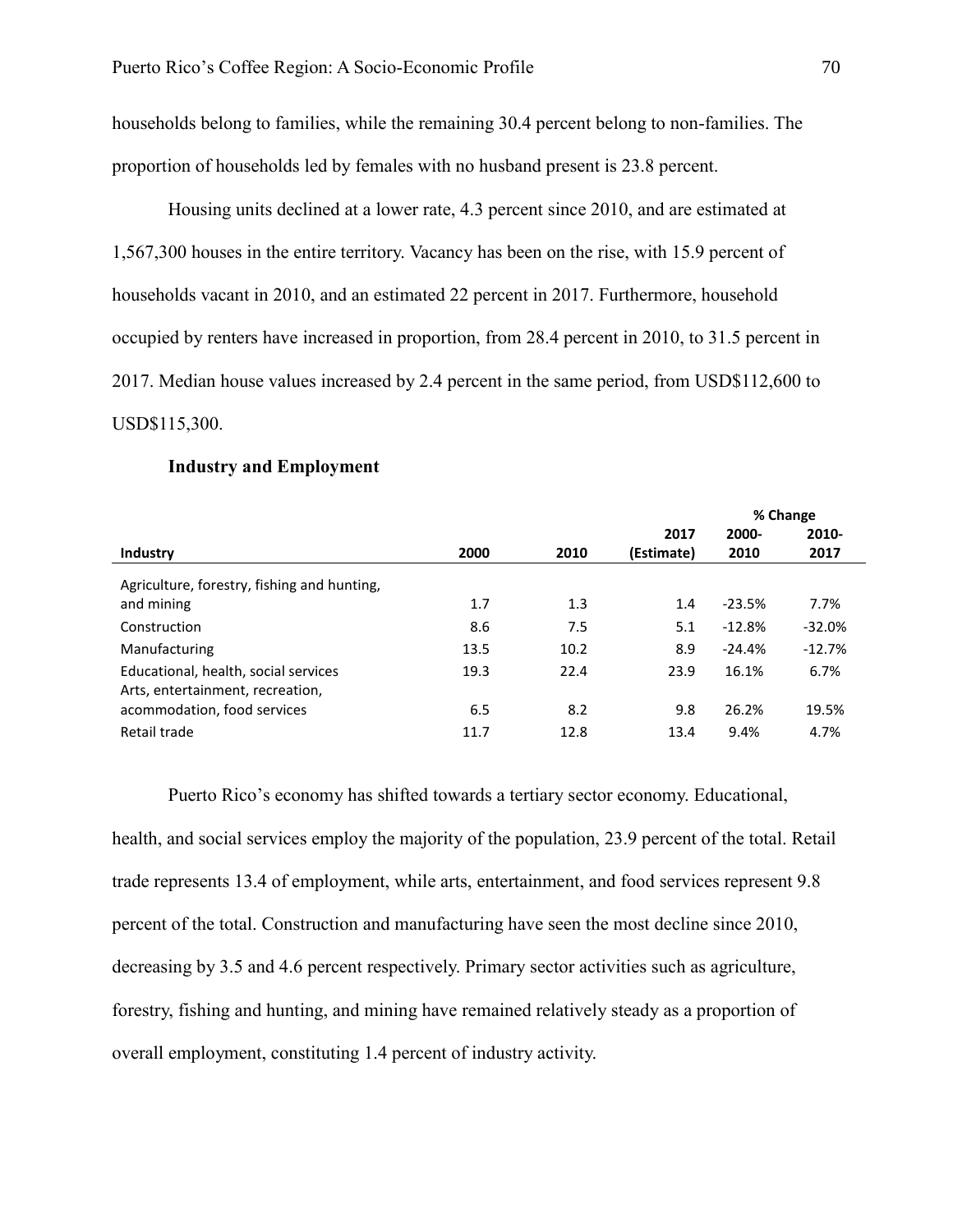|                            |       |       |       | 2000- | 2010- |
|----------------------------|-------|-------|-------|-------|-------|
| <b>Income</b>              | 2000  | 2010  | 2017  | 2010  | 2017  |
| per capita personal income | 8185  | 10335 | 12081 | 26.3% | 16.9% |
| Median HH income           | 14412 | 18791 | 19775 | 30.4% | 5.2%  |

Both per capita and median household income have been on the rise in Puerto Rico. Per capita income increased by 16.9 percent since 2010, estimated at USD\$12,081 in 2017. Median household income increased at a much lower rate, 5.2 percent, and is estimated at USD\$19,775 in 2017.

|                                             |      |      |      | 2000-    | 2010-    |
|---------------------------------------------|------|------|------|----------|----------|
| Employment                                  | 2000 | 2010 | 2017 | 2010     | 2017     |
| Total civilian labor force, percent of      |      |      |      |          |          |
| population age 16+ years                    | 40.7 | 47.2 | 44.5 | 16.0%    | $-5.7\%$ |
| Not in Labor Force                          | 59.3 | 52.8 | 55.5 | $-11.0%$ | 5.1%     |
| <b>Unemployment Rates</b>                   | 7.8  | 16.7 | 17.5 | 114.1%   | 4.8%     |
| <b>Gender of Labor force</b>                |      |      |      |          |          |
| In civilian labor force, female, percent of |      |      |      |          |          |
| population age 16 years+                    | 33.7 | 41.2 | 39.9 | 22.3%    | $-3.2%$  |

44.5 percent of Puerto Rico's population is part of the civilian labor force, which has declined by 5.7 percent since 2010. In addition, unemployment rates have increased from 16.7 percent in 2010 to 17.5 percent in 2017. The percent of women who are part of the labor force has also declined, from 41.2 percent to 39.9 percent of women in 2017.

## **Social Assets and Vulnerabilities**

| Social assets and vulnerabilities        |      |      |      | % Change |          |
|------------------------------------------|------|------|------|----------|----------|
|                                          |      |      |      | 2000-    | $2010 -$ |
| <b>Educational attainment</b>            |      |      |      | 2010     | 2017     |
| High school graduate or higher, percent  |      |      |      |          |          |
| of persons 25 years+                     | 60   | 67.6 | 74.7 | 12.7%    | 10.5%    |
| Bachelor's degree or higher, percent of  |      |      |      |          |          |
| persons age 25+ years                    | 18.3 | 21.4 | 24.9 | 16.9%    | 16.4%    |
| Poverty and persistent poverty           |      |      |      |          |          |
| Individuals below poverty level, percent | 48.2 | 42.5 | 44.9 | $-11.8%$ | 5.6%     |
| Income maintenance and public            |      |      |      |          |          |
| assistance                               |      |      |      |          |          |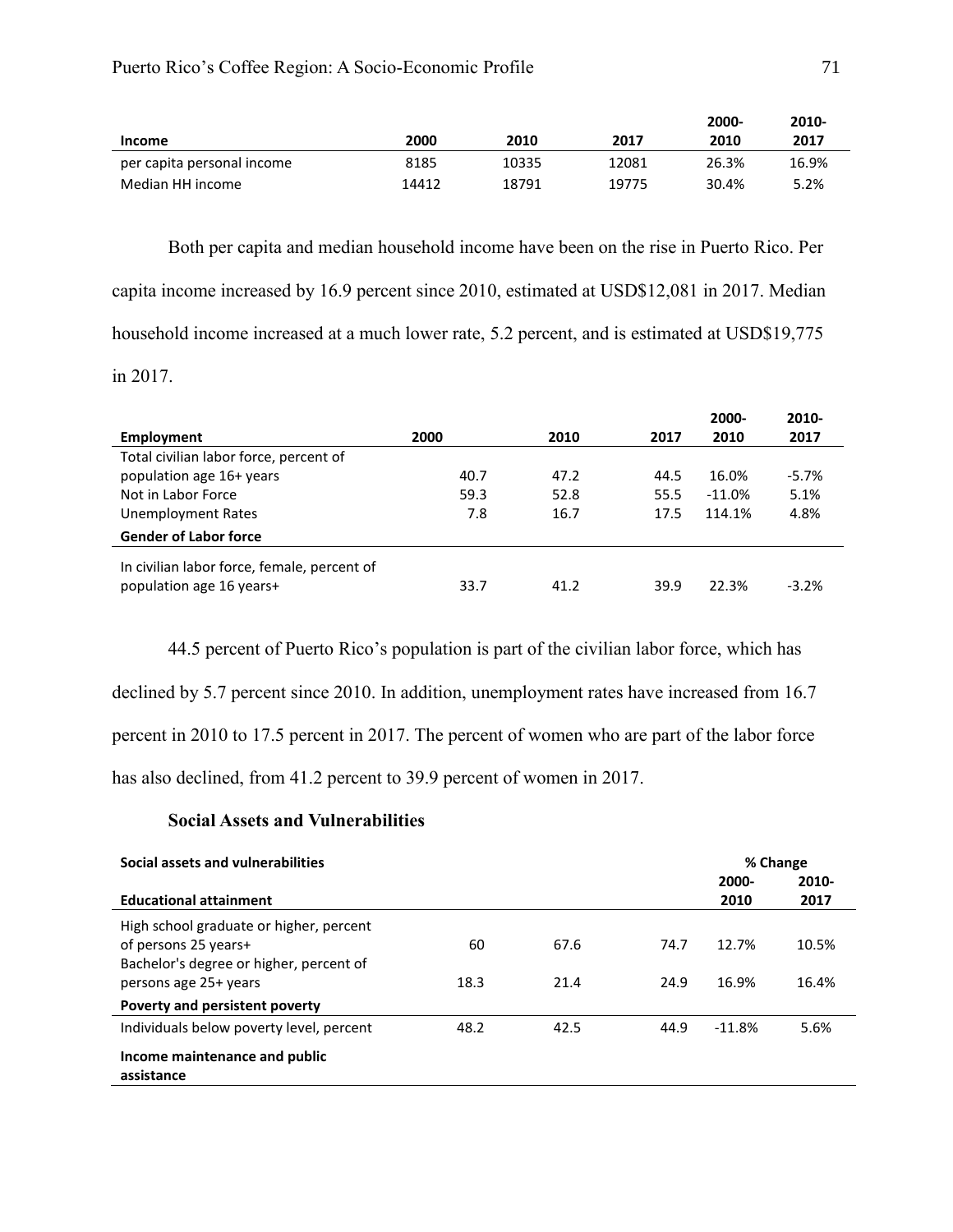| 33.1 | 38.3 | $\overline{\phantom{a}}$ | 15.7%    |
|------|------|--------------------------|----------|
|      |      |                          |          |
| 47.7 | 46.6 | $\overline{\phantom{a}}$ | $-2.3\%$ |
|      |      |                          |          |

Educational attainment has improved significantly. In 2010, 67.6 percent of the population held a

minimum of a high school degree. By 2010, this proportion had increased to 74.7 percent.

Similarly, the proportion of the population with a minimum of a bachelor's degree increased

from 21.4 percent to 24.9 percent.

Puerto Rico's poverty levels have increased since 2010, with 44.9 percent of the population living in conditions of poverty in 2017. 38.3 percent of the population qualifies for public assistance programs, while 46.6 percent pay more than 35 percent of their household income in rent.

# **Agriculture**

|                                       |        |        |        |           | % Change  |
|---------------------------------------|--------|--------|--------|-----------|-----------|
| <b>Farms and production</b>           | 2002   | 2007   | 2012   | 2000-2010 | 2010-2017 |
| Number of farms                       | 17659  | 15745  | 13159  | $-10.8%$  | $-16.4%$  |
| Land in farms (cuerdas)               | 690687 | 557528 | 584988 | $-19.3%$  | 4.9%      |
| Land use                              |        |        |        | 2000-2010 | 2010-2017 |
| Harvested (no. Of farms)              | 15284  | 10595  | 10008  | $-30.7%$  | $-5.5%$   |
| Used for pasture or grazing (no. Of   |        |        |        |           |           |
| farms)                                | 3783   | 4891   | 4048   | 29.3%     | $-17.2%$  |
| By tenure of principal operators (no. |        |        |        |           |           |
| Of farms)                             |        |        |        | 2000-2010 | 2010-2017 |
| <b>Full owners</b>                    | 13693  | 11402  | 9362   | $-16.7%$  | $-17.9%$  |
| Part owners                           | 2330   | 1918   | 1069   | $-17.7%$  | $-44.3%$  |
| Tenants                               | 1636   | 39     | 83     | $-97.6%$  | 112.8%    |
| Principal operator characteristics    |        |        |        | 2000-2010 | 2010-2017 |
| Hired farm workers (number)           | 31736  | 29641  | 30122  | $-6.6%$   | 1.6%      |
| Agregados and sharecroppers           | 1281   | 2067   | 2277   | 61.4%     | 10.2%     |
| Principal operators by sex            |        |        |        | 2000-2010 | 2010-2017 |
| Male                                  | 16105  | 13471  | 12066  | $-16.4%$  | $-10.4%$  |
| Female                                | 1554   | 1408   | 627    | $-9.4%$   | $-55.5%$  |
| N/A                                   |        | 866    | 466    |           | $-46.2%$  |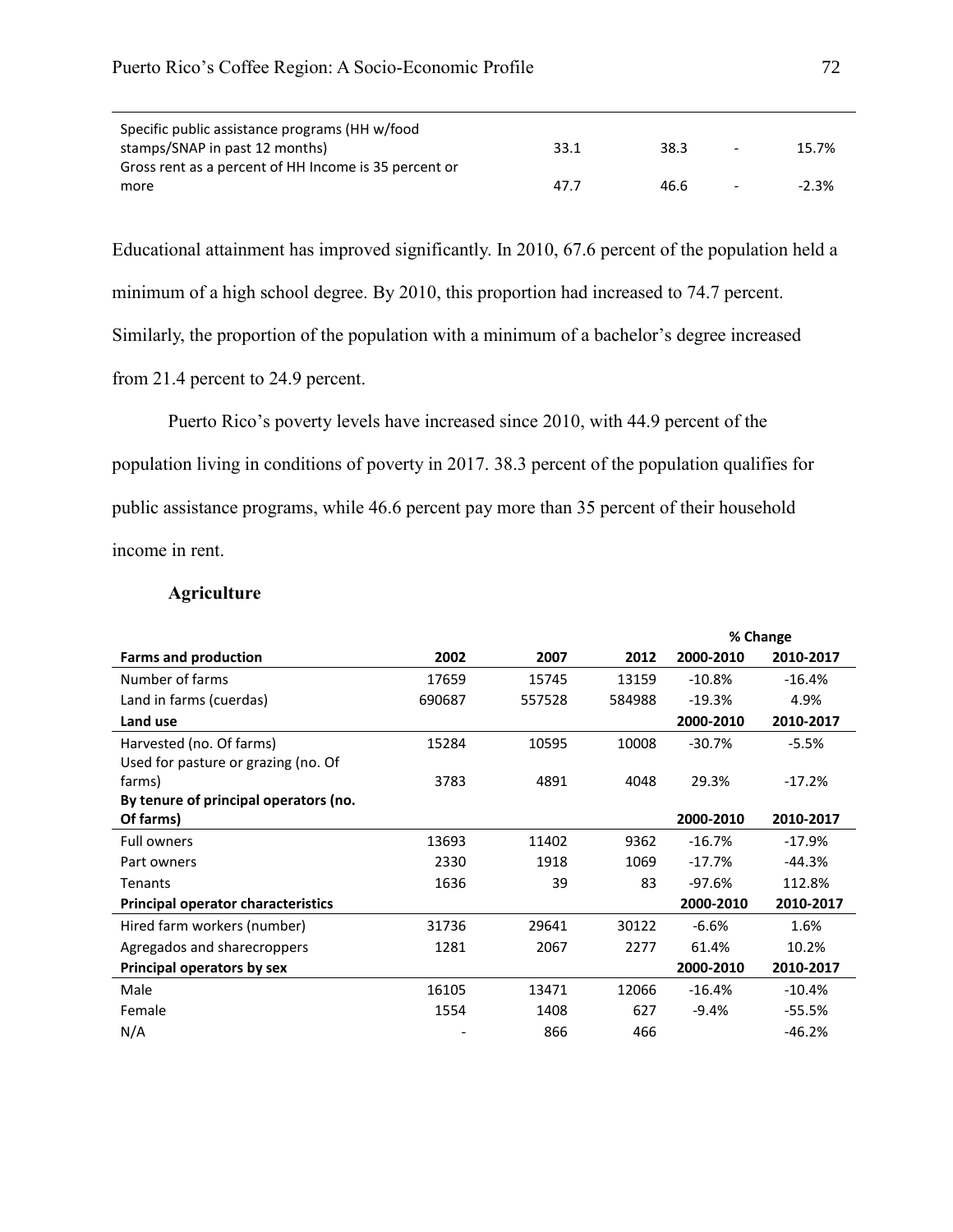Between 2007 and 2012, the number of farms in the territory decreased by 16.4 percent, with a total of 13,159 farms in 2012. Throughout this period, the total land in farms actually increased by 4.9 percent, with a total of 584,988 cuerdas of land in 2012. Out of the total, 10,008 farms are used for harvesting, while 4,048 are used for pasture or grazing. Full owners operate 71.1 percent of all farms, while part owners operate 8.1 percent, and tenants operate less than 1 percent of the total. The number of fired farm workers increased by 1.6 percent since 2010, totaling 30,122 workers in 2017. Agregados and sharecroppers increased by 10.2 percent in this period, totaling 2,277 in 2017. The distribution of principal operators by sex favors males, and has become even more unequal in recent years. In 2010, females represented 9 percent of all principal operators. By 2017, they had declined to 4.7 percent of the total.

| Market value of agricultural products<br>sold                         | 2002                                      | 2007                           | 2012                           | 2002-<br>2007                        | 2007-<br>2012 |
|-----------------------------------------------------------------------|-------------------------------------------|--------------------------------|--------------------------------|--------------------------------------|---------------|
| Agricultural products sold (dollars)<br>Crops sold (dollar)           | \$581,543,942<br>$\overline{\phantom{0}}$ | \$515,685,532<br>\$218,835,477 | \$547,628,613<br>\$271,320,069 | $-11.3%$<br>$\overline{\phantom{a}}$ | 6.2%<br>24.0% |
| Coffee (dollars)                                                      | $\overline{\phantom{a}}$                  | \$41,823,565                   | \$29,273,215                   | $\overline{\phantom{a}}$             | $-30.0\%$     |
| Income from farm-related sources                                      |                                           |                                |                                |                                      |               |
| Income (dollars)                                                      |                                           | \$42,254,497                   | \$52,420,528                   |                                      | 24.1%         |
| Crops harvested for sale                                              |                                           |                                |                                |                                      |               |
| Coffee harvested for sale (total coffee,<br>gty harvested in cuerdas) | 57549                                     | 38535                          | 33213                          | $-33.0%$                             | $-13.8%$      |

Despite the decline in agricultural production in the 2007-2012 period, revenues increased by 6.2 percent amounting to USD\$547,628,613 in 2012. Crops sold accounted for USD\$271,320,069, while income from other farm related sources were estimated at USD\$52,420,528. Revenue from coffee totaled USD\$29,273,215 in 2012, from the harvest of 33,213 cuerdas of land.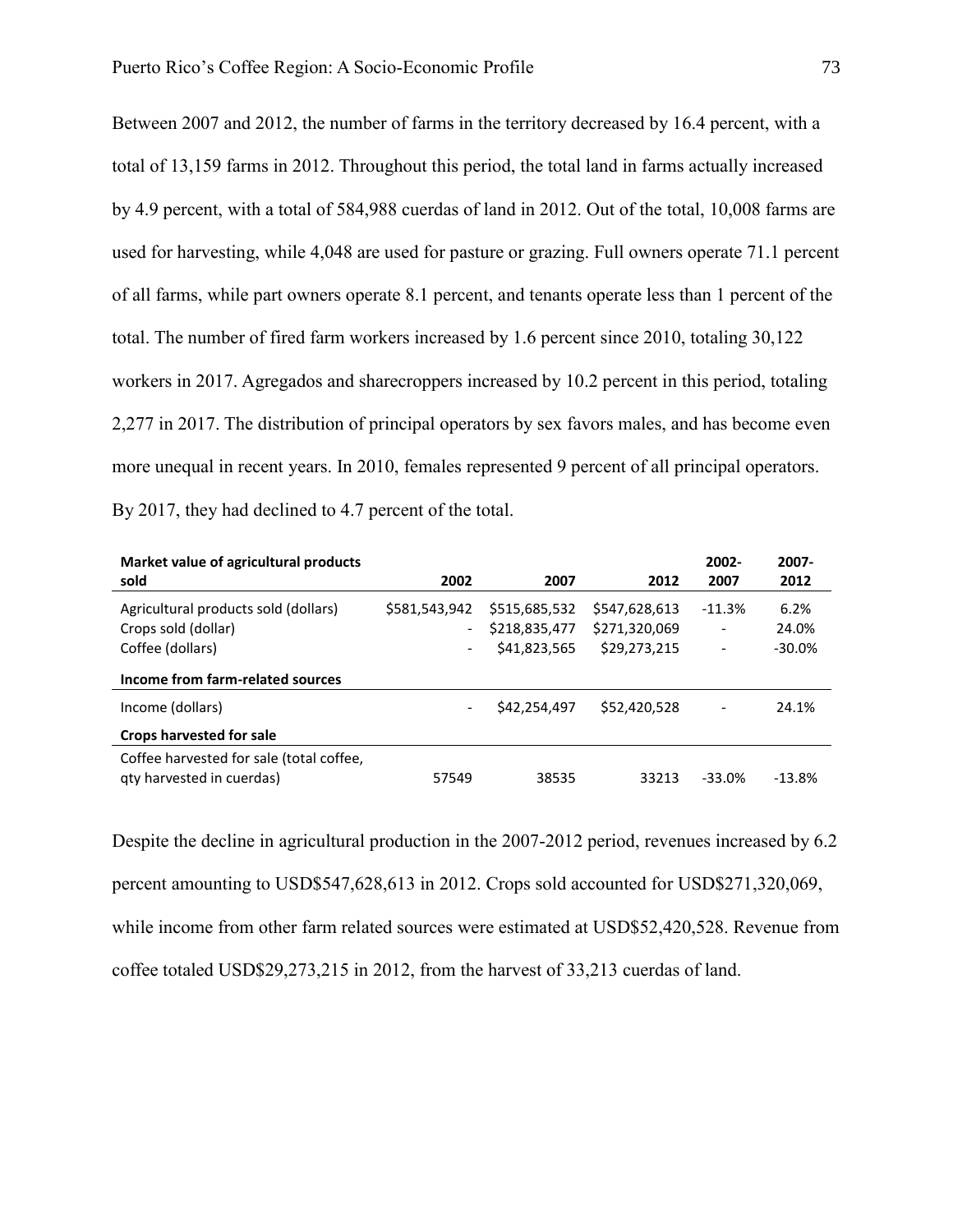### **Results**



# **Demographic Characteristics**

The most significant demographic change throughout the region has been population decline. Since 2010, average decline rate for the entire island was 6.9 percent. In the coffee region, we can see that the decline was as high as 11.2 percent (Lares), and as low as 1.5 percent (Maricao). The average decline rate for the selected municipios (excluding Puerto Rico) was 7.7 percent, higher than the country's average. Throughout the past decades, sex distribution has remained roughly the same in all the municipios, with an average of 52.3 percent of the population identifying as female in 2017.



Age Distribution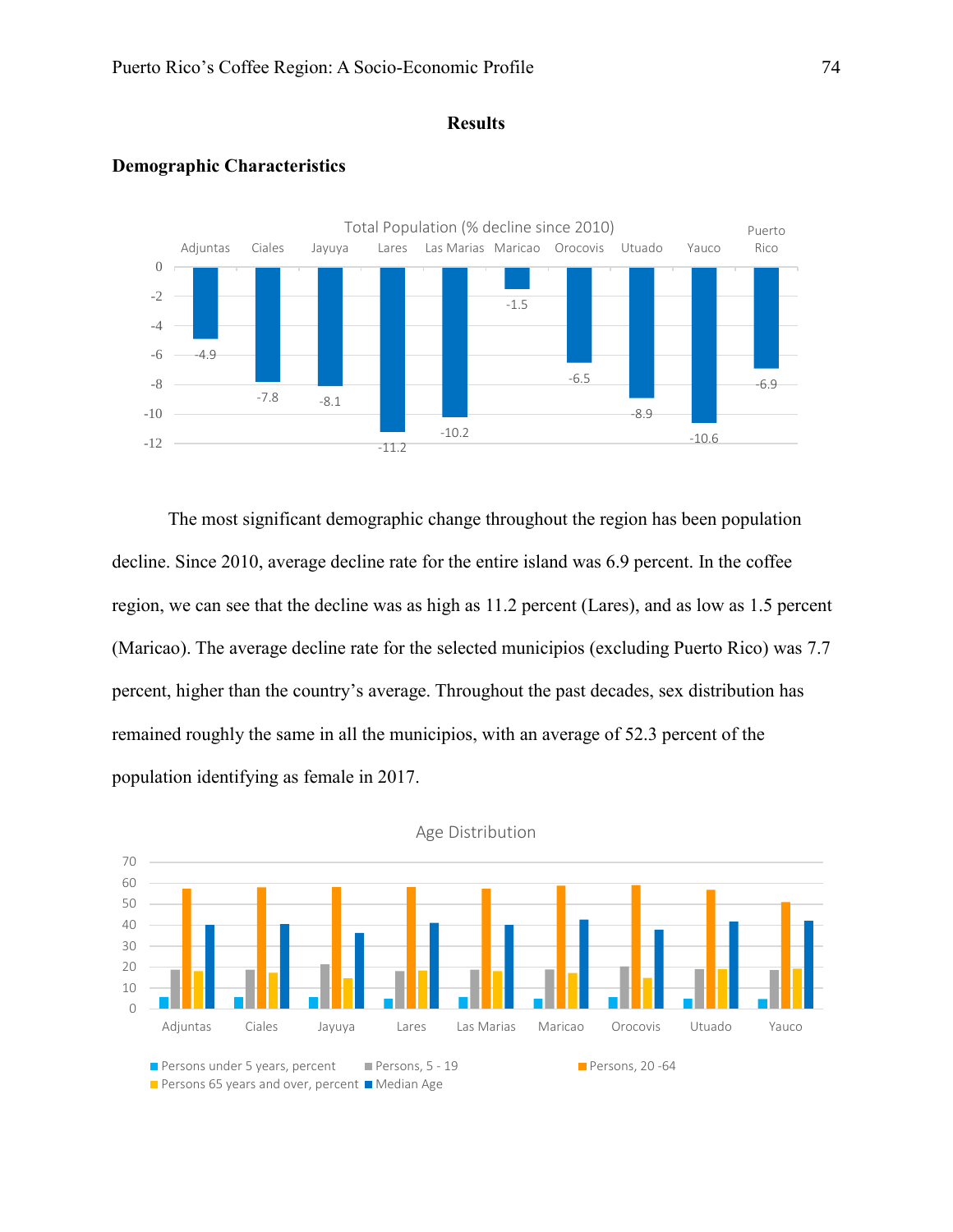Aside from experiencing decline, Puerto Rico's population age distribution has shifted, with an increasingly older population. The entire country was characterized by an increase in the proportion of the population aged over 65, and a declining population under 19 years old; with the 20-64 age group remaining relatively steady. By 2017, the average proportion of children under 5 in the studied municipalities was 5.3 percent of the population, while those aged 5-19 averaged 19.2 percent of the population. Older groups, aged over 65, averaged 17.5 percent. The median age in this region was estimated at 40.2 years old.



While only 6.2 percent of the total population in the commonwealth lives in rural areas, this proportion is much higher in the selected municipios. The percentage of the population living in rural areas in this municipio is at minimum 18.4 percent (Yauco) and can go up to 63.3 percent of the total population (Las Marias). This means that rural population in the selected area can is between three and ten times the nation's average rural population.

| Household Characteristics (Change in percentage, 2010-2017 |                 |               |         |        |               |                |                 |               |        |               |
|------------------------------------------------------------|-----------------|---------------|---------|--------|---------------|----------------|-----------------|---------------|--------|---------------|
|                                                            |                 |               |         |        | Las           |                |                 |               |        | <b>Puerto</b> |
|                                                            | <b>Adiuntas</b> | <b>Ciales</b> | Jayuya  | Lares  | <b>Marias</b> | <b>Maricao</b> | <b>Orocovis</b> | <b>Utuado</b> | Yauco  | <b>Rico</b>   |
| <b>Total</b>                                               |                 |               |         |        |               |                |                 |               |        |               |
| households                                                 | $-10$           | $-8.3$        | $-13.5$ | $-9.9$ | $-14.8$       | $-16.4$        | $-13$           | $-18$         | $-29$  | $-11.2$       |
| <b>Total housing</b>                                       |                 |               |         |        |               |                |                 |               |        |               |
| units                                                      | $-5.2$          | $-5.2$        | $-5.4$  | $-5.6$ | $-1.7$        | $-4.3$         | $-7.9$          | $-6.2$        | $-3.8$ | $-4.3$        |
|                                                            |                 |               |         |        |               |                |                 |               |        |               |
| Occupancy                                                  |                 |               |         |        |               |                |                 |               |        |               |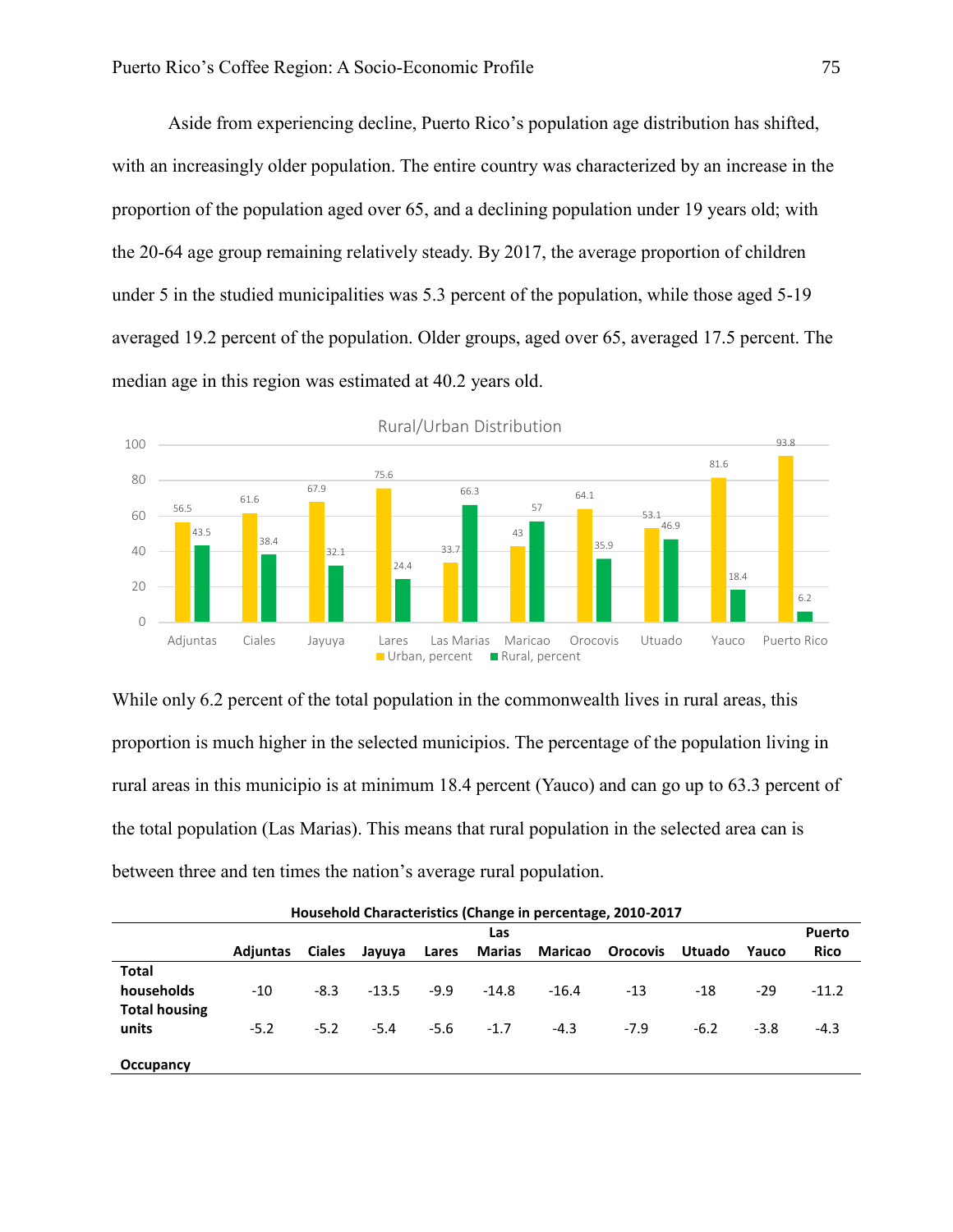| <b>Vacancy Rate</b><br>(% of<br>households)   | 20   | 18.9 | 22.2 | 17.8 | 22.6  | 27   | 20.3 | 29.6 | 38    | 22   |
|-----------------------------------------------|------|------|------|------|-------|------|------|------|-------|------|
| <b>Vacancy Rate</b><br>(Change since<br>2010) | 27.4 | 17.4 | 54.2 | 28.1 | 111.2 | 63.6 | 30.1 | 81.6 | 137.5 | 38.4 |

As expected, we can see significant decline in the number of households, as a result of overall population decline. Total households declined ranged from 8.3 percent (Ciales) to 29 percent (Yauco). In 6 out of the 9 selected municipios, household decline is higher than the national average (11.2 percent). Not surprisingly, total housing units declined at a much lower rate, with an average decline of 4.3 percent in the entire island. All of the municipios also show higher vacancy levels, with vacancy rates increasing as much as 111.2 percent (Las Marias) between 2010 and 2017.



# **Economic Characteristics**

Arts, entertainment, recreation, acommodation, food services **Retail trade**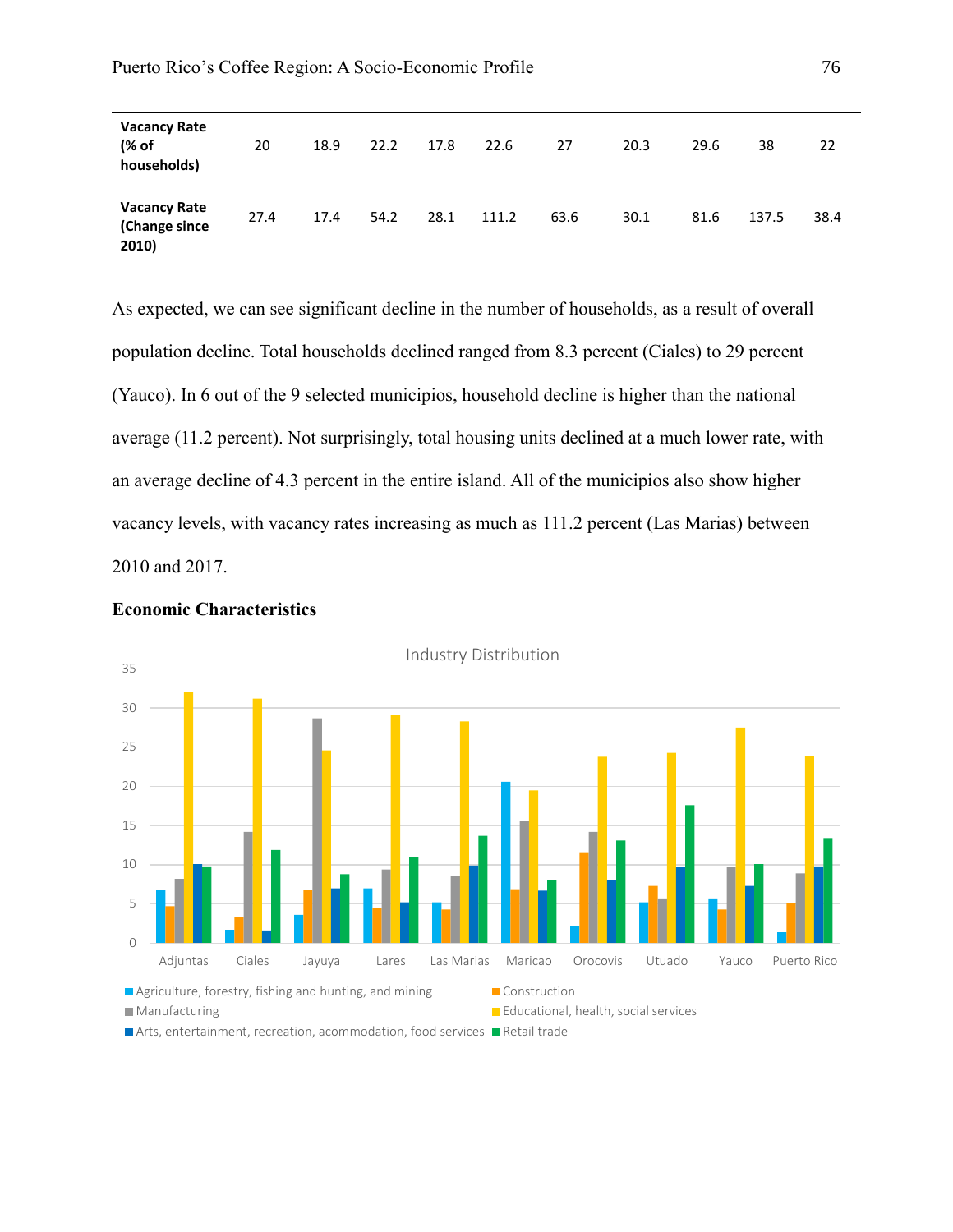Industry distribution all across the country has shifted towards the tertiary sector.

Educational, health, and social services employ the majority of the population in the country, and in all of the selected municipios. An average of 23.9 percent of the country's population in 2017 was employed in these activities. Furthermore, there has been significant increase in retail trade, arts, entertainment, recreation, accommodation, and food services.

The secondary sector (construction and manufacturing) has declined significantly, although it remains a significant portion of economic activities in some municipios such as Ciales, Jayuya, Orocovis, and Maricao.

Primary sector activities as a proportion of all economic activity is significantly low across the country. However, this proportion is higher in the coffee region, especially in municipios such as Adjuntas, Lares, Maricao, Utuado, and Yauco, where this sector employs from 5 up to 20 percent of the population.

|                                                                      |          |               |        |       | Las           |                |                 |               |       | <b>Puerto</b> |
|----------------------------------------------------------------------|----------|---------------|--------|-------|---------------|----------------|-----------------|---------------|-------|---------------|
|                                                                      | Adjuntas | <b>Ciales</b> | Jayuya | Lares | <b>Marias</b> | <b>Maricao</b> | <b>Orocovis</b> | <b>Utuado</b> | Yauco | <b>Rico</b>   |
| <b>Income</b>                                                        |          |               |        |       |               |                |                 |               |       |               |
| per capita personal<br>income                                        | 19.1     | 26.2          | 2.9    | 21.2  | 11.5          | 11.6           | 19.4            | 20.1          | 10.2  | 16.9          |
| Median HH income                                                     | $-2.5$   | 6.4           | 0.4    | 5.1   | 4             | 23.1           | 4.3             | 17.9          | 1     | 5.2           |
| <b>Employment</b>                                                    |          |               |        |       |               |                |                 |               |       |               |
| Labor force<br>participation rate                                    | 42.2     | 29.8          | 36.1   | 42.4  | 33            | 33.4           | 37.6            | 38            | 38.3  | 44.5          |
| Unemployment<br>Rate                                                 | 17.3     | 20.1          | 27.1   | 27.1  | 0.8           | 12.1           | 32.1            | 11.2          | 24    | 17.5          |
| <b>Gender of labor</b><br>force                                      |          |               |        |       |               |                |                 |               |       |               |
| In labor force,<br>Female, percent of<br>population age 16<br>years+ | 38       | 28.8          | 36.2   | 37.4  | 26.2          | 23.5           | 31.9            | 34.7          | 31    | 39.9          |

Both per capita and median household income increased throughout the 2010-2017 period. National per capita income increased by 16.9 percent, while the latter increased by 5.2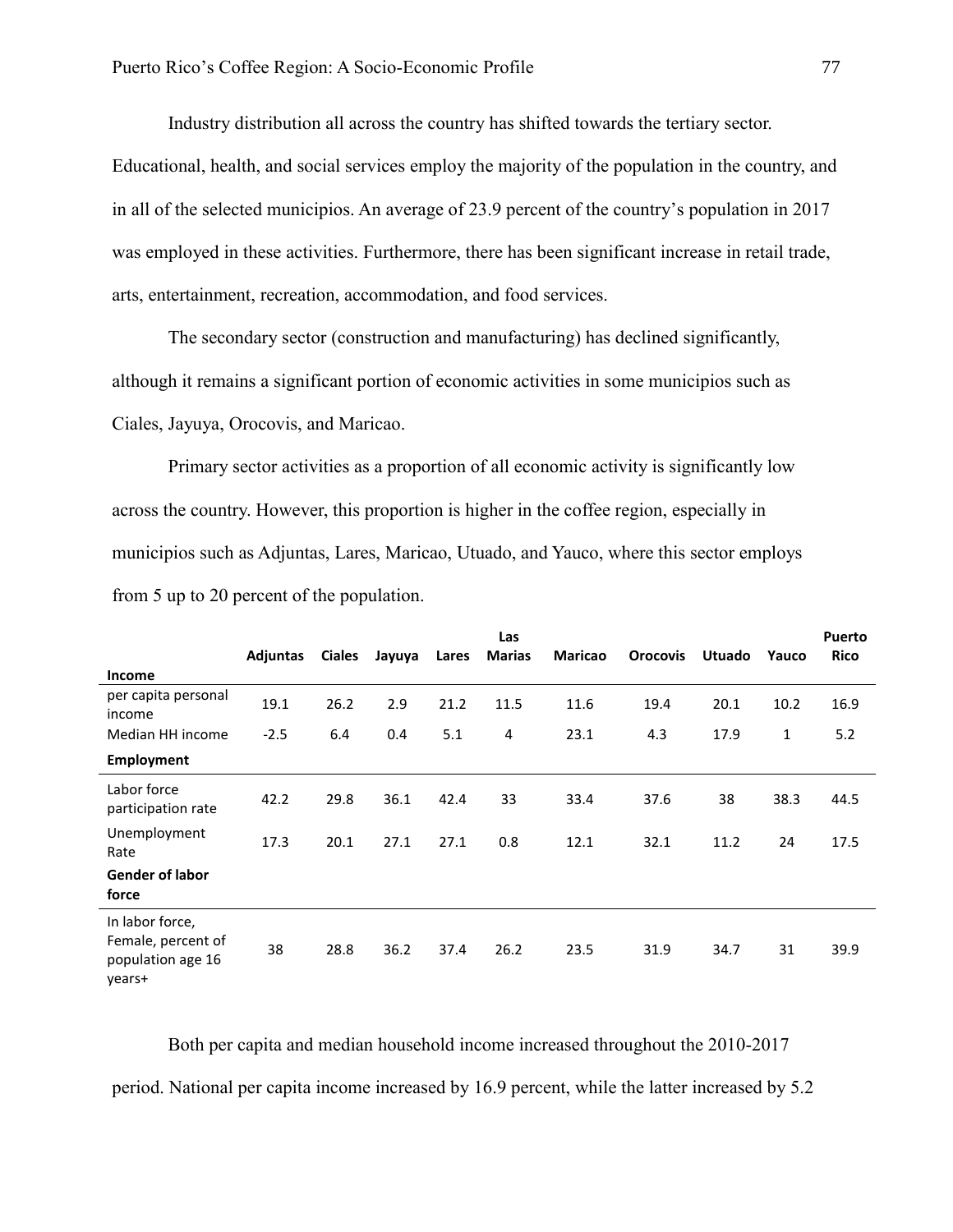percent. Compared to the national average of 44.5 percent, labor force participation rates are lower in the coffee region, ranging from 29.8 to 42.4 percent. Female participation in the labor force is also lower in the selected municipios. In addition, unemployment rates are higher than Puerto Rico's average in 5 out of 9 municipios. The mean unemployment rate in the coffee region is 19.2 percent.

## **Social Assets and Vulnerabilities**

|                               |          |               |        |       | Las           |                |                 |               |       | Puerto      |
|-------------------------------|----------|---------------|--------|-------|---------------|----------------|-----------------|---------------|-------|-------------|
| <b>Educational attainment</b> | Adjuntas | <b>Ciales</b> | Jayuya | Lares | <b>Marias</b> | <b>Maricao</b> | <b>Orocovis</b> | <b>Utuado</b> | Yauco | <b>Rico</b> |
| High school graduate or       |          |               |        |       |               |                |                 |               |       |             |
| higher, percent of            | 63.2     | 67.4          | 80.4   | 44.1  | 55.6          | 50.2           | 64.4            | 70.4          | 71.6  | 74.7        |
| persons 25 years+             |          |               |        |       |               |                |                 |               |       |             |
| Bachelor's degree or          |          |               |        |       |               |                |                 |               |       |             |
| higher, percent of            | 18.1     | 14.3          | 23.3   | 17.6  | 15            | 10.2           | 16              | 18            | 22.5  | 24.9        |
| persons age 25+ years         |          |               |        |       |               |                |                 |               |       |             |

Educational attainment has improved significantly over the past two decades. As of 2017, 74.7 percent of the country had a minimum of a bachelor's degree, while 24.9 percent had a minimum of a bachelor's degree. Despite this achievement, educational attainment in the almost all selected municipios is much lower than the national average. Lares and Maricao have the lowest percentage of high school graduates, at 44.1 and 50.2 percent respectively. For these municipios,

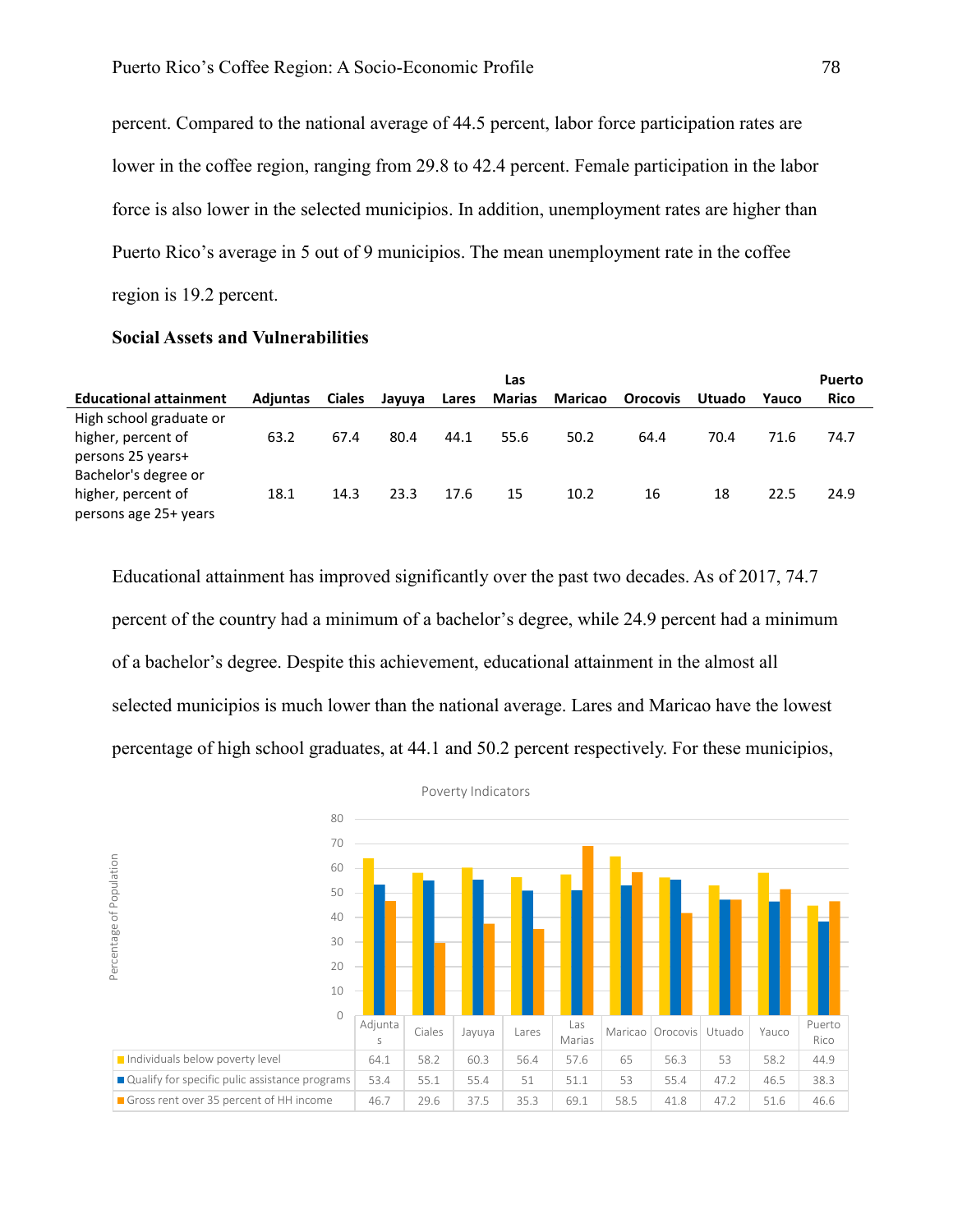the proportion of the population attaining a minimum of a bachelor's degree is even lower, at 17.6 and 10.2 percent, respectively.

Poverty levels have also been on decline, with roughly 44.9 percent of the Commonwealth population living under the poverty line in 2017. Other poverty indicators include the percentage of the population that qualifies for public assistance (38.3 percent) and households that pay over 35 of their income in rent. As we can see above, poverty levels are higher than the national average in all of the coffee region. These range between 53 (Utuado) and 65 percent of the population (Maricao). In addition, larger percentages of the population qualify for specific public assistance programs.

### **Agriculture and Production**

|                             |                 |               |         |         | Las           |                |                 |               |         | <b>Puerto</b> |
|-----------------------------|-----------------|---------------|---------|---------|---------------|----------------|-----------------|---------------|---------|---------------|
| <b>Farms and production</b> | <b>Adiuntas</b> | <b>Ciales</b> | Jayuya  | Lares   | <b>Marias</b> | <b>Maricao</b> | <b>Orocovis</b> | <b>Utuado</b> | Yauco   | <b>Rico</b>   |
| Number of farms (change     |                 |               |         |         |               |                |                 |               |         |               |
| since 2010)                 | 31.7            | $-32.5$       | $-21.7$ | $-13.2$ | -26           | $-16.3$        | $-18.5$         | $-20.1$       | $-41.2$ | $-16.4$       |
| land in farms (cuerdas)     | $-5.9$          | $-39.8$       | $-29.6$ | 0.7     | -5            | $-27.6$        | -8              | $-13.2$       | $-2.1$  | 4.9           |
| <b>Land Use</b>             |                 |               |         |         |               |                |                 |               |         |               |
| Harvested (no. of farms)    | 32              | -27           | $-21.8$ | $-10.8$ | $-22.1$       | $-15.6$        | $-15$           | $-18.7$       | $-33.5$ | $-5.5$        |
| Used for pasture or grazing |                 |               |         |         |               |                |                 |               |         |               |
| (no. of farms)              | 38              | -34           | $-40.9$ | $-19$   | $-47.3$       | $-36.8$        | ₹               | $-18.1$       | $-27.8$ | $-17.2$       |

| Tenure of<br>Principal<br><b>Operator</b> | <b>Adjuntas</b> | <b>Ciales</b> | Jayuya  | Lares   | Las<br><b>Marias</b> | <b>Maricao</b> | <b>Orocovis</b> | <b>Utuado</b> | Yauco   | <b>Puerto</b><br><b>Rico</b> |
|-------------------------------------------|-----------------|---------------|---------|---------|----------------------|----------------|-----------------|---------------|---------|------------------------------|
|                                           |                 |               |         |         |                      |                |                 |               |         |                              |
| <b>Full owners</b>                        | 91.87%          | 84.11%        | 93.63%  | 86.83%  | 90.30%               | 93.65%         | 78.66%          | 89.34%        | 93.40%  | 89.04%                       |
| Part owners                               | 1.88%           | 7.95%         | 1.59%   | 6.37%   | 4.35%                | 1.98%          | 7.31%           | 3.21%         | 3.63%   | 10.17%                       |
| Tenants                                   | 6.25%           | 7.95%         | 4.78%   | 6.80%   | 5.35%                | 4.37%          | 14.03%          | 7.45%         | 2.97%   | 0.79%                        |
| Workers in farm (decline since 2010)      |                 |               |         |         |                      |                |                 |               |         |                              |
| hired farm<br>workers<br>(number)         | $-7.6$          | $-53.7$       | $-42.3$ | $-1.4$  | $-21.1$              | $-42$          | $-41.1$         | $-35$         | $-15$   | 1.6                          |
| agregados and<br>sharecroppers            | 22.3            | $-27.9$       | $-61.8$ | $-13.6$ | $-10.4$              | $-30.4$        | 4.3             | $-26.2$       | $-52.5$ | 10.2                         |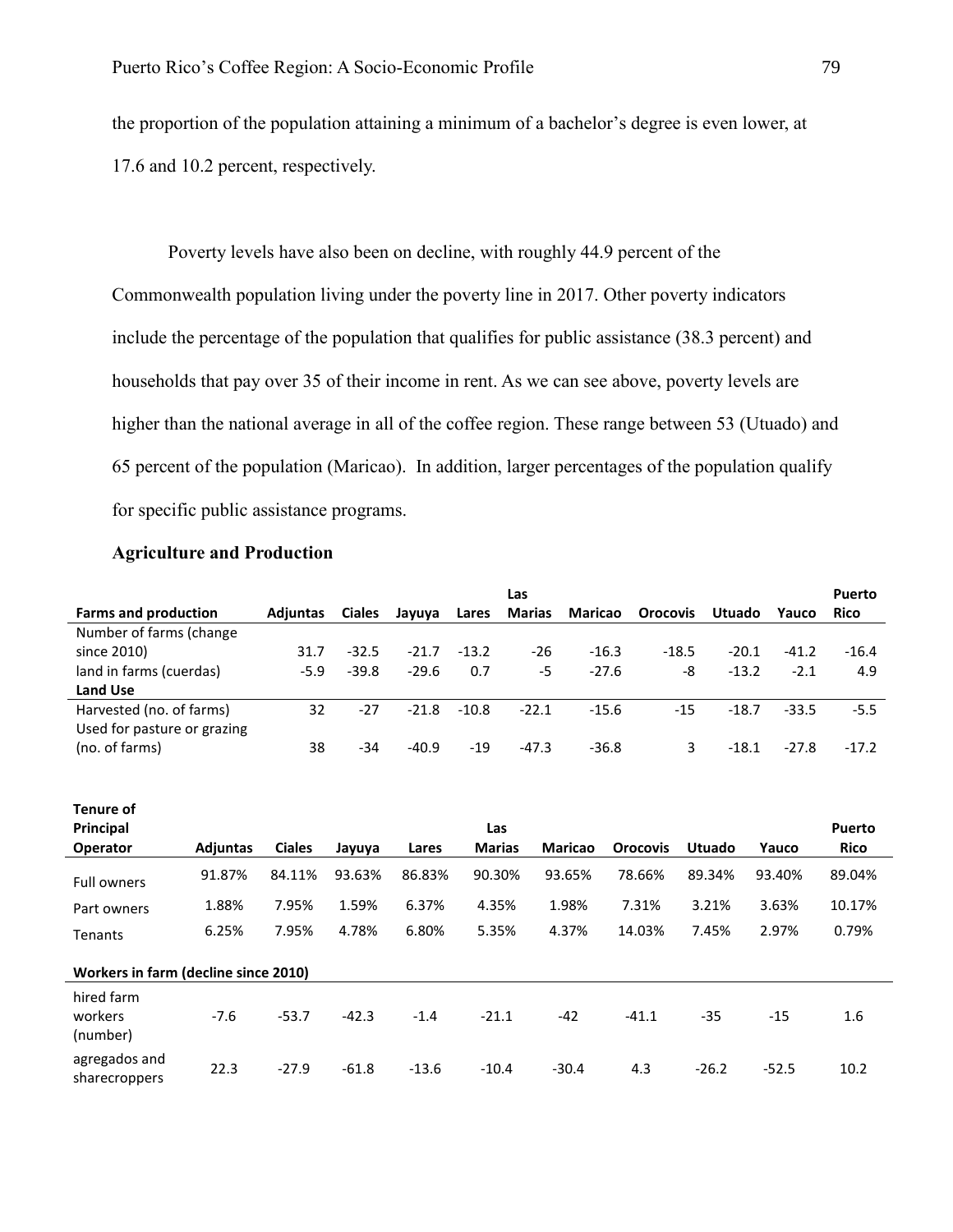The total number of farms in the territory declined by 16.4 percent, while the number of cuerdas increased by 4.9 percent. Almost the entire coffee region, however, experienced more decline than the national average. Decline rates for the number of farms in these municipios range between 13.2 percent (Lares) and 41.2 (Yauco). The total number of farms for harvest declined by 5.5 percent nationally, while land for pasture and grazing declined by an average of 17.2 percent.

The majority of the principal operators, an average of 71.15 percent nationally, have full ownership of the farms, while tenants represent less than 1 percent. Part owners represent one tenth of the total number of principal operators. While these last two proportions may vary across the coffee region, full owners still represent the majority of principal operators in these municipios, constituting between 78 and 93 percent of the total number.

The number of farm workers hired at the national level between 2010 and 2017 increased by 1.6 percent, while agregados and sharecroppers increased by 10.2 percent. The coffee region did not see the increase, as hired farm workers declined between 1.4 (Lares) and 53.7 percent (Ciales). Agregados and sharecroppers declined in 7 out of the 9 selected municipios, while seeing an increase in the remaining 2 municipios.

|                   | Distribution of Principal Operators by Sex |        |        |                           |  |  |  |  |  |
|-------------------|--------------------------------------------|--------|--------|---------------------------|--|--|--|--|--|
| 2007<br>2012      |                                            |        |        |                           |  |  |  |  |  |
|                   | <b>Male</b>                                | Female | N/A    | Male<br>N/A<br>Female     |  |  |  |  |  |
| <b>Adjuntas</b>   | 81.05%                                     | 11.01% | 7.94%  | 8.43%<br>90.06%<br>1.51%  |  |  |  |  |  |
| <b>Ciales</b>     | 80.04%                                     | 14.79% | 5.18%  | 86.30%<br>2.47%<br>11.23% |  |  |  |  |  |
| Jayuya            | 79.80%                                     | 12.72% | 7.48%  | 4.46%<br>6.37%<br>89.17%  |  |  |  |  |  |
| Lares             | 83.79%                                     | 10.68% | 5.53%  | 7.53%<br>91.17%<br>1.30%  |  |  |  |  |  |
| <b>Las Marias</b> | 78.71%                                     | 10.89% | 10.40% | 4.68%<br>5.02%<br>90.30%  |  |  |  |  |  |
| <b>Maricao</b>    | 84.39%                                     | 11.30% | 4.32%  | 9.52%<br>87.30%<br>3.17%  |  |  |  |  |  |
| <b>Orocovis</b>   | 79.71%                                     | 10.95% | 9.34%  | 1.78%<br>9.88%<br>88.34%  |  |  |  |  |  |
| <b>Utuado</b>     | 81.35%                                     | 11.62% | 7.03%  | 84.09%<br>3.55%<br>12.35% |  |  |  |  |  |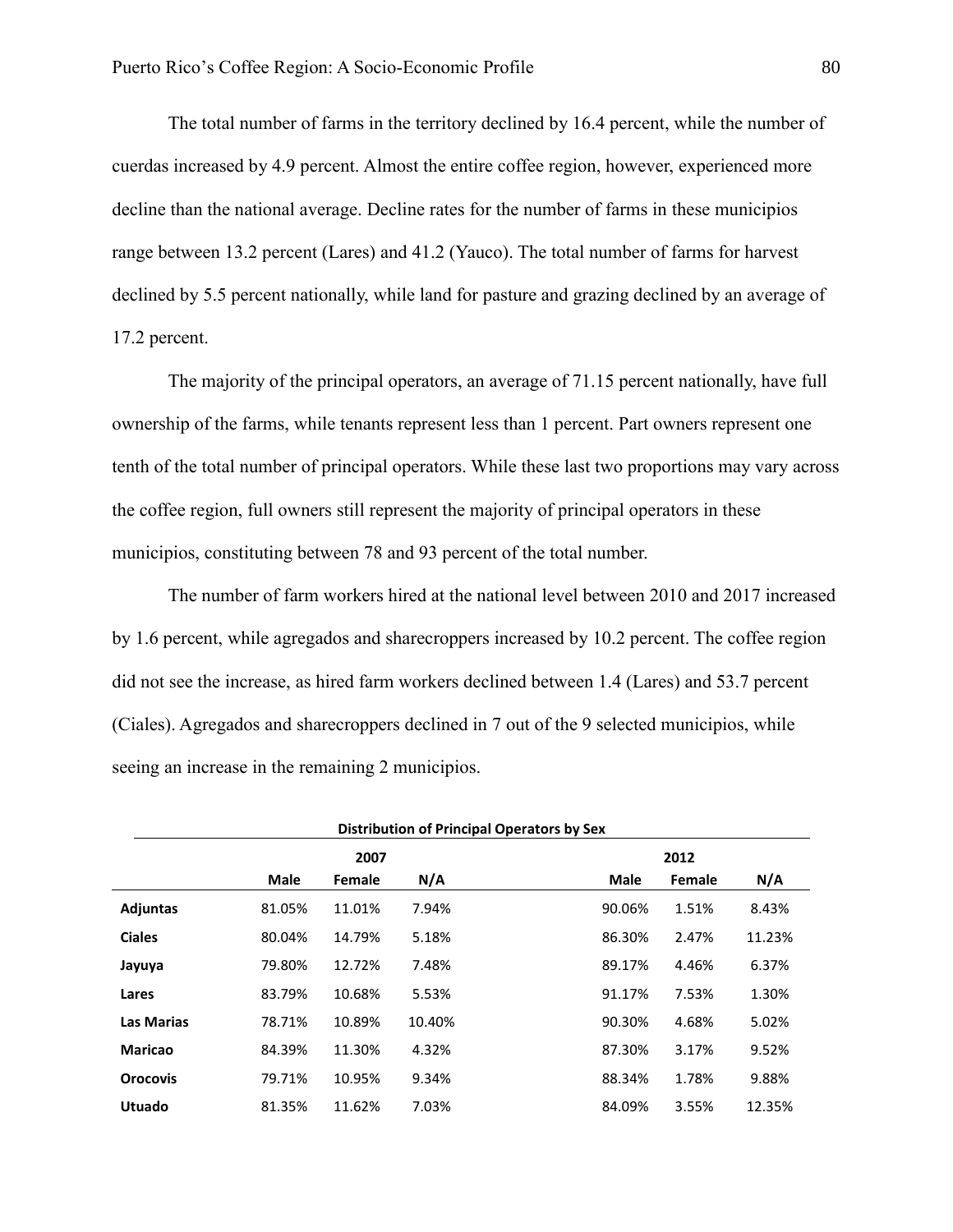| Yauco              | 80.78% 7.18% 12.04% |  |               | 88.45%  11.55% | 0.00% |
|--------------------|---------------------|--|---------------|----------------|-------|
| <b>Puerto Rico</b> | 85.56% 8.94% 5.50%  |  | 91.69%  4.76% |                | 3.54% |

There is significant disparity in the operation of farms between males and females. The former operate over three quarters of all farms in the island. On top of this historical disparity, most of the municipios experienced an increase in the total number of farms being operated by male between 2007 and 2017. In 2007, women operated 8.94 percent of farms. By 2012, they operated only 4.76 percent of the total.

|                    | Market Value of Agricultural Products (Change between 2007 and 2012, in %) |                              |          |                               |                                                |
|--------------------|----------------------------------------------------------------------------|------------------------------|----------|-------------------------------|------------------------------------------------|
|                    | <b>Agricultural</b><br>products sold                                       | Crops sold                   | Coffee   | Other farm<br>related sources | <b>Cuerdas of Coffee</b><br>harvested for sale |
| <b>Adjuntas</b>    | 11.2                                                                       | 7.5                          | 0.02     | 72.8                          | 18.6                                           |
| <b>Ciales</b>      | $-25.8$                                                                    | $-23.7$                      | -58      | $-26.7$                       | $-35.2$                                        |
| Jayuya             | $-35.8$                                                                    | $-34.5$                      | $-40.5$  | $-34$                         | $-34.1$                                        |
| Lares              | 7.9                                                                        | 12                           | $-20.1$  | 53.6                          | $-18.4$                                        |
| <b>Las Marias</b>  | $-10.7$                                                                    | $-8.9$                       | $-37.9$  | 127.4                         | $-31.4$                                        |
| <b>Maricao</b>     | -                                                                          | $\qquad \qquad \blacksquare$ | $-56.8$  | $-0.8$                        | $-45$                                          |
| <b>Orocovis</b>    | $-15.4$                                                                    | $-10.7$                      | $-57.6$  | $-0.6$                        | $-42.4$                                        |
| <b>Utuado</b>      | $-5.64$                                                                    | $-2.81$                      | $-39.56$ | $-1.29$                       | $-31.73$                                       |
| Yauco              | 0.3                                                                        | $-4.3$                       | $-34.3$  | $-18$                         | $-5.3$                                         |
| <b>Puerto Rico</b> | 6.2                                                                        | 24                           | $-30$    | 24.1                          | $-13.8$                                        |

Most of the coffee region experienced decline in the total amount of agricultural products sold, with the exception of Adjuntas and Lares, which is not indicated by the overall increase in the country (6.2 percent). Coffee revenues also declined significantly, more than the national average (30.0 percent), in most of the selected municipios. Not surprisingly, the proportion of coffee in cuerdas also declined significantly throughout the region. Revenues from other farm related sources increased by an average of 24.1 percent in the island, while experiencing different patterns across the coffee region. Overall, agricultural production in the country has fell sharply from 2007 values, indicating the need for improvement in the agriculture sector as a whole.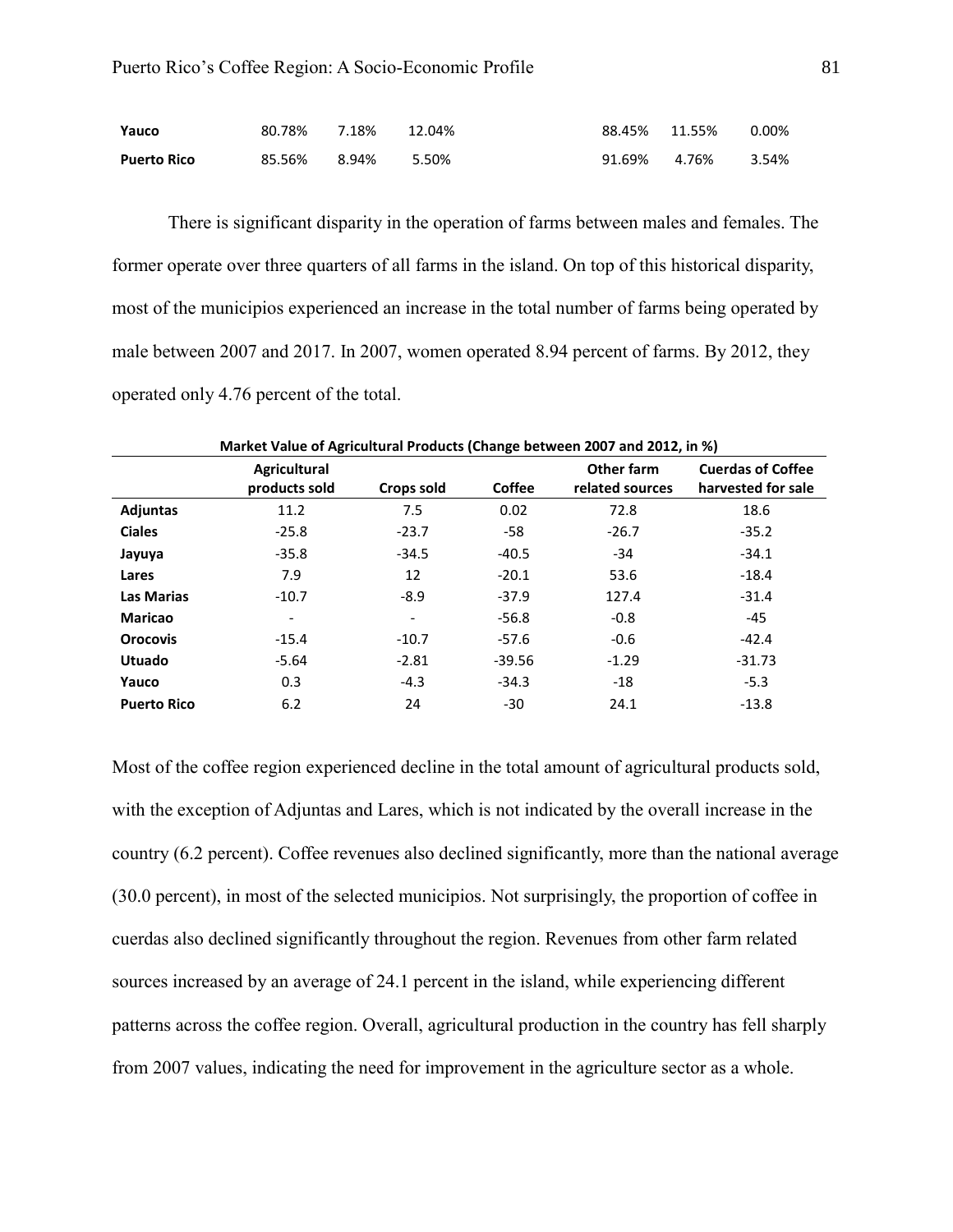# **Policy Implications and Recommendations**

The conditions of the coffee region call for new strategies and approaches to achieve economic growth. Agriculture and coffee hold significant potential to achieve this goal, and offer vulnerable communities pathways to overcome conditions of poverty. There is an urgent need for collaborative approaches including government, non-profit actors, civil society organizations, and these communities, to find solutions to the increasing challenges posed by climate change. In addition, a gender perspective needs to be incorporated, to ensure equitable conditions for all members within the community. Recommendations for further actions include:

- Increased investment in primary sector activities, such as coffee production
- Investing in agricultural technologies and infrastructure, to achieve higher levels of production
- Eliminating barriers for women in access to agricultural resources, financial services, and labor markets
- Facilitating the participation of women and youth in rural labor markets
- Development of youth empowerment initiatives and job training to incorporate youth to labor force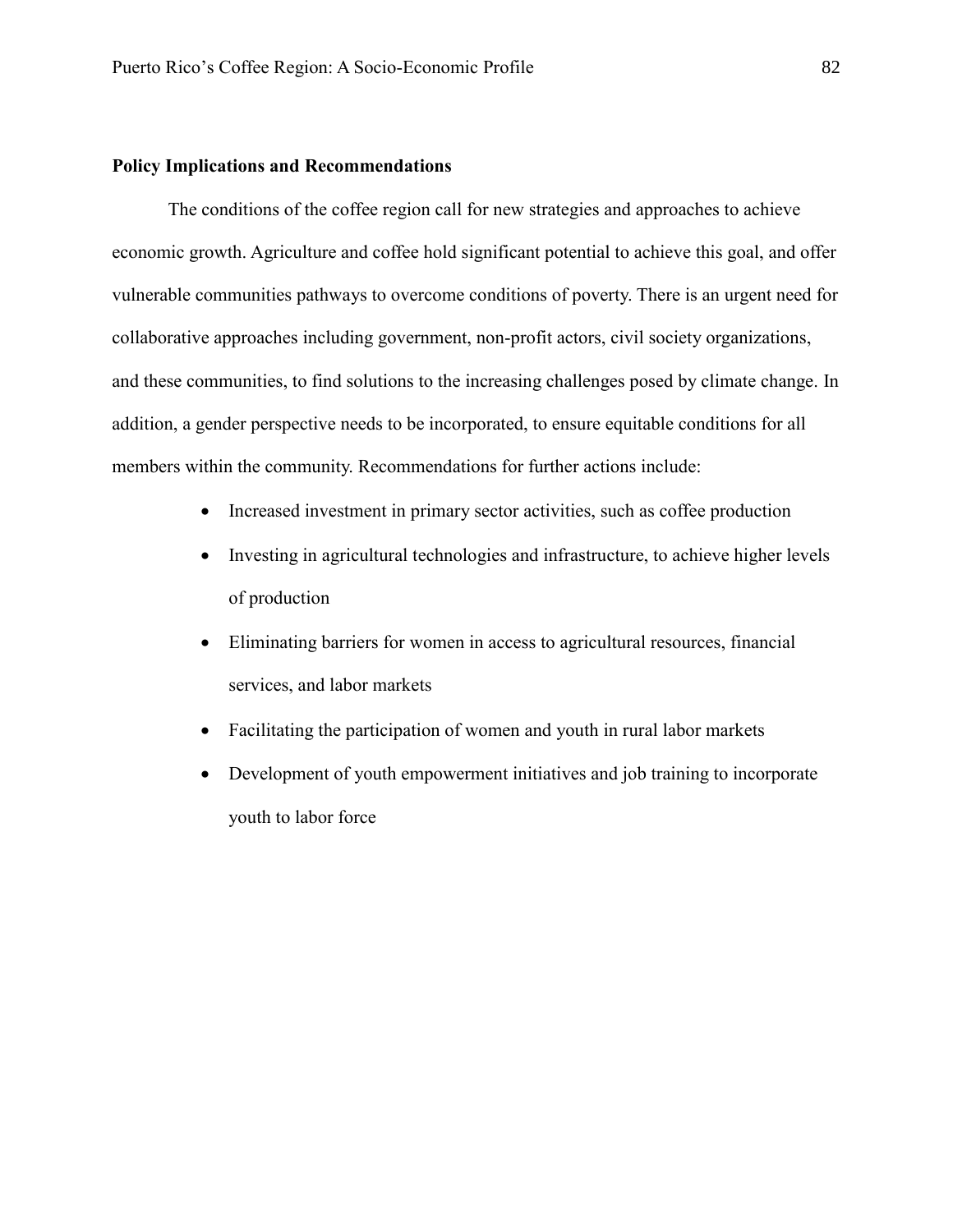### References

- Bamber, Penny & Fernandez-Stark, Karina. (2013). Global Value Chains, Economic Upgrading and Gender: The Horticulture Industry.
- Brown, P., Vega, C. M. V., Murphy, C. B., Welton, M., Torres, H., Rosario, Z., ... & Meeker, J. D. (2018). Hurricanes and the Environmental Justice Island: Irma and Maria in Puerto Rico. *Environmental Justice*, *11*(4), 148-153.
- Caron, C. and Borges-Mendez, R. (2018). *1 Decolonizing Resilience: The case of reconstructing the coffee region of Puerto Rico after Hurricanes Irma and Maria*.
- Collins, S. M., Bosworth, B. P., & Soto-Class, M. A. (Eds.). (2007). *Restoring growth in Puerto Rico: Overview and policy options*. Brookings Institution Press.
- Dietz, J. L. (1987). *Economic history of Puerto Rico: institutional change and capitalist development*. Princeton University Press.
- Fain, S. J., Quiñones, M., Álvarez-Berríos, N. L., Parés-Ramos, I. K., & Gould, W. A. (2018). Climate change and coffee: assessing vulnerability by modeling future climate suitability in the Caribbean island of Puerto Rico. *Climatic Change*, *146*(1-2), 175-186.
- Gould, W. A., Fain, S. J., Pares, I. K., McGinley, K., Perry, A., & Steele, R. (2015). Caribbean regional climate sub hub assessment of climate change vulnerability and adaptation and mitigation strategies. *United States Department of Agriculture*, 67.
- International Labour Organization. (2010). *Gender Mainstreaming in Local Economic Development Strategies : A guide*. Retrieved from

[https://www.ilo.org/empent/Publications/WCMS\\_141223/lang--en/index.htm](https://www.ilo.org/empent/Publications/WCMS_141223/lang--en/index.htm)

International Labour Organization. (2017). *Promoting Decent Work for Rural Workers at the Base of the Supply Chain*.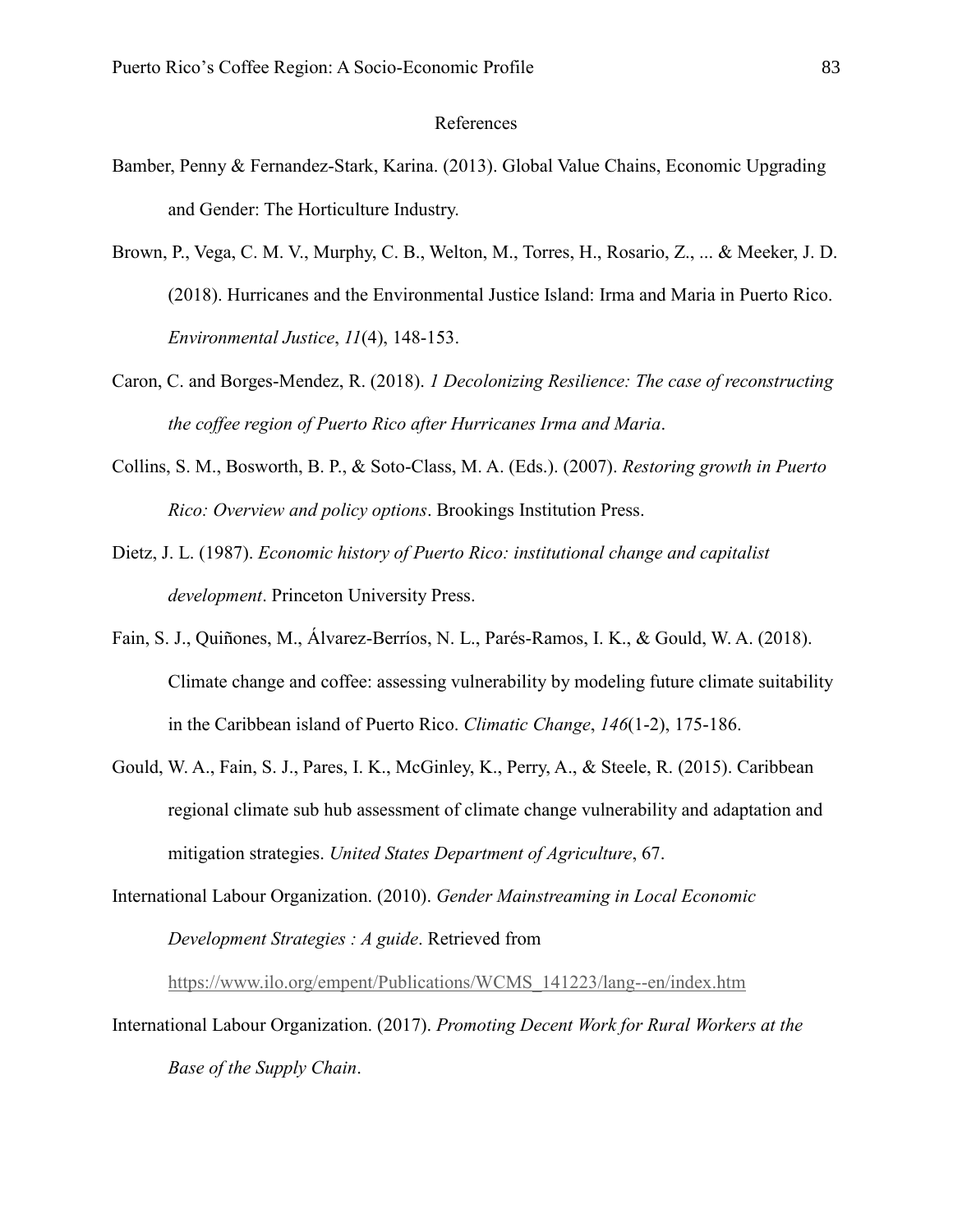- International Labour Organization. (2018). *Wages and working conditions in and out of global supply chains: A comparative empirical review*.
- Page-Hoongrajok, A., Chakraborty, S., & Pollin, R. (2017). Austerity Versus Green Growth for Puerto Rico. *Challenge*, *60*(6), 543-573.
- Quisumbing, A. R., Meinzen-Dick, R., Raney, T. L., Croppenstedt, A., Behrman, J. A., & Peterman, A. (2014). Closing the knowledge gap on gender in agriculture. In *Gender in agriculture* (pp. 3-27). Springer, Dordrecht.
- Staritz, C., & Reis, J. G. (2013). Global value chains, economic upgrading, and gender: Case studies of the horticulture, tourism, and call center industries.
- U.S. Census Bureau (2017). *2012-2017 American Community Survey 5-year estimates*. Retrieved from <https://factfinder.census.gov/faces/nav/jsf/pages/index.xhtml>
- U.S. Census Bureau (2010). *2010 Census*. Retrieved from <https://factfinder.census.gov/faces/nav/jsf/pages/index.xhtml>
- U.S. Census Bureau (2000). *2000 Census*. Retrieved from <https://factfinder.census.gov/faces/nav/jsf/pages/index.xhtml>
- U.S. Department of Agriculture(2007). *2007 Census of Agriculture*. Retrieved from <https://www.nass.usda.gov/AgCensus/>
- U.S. Department of Agriculture(2007). *2007 Census of Agriculture*. Retrieved from <https://www.nass.usda.gov/AgCensus/>
- U.S. Department of Agriculture(2002). *2002 Census of Agriculture*. Retrieved from <https://www.nass.usda.gov/AgCensus/>

United States Department of Agriculture. (2006). - Social Economic Profile Technical Guide –